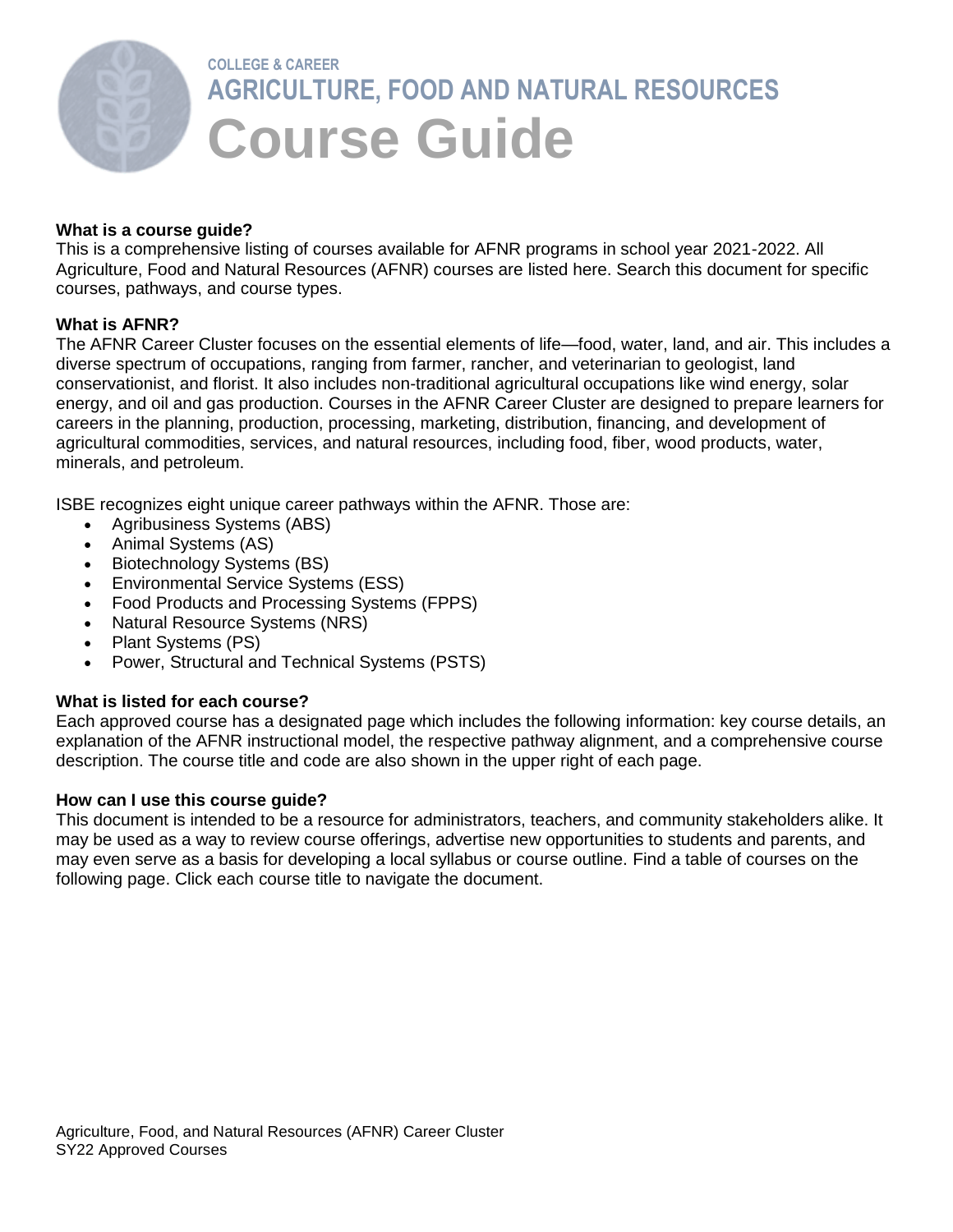| <b>COURSE TITLE</b>                                                      | <b>COURSE NUMBER</b> | <b>PATHWAY</b> | <b>GRADE LEVEL</b> | <b>COURSE TYPE</b>      |
|--------------------------------------------------------------------------|----------------------|----------------|--------------------|-------------------------|
| <b>Advanced Agricultural Engine Maintenance</b>                          | 18405A002            | <b>PSTS</b>    | Grade 12           | Advanced                |
| <b>Advanced Agricultural Welding</b>                                     | 18404A002            | <b>PSTS</b>    | Grade 12           | Advanced                |
| Advanced Biological Science Applications in Agriculture (BSAA) - Animals | 03064A002            | AS             | Grades 10-12       | <b>Skills</b>           |
| Advanced Biological Science Applications in Agriculture (BSAA) - Plants  | 03064A003            | <b>PS</b>      | Grades 10-12       | <b>Skills</b>           |
| Advanced Biological Science Applications in Agriculture                  | 03064A001            | <b>MULTI</b>   | Grade 12           | Advanced                |
| <b>Advanced Agricultural Mechanics</b>                                   | 18402A001            | <b>PSTS</b>    | Grades 10-12       | <b>Skills</b>           |
| Agribusiness Systems Independent Study                                   | 18247A001            | <b>ABS</b>     | Grade 12           | Independent<br>Study    |
| <b>Agribusiness Systems Workplace Experience</b>                         | 18248A001            | ABS            | Grades 10-12       | Workplace<br>Experience |
| <b>Agricultural and Biological Engineering (ABE)</b>                     | 18308A002            | <b>BS</b>      | Grades 10-12       | <b>Skills</b>           |
| <b>Agricultural Biotechnology</b>                                        | 18308A001            | BS             | Grades 10-12       | <b>Skills</b>           |
| <b>Agricultural Business Management</b>                                  | 18201A001            | <b>ABS</b>     | Grades 10-12       | <b>Skills</b>           |
| <b>Agricultural Communications</b>                                       | 18203A002            | <b>AFNR</b>    | Grades 10-12       | <b>Skills</b>           |
| <b>Agricultural Construction</b>                                         | 18403A001            | <b>PSTS</b>    | Grades 10-12       | <b>Skills</b>           |
| <b>Agricultural Economics</b>                                            | 18204A001            | <b>ABS</b>     | Grades 10-12       | <b>Skills</b>           |
| <b>Agricultural Electrical Systems</b>                                   | 18405A003            | <b>PSTS</b>    | Grades 10-12       | <b>Skills</b>           |
| <b>Agricultural Engine Maintenance</b>                                   | 18405A001            | <b>PSTS</b>    | Grades 10-12       | <b>Skills</b>           |
| <b>Agricultural Engineering</b>                                          | 18405A002            | <b>PSTS</b>    | Grades 10-12       | <b>Skills</b>           |
| <b>Agricultural Entrepreneurship</b>                                     | 18202A002            | ABS            | Grades 10-12       | <b>Skills</b>           |
| <b>Agricultural Government</b>                                           | 18307A001            | <b>ABS</b>     | Grade 12           | Advanced                |
| <b>Agricultural Leadership</b>                                           | 18203A003            | <b>AFNR</b>    | Grade 12           | Advanced                |
| <b>Agricultural Machinery Service</b>                                    | 18449A001            | <b>PSTS</b>    | Grade 12           | Advanced                |
| <b>Agricultural Metal Fabrication</b>                                    | 18401A002            | <b>PSTS</b>    | Grades 10-12       | <b>Skills</b>           |
| <b>Agricultural Sales and Marketing</b>                                  | 18202A001            | <b>ABS</b>     | Grades 10-12       | <b>Skills</b>           |
| <b>Agricultural Welding</b>                                              | 18404A001            | <b>PSTS</b>    | Grades 10-12       | <b>Skills</b>           |
| <b>Agricultural Commodity Marketing</b>                                  | 12168A001            | <b>ABS</b>     | Grade 12           | Advanced                |
| <b>Agriculture Computers and Technology</b>                              | 18205A001            | <b>AFNR</b>    | Grade 12           | Advanced                |
| Agriculture, Food & Natural Resources Workplace Experience               | 18998A003            | <b>AFNR</b>    | Grades 10-12       | Workplace<br>Experience |
| Agronomy                                                                 | 18051A003            | PS             | Grades 10-12       | <b>Skills</b>           |
| <b>Alternative Energy</b>                                                | 18506A001            | <b>MULTI</b>   | Grade 12           | Advanced                |
| <b>Animal Genetics</b>                                                   | 18108A001            | AS             | Grade 12           | Advanced                |
| <b>Animal Nutrition</b>                                                  | 18107A001            | AS             | Grade 12           | Advanced                |
| <b>Animal Processing</b>                                                 | 18304A001            | <b>FPPS</b>    | Grades 10-12       | <b>Skills</b>           |
| <b>Animal Science</b>                                                    | 18101A002            | <b>AS</b>      | Grades 10-12       | <b>Skills</b>           |
| <b>Animal Systems Independent Study</b>                                  | 18147A001            | AS             | Grade 12           | Independent<br>Study    |
| <b>Animal Systems Workplace Experience</b>                               | 18148A001            | AS             | Grades 10-12       | Workplace<br>Experience |
| <b>Aquacultural Science and Technology</b>                               | 18306A001            | <b>MULTI</b>   | Grade 12           | Advanced                |
| <b>Basic Agricultural Business</b>                                       | 18201A002            | <b>ABS</b>     | Grades 9-11        | Introductory            |
| <b>Basic Agricultural Mechanics</b>                                      | 18401A001            | <b>PSTS</b>    | Grades 9-11        | Introductory            |
| <b>Basic Agricultural Science</b>                                        | 18003A001            | <b>AFNR</b>    | Grades 9-11        | Introductory            |
| <b>Basic Animal Science</b>                                              | 18101A003            | AS             | Grades 9-11        | Introductory            |
| Basic Biological Science Applications in Agriculture - Animals           | 18101A001            | AS             | Grades 9-11        | Introductory            |
| <b>Basic Biological Science Applications in Agriculture - Plants</b>     | 18051A002            | PS             | Grades 9-11        | Introductory            |

Agriculture, Food, and Natural Resources (AFNR) Career Cluster SY22 Approved Courses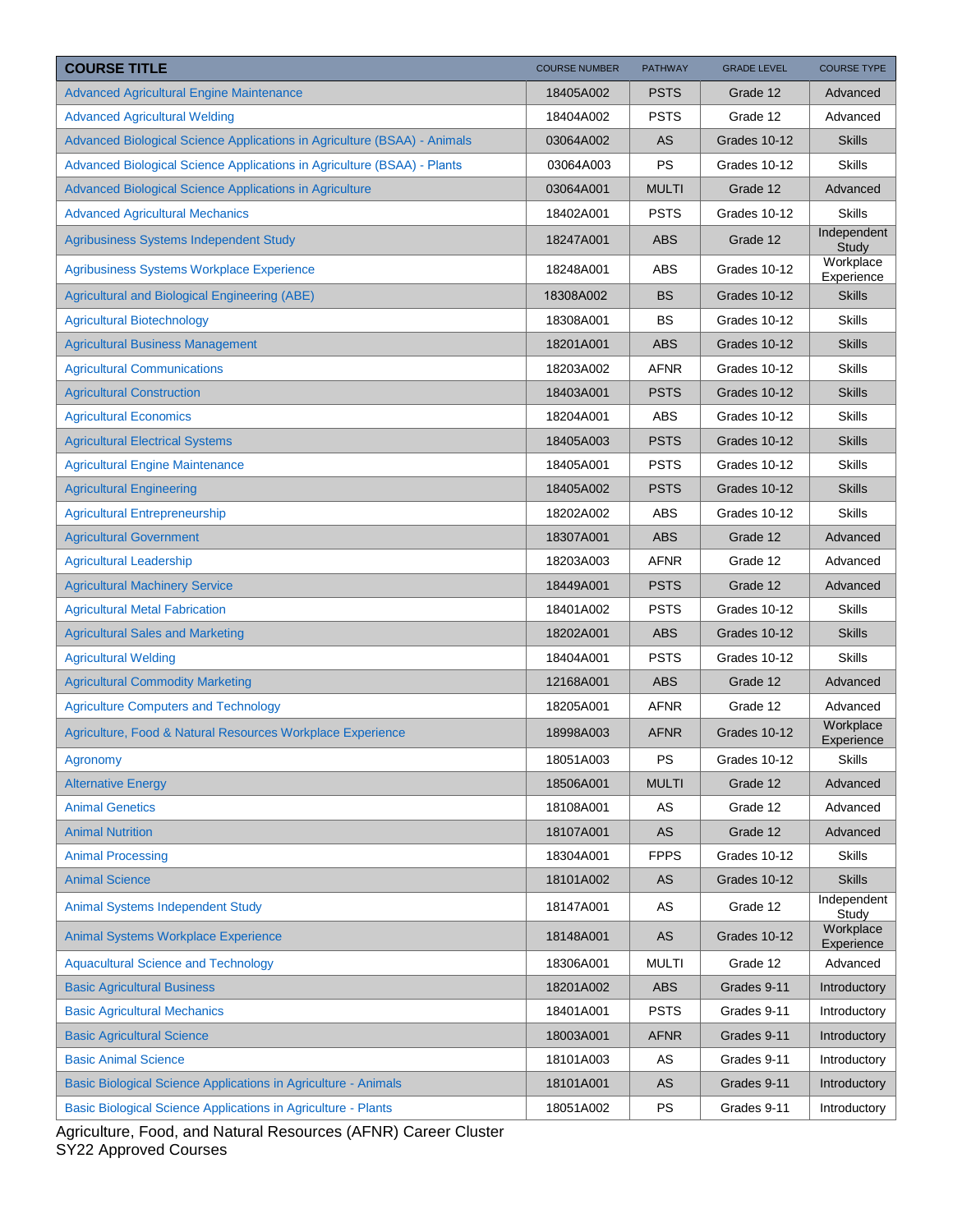| <b>Basic Biotechnology</b>                                   | 18308A003 | <b>BS</b>    | Grades 9-11  | Introductory            |
|--------------------------------------------------------------|-----------|--------------|--------------|-------------------------|
| <b>Basic Environmental Science</b>                           | 18504A004 | <b>ESS</b>   | Grades 9-11  | Introductory            |
| <b>Basic Food Processing</b>                                 | 18302A001 | <b>FPPS</b>  | Grades 9-11  | Introductory            |
| <b>Basic Horticultural Science</b>                           | 18052A001 | PS           | Grades 9-11  | Introductory            |
| <b>Basic Natural Resource Management</b>                     | 18504A003 | <b>NRS</b>   | Grades 9-11  | Introductory            |
| <b>Biotechnical Engineering</b>                              | 21014A001 | <b>BS</b>    | Grade 12     | Advanced                |
| <b>Biotechnology Systems Independent Study</b>               | 18997A001 | <b>BS</b>    | Grade 12     | Independent<br>Study    |
| <b>Biotechnology Systems Workplace Experience</b>            | 18998A003 | <b>BS</b>    | Grades 10-12 | Workplace<br>Experience |
| <b>Career Exploration</b>                                    | 22151A001 | <b>AFNR</b>  | Grades 5-8   | Orientation             |
| <b>Community Food Production</b>                             | 18309A002 | <b>MULTI</b> | Grades 10-12 | <b>Skills</b>           |
| <b>Environmental Science</b>                                 | 18504A001 | <b>ESS</b>   | Grades 10-12 | <b>Skills</b>           |
| <b>Environmental Service Systems Independent Study</b>       | 18997A002 | ESS          | Grade 12     | Independent<br>Study    |
| <b>Environmental Service Systems Workplace Experience</b>    | 18998A004 | <b>ESS</b>   | Grades 10-12 | Workplace<br>Experience |
| <b>Equine Science</b>                                        | 18104A001 | AS           | Grade 12     | Advanced                |
| <b>Exploratory Agricultural Science</b>                      | 68003A001 | <b>AFNR</b>  | Grades 5-8   | Orientation             |
| <b>Floral Design</b>                                         | 18056A001 | <b>PS</b>    | Grade 12     | Advanced                |
| Food Products and Processing Systems Independent Study       | 18347A001 | <b>FPPS</b>  | Grade 12     | Independent<br>Study    |
| Food Products and Processing Systems Workplace Experience    | 18348A001 | <b>FPPS</b>  | Grades 10-12 | Workplace<br>Experience |
| <b>Food Science</b>                                          | 18305A001 | <b>FPPS</b>  | Grades 10-12 | <b>Skills</b>           |
| <b>Forestry</b>                                              | 18502A001 | <b>NRS</b>   | Grades 10-12 | <b>Skills</b>           |
| <b>Foundational Supervised Agricultural Experience (SAE)</b> | 18999A001 | <b>AFNR</b>  | Grades 9-11  | Introductory            |
| <b>Geospatial Technology</b>                                 | 21058A001 | <b>MULTI</b> | Grade 12     | Advanced                |
| <b>Global Agriculture</b>                                    | 18204A002 | <b>AFNR</b>  | Grades 10-12 | <b>Skills</b>           |
| <b>Greenhouse Production</b>                                 | 18053A001 | <b>PS</b>    | Grades 10-12 | <b>Skills</b>           |
| <b>Horticultural Production &amp; Management</b>             | 18051A001 | PS           | Grades 10-12 | <b>Skills</b>           |
| <b>Hunter Safety</b>                                         | 18505A001 | <b>NRS</b>   | Grades 10-12 | <b>Skills</b>           |
| <b>Integrated Pest Management</b>                            | 18109A001 | <b>BS</b>    | Grade 12     | Advanced                |
| Introduction to the Agricultural Industry                    | 18001A001 | <b>AFNR</b>  | Grades 9-11  | Introductory            |
| <b>Landscape Management</b>                                  | 18054A002 | PS           | Grades 10-12 | <b>Skills</b>           |
| Landscaping & Turf Management                                | 18054A001 | <b>PS</b>    | Grades 10-12 | <b>Skills</b>           |
| <b>Large Animal Care</b>                                     | 18103A001 | AS           | Grade 12     | Advanced                |
| Natural Resource Systems Workplace Experience                | 18548A001 | <b>NRS</b>   | Grades 10-12 | Workplace<br>Experience |
| <b>Natural Resources Conservation Management</b>             | 18504A002 | <b>NRS</b>   | Grades 10-12 | <b>Skills</b>           |
| Natural Resources Systems Independent Study                  | 18547A001 | <b>NRS</b>   | Grade 12     | Independent<br>Study    |
| <b>Physical Science Applications in Agriculture I</b>        | 18449A002 | <b>MULTI</b> | Grades 9-11  | Introductory            |
| <b>Physical Science Applications in Agriculture II</b>       | 18449A003 | <b>MULTI</b> | Grade 12     | Advanced                |
| <b>Plant Processing</b>                                      | 18303A001 | <b>FPPS</b>  | Grades 10-12 | <b>Skills</b>           |
| <b>Plant Systems Independent Study</b>                       | 18097A001 | PS           | Grade 12     | Independent<br>Study    |
| <b>Plant Systems Workplace Experience</b>                    | 18098A001 | <b>PS</b>    | Grades 10-12 | Workplace<br>Experience |
| Power, Structural and Technical Systems Workplace Experience | 18448A001 | <b>PSTS</b>  | Grades 10-12 | Workplace<br>Experience |
| Power, Structural, and Technical Systems Independent Study   | 18447A001 | <b>PSTS</b>  | Grade 12     | Independent<br>Study    |

Agriculture, Food, and Natural Resources (AFNR) Career Cluster SY22 Approved Courses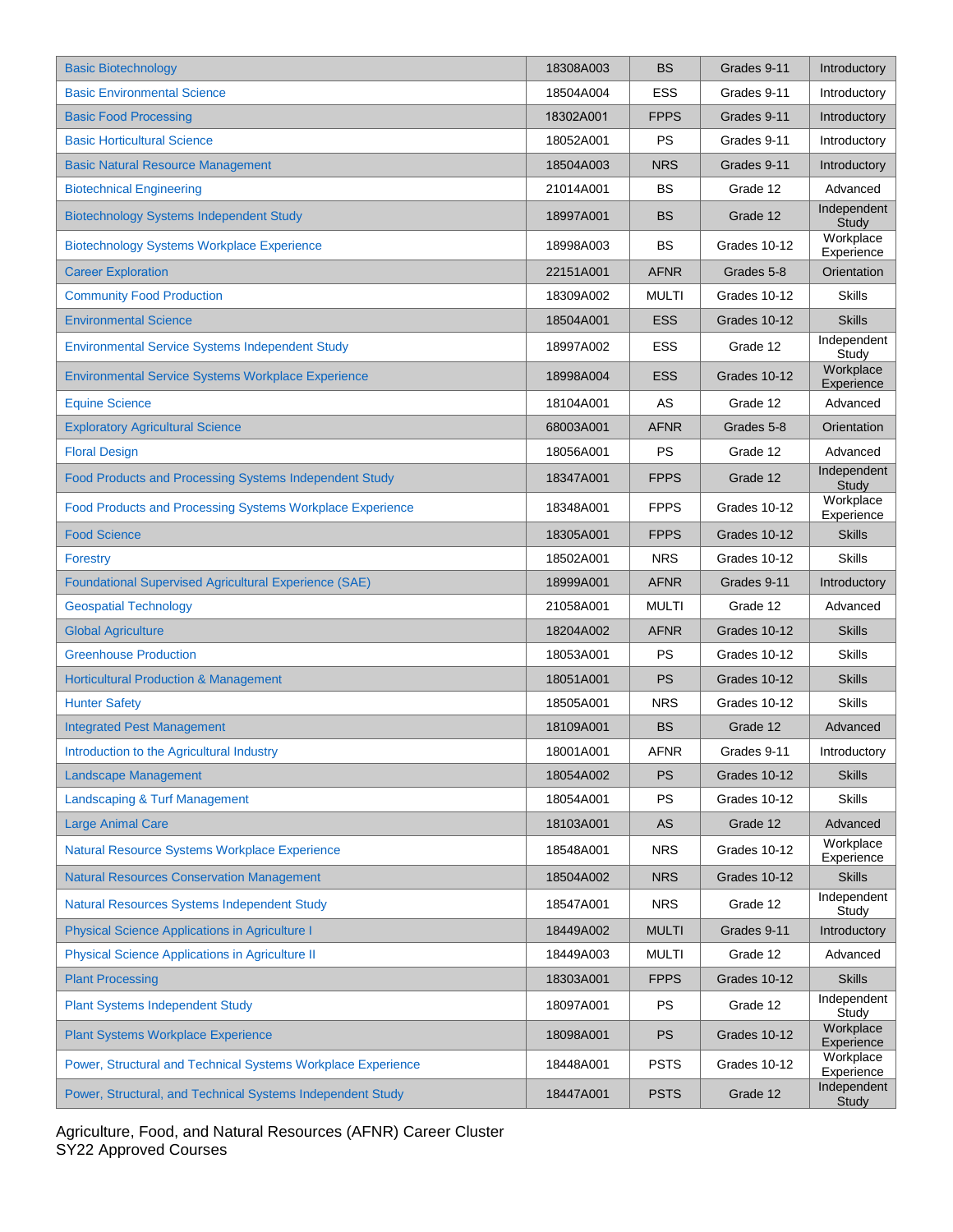| <b>Precision Agriculture</b>                  | 18405A001 | MULTI        | Grade 12     | Advanced      |
|-----------------------------------------------|-----------|--------------|--------------|---------------|
| <b>Service and Support Animal Training</b>    | 18106A001 | <b>AS</b>    | Grades 10-12 | <b>Skills</b> |
| <b>Small Animal Care</b>                      | 18102A001 | AS           | Grade 12     | Advanced      |
| <b>Soil Science</b>                           | 18055A001 | <b>MULTI</b> | Grade 12     | Advanced      |
| <b>Specialty Crop Production</b>              | 18056A001 | <b>PS</b>    | Grade 12     | Advanced      |
| <b>Sustainable Agriculture</b>                | 18310A001 | <b>MULTI</b> | Grade 12     | Advanced      |
| <b>Technology, Society and Sustainability</b> | 21054A004 | MULTI        | Grade 12     | Advanced      |
| <b>Turfgrass and Sports Field Management</b>  | 18054A003 | <b>PS</b>    | Grade 12     | Advanced      |
| <b>Urban Agriculture</b>                      | 18309A001 | <b>PS</b>    | Grades 10-12 | <b>Skills</b> |
| <b>Urban Forestry</b>                         | 18505A002 | <b>NRS</b>   | Grades 10-12 | <b>Skills</b> |
| <b>Veterinary Science</b>                     | 18105A001 | AS           | Grades 10-12 | <b>Skills</b> |
| <b>Viticulture</b>                            | 18311A001 | <b>PS</b>    | Grade 12     | Advanced      |
| <b>Water Treatment</b>                        | 18406A001 | <b>ESS</b>   | Grades 10-12 | <b>Skills</b> |
| <b>Wildlife Management</b>                    | 18501A001 | <b>NRS</b>   | Grades 10-12 | <b>Skills</b> |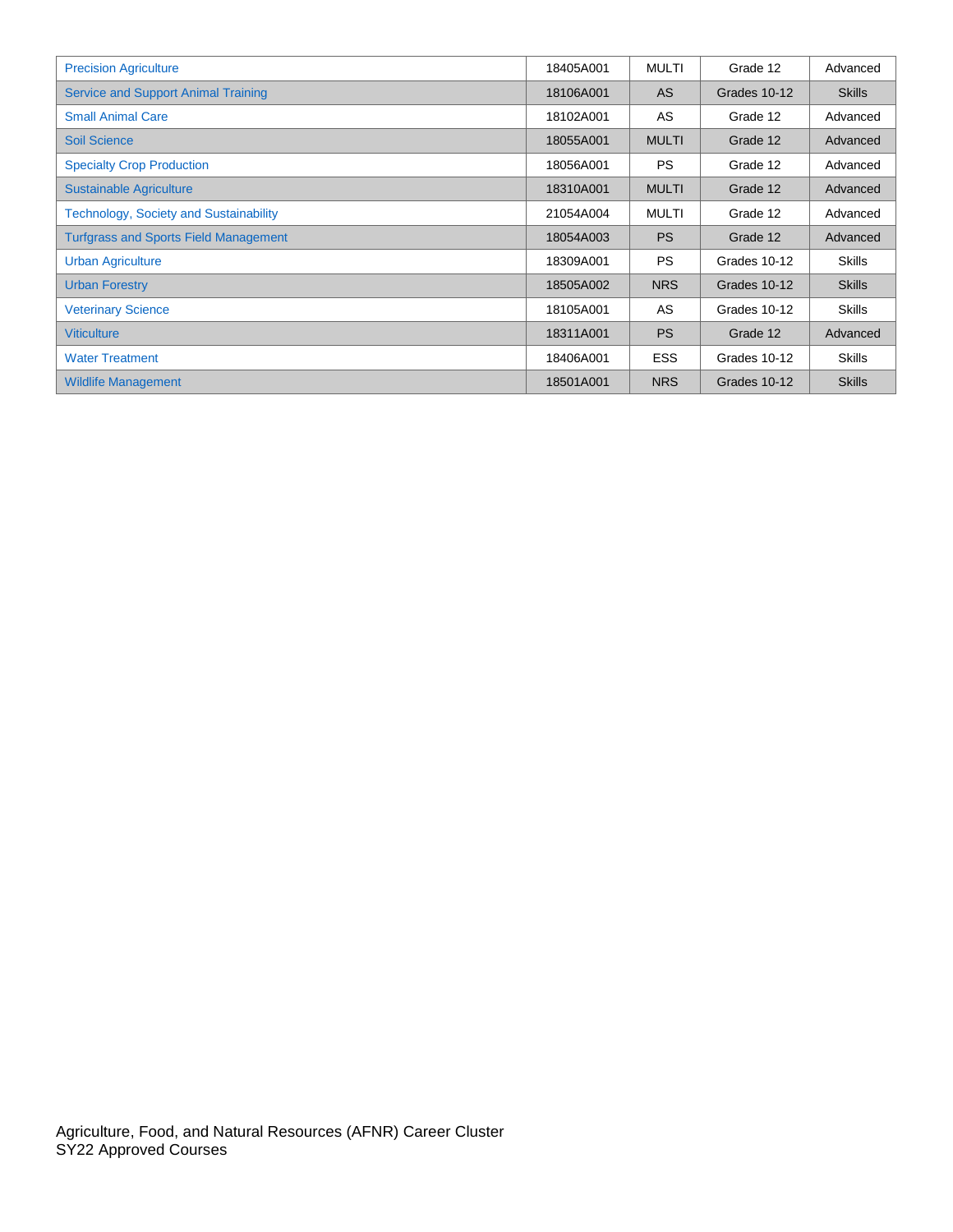### **ISBE Course Code** 18405A002 **Advanced Agricultural Engine Maintenance**

### <span id="page-4-0"></span>**Key Course Details**

- ✓ Aligned to **Power, Structural and Technical Systems** Pathway
- ✓ Recognized as an *AFNR Advanced Course* (Group 4)
- ✓ Recommended for Grade 12

#### **Instructional Model**

Agriculture, Food, and Natural Resources (AFNR) education prepares students for successful careers and a lifetime of informed choices in global agriculture, food, fiber and natural resources systems. The AFNR instructional model provides students with opportunities for leadership development, personal growth, and career success. Model instruction in all AFNR courses is delivered via three major components:

- Classroom/Laboratory Instruction
- AFNR Work-based Learning
- Student Leadership Organizations

#### **Pathway Alignment**

The Power, Structural, and Technical Systems (PSTS) Career Pathway encompasses the study of agricultural equipment, power systems, alternative fuel sources, precision technology, as well as woodworking, metalworking, welding, and project planning for agricultural structures. Students completing a program of study in this pathway will demonstrate competence in the application of principles and techniques for the development, application, and management of power, structural, and technical systems in AFNR settings.

#### **Course Description**

Courses provide students with knowledge and skills to inspect diagnose, maintain, over the road truck and tractor systems. Specific course topics may include principles underlying diesel engines or multi cylinder gas engines, analyzing electrical circuits and systems, reading and interpreting service manuals, and identifying the principles and components of fuel injection systems; repair and replacement of water pumps, generators, governors, auxiliary and accompanying power units and controls; transmissions, drive lines, and drive axles; brakes, tires, and wheels; steering and suspension systems; electrical and lighting systems; hydraulics and pneumatics; safety codes and regulations; and general shop skills. This class begins with vehicle familiarity, inspection expectations of drivers; inspection, diagnosis and repair for the technician. Participation in FFA student organization activities and Supervised Agricultural Experience (SAE) projects is an integral course component for leadership development, career exploration and reinforcement of academic concepts.

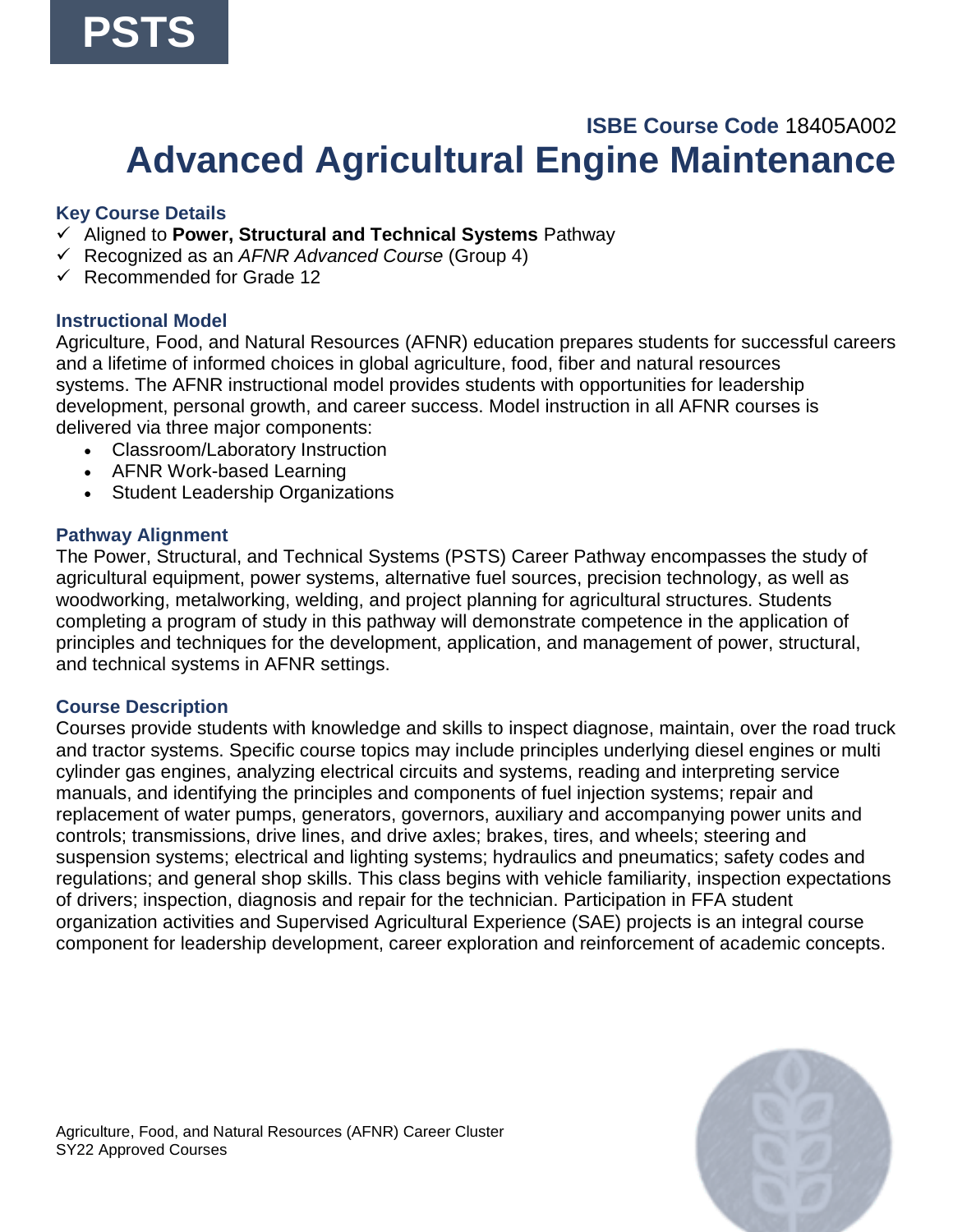## **ISBE Course Code** 18404A002 **Advanced Agricultural Welding**

#### **Key Course Details**

- ✓ Aligned to **Power, Structural, and Technical Systems** Pathway
- ✓ Recognized as an *AFNR Advanced Course* (Group 4)
- ✓ Recommended for Grade 12

#### **Instructional Model**

Agriculture, Food, and Natural Resources (AFNR) education prepares students for successful careers and a lifetime of informed choices in global agriculture, food, fiber and natural resources systems. The AFNR instructional model provides students with opportunities for leadership development, personal growth, and career success. Model instruction in all AFNR courses is delivered via three major components:

- Classroom/Laboratory Instruction
- AFNR Work-based Learning
- Student Leadership Organizations

#### **Pathway Alignment**

The Power, Structural, and Technical Systems (PSTS) Career Pathway encompasses the study of agricultural equipment, power systems, alternative fuel sources, precision technology, as well as woodworking, metalworking, welding, and project planning for agricultural structures. Students completing a program of study in this pathway will demonstrate competence in the application of principles and techniques for the development, application, and management of power, structural, and technical systems in AFNR settings.

#### **Course Description**

Advanced Agricultural Welding focuses on the development of advanced welding and metal fabrication techniques utilized within the agricultural industry. Topics of instruction may include welding safety, technical drawings & blueprint reading, welding symbols, welding discontinuities and failures, destructive testing, nondestructive examination, equipment setup, metal preparation, pipe welding, cutting processes, oxy-fuel cutting/welding, shielded metal arc welding, gas metal arc welding, flux cored arc welding, and gas tungsten arc welding processes. Suggested welding positions are flat, horizontal, vertical down, and vertical up. Electrodes taught and used may include E6010, E6011 and E7018. This course should be aligned with an industry-recognized credential. Upon successful completion, it is suggested students receive an industry certification or dual-credit through a local accredited institution. Improving workplace skills will be a focus in this course. Participation in FFA student organization activities and Supervised Agricultural Experience (SAE) projects is an integral course component for leadership development, career exploration and reinforcement of academic concepts.

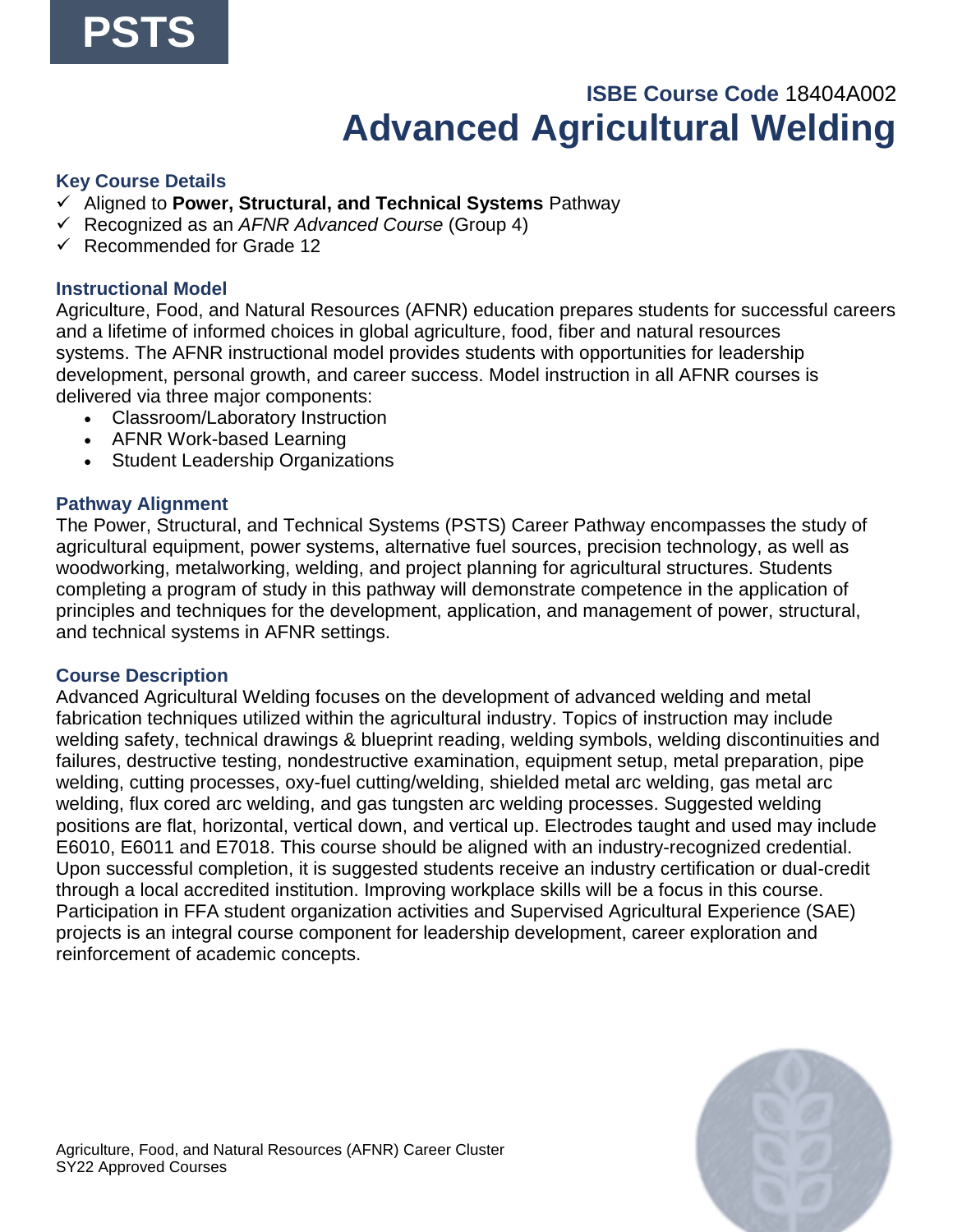# <span id="page-6-0"></span>**ISBE Course Code** 03064A002 **Advanced Biological Science Applications in Agriculture (BSAA) - Animals**

### **Key Course Details**

- ✓ Aligned to **Animal Systems** Pathway
- ✓ Recognized as an *AFNR Skills Course* (Group 3)
- $\checkmark$  Recommended for Grades 10-12

### **Instructional Model**

Agriculture, Food, and Natural Resources (AFNR) education prepares students for successful careers and a lifetime of informed choices in global agriculture, food, fiber and natural resources systems. The AFNR instructional model provides students with opportunities for leadership development, personal growth, and career success. Model instruction in all AFNR courses is delivered via three major components:

- Classroom/Laboratory Instruction
- AFNR Work-based Learning
- Student Leadership Organizations

#### **Pathway Alignment**

The Animal Systems (AS) Career Pathway encompasses the study of animal systems, including content areas such as life processes, health, nutrition, genetics, management, and processing, as applied to small animals, aquaculture, exotic animals, livestock, dairy, horses and/or poultry. Students completing a program of study in this pathway will demonstrate competence in the application of principles and techniques for the development, application, and management of animal systems in AFNR settings.

#### **Course Description**

This course is designed to reinforce and extend students' understanding of biology by associating advanced scientific principles and concepts with relevant applications in agricultural animal systems. Students will examine major phases of animal agriculture and specific biological science concepts that govern management decisions in the animal industry. Topics of study are in the areas of growth and development of animals – embryology, ethology, nutrition, immunity systems, and processing animal products preservation, fermentation, and pasteurization. The course will be valuable preparation for post-secondary education and will increase the relevance of science through the applied setting of agricultural animal systems by enhancing literacy in science and the scientific process. Improving computer and workplace skills will be a focus. Participation in FFA student organization activities and Supervised Agricultural Experience (SAE) projects is an integral course component for leadership development, career exploration and reinforcement of academic concepts. 

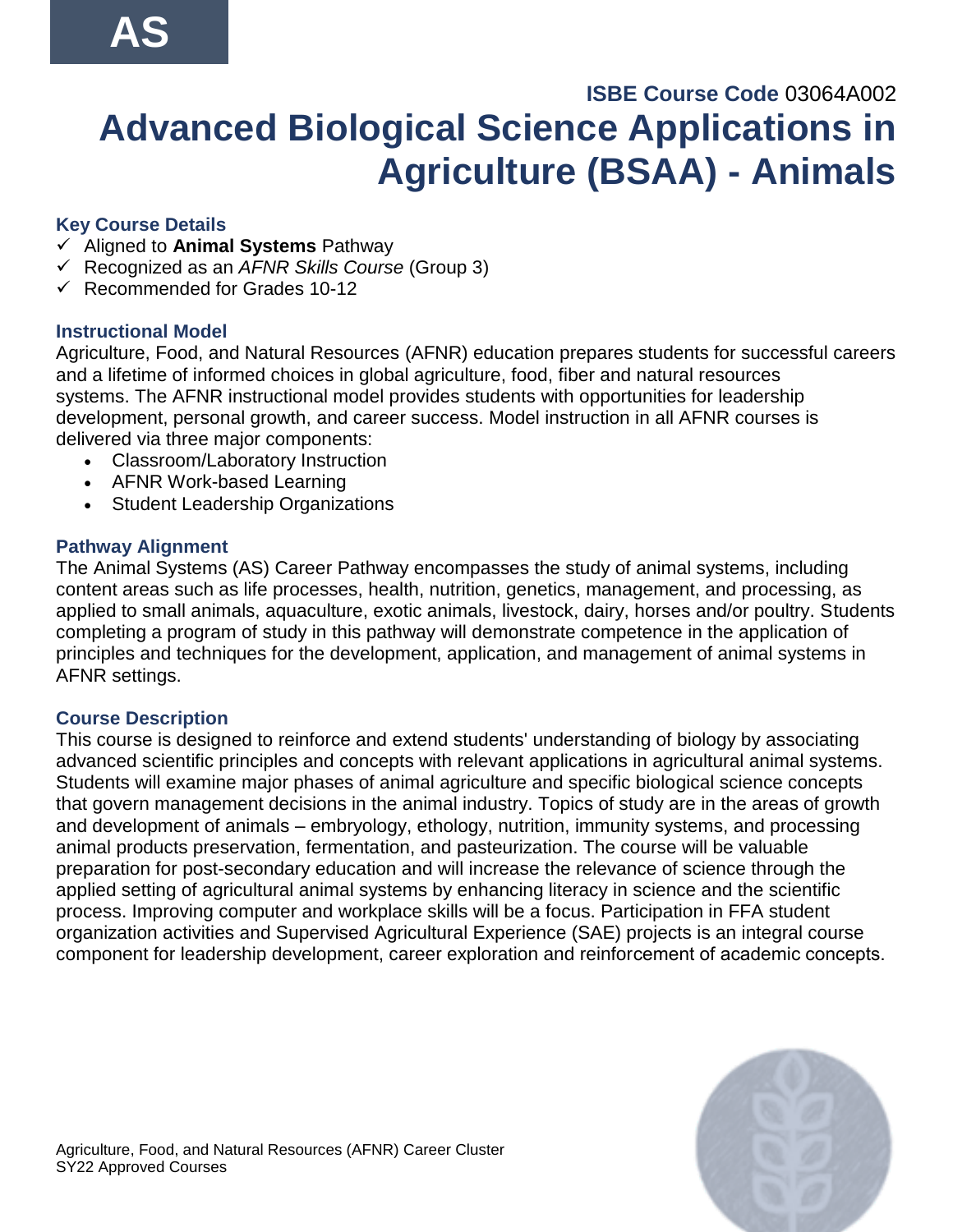# <span id="page-7-0"></span>**ISBE Course Code** 03064A003 **Advanced Biological Science Applications in Agriculture (BSAA) - Plants**

### **Key Course Details**

- ✓ Aligned to **Plant Systems** Pathway
- ✓ Recognized as an *AFNR Skills Course* (Group 3)
- $\checkmark$  Recommended for Grades 10-12

#### **Instructional Model**

Agriculture, Food, and Natural Resources (AFNR) education prepares students for successful careers and a lifetime of informed choices in global agriculture, food, fiber and natural resources systems. The AFNR instructional model provides students with opportunities for leadership development, personal growth, and career success. Model instruction in all AFNR courses is delivered via three major components:

- Classroom/Laboratory Instruction
- AFNR Work-based Learning
- Student Leadership Organizations

#### **Pathway Alignment**

The Plant Systems (PS) Career Pathway encompasses the study of plant life cycles, classifications, functions, structures, reproduction, media and nutrients, as well as growth and cultural practices through the study of crops, turf grass, trees, shrubs, and/or ornamental plants. Students completing a program of study in this pathway will demonstrate competence in the application of principles and techniques for the development, application, and management of plant systems in AFNR settings.

#### **Course Description**

This course is designed to reinforce and extend students' understanding of biology by associating advanced scientific principles and concepts with relevant applications in agricultural plant systems. Students will examine major phases of plant growth and management in agriculture and the specific biological science concepts that govern management decisions. Topics of study are in the areas of initiating plant growth – germination, plant sensory mechanisms, enzyme action, absorption, and managing plant growth – photosynthesis, respiration, translocation, metabolism, and growth regulation. The course will be valuable preparation for post-secondary education and will increase the relevance of science through the applied setting of agricultural plant systems by enhancing literacy in science and the scientific process. Improving computer and workplace skills will be a focus. Participation in FFA student organization activities and Supervised Agricultural Experience (SAE) projects is an integral course component for leadership development, career exploration and reinforcement of academic concepts. 

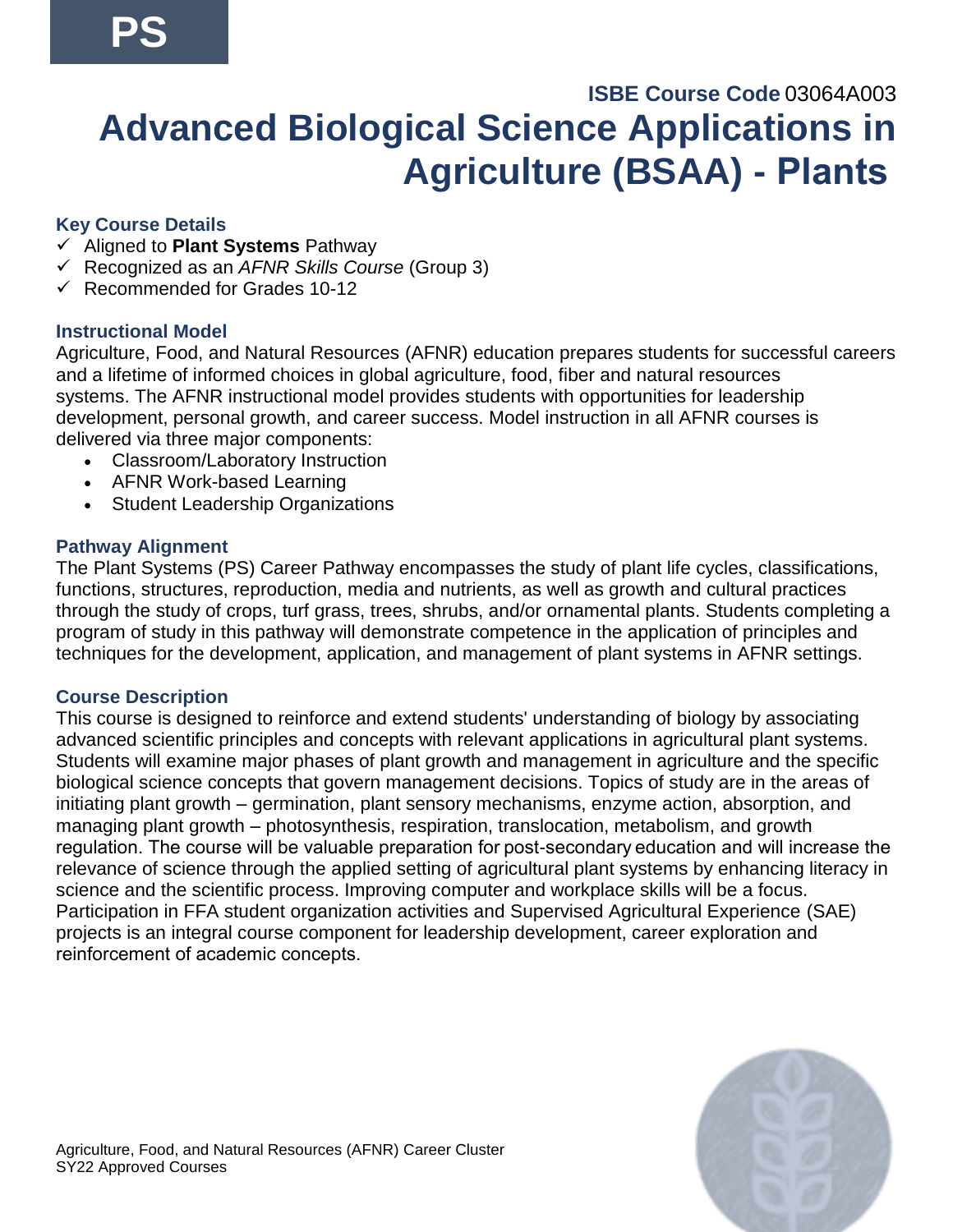

# <span id="page-8-0"></span>**ISBE Course Code** 03064A001 **Advanced Biological Science Applications in Agriculture (BSAA)**

### **Key Course Details**

- ✓ Aligned to **Multiple Pathways**
- ✓ Recognized as an *AFNR Advanced Course* (Group 4)
- ✓ Recommended for Grade 12

### **Instructional Model**

Agriculture, Food, and Natural Resources (AFNR) education prepares students for successful careers and a lifetime of informed choices in global agriculture, food, fiber and natural resources systems. The AFNR instructional model provides students with opportunities for leadership development, personal growth, and career success. Model instruction in all AFNR courses is delivered via three major components:

- Classroom/Laboratory Instruction
- AFNR Work-based Learning
- Student Leadership Organizations

#### **Pathway Alignment**

This course aligns to both the Animal Systems (AS) and Plant Systems (PS) pathways within the Agriculture, Food and Natural Resources (AFNR) career cluster. Course concepts will provide a structure for advanced courses in each aligned pathway.

#### **Course Description**

Advanced BSAA courses are designed to provide information regarding the fundamental concepts of life and life processes as related to the local environment. Course topics may include nature appreciation, local flora and fauna, biology, and zoology. The course will be valuable preparation for further education and will increase the relevance of science through the applied setting of agriculture by enhancing literacy in science and the scientific process. Improving computer and workplace skills will be a focus. Participation in FFA student organization activities and Supervised Agricultural Experience (SAE) projects is an integral course component for leadership development, career exploration and reinforcement of academic concepts.

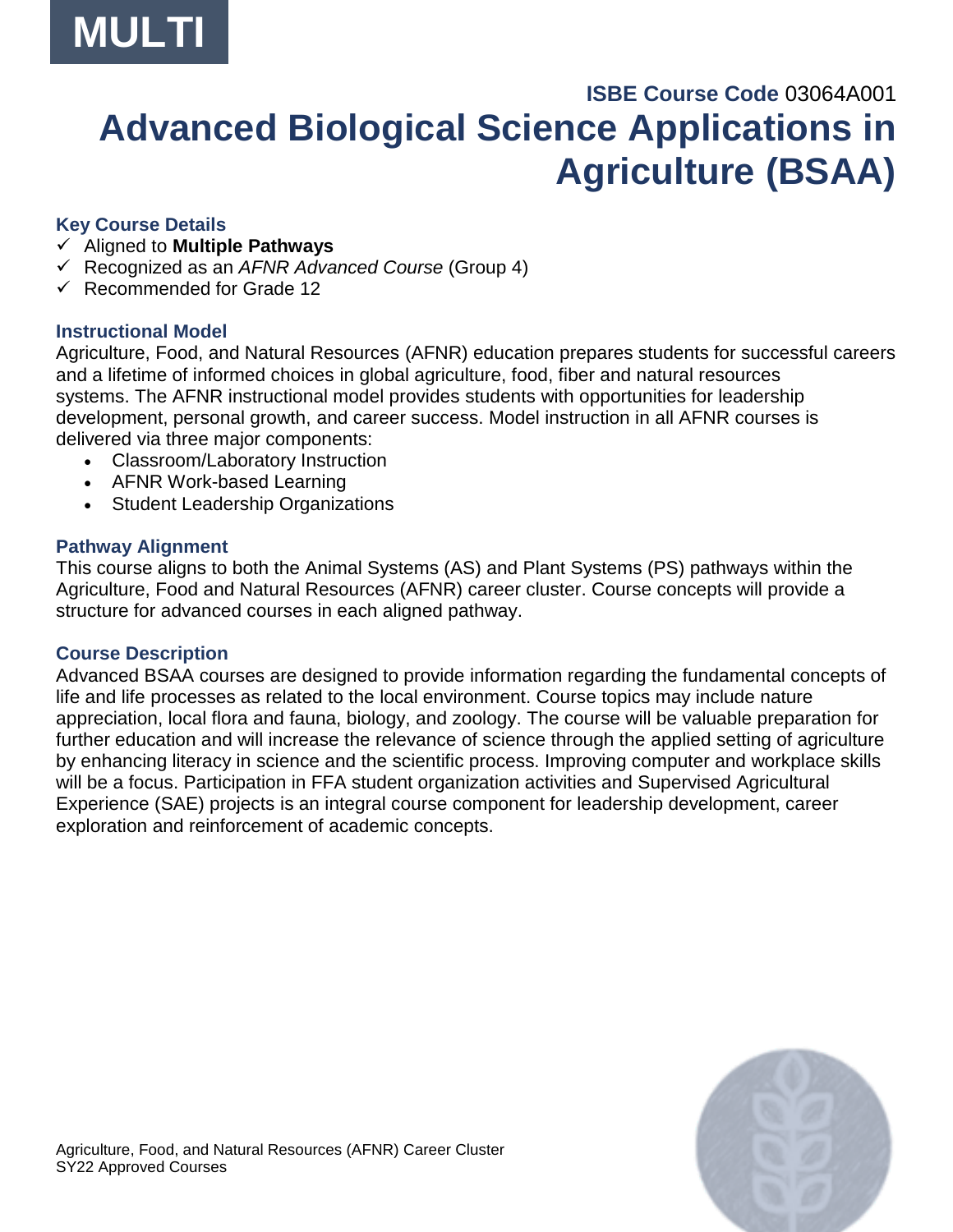### **ISBE Course Code** 18402A001 **Advanced Agricultural Mechanics**

#### <span id="page-9-0"></span>**Key Course Details**

- ✓ Aligned to **Power, Structural and Technical Systems** Pathway
- ✓ Recognized as an *AFNR Skills Course* (Group 3)
- $\checkmark$  Recommended for Grades 10-12

#### **Instructional Model**

Agriculture, Food, and Natural Resources (AFNR) education prepares students for successful careers and a lifetime of informed choices in global agriculture, food, fiber and natural resources systems. The AFNR instructional model provides students with opportunities for leadership development, personal growth, and career success. Model instruction in all AFNR courses is delivered via three major components:

- Classroom/Laboratory Instruction
- AFNR Work-based Learning
- Student Leadership Organizations

#### **Pathway Alignment**

The Power, Structural, and Technical Systems (PSTS) Career Pathway encompasses the study of agricultural equipment, power systems, alternative fuel sources, precision technology, as well as woodworking, metalworking, welding, and project planning for agricultural structures. Students completing a program of study in this pathway will demonstrate competence in the application of principles and techniques for the development, application, and management of power, structural, and technical systems in AFNR settings.

#### **Course Description**

This course will concentrate on expanding student's knowledge and experiences with agricultural mechanics technologies utilized in the agricultural industry. Units of instruction included are: design, construction, fabrication, maintenance, welding, electricity/electronics, internal combustion engines, hydraulics, and employability skills. Careers of agricultural construction engineer, electrician, plumber, welder, equipment designer, parts manager, safety inspector, welder, and other related occupations will be examined. Improving workplace and computer skills will be a focus. Participation in FFA student organization activities and Supervised Agricultural Experience (SAE) projects is an integral course component for leadership development, career exploration and reinforcement of academic concepts.

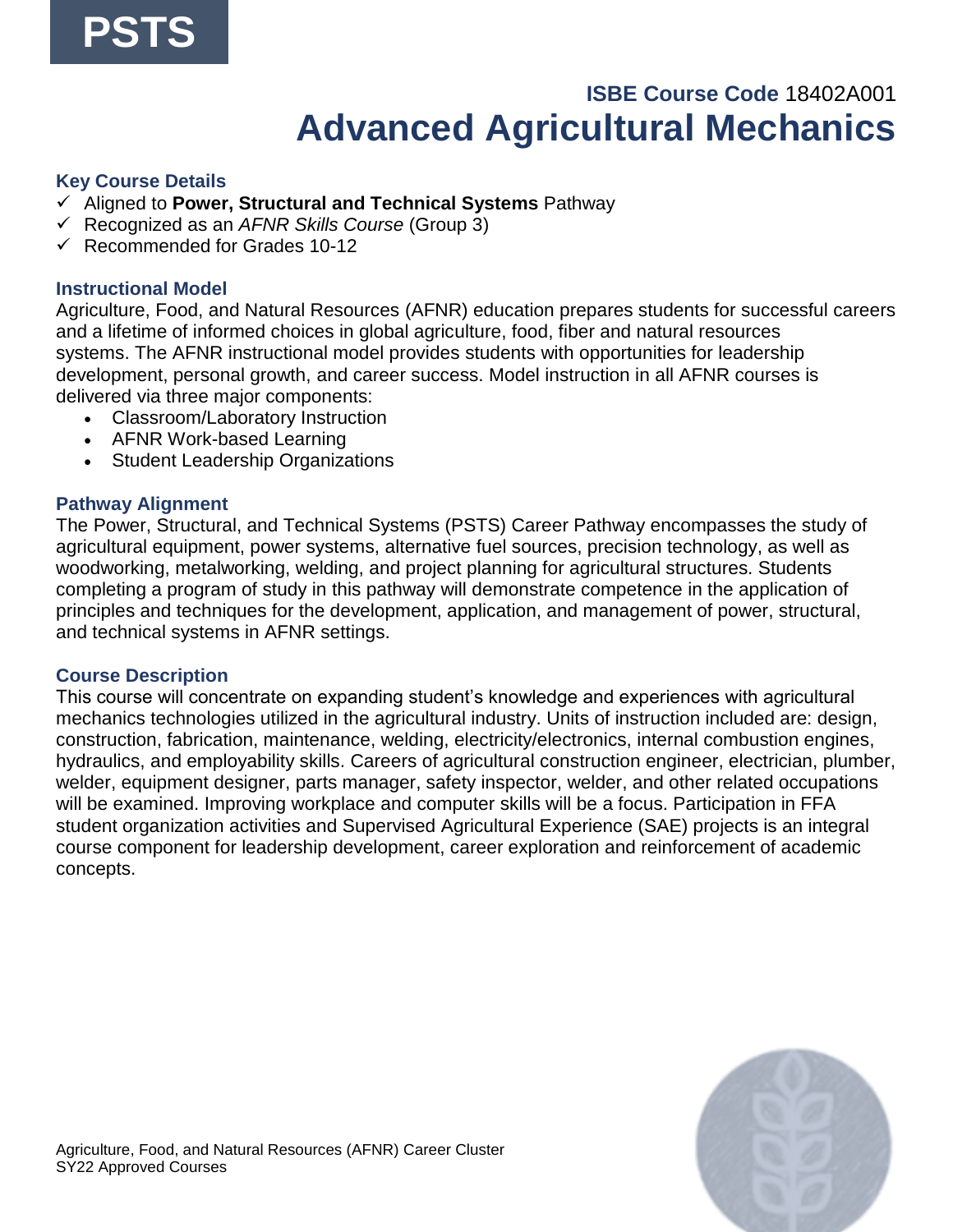# **ABS**

# **ISBE Course Code** 18247A001 **Agribusiness Systems Independent Study**

### <span id="page-10-0"></span>**Key Course Details**

- ✓ Aligned to **Agribusiness Systems** Pathway
- ✓ Recognized as an *AFNR Independent Study Course* (Group 4)
- ✓ Recommended for Grade 12

### **Instructional Model**

Agriculture, Food, and Natural Resources (AFNR) education prepares students for successful careers and a lifetime of informed choices in global agriculture, food, fiber and natural resources systems. The AFNR instructional model provides students with opportunities for leadership development, personal growth, and career success. Model instruction in all AFNR courses is delivered via three major components:

- Classroom/Laboratory Instruction
- AFNR Work-based Learning
- Student Leadership Organizations

### **Pathway Alignment**

The Agribusiness Systems (ABS) Career Pathway encompasses the study of agribusinesses and their management, including, but not limited to, record keeping, budget management (cash and credit), business planning, and sales and marketing. Students completing a program of study in this pathway will demonstrate competence in the application of principles and techniques for the planning, development, application, and management of agribusiness systems in AFNR settings.

#### **Course Description**

Courses in Agribusiness Independent Study, often conducted with instructors as mentors, enable students to explore topics of interest related to agribusiness. Independent Study courses may serve as an opportunity for students to expand their expertise in a particular application, to explore a topic in greater detail, or to develop more advanced skills. Participation in FFA student organization activities and Supervised Agricultural Experience (SAE) projects is an integral course component for leadership development, career exploration and reinforcement of academic concepts.

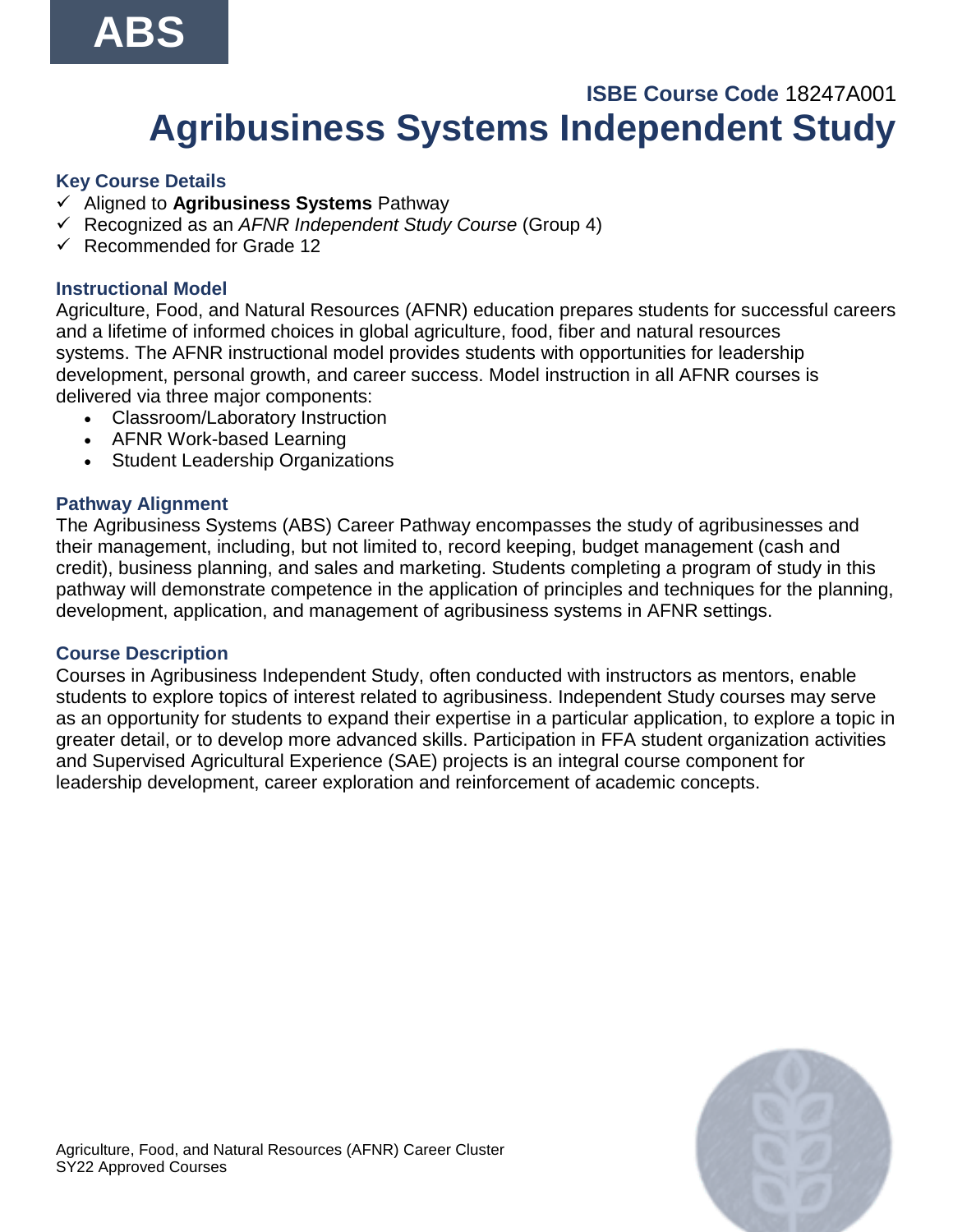# **ABS**

### <span id="page-11-0"></span>**ISBE Course Code** 18248A001 **Agribusiness Systems Workplace Experience**

#### **Key Course Details**

- ✓ Aligned to **Agribusiness Systems** Pathway
- ✓ Recognized as an *AFNR Workplace Experience Course* (Group 5)
- $\checkmark$  Recommended for Grades 10-12

#### **Instructional Model**

Agriculture, Food, and Natural Resources (AFNR) education prepares students for successful careers and a lifetime of informed choices in global agriculture, food, fiber and natural resources systems. The AFNR instructional model provides students with opportunities for leadership development, personal growth, and career success. Model instruction in all AFNR courses is delivered via three major components:

- Classroom/Laboratory Instruction
- AFNR Work-based Learning
- Student Leadership Organizations

#### **Pathway Alignment**

The Agribusiness Systems (ABS) Career Pathway encompasses the study of agribusinesses and their management, including, but not limited to, record keeping, budget management (cash and credit), business planning, and sales and marketing. Students completing a program of study in this pathway will demonstrate competence in the application of principles and techniques for the planning, development, application, and management of agribusiness systems in AFNR settings.

#### **Course Description**

Agribusiness Workplace Experience courses provide work experience in fields related to agribusiness. Goals must be set cooperatively by the student, teacher, and employer (although students are not necessarily paid). These courses must include classroom instruction at least once per week, involving further study of the field, discussion of relevant topics that are responsive to the workplace experience and employability skill development. Workplace Experience courses must be taught by an approved WBL educator-coordinator. These courses should be aligned to a Career Development Experience that could include: Student-led Enterprises; School-based Enterprises; Immersion Supervised Agricultural Experiences; Clinical Experiences in Science and Technology programs; Internships; and Apprenticeship programs including Youth Apprenticeships, Preapprenticeships, and Registered Apprenticeships.

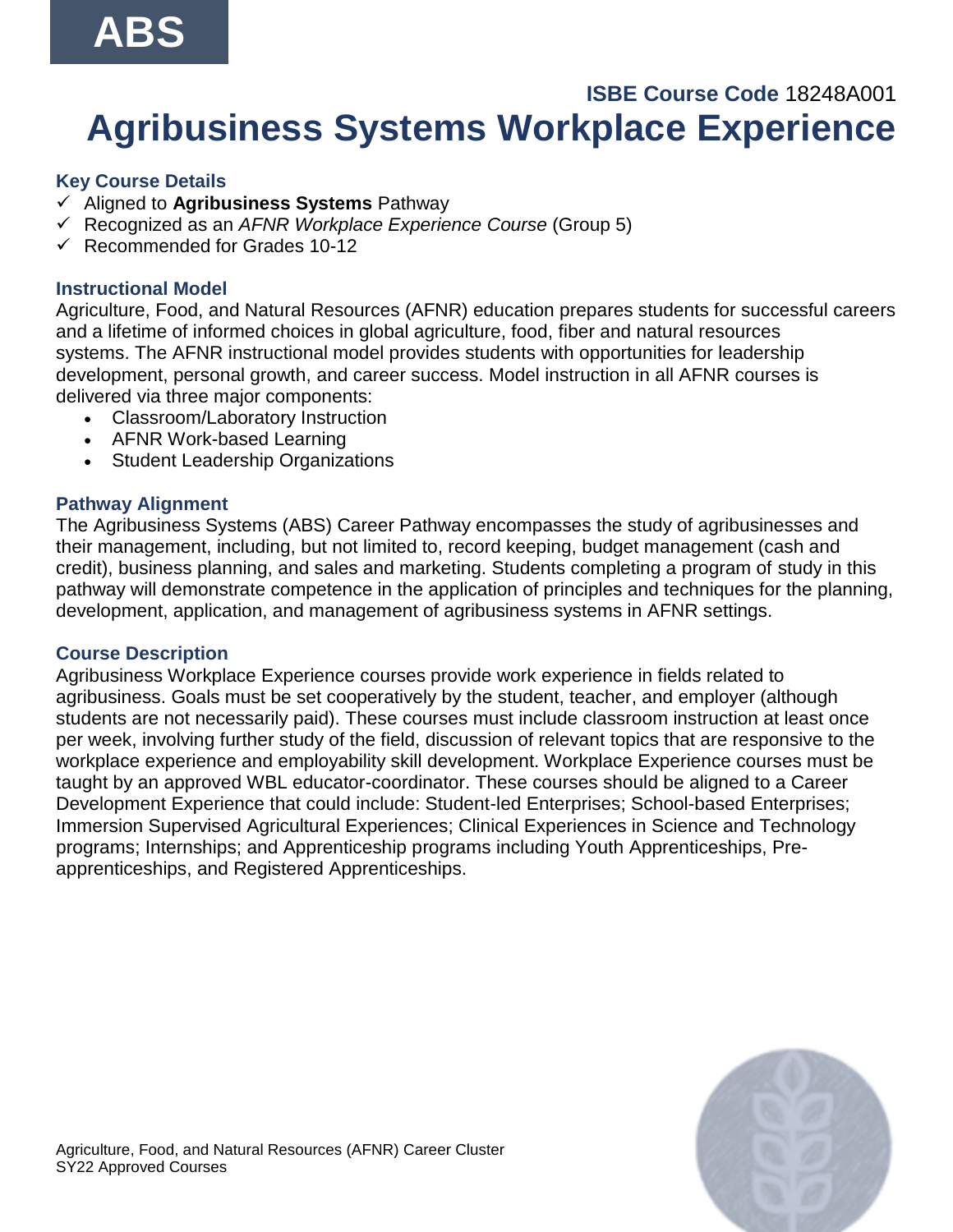# <span id="page-12-0"></span>**ISBE Course Code** 18308A002   **Agricultural and Biological Engineering (ABE)**

### **Key Course Details**

- ✓ Aligned to **Biotechnology Systems** Pathway
- ✓ Recognized as an *AFNR Skills Course* (Group 3)
- $\checkmark$  Recommended for Grades 10-12

### **Instructional Model**

Agriculture, Food, and Natural Resources (AFNR) education prepares students for successful careers and a lifetime of informed choices in global agriculture, food, fiber and natural resources systems. The AFNR instructional model provides students with opportunities for leadership development, personal growth, and career success. Model instruction in all AFNR courses is delivered via three major components:

- Classroom/Laboratory Instruction
- AFNR Work-based Learning
- Student Leadership Organizations

### **Pathway Alignment**

The Biotechnology Systems (BS) Career Pathway encompasses the study of using data and scientific techniques to solve problems concerning living organisms with an emphasis on applications to agriculture, food, and natural resource systems. Students completing a program of study in this pathway will demonstrate competence in the application of principles and techniques for the development, application, and management of biotechnology in the context of AFNR.

#### **Course Description**

Agricultural and Biological Engineering (ABE) courses enable students to develop and expand their knowledge and skills in biology, physics, technology, and mathematics. Course content may vary widely, drawing upon diverse fields such as biomedical engineering, biomolecular genetics, bioprocess engineering, agricultural biology, or environmental engineering. Students may engage in problems related to biomechanics, cardiovascular engineering, genetic engineering, agricultural biotechnology, tissue engineering, biomedical devices, human interfaces, bioprocesses, forensics, and bioethics. Participation in FFA student organization activities and Supervised Agricultural Experience (SAE) projects is an integral course component for leadership development, career exploration and reinforcement of academic concepts.

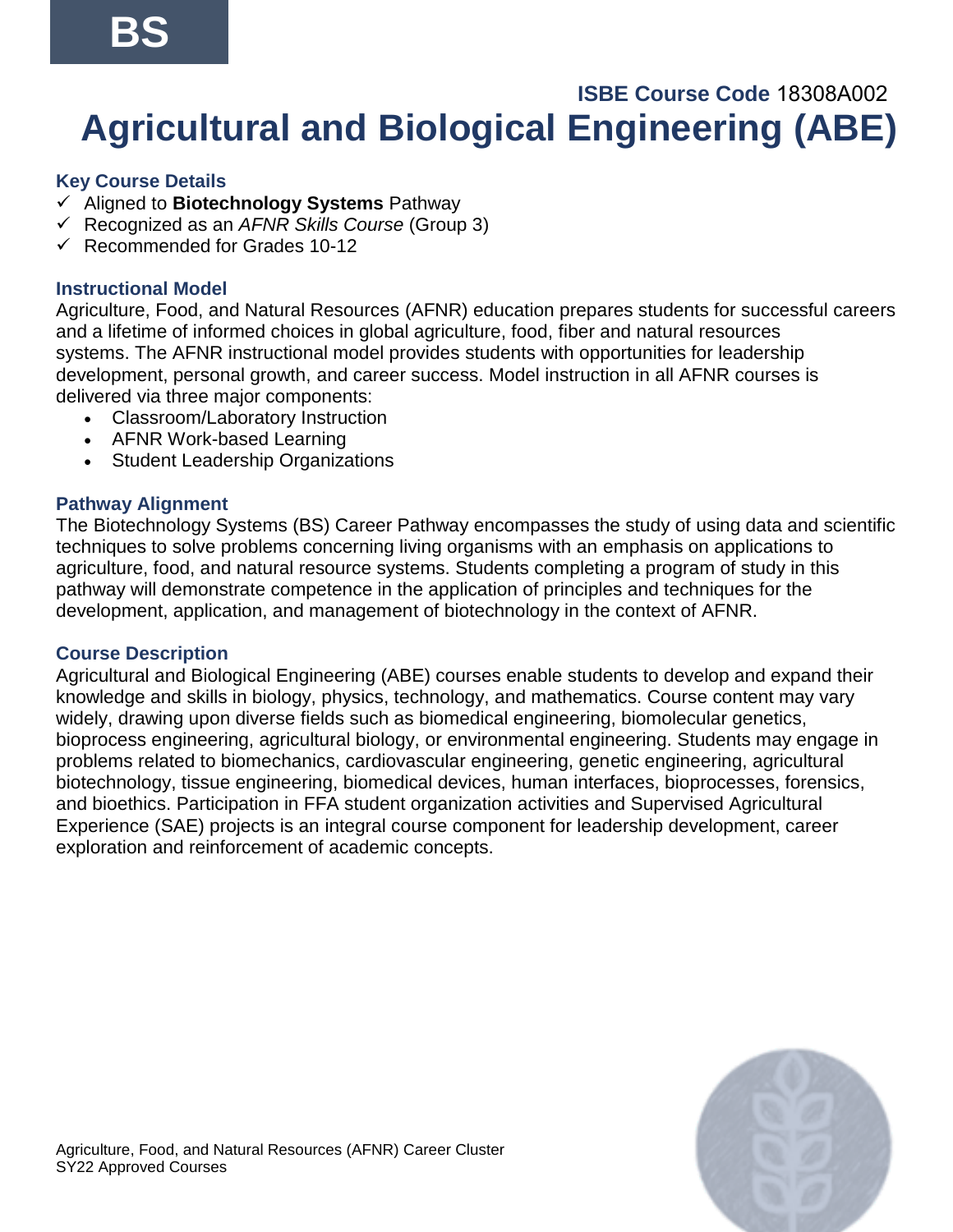# **ISBE Course Code** 18308A001 **Agricultural Biotechnology**

#### <span id="page-13-0"></span>**Key Course Details**

- ✓ Aligned to **Biotechnology Systems** Pathway
- ✓ Recognized as an *AFNR Skills Course* (Group 3)
- $\checkmark$  Recommended for Grades 10-12

#### **Instructional Model**

Agriculture, Food, and Natural Resources (AFNR) education prepares students for successful careers and a lifetime of informed choices in global agriculture, food, fiber and natural resources systems. The AFNR instructional model provides students with opportunities for leadership development, personal growth, and career success. Model instruction in all AFNR courses is delivered via three major components:

- Classroom/Laboratory Instruction
- AFNR Work-based Learning
- Student Leadership Organizations

#### **Pathway Alignment**

The Biotechnology Systems (BS) Career Pathway encompasses the study of using data and scientific techniques to solve problems concerning living organisms with an emphasis on applications to agriculture, food, and natural resource systems. Students completing a program of study in this pathway will demonstrate competence in the application of principles and techniques for the development, application, and management of biotechnology in the context of AFNR.

#### **Course Description**

This course examines the agricultural applications of biotechnology, the use of living organisms to solve problems or make useful products. Applications include technologies used in bioprocessing, cell /tissue culture, genetic and protein engineering. Specific units of instruction include: impacts of biotechnology, genetics, and biotechnology in plant, animal, and microbial science. Improving computer and workplace skills will be a focus. Participation in FFA student organization activities and Supervised Agricultural Experience (SAE) projects is an integral course component for leadership development, career exploration and reinforcement of academic concepts

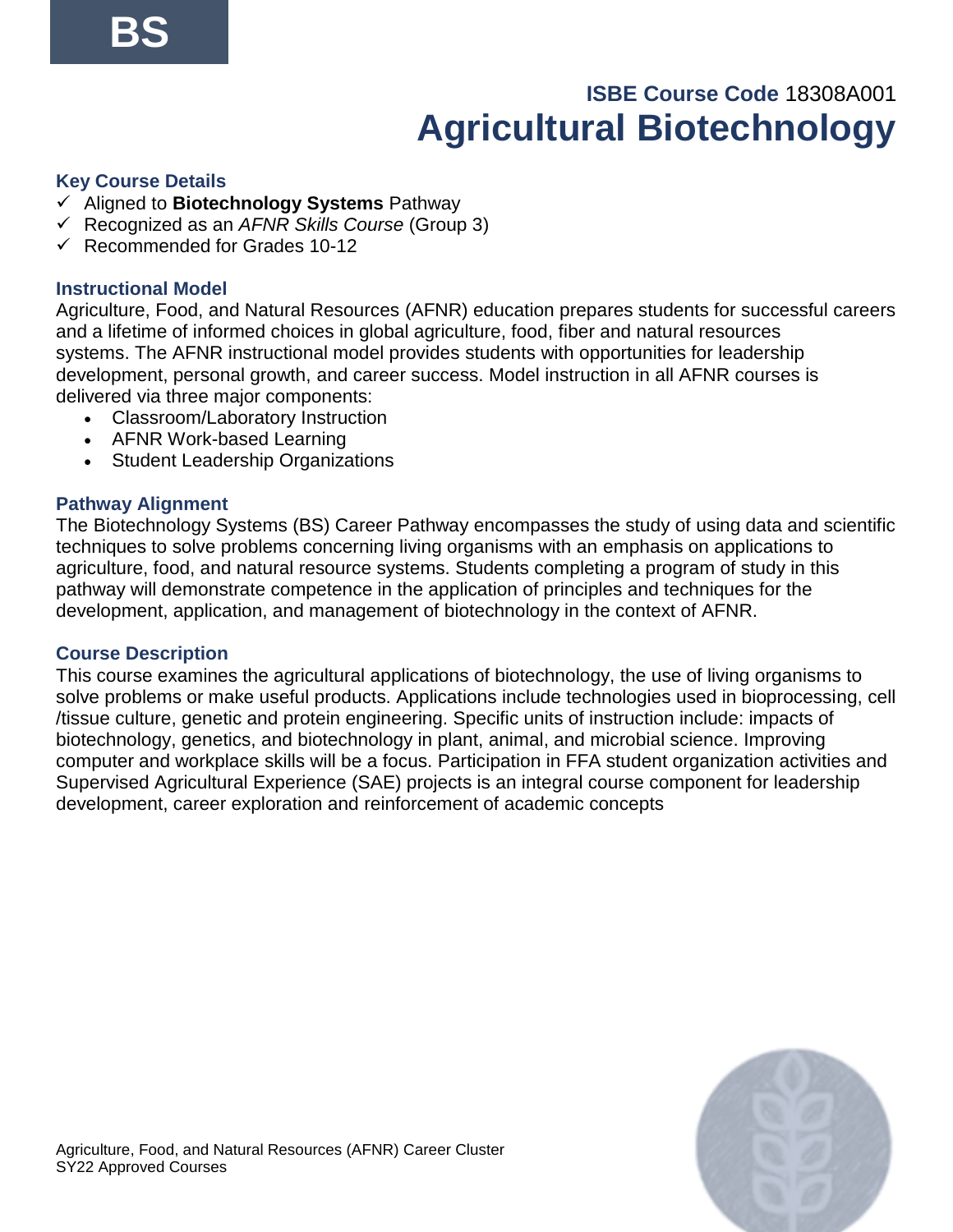## **ISBE Course Code** 18201A001 **Agricultural Business Management**

### <span id="page-14-0"></span>**Key Course Details**

- ✓ Aligned to **Agribusiness Systems** Pathway
- ✓ Recognized as an *AFNR Skills Course* (Group 3)
- $\checkmark$  Recommended for Grades 10-12

### **Instructional Model**

Agriculture, Food, and Natural Resources (AFNR) education prepares students for successful careers and a lifetime of informed choices in global agriculture, food, fiber and natural resources systems. The AFNR instructional model provides students with opportunities for leadership development, personal growth, and career success. Model instruction in all AFNR courses is delivered via three major components:

- Classroom/Laboratory Instruction
- AFNR Work-based Learning
- Student Leadership Organizations

### **Pathway Alignment**

The Agribusiness Systems (ABS) Career Pathway encompasses the study of agribusinesses and their management, including, but not limited to, record keeping, budget management (cash and credit), business planning, and sales and marketing. Students completing a program of study in this pathway will demonstrate competence in the application of principles and techniques for the planning, development, application, and management of agribusiness systems in AFNR settings.

#### **Course Description**

This course will provide students with the basic knowledge and skills necessary to manage personal finances and develop into a successful entrepreneur and/or businessperson. Instructional units include; business ownership types, starting an agribusiness, managing and operating an agribusiness, financing an agribusiness, managing personal finances, record keeping and financial management of an agribusiness, local, state, and federal taxes, agricultural law, and developing employability skills. Student skills will be enhanced in math, reading comprehension, and writing through agribusiness applications. Improving computer and workplace skills will be a focus. Participation in FFA student organization activities and Supervised Agricultural Experience (SAE) projects is an integral course component for leadership development, career exploration, and reinforcement of academic concepts.

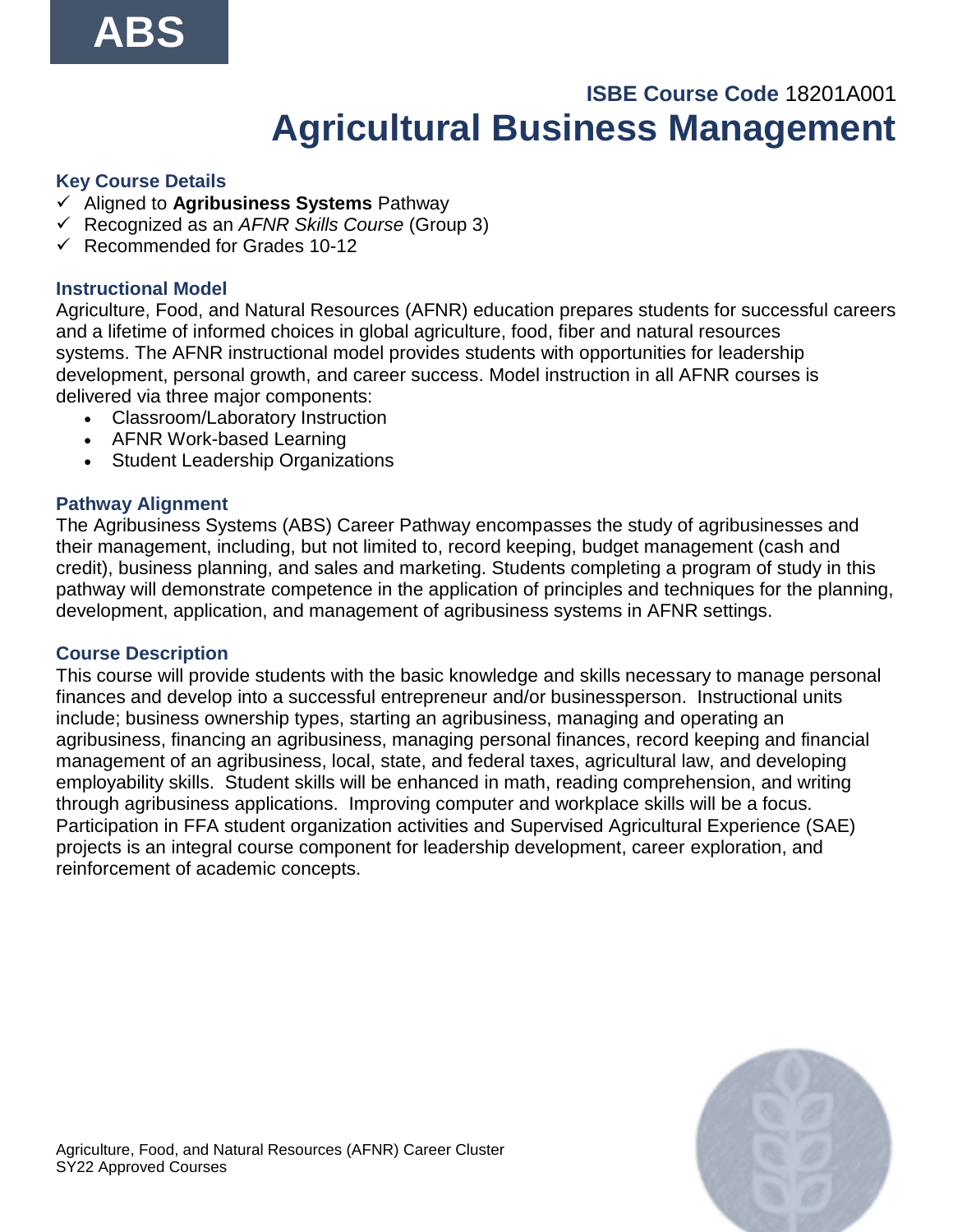

# **ISBE Course Code** 18203A002 **Agricultural Communications**

#### <span id="page-15-0"></span>**Key Course Details**

- ✓ Aligned to **all AFNR** Pathways
- ✓ Recognized as an *AFNR Skills Course* (Group 3)
- $\checkmark$  Recommended for Grades 10-12

#### **Instructional Model**

Agriculture, Food, and Natural Resources (AFNR) education prepares students for successful careers and a lifetime of informed choices in global agriculture, food, fiber and natural resources systems. The AFNR instructional model provides students with opportunities for leadership development, personal growth, and career success. Model instruction in all AFNR courses is delivered via three major components:

- Classroom/Laboratory Instruction
- AFNR Work-based Learning
- Student Leadership Organizations

#### **Pathway Alignment**

This course aligns with all pathways in the AFNR career cluster. Skills and knowledge gained by students throughout this course are applicable to a wide range of AFNR occupations.

#### **Course Description**

Students will analyze current agricultural issues and determine how they affect people on all sides of the issue. The students then learn and enhance their written and oral communication skills by presenting their views and opinions to the class. Students learn how to arrange and present debates, speeches, and interviews to be effective leaders in today 's society. This course can also be designed to provide students with the knowledge and leadership experiences to help them to become successful in life and in the workplace. Students will further enhance their potential for leadership development, personal growth, and career success. Topics may include workplace skills, effective communication, decision -making, problem-solving, leadership styles and qualities, and successful execution of teamwork or collaborative activities. Participation in FFA student organization activities and Supervised Agricultural Experience (SAE) projects is an integral course component for leadership development, career exploration and reinforcement of academic concepts.

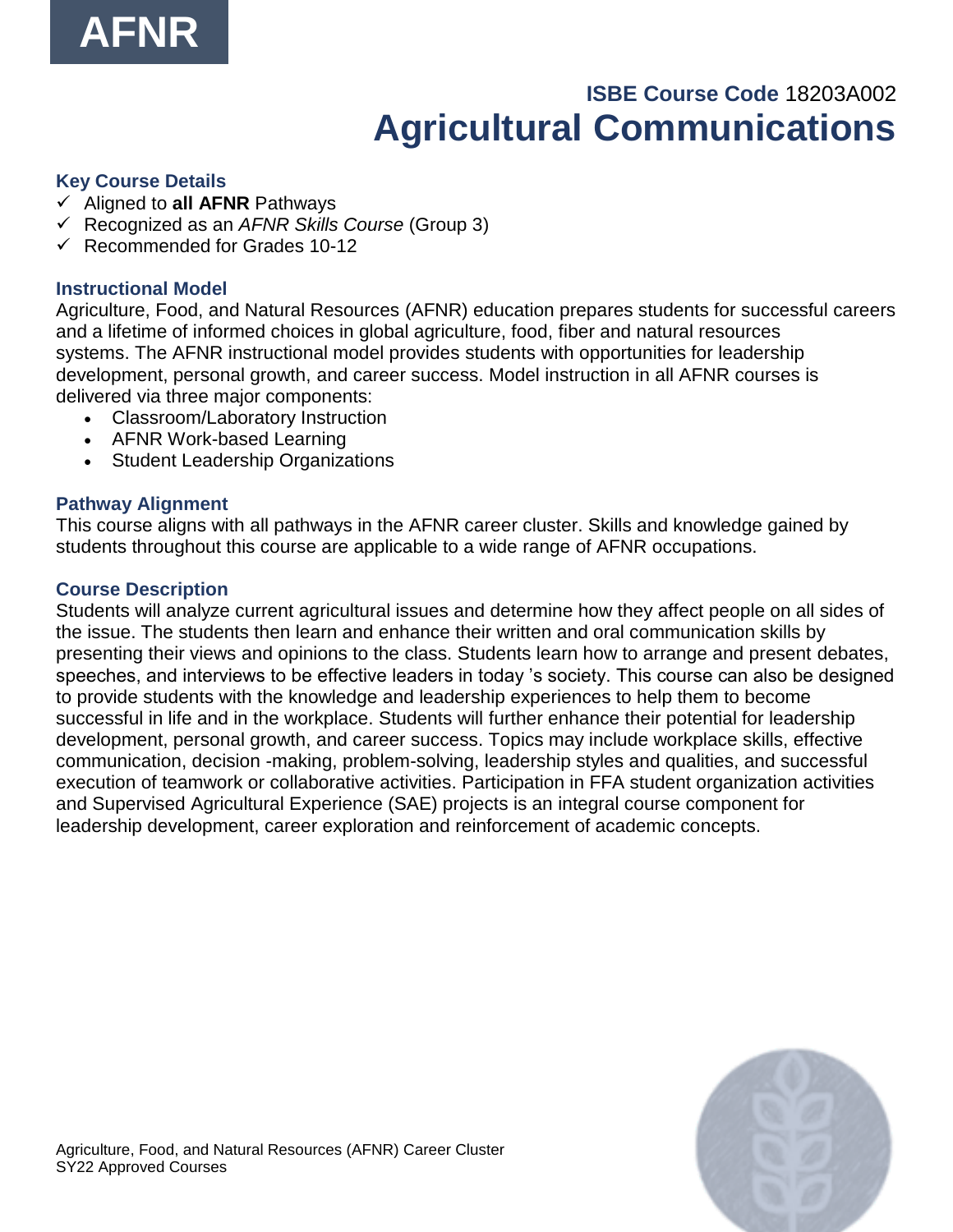# **ISBE Course Code** 18403A001 **Agricultural Construction**

#### <span id="page-16-0"></span>**Key Course Details**

- ✓ Aligned to **Power, Structural and Technical Systems** Pathway
- ✓ Recognized as an *AFNR Skills Course* (Group 3)
- $\checkmark$  Recommended for Grades 10-12

#### **Instructional Model**

Agriculture, Food, and Natural Resources (AFNR) education prepares students for successful careers and a lifetime of informed choices in global agriculture, food, fiber and natural resources systems. The AFNR instructional model provides students with opportunities for leadership development, personal growth, and career success. Model instruction in all AFNR courses is delivered via three major components:

- Classroom/Laboratory Instruction
- AFNR Work-based Learning
- Student Leadership Organizations

#### **Pathway Alignment**

The Power, Structural, and Technical Systems (PSTS) Career Pathway encompasses the study of agricultural equipment, power systems, alternative fuel sources, precision technology, as well as woodworking, metalworking, welding, and project planning for agricultural structures. Students completing a program of study in this pathway will demonstrate competence in the application of principles and techniques for the development, application, and management of power, structural, and technical systems in AFNR settings.

#### **Course Description**

This advanced course focuses on the knowledge, hands-on skills, and work place skills applicable to construction in the agricultural industry. Major units of instruction include: personal safety, hand tools, power tools, blue print reading, surveying, construction skills in carpentry, plumbing, electricity, concrete, block laying, drywall and painting. Careers such as agricultural engineers, carpenter, plumber, electrician, concrete and block layers, finishers, safety specialists, and other related occupations will be examined. Improving workplace and computer skills will be a focus. Participation in FFA student organization activities and Supervised Agricultural Experience (SAE) projects is an integral course component for leadership development, career exploration and reinforcement of academic concepts.

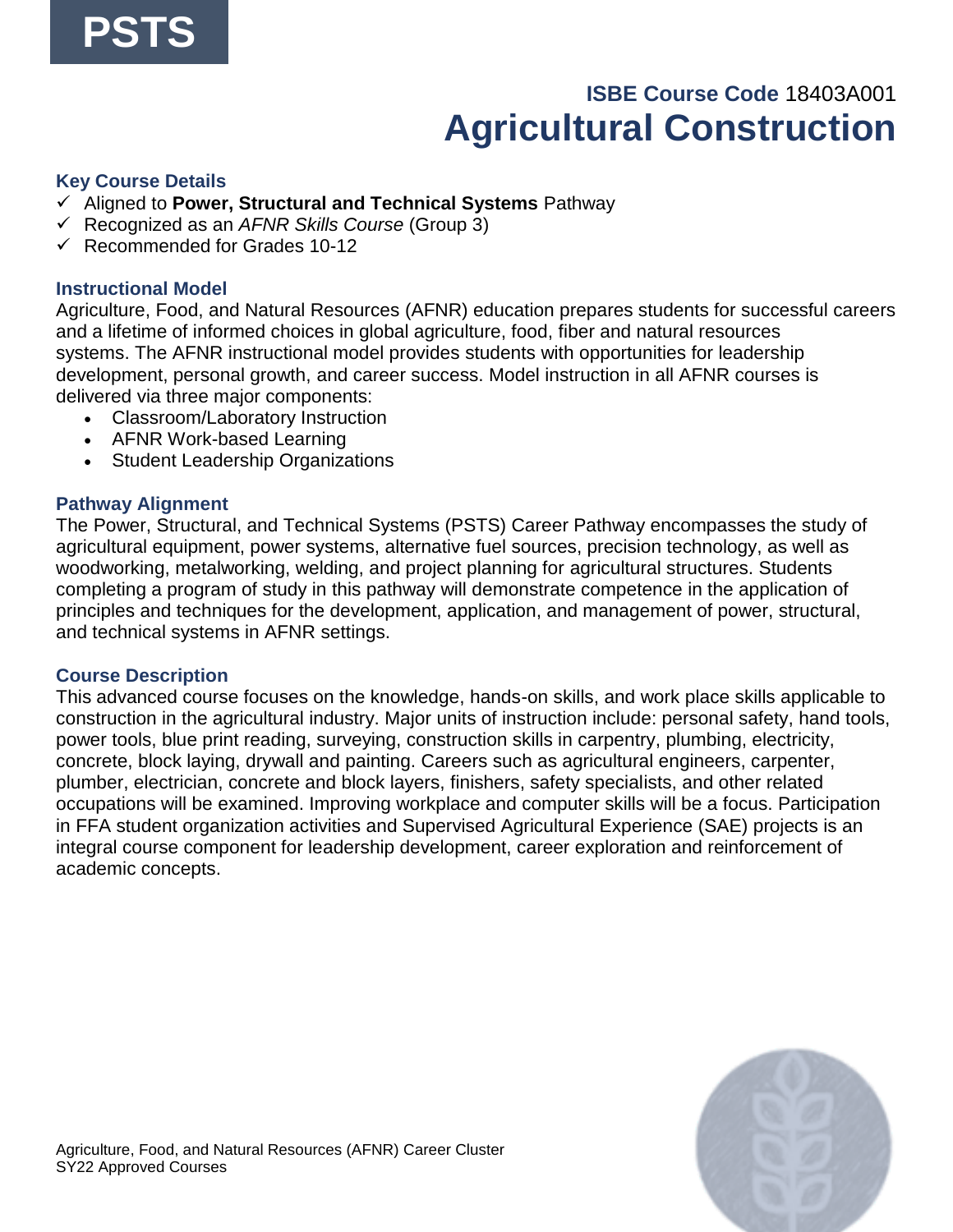# **ISBE Course Code** 18204A001 **Agricultural Economics**

#### <span id="page-17-0"></span>**Key Course Details**

- ✓ Aligned to **Agribusiness Systems** Pathway
- ✓ Recognized as an *AFNR Skills Course* (Group 3)
- $\checkmark$  Recommended for Grades 10-12

#### **Instructional Model**

Agriculture, Food, and Natural Resources (AFNR) education prepares students for successful careers and a lifetime of informed choices in global agriculture, food, fiber and natural resources systems. The AFNR instructional model provides students with opportunities for leadership development, personal growth, and career success. Model instruction in all AFNR courses is delivered via three major components:

- Classroom/Laboratory Instruction
- AFNR Work-based Learning
- Student Leadership Organizations

#### **Pathway Alignment**

The Agribusiness Systems (ABS) Career Pathway encompasses the study of agribusinesses and their management, including, but not limited to, record keeping, budget management (cash and credit), business planning, and sales and marketing. Students completing a program of study in this pathway will demonstrate competence in the application of principles and techniques for the planning, development, application, and management of agribusiness systems in AFNR settings.

#### **Course Description**

This course is designed to provide students with the knowledge of basic economic principles of micro and macroeconomics, international economics, comparative economic systems, measurement, and methods. Through the course, the students will understand and apply basic economic principles as they relate to individual consumers, production agriculture, and agri-business management. The students will develop an Agricultural project and keep accurate agriculture records of expenses, receipts, and profit/losses. This course will satisfy the Economics requirement for graduation. Participation in FFA student organization activities and Supervised Agricultural Experience (SAE) projects is an integral course component for leadership development, career exploration and reinforcement of academic concepts.

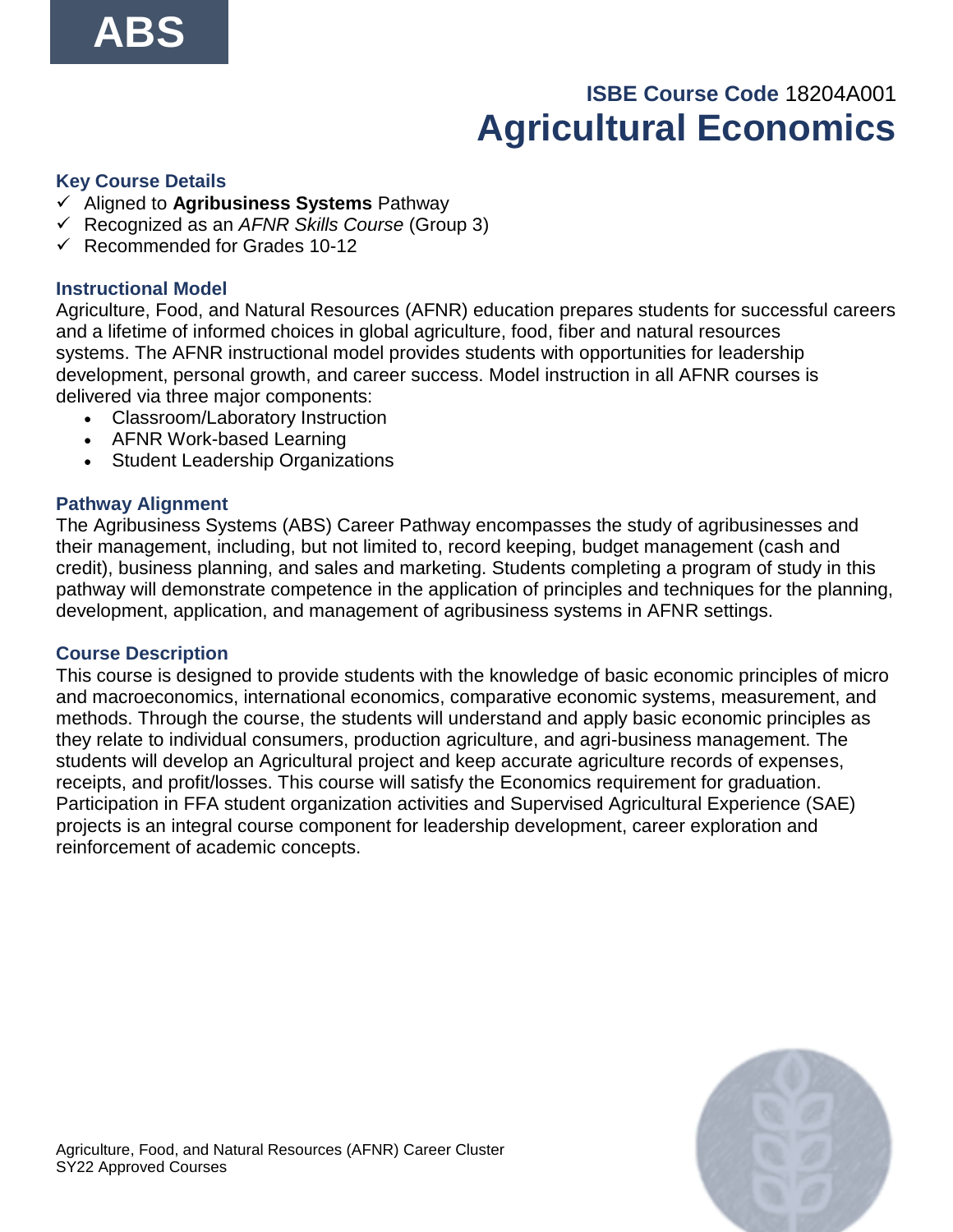### **ISBE Course Code** 18405A003 **Agricultural Electrical Systems**

#### <span id="page-18-0"></span>**Key Course Details**

- ✓ Aligned to **Power, Structural and Technical Systems** Pathway
- ✓ Recognized as an *AFNR Skills Course* (Group 3)
- $\checkmark$  Recommended for Grades 10-12

#### **Instructional Model**

Agriculture, Food, and Natural Resources (AFNR) education prepares students for successful careers and a lifetime of informed choices in global agriculture, food, fiber and natural resources systems. The AFNR instructional model provides students with opportunities for leadership development, personal growth, and career success. Model instruction in all AFNR courses is delivered via three major components:

- Classroom/Laboratory Instruction
- AFNR Work-based Learning
- Student Leadership Organizations

#### **Pathway Alignment**

The Power, Structural, and Technical Systems (PSTS) Career Pathway encompasses the study of agricultural equipment, power systems, alternative fuel sources, precision technology, as well as woodworking, metalworking, welding, and project planning for agricultural structures. Students completing a program of study in this pathway will demonstrate competence in the application of principles and techniques for the development, application, and management of power, structural, and technical systems in AFNR settings.

#### **Course Description**

This course provides a survey of the theory, terminology, equipment, and practical experience related to electrical applications in agricultural settings. This course typically includes the study of electrical safety, the National Electrical Code, AC and DC circuits, electrical wiring, electric motors and controls, and may cover such skills as those involved in diagramming and building circuits; wiring buildings; installing lighting fixtures, switches, and outlets; and estimating job costs. In this course, safety is stressed, and a career exploration component may be offered. Maintenance and repair skills are often included as course topics. Improving workplace skills will be a focus in this course. Participation in FFA student organization activities and Supervised Agricultural Experience (SAE) projects is an integral course component for leadership development, career exploration and reinforcement of academic concepts.

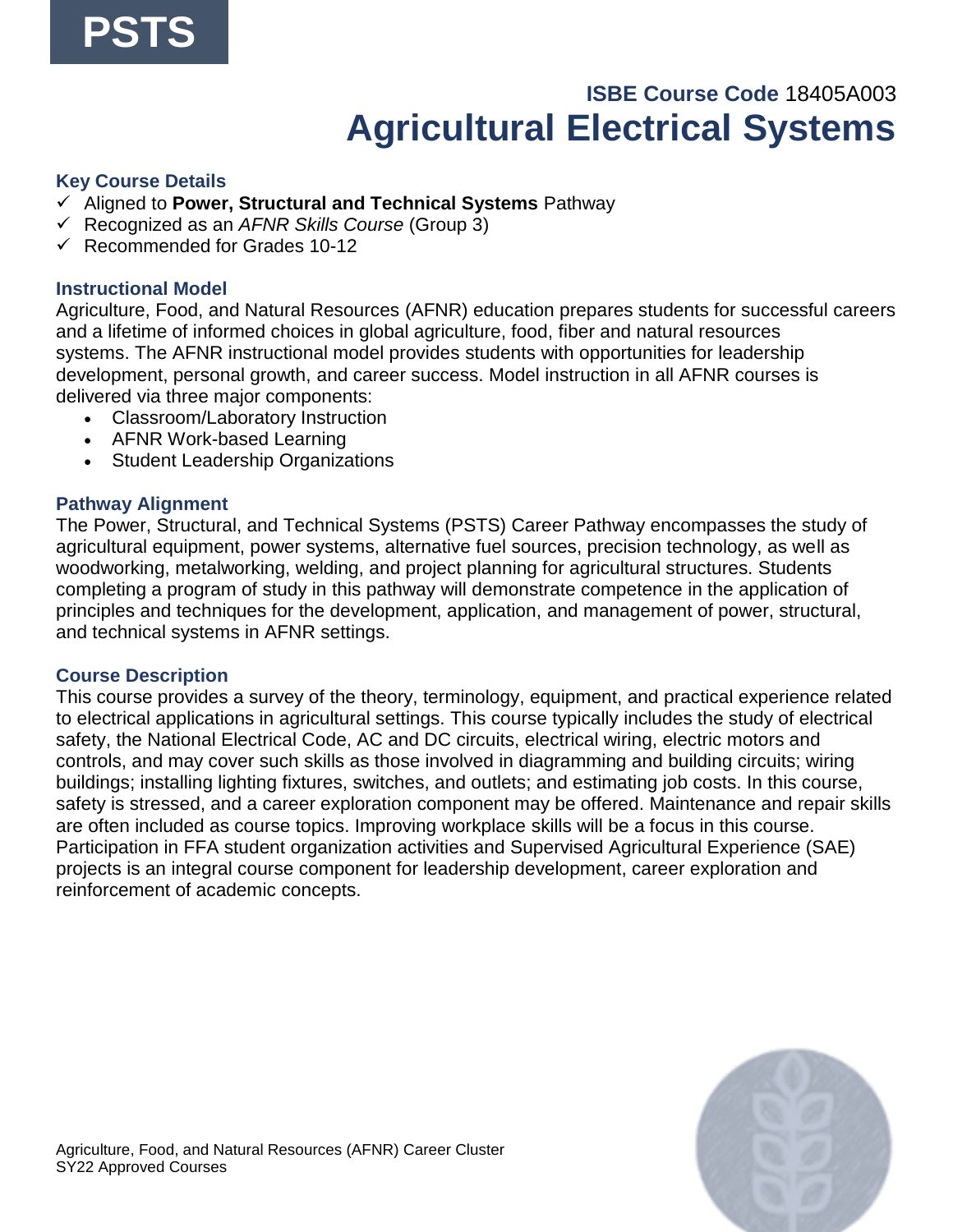### **ISBE Course Code** 18405A001 **Agricultural Engine Maintenance**

#### <span id="page-19-0"></span>**Key Course Details**

- ✓ Aligned to **Power, Structural and Technical Systems** Pathway
- ✓ Recognized as an *AFNR Skills Course* (Group 3)
- $\checkmark$  Recommended for Grades 10-12

#### **Instructional Model**

Agriculture, Food, and Natural Resources (AFNR) education prepares students for successful careers and a lifetime of informed choices in global agriculture, food, fiber and natural resources systems. The AFNR instructional model provides students with opportunities for leadership development, personal growth, and career success. Model instruction in all AFNR courses is delivered via three major components:

- Classroom/Laboratory Instruction
- AFNR Work-based Learning
- Student Leadership Organizations

#### **Pathway Alignment**

The Power, Structural, and Technical Systems (PSTS) Career Pathway encompasses the study of agricultural equipment, power systems, alternative fuel sources, precision technology, as well as woodworking, metalworking, welding, and project planning for agricultural structures. Students completing a program of study in this pathway will demonstrate competence in the application of principles and techniques for the development, application, and management of power, structural, and technical systems in AFNR settings.

#### **Course Description**

This course provides students with the opportunity to learn how to operate, service, and recondition agricultural power units, emphasizing two- and four-cycle small gasoline engines. This class will provide students with opportunities to troubleshoot and repair speed controls, lubrication, ignition, fuel, power transfer, cooling, exhaust, and starting systems; use hand, power, and overhaul tools; and read and interpret service manuals and parts' catalogs. Additional units of instruction may include power transmission, electrical, and hydraulic/pneumatic systems. Applications may include lawn mowers, tractors, tillers, power tools, and so on. Improving workplace skills will be a focus in this course. Participation in FFA student organization activities and Supervised Agricultural Experience (SAE) projects is an integral course component for leadership development, career exploration and reinforcement of academic concepts.

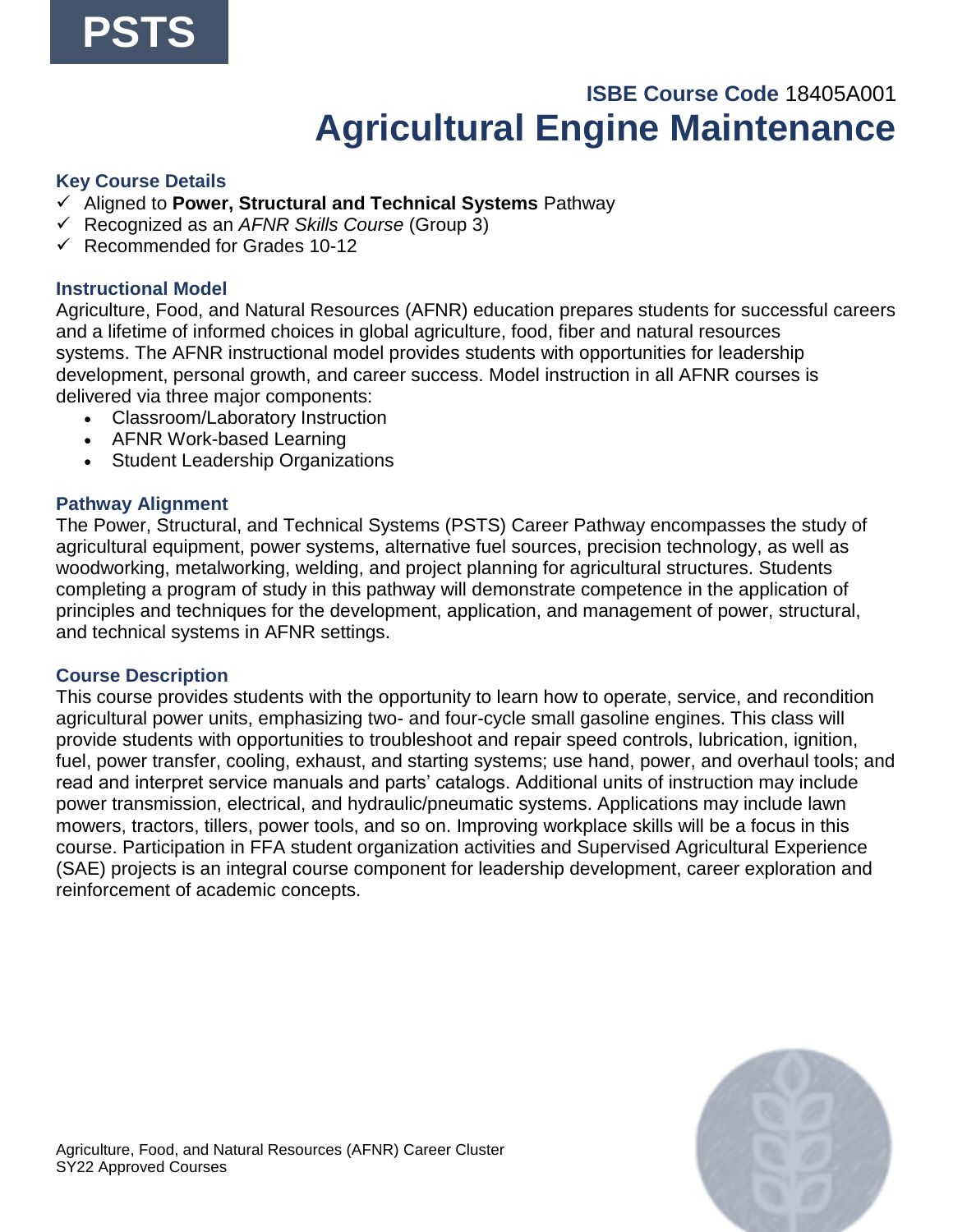# **ISBE Course Code** 18405A002 **Agricultural Engineering**

#### <span id="page-20-0"></span>**Key Course Details**

- ✓ Aligned to **Power, Structural and Technical Systems** Pathway
- ✓ Recognized as an *AFNR Skills Course* (Group 3)
- $\checkmark$  Recommended for Grades 10-12

#### **Instructional Model**

Agriculture, Food, and Natural Resources (AFNR) education prepares students for successful careers and a lifetime of informed choices in global agriculture, food, fiber and natural resources systems. The AFNR instructional model provides students with opportunities for leadership development, personal growth, and career success. Model instruction in all AFNR courses is delivered via three major components:

- Classroom/Laboratory Instruction
- AFNR Work-based Learning
- Student Leadership Organizations

#### **Pathway Alignment**

The Power, Structural, and Technical Systems (PSTS) Career Pathway encompasses the study of agricultural equipment, power systems, alternative fuel sources, precision technology, as well as woodworking, metalworking, welding, and project planning for agricultural structures. Students completing a program of study in this pathway will demonstrate competence in the application of principles and techniques for the development, application, and management of power, structural, and technical systems in AFNR settings.

#### **Course Description**

Throughout the course, students apply technical and engineering skills while becoming competent in the processes used to operate, repair, engineer, and design agricultural structures, engines, and equipment. Students practice technical skills including reading prints, troubleshooting machines, documenting an engine teardown and assembly, reading schematics, building simple machines, using hydraulics, researching machine replacement parts, and calculating production efficiencies. The engineering portion of the course includes prototype development, computer aided design (CAD), 3D printing, documentation of machine processes, machine automation and programming, testing designs for structural integrity, and calculating machine speed and power. Participation in FFA student organization activities and Supervised Agricultural Experience (SAE) projects is an integral course component for leadership development, career exploration and reinforcement of academic concepts.

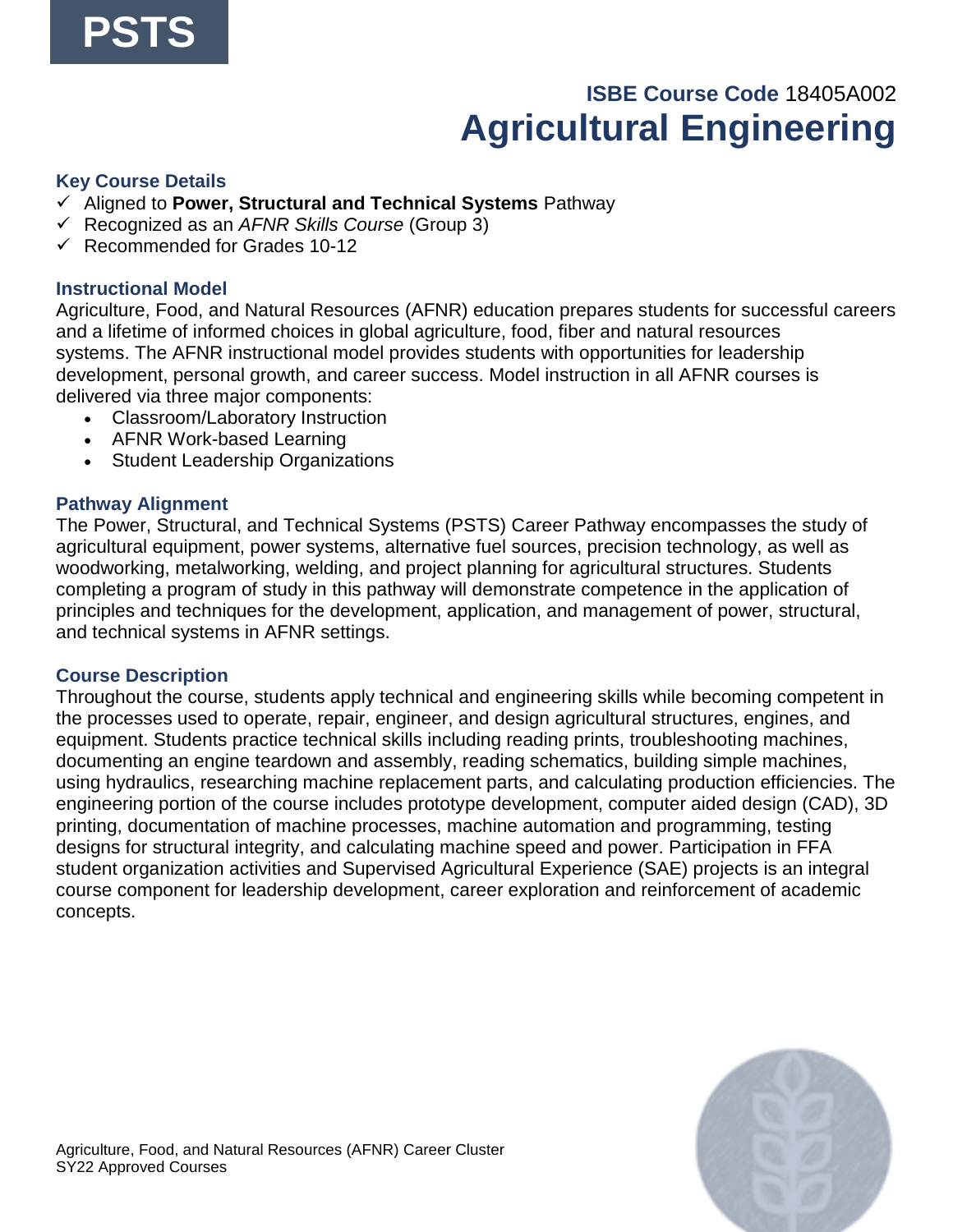# **ISBE Course Code** 18202A002 **Agricultural Entrepreneurship**

#### <span id="page-21-0"></span>**Key Course Details**

- ✓ Aligned to **Agribusiness Systems** Pathway
- ✓ Recognized as an *AFNR Skills Course* (Group 3)
- $\checkmark$  Recommended for Grades 10-12

#### **Instructional Model**

Agriculture, Food, and Natural Resources (AFNR) education prepares students for successful careers and a lifetime of informed choices in global agriculture, food, fiber and natural resources systems. The AFNR instructional model provides students with opportunities for leadership development, personal growth, and career success. Model instruction in all AFNR courses is delivered via three major components:

- Classroom/Laboratory Instruction
- AFNR Work-based Learning
- Student Leadership Organizations

#### **Pathway Alignment**

The Agribusiness Systems (ABS) Career Pathway encompasses the study of agribusinesses and their management, including, but not limited to, record keeping, budget management (cash and credit), business planning, and sales and marketing. Students completing a program of study in this pathway will demonstrate competence in the application of principles and techniques for the planning, development, application, and management of agribusiness systems in AFNR settings.

#### **Course Description**

Agricultural entrepreneurship courses acquaint students with the knowledge and skills necessary to own and operate their own businesses in the agriculture, food and natural resources industry. Topics from several fields typically form the course content: economics, marketing principles, human relations and psychology, business and labor law, legal rights and responsibilities of ownership, business and financial planning, finance and accounting, and communication. Several topics surveyed in agribusiness systems courses may also be included. Participation in FFA student organization activities is an integral course component for leadership development, career exploration and reinforcement of academic concepts.  

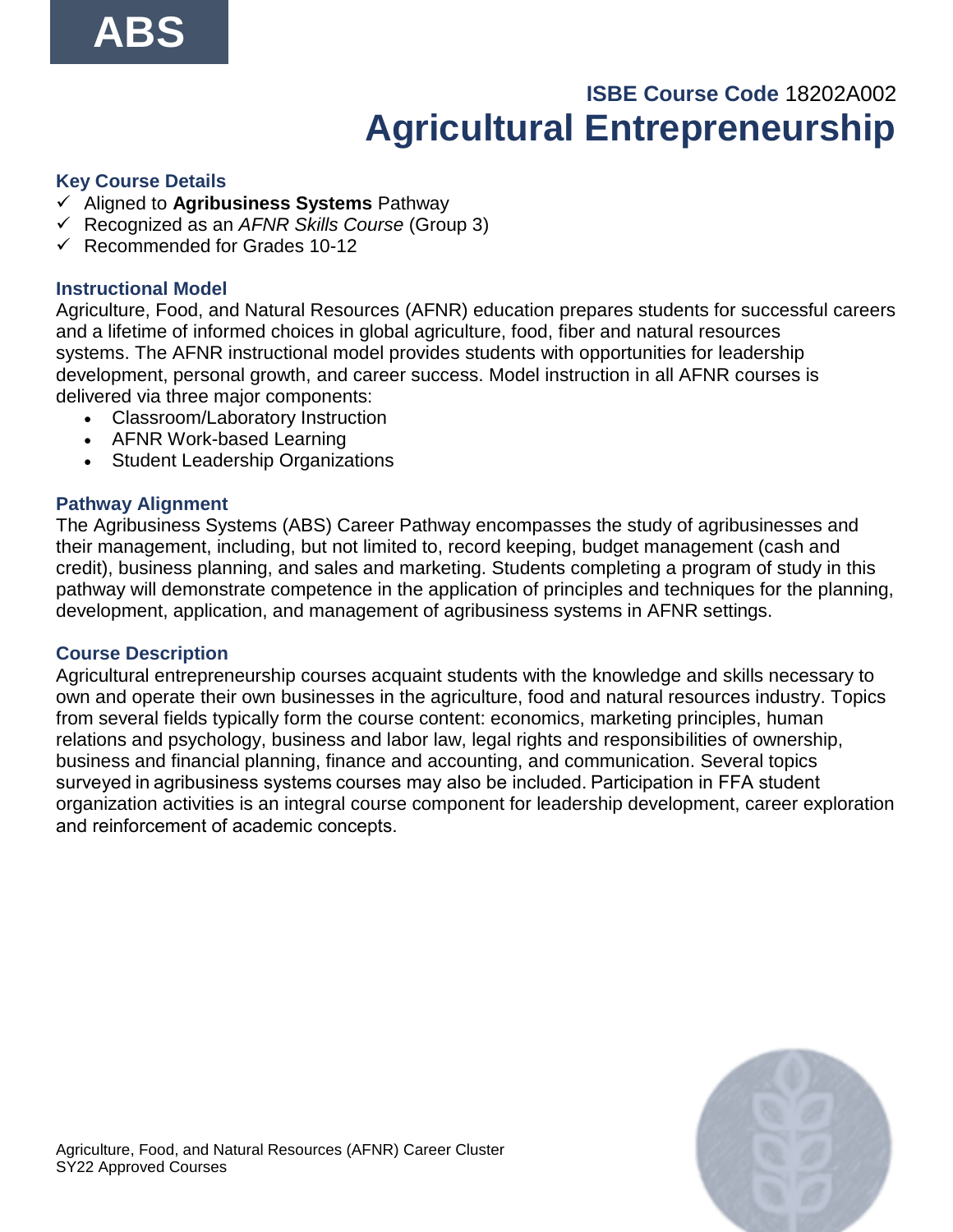# **ISBE Course Code** 18307A001 **Agricultural Government**

#### <span id="page-22-0"></span>**Key Course Details**

- ✓ Aligned to **Agribusiness Systems** Pathway
- ✓ Recognized as an *AFNR Advanced Course* (Group 4)
- ✓ Recommended for Grade 12

#### **Instructional Model**

Agriculture, Food, and Natural Resources (AFNR) education prepares students for successful careers and a lifetime of informed choices in global agriculture, food, fiber and natural resources systems. The AFNR instructional model provides students with opportunities for leadership development, personal growth, and career success. Model instruction in all AFNR courses is delivered via three major components:

- Classroom/Laboratory Instruction
- AFNR Work-based Learning
- Student Leadership Organizations

#### **Pathway Alignment**

The Agribusiness Systems (ABS) Career Pathway encompasses the study of agribusinesses and their management, including, but not limited to, record keeping, budget management (cash and credit), business planning, and sales and marketing. Students completing a program of study in this pathway will demonstrate competence in the application of principles and techniques for the planning, development, application, and management of agribusiness systems in AFNR settings.

#### **Course Description**

The Agricultural Government course will study the US agriculture industry and the large role it has and will continue to play in our country's past, present and future. Students will receive an overview of the U.S. Government and its structure and functions. Students will explore the politics around policies that relate to agriculture at home and aboard. They will examine how political parties and interest groups impact decisions made about agriculture and its markets. This course will focus on people's impacts on the democratic process. Participation in FFA student organization activities and Supervised Agricultural Experience (SAE) projects is an integral course component for leadership development, career exploration and reinforcement of academic concepts.

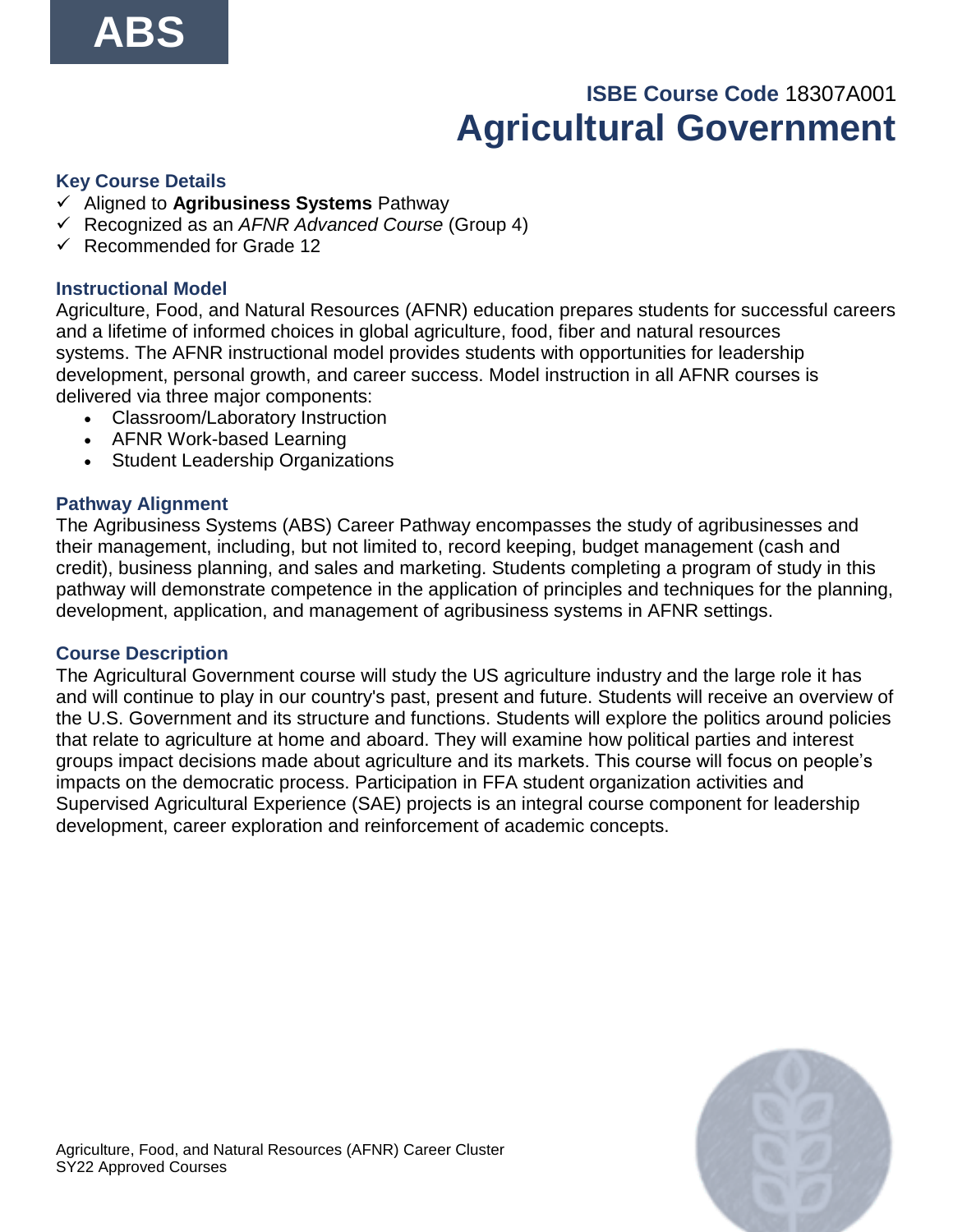

# **ISBE Course Code** 18203A003 **Agricultural Leadership**

#### <span id="page-23-0"></span>**Key Course Details**

- ✓ Aligned to **all AFNR** Pathways
- ✓ Recognized as an *AFNR Advanced Course* (Group 4)
- ✓ Recommended for Grade 12

#### **Instructional Model**

Agriculture, Food, and Natural Resources (AFNR) education prepares students for successful careers and a lifetime of informed choices in global agriculture, food, fiber and natural resources systems. The AFNR instructional model provides students with opportunities for leadership development, personal growth, and career success. Model instruction in all AFNR courses is delivered via three major components:

- Classroom/Laboratory Instruction
- AFNR Work-based Learning
- Student Leadership Organizations

#### **Pathway Alignment**

This course aligns with all pathways in the AFNR career cluster. Skills and knowledge gained by students throughout this course are applicable to a wide range of AFNR occupations.

#### **Course Description**

Agricultural Leadership courses help students develop leadership skills with a focus on opportunities in the food, fiber, and natural resources industries. Topics may include but are not limited to human relationships and effective communication, decision-making and problem-solving, leadership qualities and styles, and ensuring successful completion of group activities. Students will learn to lead groups and teams, manage volunteers, exercise leadership ethics, and be able to demonstrate leadership in multicultural settings. Participation in FFA student organization activities and Supervised Agricultural Experience (SAE) projects is an integral course component for leadership development, career exploration and reinforcement of academic concepts.

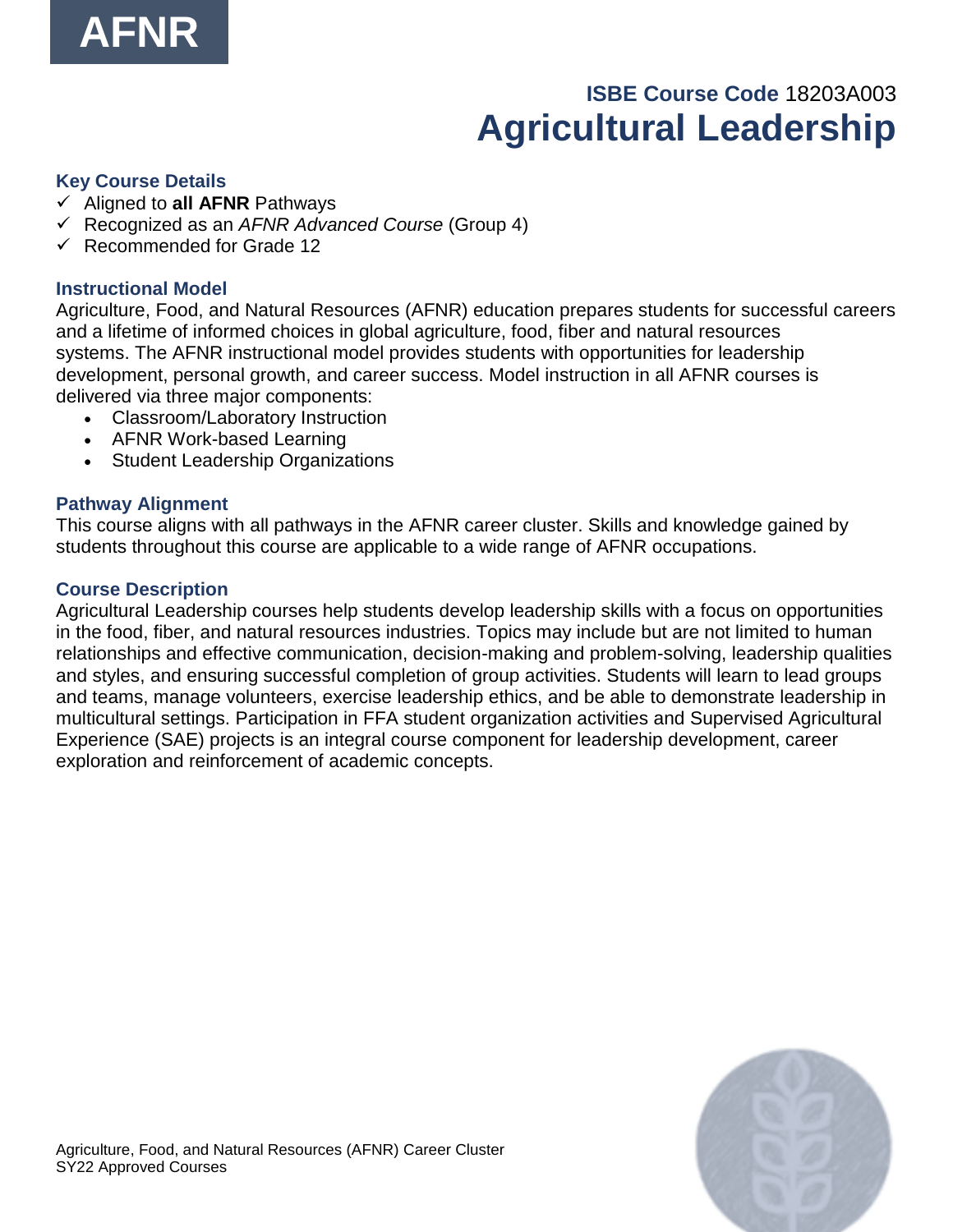### **ISBE Course Code** 18449A001 **Agricultural Machinery Service**

#### <span id="page-24-0"></span>**Key Course Details**

- ✓ Aligned to **Power, Structural and Technical Systems** Pathway
- ✓ Recognized as an *AFNR Advanced Course* (Group 4)
- ✓ Recommended for Grade 12

#### **Instructional Model**

Agriculture, Food, and Natural Resources (AFNR) education prepares students for successful careers and a lifetime of informed choices in global agriculture, food, fiber and natural resources systems. The AFNR instructional model provides students with opportunities for leadership development, personal growth, and career success. Model instruction in all AFNR courses is delivered via three major components:

- Classroom/Laboratory Instruction
- AFNR Work-based Learning
- Student Leadership Organizations

#### **Pathway Alignment**

The Power, Structural, and Technical Systems (PSTS) Career Pathway encompasses the study of agricultural equipment, power systems, alternative fuel sources, precision technology, as well as woodworking, metalworking, welding, and project planning for agricultural structures. Students completing a program of study in this pathway will demonstrate competence in the application of principles and techniques for the development, application, and management of power, structural, and technical systems in AFNR settings.

#### **Course Description**

This comprehensive machinery service course concentrates on the following areas: using service manuals, electrical applications for agricultural equipment, fundamentals of multi-cylinder engines, reconditioning and repairing agricultural equipment, assembling and adjusting agricultural equipment, organization and management of agricultural machinery dealerships, human relations, and sales techniques. Careers such as agricultural equipment salesperson, mechanic, parts manager, sales manager, service technician, and other related occupations will be examined. Improving workplace and computer skills will be a focus. Participation in FFA student organization activities and Supervised Agricultural Experience (SAE) projects is an integral course component for leadership development, career exploration and reinforcement of academic concepts.

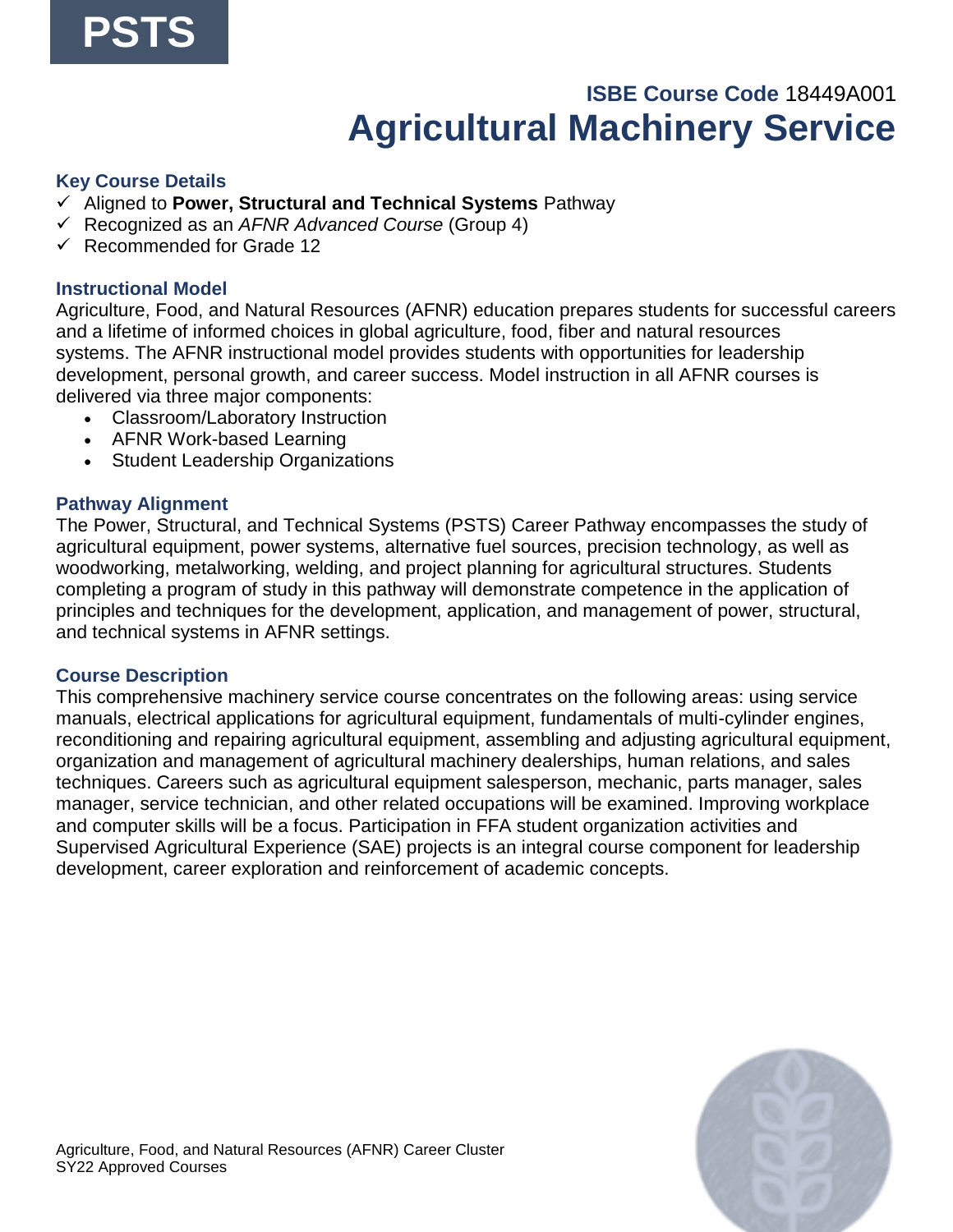## **ISBE Course Code** 18401A002 **Agricultural Metal Fabrication**

#### <span id="page-25-0"></span>**Key Course Details**

- ✓ Aligned to **Power, Structural and Technical Systems** Pathway
- ✓ Recognized as an *AFNR Skills Course* (Group 3)
- $\checkmark$  Recommended for Grades 10-12

#### **Instructional Model**

Agriculture, Food, and Natural Resources (AFNR) education prepares students for successful careers and a lifetime of informed choices in global agriculture, food, fiber and natural resources systems. The AFNR instructional model provides students with opportunities for leadership development, personal growth, and career success. Model instruction in all AFNR courses is delivered via three major components:

- Classroom/Laboratory Instruction
- AFNR Work-based Learning
- Student Leadership Organizations

#### **Pathway Alignment**

The Power, Structural, and Technical Systems (PSTS) Career Pathway encompasses the study of agricultural equipment, power systems, alternative fuel sources, precision technology, as well as woodworking, metalworking, welding, and project planning for agricultural structures. Students completing a program of study in this pathway will demonstrate competence in the application of principles and techniques for the development, application, and management of power, structural, and technical systems in AFNR settings.

#### **Course Description**

This course will emphasize the development of metalworking skills necessary to succeed in careers in the agricultural metal fabrication industry. Course will cover both cold- and hot-metal working techniques. Topics of instruction may include: metal identification and properties, metal preparation, use of oxy-acetylene torch, plasma cutting and cutting operations, arc welding, MIG welding, TIG welding, and project design and construction. Improving workplace and computer skills will be a focus. Participation in FFA student organization activities and Supervised Agricultural Experience (SAE) projects is an integral course component for leadership development, career exploration and reinforcement of academic concepts.

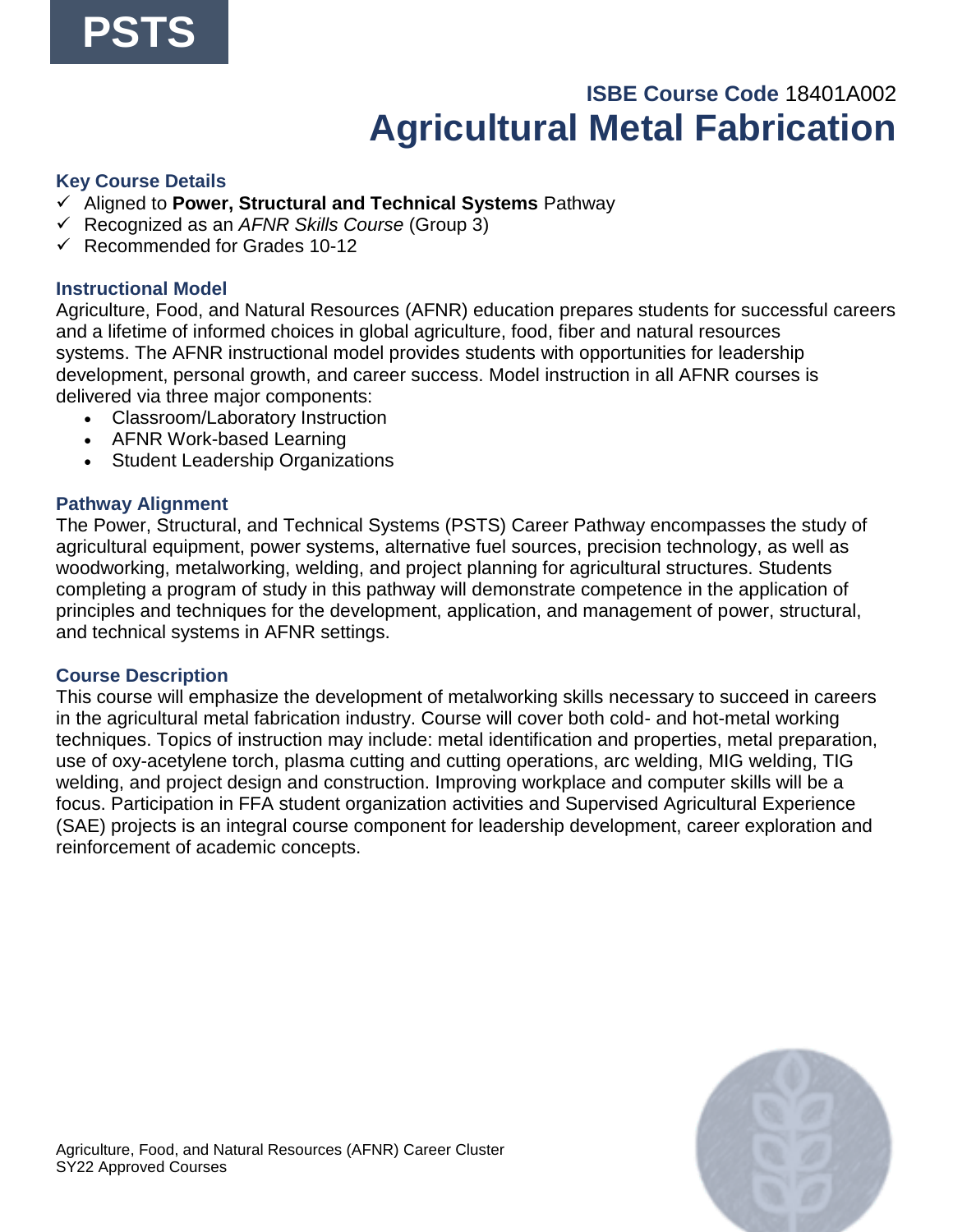# **ISBE Course Code** 18202A001 **Agricultural Sales and Marketing**

### <span id="page-26-0"></span>**Key Course Details**

- ✓ Aligned to **Agribusiness Systems** Pathway
- ✓ Recognized as an *AFNR Skills Course* (Group 3)
- $\checkmark$  Recommended for Grades 10-12

### **Instructional Model**

Agriculture, Food, and Natural Resources (AFNR) education prepares students for successful careers and a lifetime of informed choices in global agriculture, food, fiber and natural resources systems. The AFNR instructional model provides students with opportunities for leadership development, personal growth, and career success. Model instruction in all AFNR courses is delivered via three major components:

- Classroom/Laboratory Instruction
- AFNR Work-based Learning
- Student Leadership Organizations

### **Pathway Alignment**

The Agribusiness Systems (ABS) Career Pathway encompasses the study of agribusinesses and their management, including, but not limited to, record keeping, budget management (cash and credit), business planning, and sales and marketing. Students completing a program of study in this pathway will demonstrate competence in the application of principles and techniques for the planning, development, application, and management of agribusiness systems in AFNR settings.

#### **Course Description**

This course is designed to develop student knowledge and skills in agricultural sales and marketing, commodity marketing, agricultural economics, and international agriculture. Instructional units include: successfully starting an agribusiness, developing a marketing plan, pricing, advertising, and selling products and services, communicating with customers, applying commodity trading techniques, basic economic principles, the international agribusiness economy, and agricultural career opportunities. Student skills will be enhanced in math, reading comprehension, communications, and writing through agribusiness applications. Improving computer and workplace skills will be a focus. Participation in FFA student organization activities and Supervised Agricultural Experience (SAE) projects is an integral course component for leadership development, career exploration and reinforcement of academic concepts.

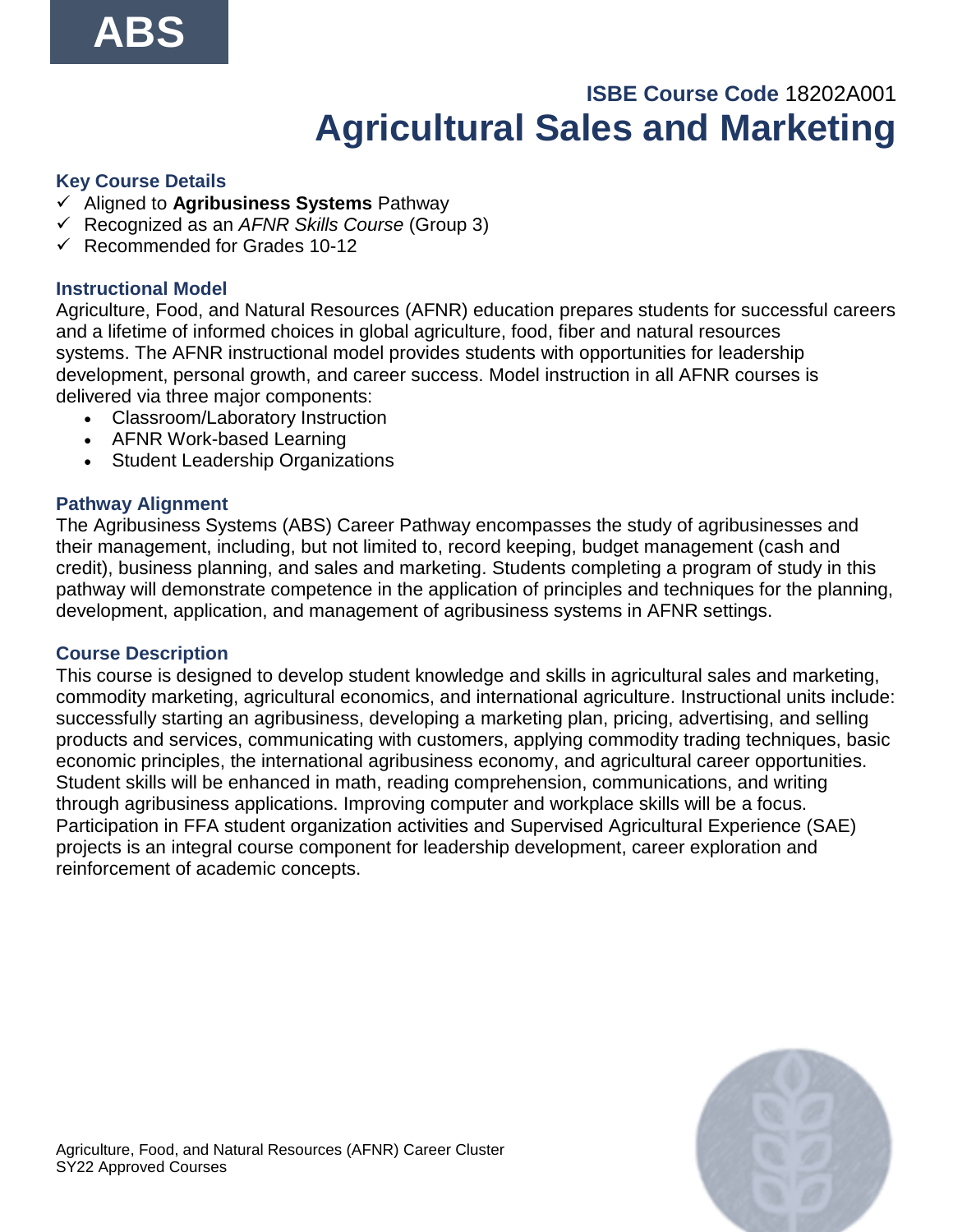# **ISBE Course Code** 18404A001 **Agricultural Welding**

#### <span id="page-27-0"></span>**Key Course Details**

- ✓ Aligned to **Power, Structural and Technical Systems** Pathway
- ✓ Recognized as an *AFNR Skills Course* (Group 3)
- $\checkmark$  Recommended for Grades 10-12

#### **Instructional Model**

Agriculture, Food, and Natural Resources (AFNR) education prepares students for successful careers and a lifetime of informed choices in global agriculture, food, fiber and natural resources systems. The AFNR instructional model provides students with opportunities for leadership development, personal growth, and career success. Model instruction in all AFNR courses is delivered via three major components:

- Classroom/Laboratory Instruction
- AFNR Work-based Learning
- Student Leadership Organizations

#### **Pathway Alignment**

The Power, Structural, and Technical Systems (PSTS) Career Pathway encompasses the study of agricultural equipment, power systems, alternative fuel sources, precision technology, as well as woodworking, metalworking, welding, and project planning for agricultural structures. Students completing a program of study in this pathway will demonstrate competence in the application of principles and techniques for the development, application, and management of power, structural, and technical systems in AFNR settings.

#### **Course Description**

This course will emphasize the development of basic welding skills necessary to succeed in the agricultural metal fabrication industry. Topics of instruction include: welding safety, metal identification and properties, joint design and terminology, metal preparation, use of oxy-acetylene torch, Stick Metal Arc Welding (SMAW) focusing on the flat and horizontal position, Gas Metal Arc Welding (GMAW), project design and construction. Suggested electrodes for this course are E6013 and E6011. Improving workplace and computer skills will be a focus. Participation in FFA student organization activities and Supervised Agricultural Experience (SAE) projects is an integral course component for leadership career exploration and reinforcement of academic concepts.

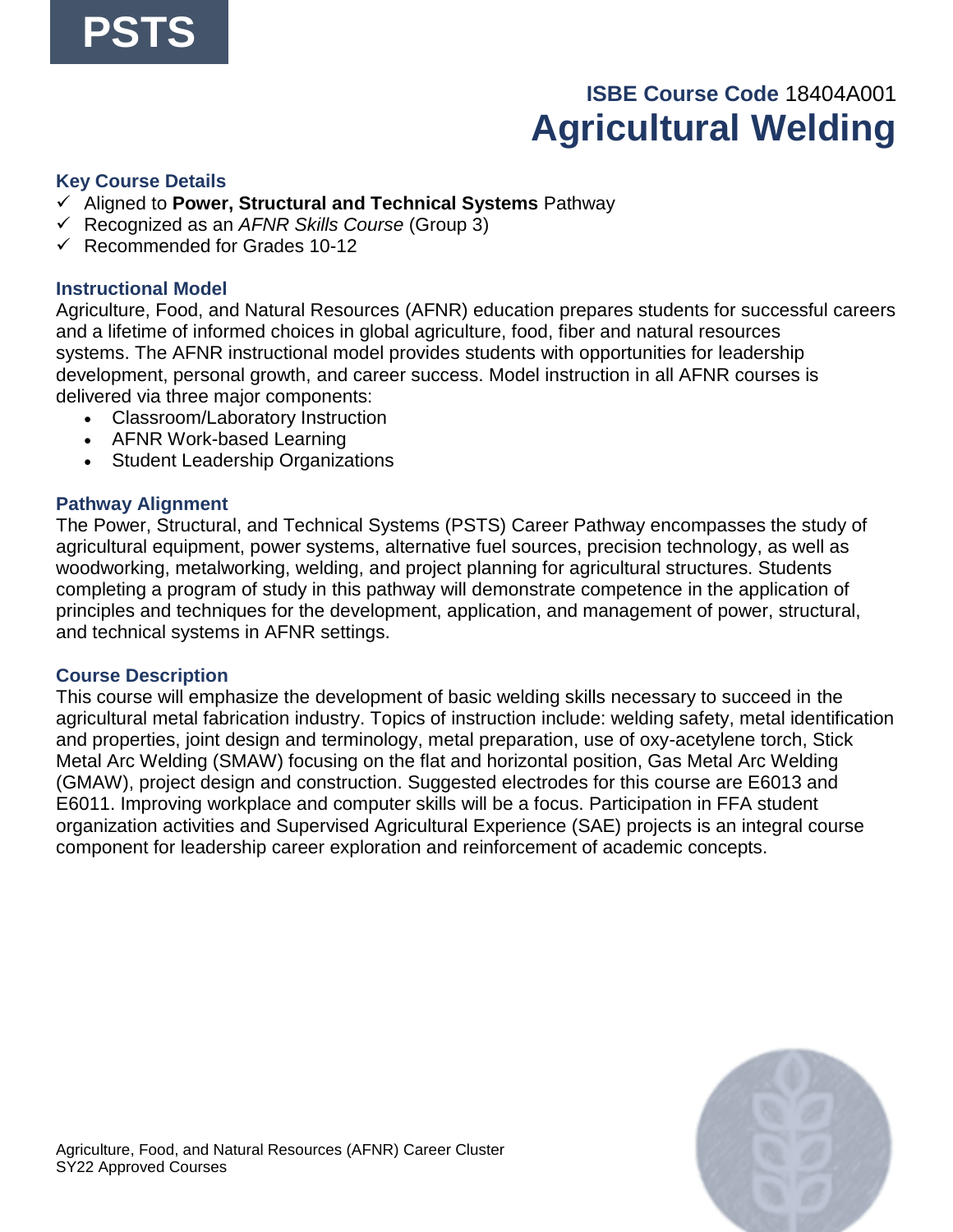### **ISBE Course Code** 12168A001 **Agricultural Commodity Marketing**

#### <span id="page-28-0"></span>**Key Course Details**

- ✓ Aligned to **Agribusiness Systems** Pathway
- ✓ Recognized as an *AFNR Advanced Course* (Group 4)
- ✓ Recommended for Grade 12

#### **Instructional Model**

Agriculture, Food, and Natural Resources (AFNR) education prepares students for successful careers and a lifetime of informed choices in global agriculture, food, fiber and natural resources systems. The AFNR instructional model provides students with opportunities for leadership development, personal growth, and career success. Model instruction in all AFNR courses is delivered via three major components:

- Classroom/Laboratory Instruction
- AFNR Work-based Learning
- Student Leadership Organizations

#### **Pathway Alignment**

The Agribusiness Systems (ABS) Career Pathway encompasses the study of agribusinesses and their management, including, but not limited to, record keeping, budget management (cash and credit), business planning, and sales and marketing. Students completing a program of study in this pathway will demonstrate competence in the application of principles and techniques for the planning, development, application, and management of agribusiness systems in AFNR settings.

#### **Course Description**

Marketing Commodities courses investigate the meaning and methods of marketing as related to agricultural commodities, products and services, and agricultural goods in domestic and international markets. Topics typically include appropriate market research; benefit/cost analysis of marketing; risk management, futures and options contracts, relationship between cash and futures, hedging strategies, commodity price behavior and methods of targeted agricultural marketing in domestic and international markets. Participation in FFA student organization activities and Supervised Agricultural Experience (SAE) projects is an integral course component for leadership development, career exploration and reinforcement of academic concepts.

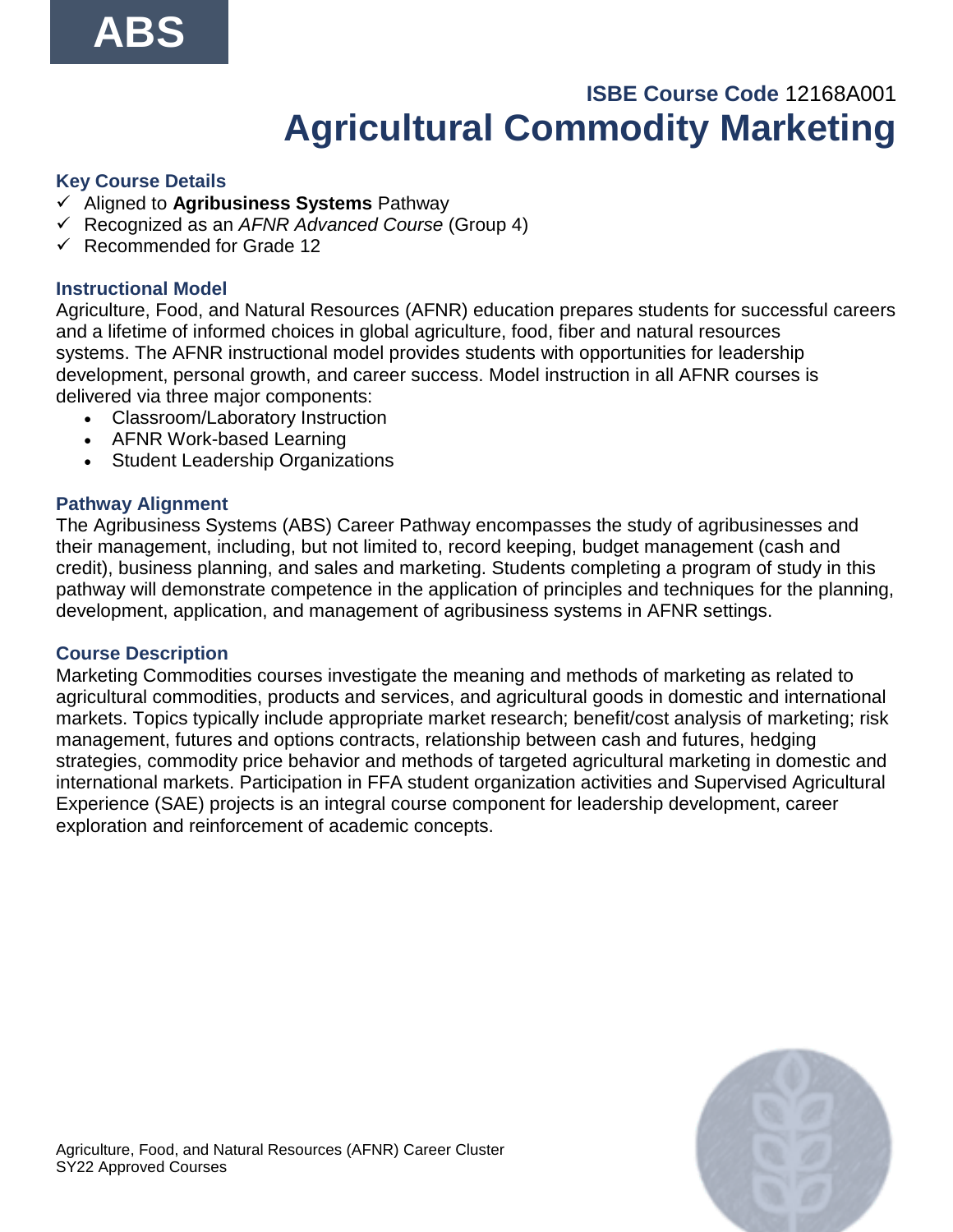

### **ISBE Course Code** 18205A001 **Agriculture Computers and Technology**

#### <span id="page-29-0"></span>**Key Course Details**

- ✓ Aligned to **all AFNR** Pathways
- ✓ Recognized as an *AFNR Advanced Course* (Group 4)
- ✓ Recommended for Grade 12

#### **Instructional Model**

Agriculture, Food, and Natural Resources (AFNR) education prepares students for successful careers and a lifetime of informed choices in global agriculture, food, fiber and natural resources systems. The AFNR instructional model provides students with opportunities for leadership development, personal growth, and career success. Model instruction in all AFNR courses is delivered via three major components:

- Classroom/Laboratory Instruction
- AFNR Work-based Learning
- Student Leadership Organizations

#### **Pathway Alignment**

This course aligns with all pathways in the AFNR career cluster. Skills and knowledge gained by students throughout this course are applicable to a wide range of AFNR occupations.

#### **Course Description**

Agriculture Computers and Technology courses help students develop their knowledge and skills in using computer and other technology to operate and manage agricultural businesses. These courses allow students to use computer hardware, software, and the Internet to find information, record and analyze financial and production data, track market trends and economic forecasts, monitor weather, utilize global positioning systems, and prepare communications and reports. Participation in FFA student organization activities and Supervised Agricultural Experience (SAE) projects is an integral course component for leadership development, career exploration and reinforcement of academic concepts.

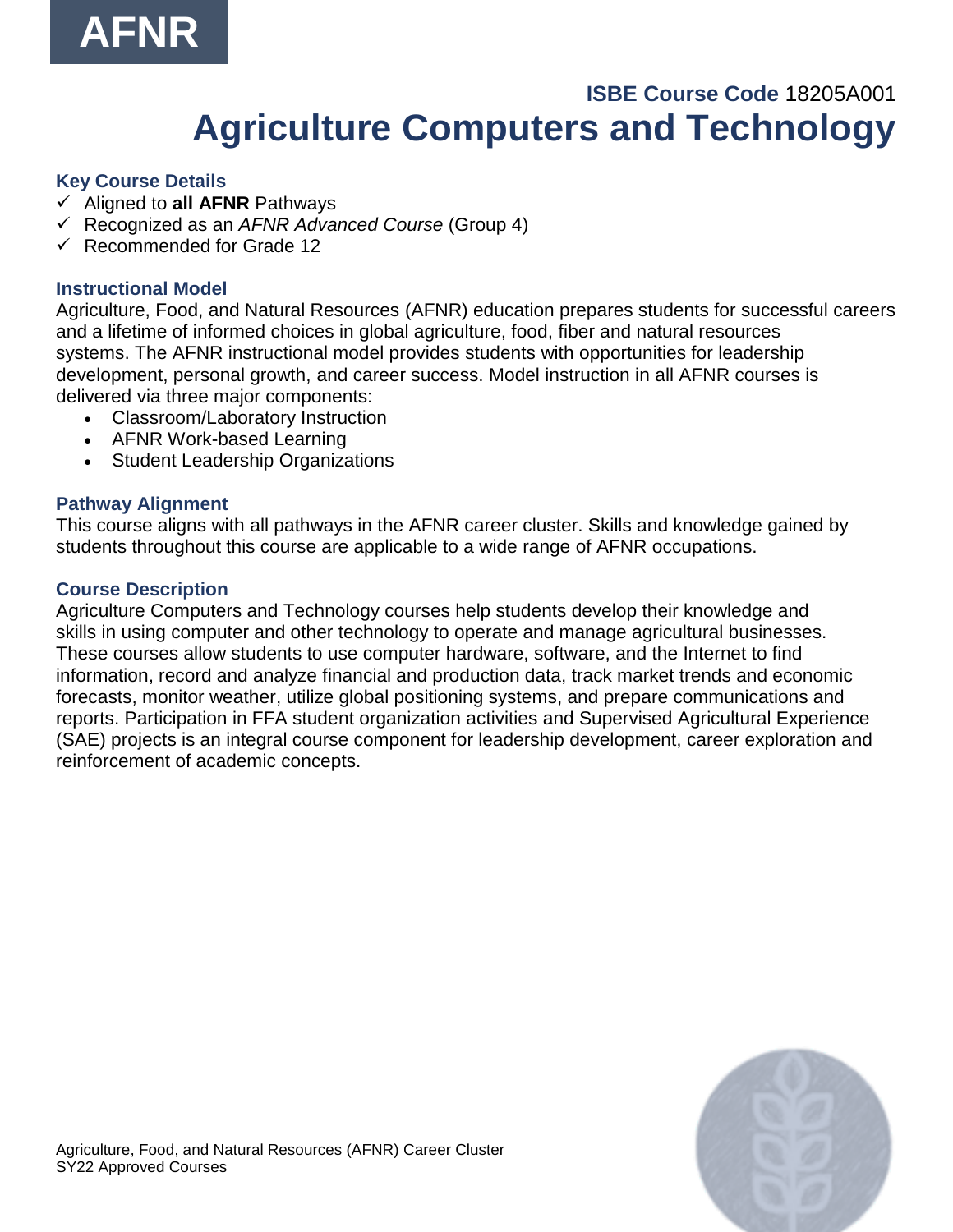# **ISBE Course Code** 18998A003 **Agriculture, Food & Natural Resources Workplace Experience**

### <span id="page-30-0"></span>**Key Course Details**

- ✓ Aligned to **all AFNR** Pathways
- ✓ Recognized as an *AFNR Workplace Experience Course* (Group 5)
- $\checkmark$  Recommended for Grades 10-12

### **Instructional Model**

Agriculture, Food, and Natural Resources (AFNR) education prepares students for successful careers and a lifetime of informed choices in global agriculture, food, fiber and natural resources systems. The AFNR instructional model provides students with opportunities for leadership development, personal growth, and career success. Model instruction in all AFNR courses is delivered via three major components:

- Classroom/Laboratory Instruction
- AFNR Work-based Learning
- Student Leadership Organizations

#### **Pathway Alignment**

This course aligns with all pathways in the AFNR career cluster. Skills and knowledge gained by students throughout this course are applicable to a wide range of AFNR occupations.

#### **Course Description**

Agriculture, Food & Natural Resources Workplace Experience courses provide work experience in fields related to the Agriculture, Food, & Natural Resources cluster. Goals must be set cooperatively by the student, teacher, and employer (although students are not necessarily paid). These courses must include classroom instruction at least once per week, involving further study of the field, discussion of relevant topics that are responsive to the workplace experience and employability skill development. Workplace Experience courses must be taught by an approved WBL educatorcoordinator. These courses should be aligned to a Career Development Experience that could include: Student-led Enterprises; School-based Enterprises; Immersion Supervised Agricultural Experiences; Clinical Experiences in Science and Technology programs; Internships; and Apprenticeship programs including Youth Apprenticeships, Pre-apprenticeships, and Registered Apprenticeships.

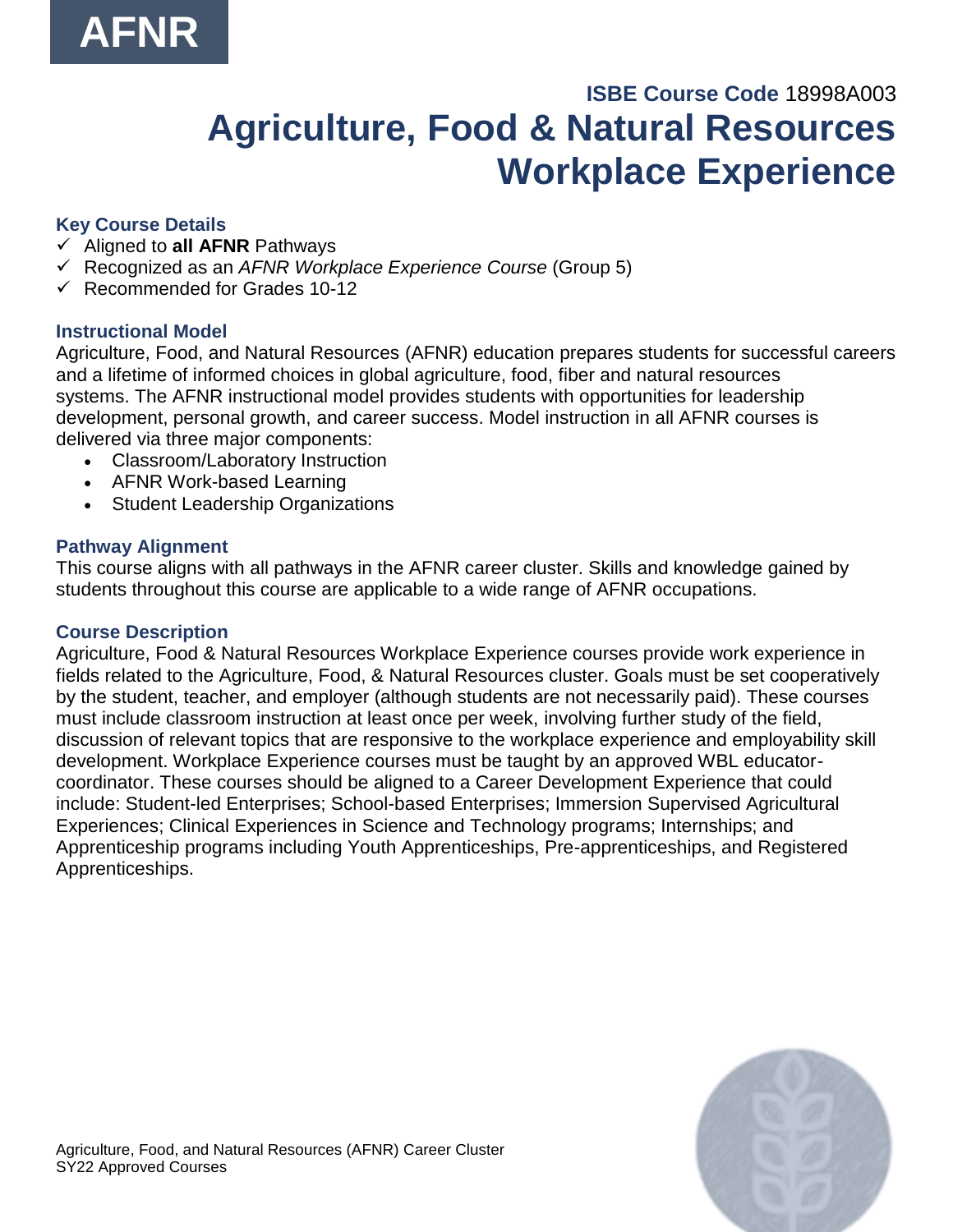### **ISBE Course Code** 18051A003 **Agronomy**

#### <span id="page-31-0"></span>**Key Course Details**

- ✓ Aligned to **Plant Systems** Pathway
- ✓ Recognized as an *AFNR Skills Course* (Group 3)
- $\checkmark$  Recommended for Grades 10-12

#### **Instructional Model**

Agriculture, Food, and Natural Resources (AFNR) education prepares students for successful careers and a lifetime of informed choices in global agriculture, food, fiber and natural resources systems. The AFNR instructional model provides students with opportunities for leadership development, personal growth, and career success. Model instruction in all AFNR courses is delivered via three major components:

- Classroom/Laboratory Instruction
- AFNR Work-based Learning
- Student Leadership Organizations

#### **Pathway Alignment**

The Plant Systems (PS) Career Pathway encompasses the study of plant life cycles, classifications, functions, structures, reproduction, media and nutrients, as well as growth and cultural practices through the study of crops, turf grass, trees, shrubs, and/or ornamental plants. Students completing a program of study in this pathway will demonstrate competence in the application of principles and techniques for the development, application, and management of plant systems in AFNR settings.

#### **Course Description**

This course is designed to provide students with the knowledge and skills necessary for future employment in the agronomy or related industries. Major units of instruction include scientific method, cellular biology, genetics, biotechnology, soil classifications, soil erosion and management, soil fertility, plant classification, plant anatomy and physiology, plant propagation, plant growth, integrated pest management, grain, oil, forage, sugar, and fiber crop production methods, grain quality, grain storage, and grain transportation. Applied science and math skills and concepts will be stressed throughout the course as they relate to each area. Improving computer and workplace skills will be a focus. Participation in FFA student organization activities and Supervised Agricultural Experience (SAE) projects is an integral course component for leadership development, career exploration and reinforcement of academic concepts.

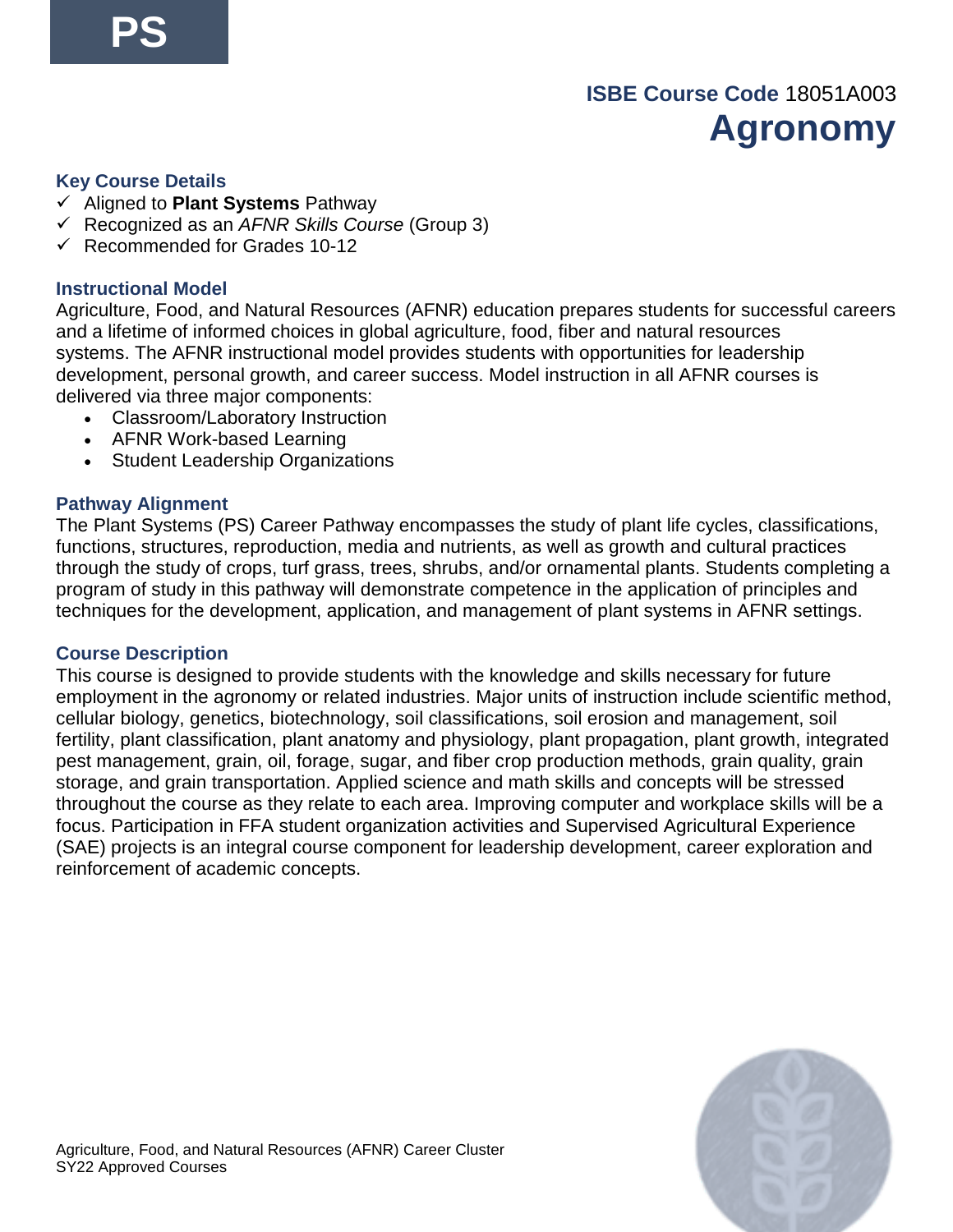

# **ISBE Course Code** 18506A001 **Alternative Energy**

#### <span id="page-32-0"></span>**Key Course Details**

- ✓ Aligned to **Multiple Pathways**
- ✓ Recognized as an *AFNR Advanced Course* (Group 4)
- ✓ Recommended for Grade 12

#### **Instructional Model**

Agriculture, Food, and Natural Resources (AFNR) education prepares students for successful careers and a lifetime of informed choices in global agriculture, food, fiber and natural resources systems. The AFNR instructional model provides students with opportunities for leadership development, personal growth, and career success. Model instruction in all AFNR courses is delivered via three major components:

- Classroom/Laboratory Instruction
- AFNR Work-based Learning
- Student Leadership Organizations

#### **Pathway Alignment**

This course aligns to both the Environmental Service Systems (ESS) and Natural Resource Systems (NRS) pathways within the Agriculture, Food and Natural Resources (AFNR) career cluster. Course concepts will provide a structure for advanced study in each aligned pathway.

#### **Course Description**

Alternative Energy courses help students identify renewable and nonrenewable energy sources and natural resources. Topics typically include alternative energy sources and their respective advantages and disadvantages; the impact of conventional and alternative energy sources on the environment; the efficiency of energy production from various sources; and careers in the fields of alternative energy and sustainability.

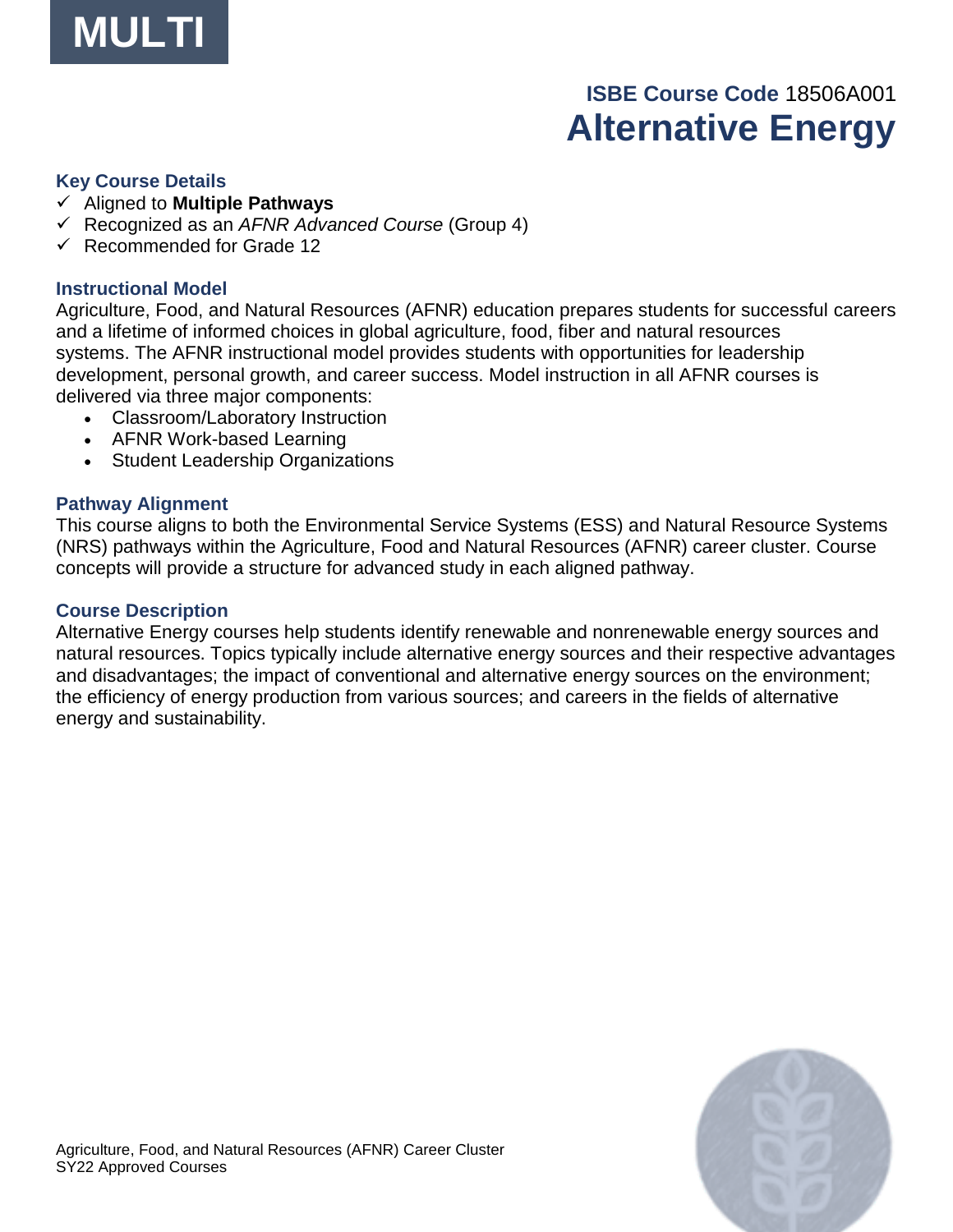# **ISBE Course Code** 18108A001 **Animal Genetics**

#### <span id="page-33-0"></span>**Key Course Details**

- ✓ Aligned to **Animal Systems** Pathway
- ✓ Recognized as an *AFNR Advanced Course* (Group 4)
- ✓ Recommended for Grade 12

#### **Instructional Model**

Agriculture, Food, and Natural Resources (AFNR) education prepares students for successful careers and a lifetime of informed choices in global agriculture, food, fiber and natural resources systems. The AFNR instructional model provides students with opportunities for leadership development, personal growth, and career success. Model instruction in all AFNR courses is delivered via three major components:

- Classroom/Laboratory Instruction
- AFNR Work-based Learning
- Student Leadership Organizations

#### **Pathway Alignment**

The Animal Systems (AS) Career Pathway encompasses the study of animal systems, including content areas such as life processes, health, nutrition, genetics, management, and processing, as applied to small animals, aquaculture, exotic animals, livestock, dairy, horses and/or poultry. Students completing a program of study in this pathway will demonstrate competence in the application of principles and techniques for the development, application, and management of animal systems in AFNR settings.

#### **Course Description**

Animal Genetics courses explore genetic inheritance in agricultural animals and the identification of livestock breeds by the origin, significance, distribution, and domestication of animal species. These courses allow students to compare and contrast the hierarchical classification of the major agricultural animal species and identify breeding system options based on the principles of genetics. These courses also address selecting animals based on quantitative breeding values for specific characteristics. Participation in FFA student organization activities and Supervised Agricultural Experience (SAE) projects is an integral course component for leadership development, career exploration and reinforcement of academic concepts.

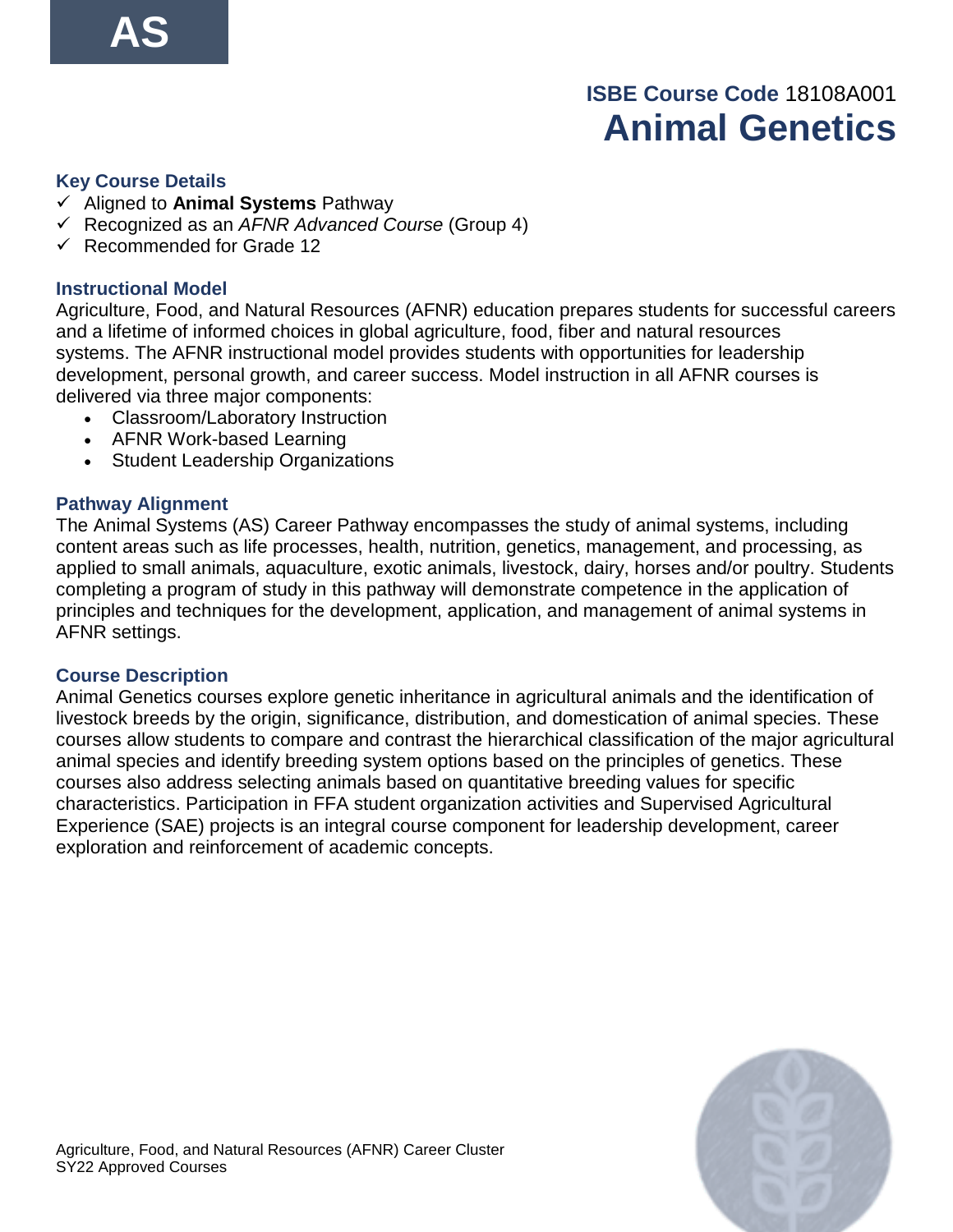# **ISBE Course Code** 18107A001 **Animal Nutrition**

#### <span id="page-34-0"></span>**Key Course Details**

- ✓ Aligned to **Animal Systems** Pathway
- ✓ Recognized as an *AFNR Advanced Course* (Group 4)
- ✓ Recommended for Grade 12

#### **Instructional Model**

Agriculture, Food, and Natural Resources (AFNR) education prepares students for successful careers and a lifetime of informed choices in global agriculture, food, fiber and natural resources systems. The AFNR instructional model provides students with opportunities for leadership development, personal growth, and career success. Model instruction in all AFNR courses is delivered via three major components:

- Classroom/Laboratory Instruction
- AFNR Work-based Learning
- Student Leadership Organizations

#### **Pathway Alignment**

The Animal Systems (AS) Career Pathway encompasses the study of animal systems, including content areas such as life processes, health, nutrition, genetics, management, and processing, as applied to small animals, aquaculture, exotic animals, livestock, dairy, horses and/or poultry. Students completing a program of study in this pathway will demonstrate competence in the application of principles and techniques for the development, application, and management of animal systems in AFNR settings.

#### **Course Description**

Animal Nutrition courses provide students with opportunities to study the structure and function of organic and inorganic nutrients. Topics may include the essential nutritive requirements of domestic livestock, poultry, and companion animals; digestion, absorption, metabolism, and barriers for nutrient utilization; sources of nutrients; application of energy systems and concepts; and regulation of feed intake in animals. These courses also teach students how to compare and contrast the nutritional levels for animal maintenance and production. Participation in FFA student organization activities and Supervised Agricultural Experience (SAE) projects is an integral course component for leadership development, career exploration and reinforcement of academic concepts.

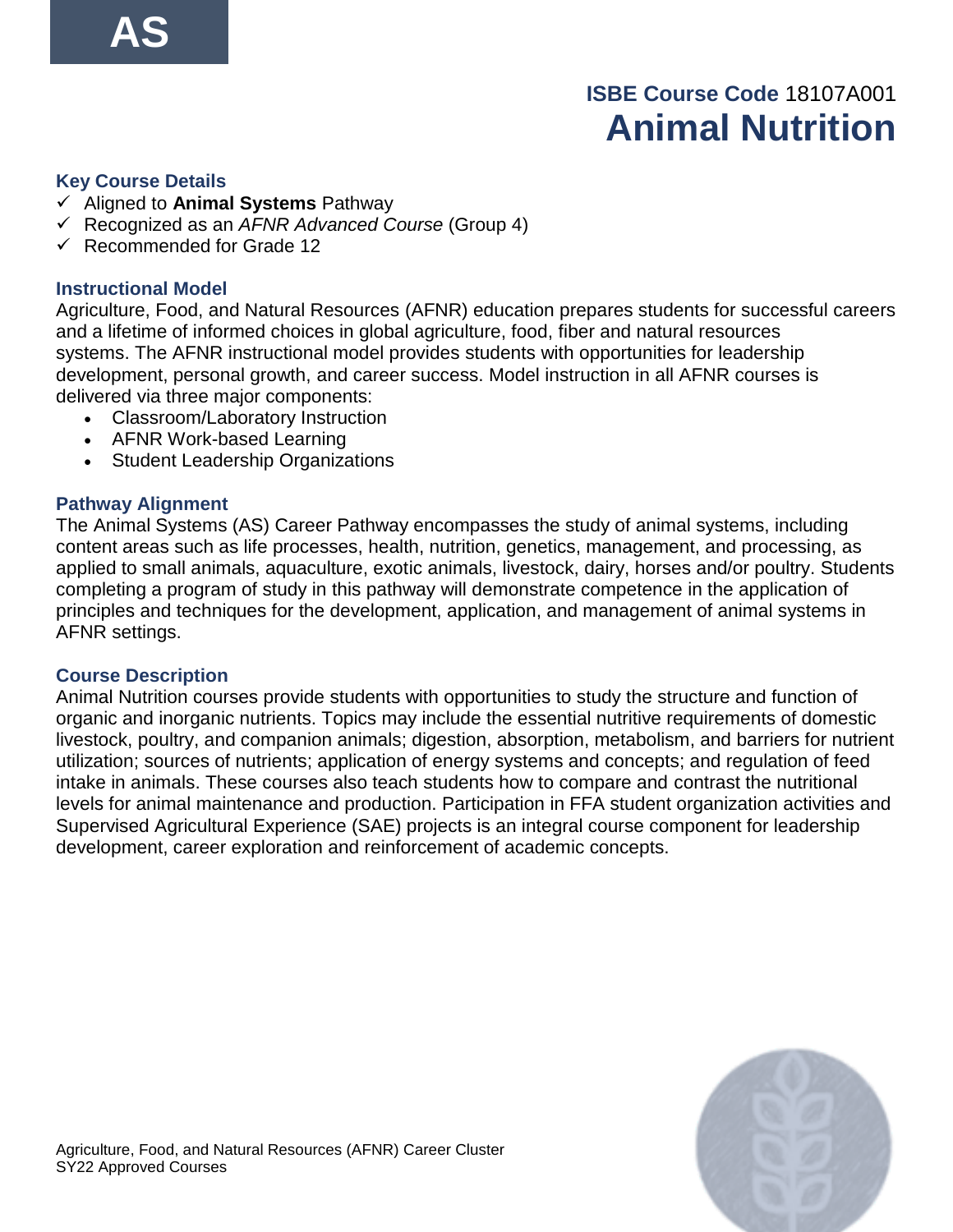# **ISBE Course Code** 18304A001 **Animal Processing**

#### <span id="page-35-0"></span>**Key Course Details**

- ✓ Aligned to **Food Products and Processing Systems** Pathway
- ✓ Recognized as an *AFNR Skills Course* (Group 3)
- $\checkmark$  Recommended for Grades 10-12

#### **Instructional Model**

Agriculture, Food, and Natural Resources (AFNR) education prepares students for successful careers and a lifetime of informed choices in global agriculture, food, fiber and natural resources systems. The AFNR instructional model provides students with opportunities for leadership development, personal growth, and career success. Model instruction in all AFNR courses is delivered via three major components:

- Classroom/Laboratory Instruction
- AFNR Work-based Learning
- Student Leadership Organizations

#### **Pathway Alignment**

The Food Products and Processing Systems (FPPS) Career Pathway encompasses the study of food safety and sanitation; nutrition, biology, microbiology, chemistry and human behavior in local and global food systems; food selection and processing for storage, distribution and consumption; and the historical and current development of the food industry. Students completing a program of study in this pathway will demonstrate competence in the application of principles and techniques for the development, application, and management of food products and processing in AFNR settings.

#### **Course Description**

Animal Processing courses impart the knowledge and skills needed to bring animal products to market. Although these courses may present an overview of animal care and maintenance, they typically emphasize quality selection, product preservation, equipment care and sanitation, government regulations, and marketing and consumer trends. Animal Processing courses may present an overview of several types of animal products or may specialize in particular products, such as meat, leather, wool, dairy products, and so on. Participation in FFA student organization activities and Supervised Agricultural Experience (SAE) projects is an integral course component for leadership development, career exploration and reinforcement of academic concepts.

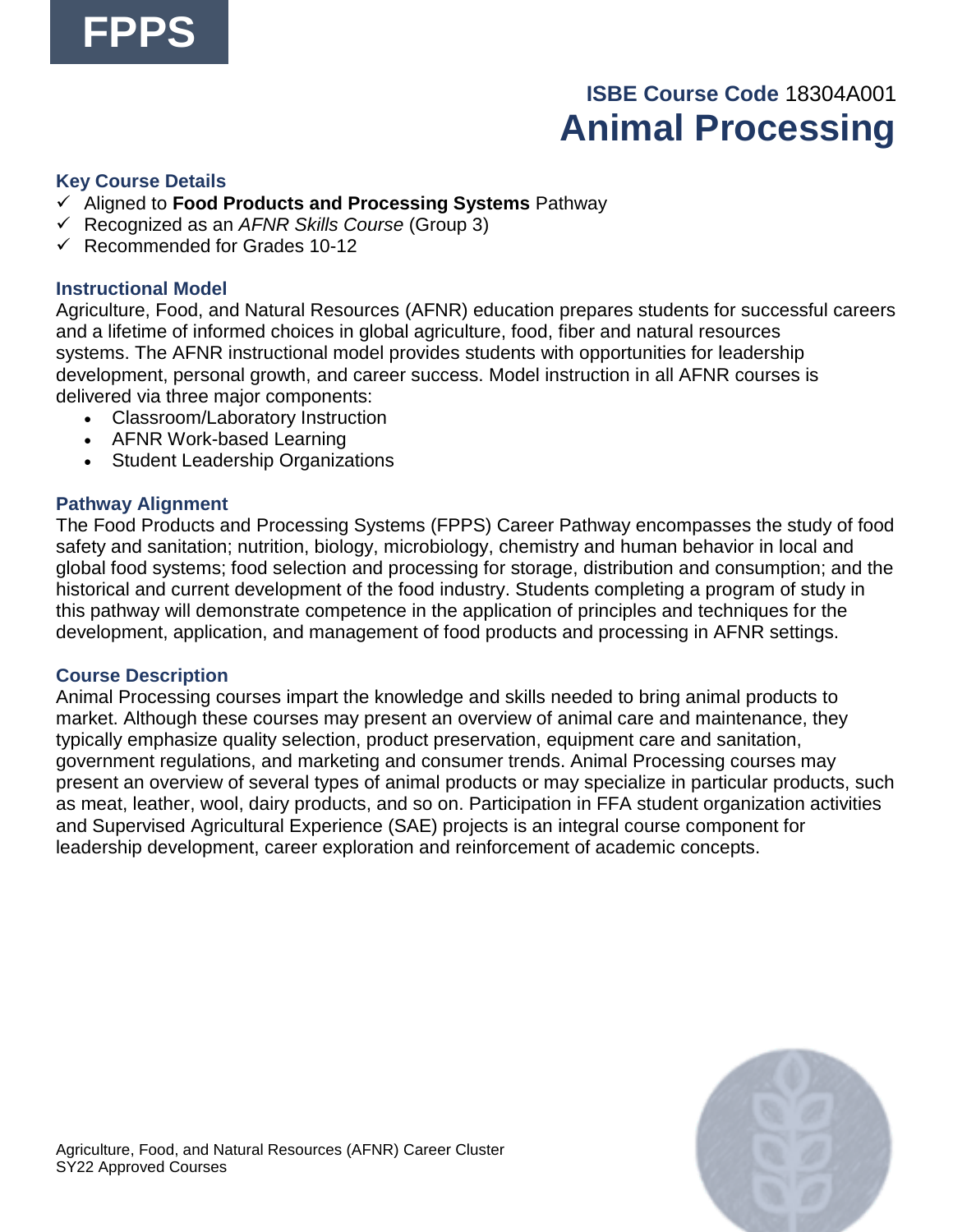# **ISBE Course Code** 18101A002 **Animal Science**

#### **Key Course Details**

- ✓ Aligned to **Animal Systems** Pathway
- ✓ Recognized as an *AFNR Skills Course* (Group 3)
- $\checkmark$  Recommended for Grades 10-12

#### **Instructional Model**

Agriculture, Food, and Natural Resources (AFNR) education prepares students for successful careers and a lifetime of informed choices in global agriculture, food, fiber and natural resources systems. The AFNR instructional model provides students with opportunities for leadership development, personal growth, and career success. Model instruction in all AFNR courses is delivered via three major components:

- Classroom/Laboratory Instruction
- AFNR Work-based Learning
- Student Leadership Organizations

#### **Pathway Alignment**

The Animal Systems (AS) Career Pathway encompasses the study of animal systems, including content areas such as life processes, health, nutrition, genetics, management, and processing, as applied to small animals, aquaculture, exotic animals, livestock, dairy, horses and/or poultry. Students completing a program of study in this pathway will demonstrate competence in the application of principles and techniques for the development, application, and management of animal systems in AFNR settings.

#### **Course Description**

This course will develop students' understanding of the livestock (beef, dairy, sheep, goats, and swine), poultry, and large (equine) animal industry. Topics of instruction include scientific investigations, genetics, animal anatomy and physiology, animal nutrition, animal reproduction, animal health, and meat science. Improving computer and workplace skills will be a focus. Participation in FFA student organization activities and Supervised Agricultural Experience (SAE) projects is an integral course component for leadership development, career exploration and reinforcement of academic concepts.

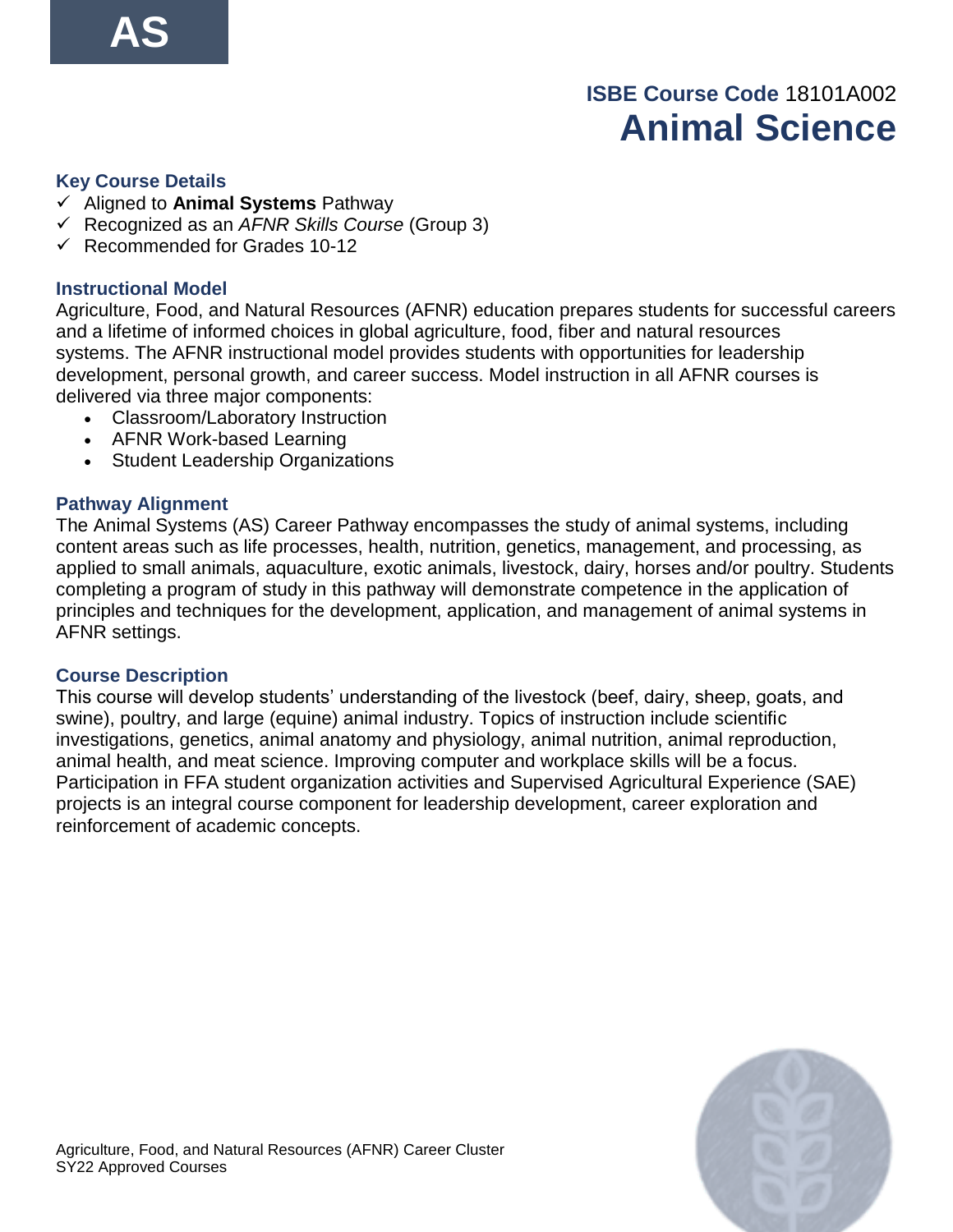# **ISBE Course Code** 18147A001 **Animal Systems Independent Study**

#### **Key Course Details**

- ✓ Aligned to **Animal Systems** Pathway
- ✓ Recognized as an *AFNR Independent Study Course* (Group 4)
- ✓ Recommended for Grade 12

#### **Instructional Model**

Agriculture, Food, and Natural Resources (AFNR) education prepares students for successful careers and a lifetime of informed choices in global agriculture, food, fiber and natural resources systems. The AFNR instructional model provides students with opportunities for leadership development, personal growth, and career success. Model instruction in all AFNR courses is delivered via three major components:

- Classroom/Laboratory Instruction
- AFNR Work-based Learning
- Student Leadership Organizations

#### **Pathway Alignment**

The Animal Systems (AS) Career Pathway encompasses the study of animal systems, including content areas such as life processes, health, nutrition, genetics, management, and processing, as applied to small animals, aquaculture, exotic animals, livestock, dairy, horses and/or poultry. Students completing a program of study in this pathway will demonstrate competence in the application of principles and techniques for the development, application, and management of animal systems in AFNR settings.

#### **Course Description**

Courses in Animal Systems Independent Study, often conducted with instructors as mentors, enable students to explore topics of interest related to animal systems. Independent Study courses may serve as an opportunity for students to expand their expertise in a particular application, to explore a topic in greater detail, or to develop more advanced skills. Participation in FFA student organization activities and Supervised Agricultural Experience (SAE) projects is an integral course component for leadership development, career exploration and reinforcement of academic concepts.

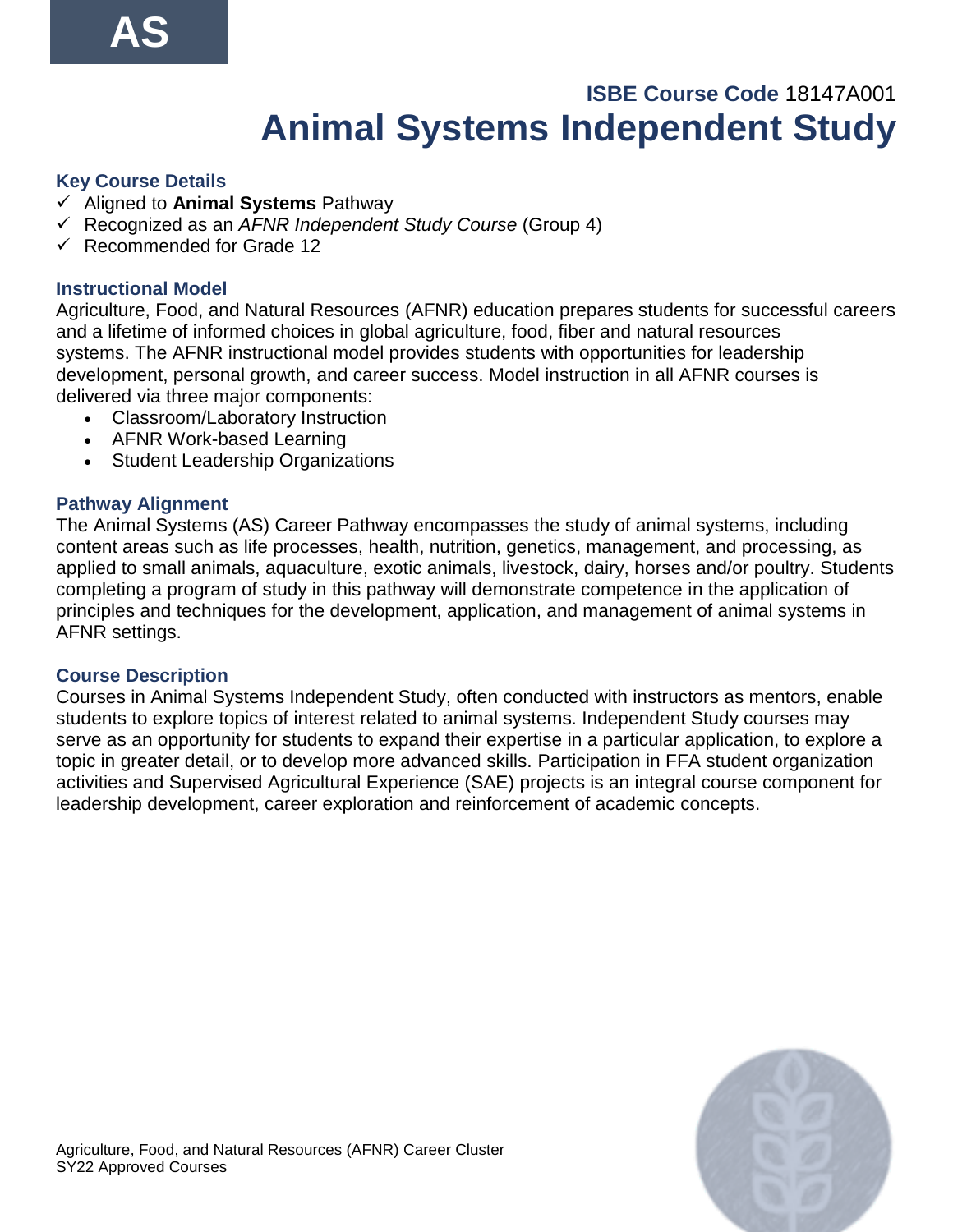# **ISBE Course Code** 18148A001 **Animal Systems Workplace Experience**

## **Key Course Details**

- ✓ Aligned to **Animal Systems** Pathway
- ✓ Recognized as an *AFNR Workplace Experience Course* (Group 5)
- $\checkmark$  Recommended for Grades 10-12

## **Instructional Model**

Agriculture, Food, and Natural Resources (AFNR) education prepares students for successful careers and a lifetime of informed choices in global agriculture, food, fiber and natural resources systems. The AFNR instructional model provides students with opportunities for leadership development, personal growth, and career success. Model instruction in all AFNR courses is delivered via three major components:

- Classroom/Laboratory Instruction
- AFNR Work-based Learning
- Student Leadership Organizations

### **Pathway Alignment**

The Animal Systems (AS) Career Pathway encompasses the study of animal systems, including content areas such as life processes, health, nutrition, genetics, management, and processing, as applied to small animals, aquaculture, exotic animals, livestock, dairy, horses and/or poultry. Students completing a program of study in this pathway will demonstrate competence in the application of principles and techniques for the development, application, and management of animal systems in AFNR settings.

#### **Course Description**

Animal Systems Workplace Experience courses provide work experience in fields related to animal systems (management, care, and/or processing). Goals must be set cooperatively by the student, teacher, and employer (although students are not necessarily paid). These courses must include classroom instruction at least once per week, involving further study of the field, discussion of relevant topics that are responsive to the workplace experience and employability skill development. Workplace Experience courses must be taught by an approved WBL educator-coordinator. These courses should be aligned to a Career Development Experience that could include: Student-led Enterprises; School-based Enterprises; Immersion Supervised Agricultural Experiences; Clinical Experiences in Science and Technology programs; Internships; and Apprenticeship programs including Youth Apprenticeships, Pre-apprenticeships, and Registered Apprenticeships.

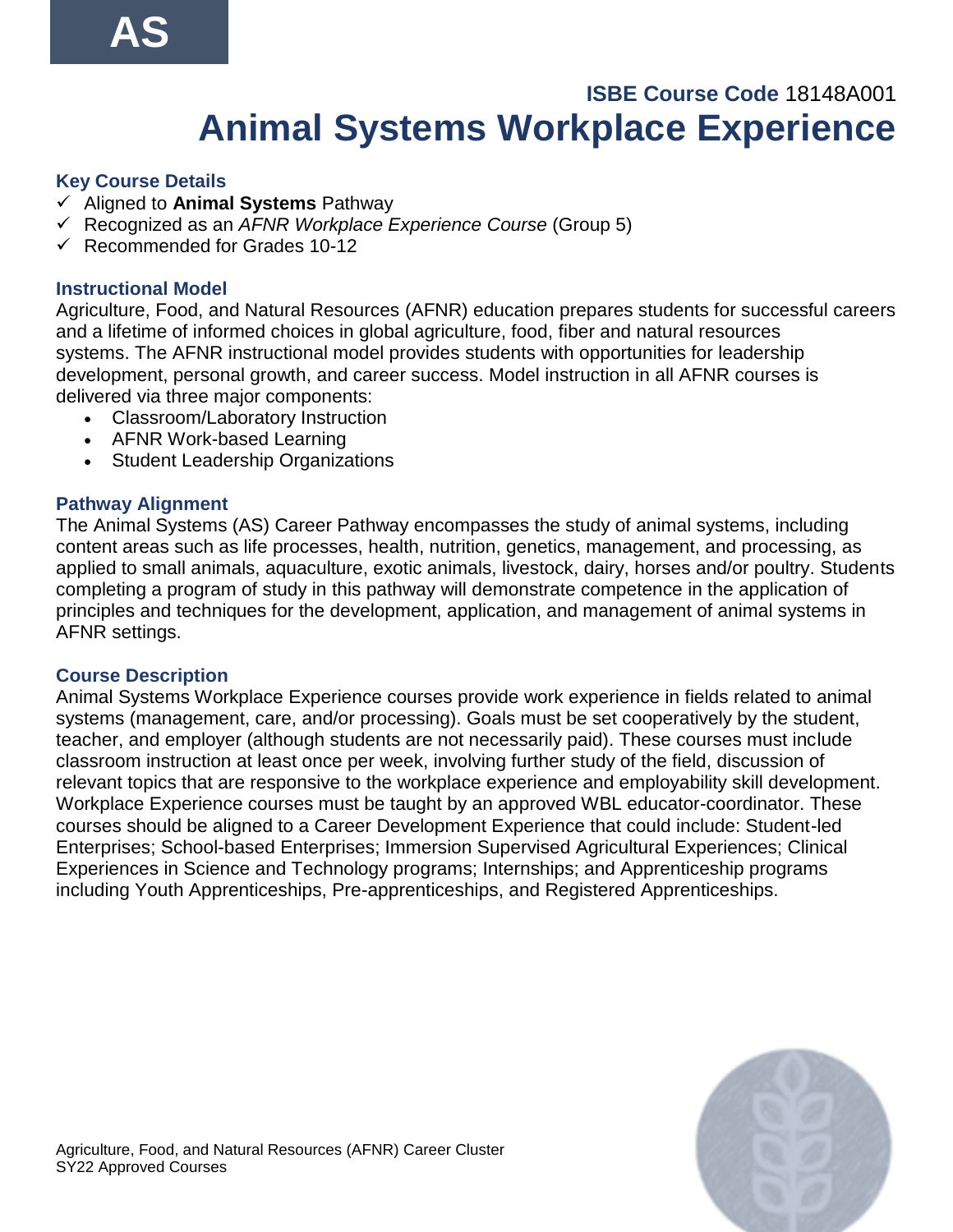

## **ISBE Course Code** 18306A001 **Aquacultural Science and Technology**

#### **Key Course Details**

- ✓ Aligned to **Multiple Pathways**
- ✓ Recognized as an *AFNR Advanced Course* (Group 4)
- ✓ Recommended for Grade 12

#### **Instructional Model**

Agriculture, Food, and Natural Resources (AFNR) education prepares students for successful careers and a lifetime of informed choices in global agriculture, food, fiber and natural resources systems. The AFNR instructional model provides students with opportunities for leadership development, personal growth, and career success. Model instruction in all AFNR courses is delivered via three major components:

- Classroom/Laboratory Instruction
- AFNR Work-based Learning
- Student Leadership Organizations

#### **Pathway Alignment**

This course aligns to the following pathways within the Agriculture, Food and Natural Resources (AFNR) career cluster: Biotechnology Systems (BS), Food Products and Processing Systems (FPPS), Natural Resource Systems (NRS), and Plant Systems (PS). Course concepts will provide a structure for advanced study in each aligned pathway.

#### **Course Description**

This course is designed to develop student knowledge and skills in the area of aquacultural science and technology. Instructional units include basic studies of aquacultural species; reproduction processes, genetics, nutrition and health in aquacrops; ecological balances; and environmental requirements of aquatic plants and animals. Water quality, chemical and temperature analyses will be conducted for a variety of aquacrops. Individual and group experimentation and student research project(s) are required for satisfactory completion of this course. Careers to be examined include fish hatchery technician, production manager, fish nutritionist, and researcher. Improving computer and workplace skills will be a focus. Participation in FFA student organization activities and Supervised Agricultural Experience (SAE) projects is an integral course component for leadership development, career exploration and reinforcement of academic concepts.

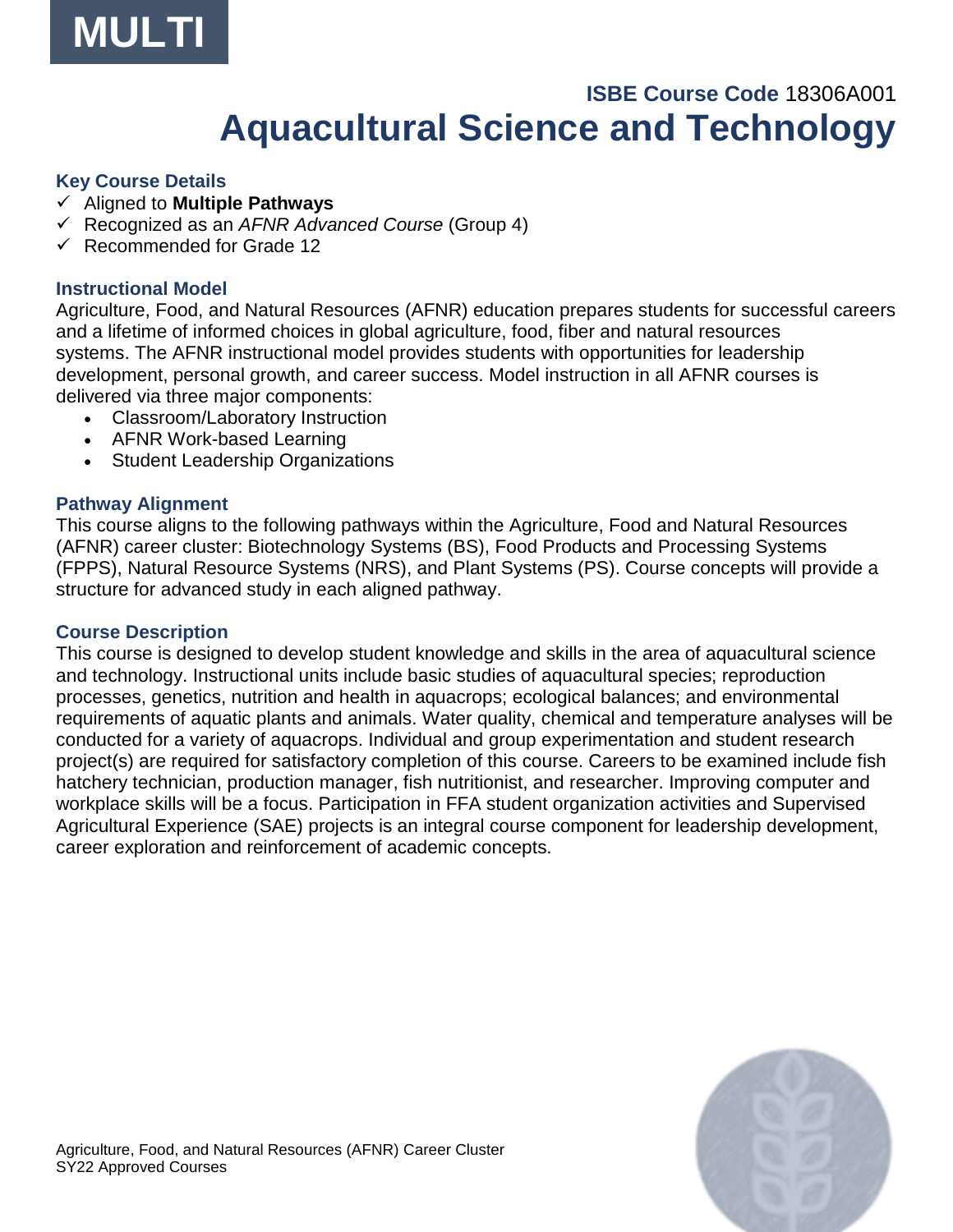# **ISBE Course Code** 18201A002 **Basic Agricultural Business**

#### **Key Course Details**

- ✓ Aligned to **Agribusiness Systems** Pathway
- ✓ Recognized as an *AFNR Introductory Course* (Group 2)
- $\checkmark$  Recommended for Grades 9-11

#### **Instructional Model**

Agriculture, Food, and Natural Resources (AFNR) education prepares students for successful careers and a lifetime of informed choices in global agriculture, food, fiber and natural resources systems. The AFNR instructional model provides students with opportunities for leadership development, personal growth, and career success. Model instruction in all AFNR courses is delivered via three major components:

- Classroom/Laboratory Instruction
- AFNR Work-based Learning
- Student Leadership Organizations

#### **Pathway Alignment**

The Agribusiness Systems (ABS) Career Pathway encompasses the study of agribusinesses and their management, including, but not limited to, record keeping, budget management (cash and credit), business planning, and sales and marketing. Students completing a program of study in this pathway will demonstrate competence in the application of principles and techniques for the planning, development, application, and management of agribusiness systems in AFNR settings.

#### **Course Description**

This course on topics and concepts related to the field of agricultural business. The course introduces business concepts such as record keeping, banking and finance, the role of government/ the USDA in agricultural business, consumerism trends, basics of credit, investment, and management. They usually provide a brief overview of the American Agricultural economic system, cooperatives and corporate organizations. This course may also expose students to a wide variety of agricultural business fields such as sales, marketing, accounting, loan officer and other related careers. Participation in FFA student organization activities and Supervised Agricultural Experience (SAE) projects is an integral course component for leadership development, career exploration and reinforcement of academic concepts.

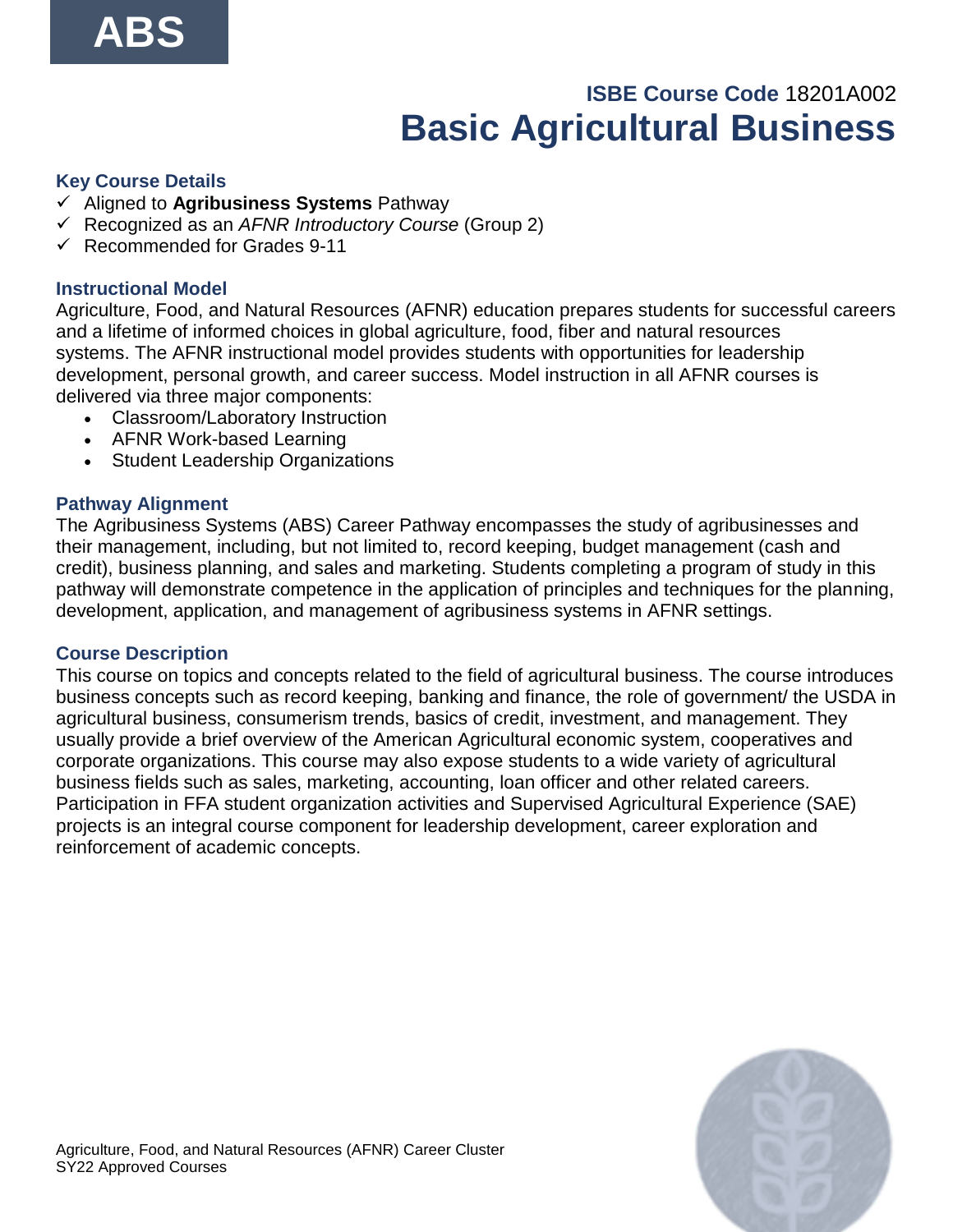# **ISBE Course Code** 18401A001 **Basic Agricultural Mechanics**

#### **Key Course Details**

- ✓ Aligned to **Power, Structural and Technical Systems** Pathway
- ✓ Recognized as an *AFNR Introductory Course* (Group 2)
- $\checkmark$  Recommended for Grades 9-11

#### **Instructional Model**

Agriculture, Food, and Natural Resources (AFNR) education prepares students for successful careers and a lifetime of informed choices in global agriculture, food, fiber and natural resources systems. The AFNR instructional model provides students with opportunities for leadership development, personal growth, and career success. Model instruction in all AFNR courses is delivered via three major components:

- Classroom/Laboratory Instruction
- AFNR Work-based Learning
- Student Leadership Organizations

#### **Pathway Alignment**

The Power, Structural, and Technical Systems (PSTS) Career Pathway encompasses the study of agricultural equipment, power systems, alternative fuel sources, precision technology, as well as woodworking, metalworking, welding, and project planning for agricultural structures. Students completing a program of study in this pathway will demonstrate competence in the application of principles and techniques for the development, application, and management of power, structural, and technical systems in AFNR settings.

#### **Course Description**

In this course, theory and hands-on experiences provide opportunities for students to develop basic knowledge and skills in agricultural mechanics. Instructional areas include the basic fundamentals of maintaining and repairing small gasoline engines, basic electricity, welding, construction, cold metal work, and operating agricultural equipment safely. Improving workplace and computer skills will be a focus. Participation in FFA student organization activities and Supervised Agricultural Experience (SAE) projects is an integral course component for leadership development, career exploration and reinforcement of academic concepts.

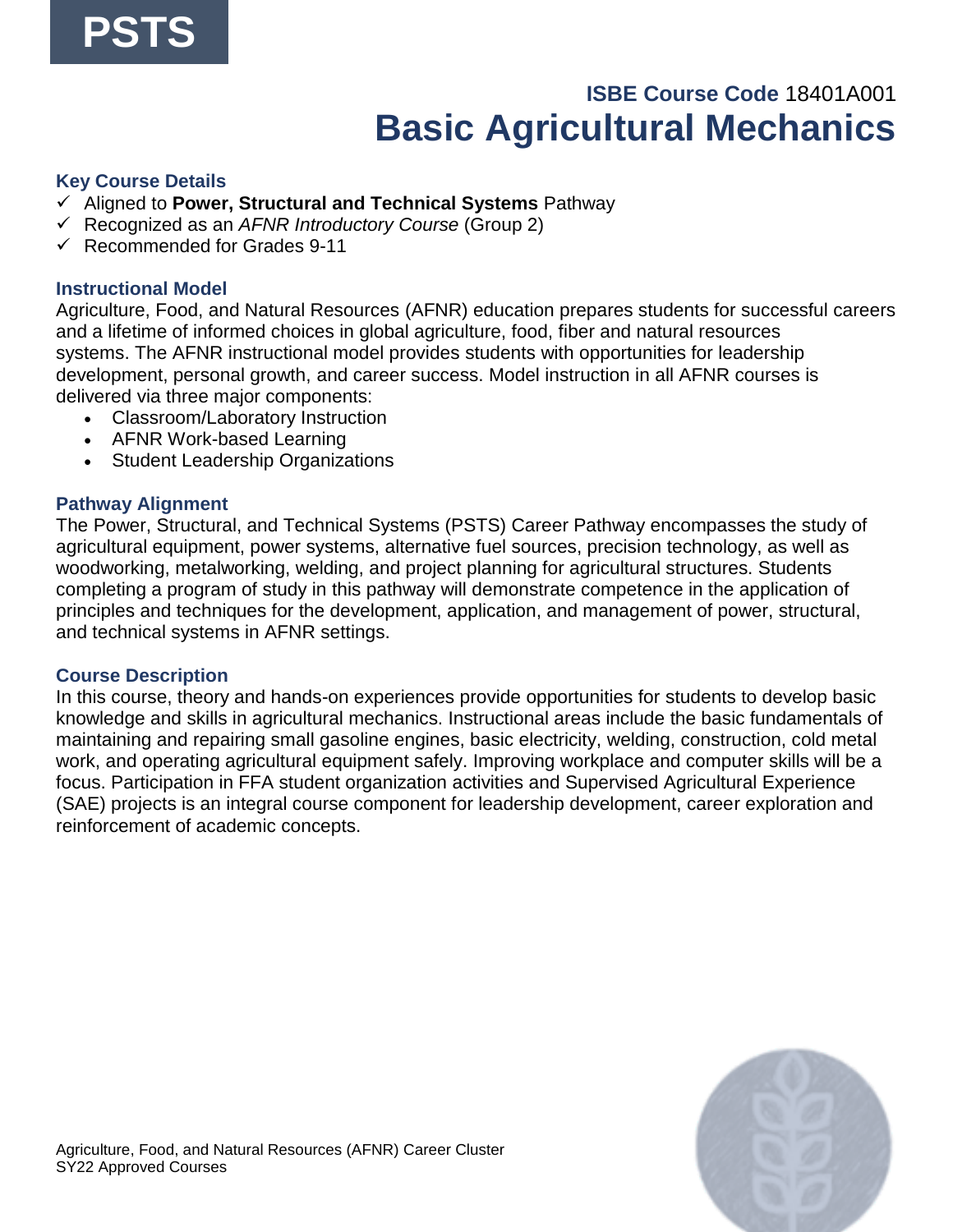

# **ISBE Course Code** 18003A001 **Basic Agricultural Science**

#### **Key Course Details**

- ✓ Aligned to **all AFNR** Pathways
- ✓ Recognized as an *AFNR Introductory Course* (Group 2)
- $\checkmark$  Recommended for Grades 9-11

#### **Instructional Model**

Agriculture, Food, and Natural Resources (AFNR) education prepares students for successful careers and a lifetime of informed choices in global agriculture, food, fiber and natural resources systems. The AFNR instructional model provides students with opportunities for leadership development, personal growth, and career success. Model instruction in all AFNR courses is delivered via three major components:

- Classroom/Laboratory Instruction
- AFNR Work-based Learning
- Student Leadership Organizations

#### **Pathway Alignment**

This course aligns with all pathways in the AFNR career cluster. Skills and knowledge gained by students throughout this course are applicable to a wide range of AFNR occupations.

#### **Course Description**

This course builds on basic skills and knowledge gained in the Introduction to the Agricultural Industry course. Major units of instruction include agricultural research, soil science, advanced plant science, biotechnology, advanced animal science. Applied science and math skills and concepts will be stressed throughout the course as they relate to each area. Improving computer and workplace skills will be a focus. Participation in FFA student organization activities and Supervised Agricultural Experience (SAE) projects is an integral course component for leadership development, career exploration and reinforcement of academic concepts.

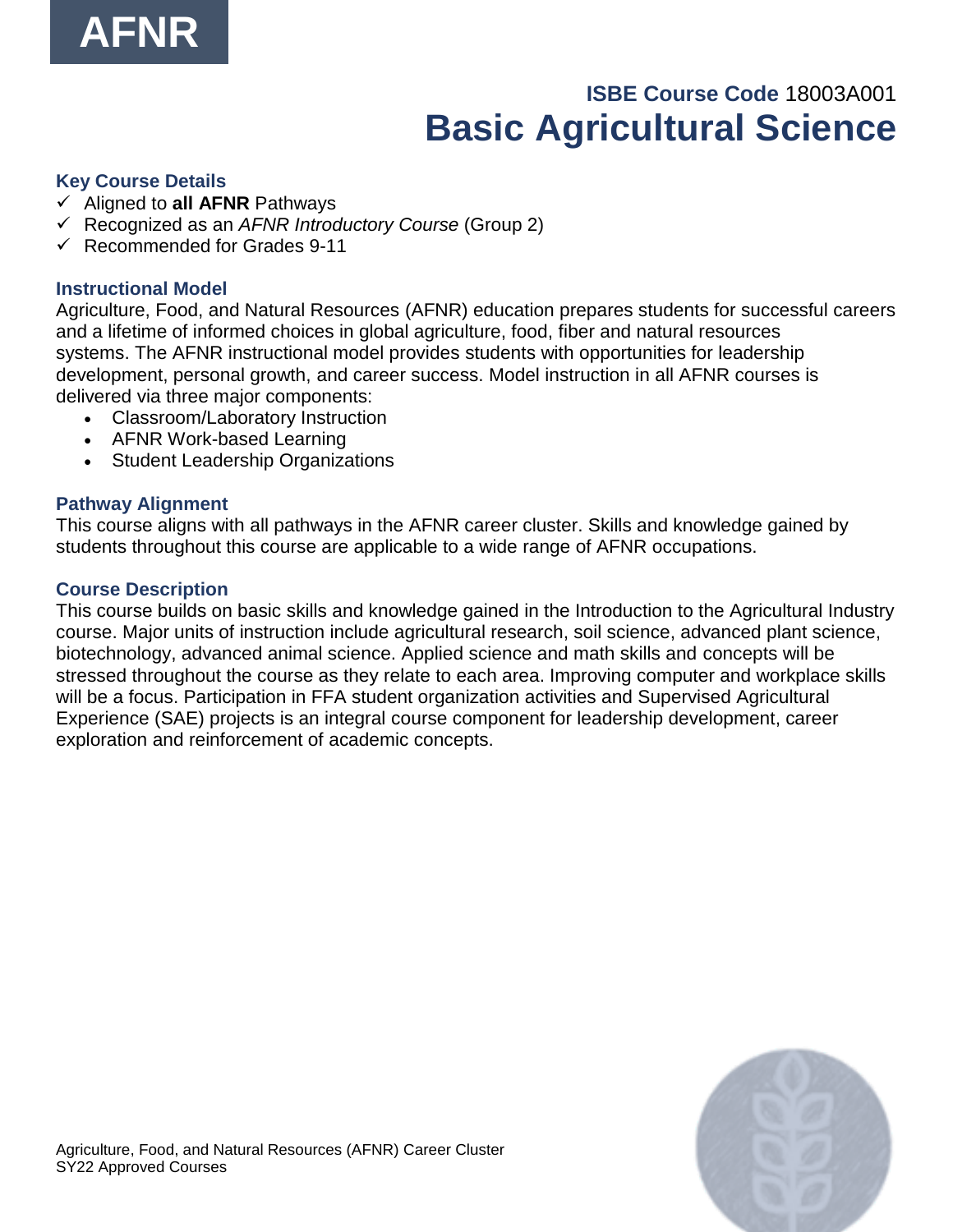# **ISBE Course Code** 18101A003 **Basic Animal Science**

#### **Key Course Details**

- ✓ Aligned to **Animal Systems** Pathway
- ✓ Recognized as an *AFNR Introductory Course* (Group 2)
- $\checkmark$  Recommended for Grades 9-11

#### **Instructional Model**

Agriculture, Food, and Natural Resources (AFNR) education prepares students for successful careers and a lifetime of informed choices in global agriculture, food, fiber and natural resources systems. The AFNR instructional model provides students with opportunities for leadership development, personal growth, and career success. Model instruction in all AFNR courses is delivered via three major components:

- Classroom/Laboratory Instruction
- AFNR Work-based Learning
- Student Leadership Organizations

#### **Pathway Alignment**

The Animal Systems (AS) Career Pathway encompasses the study of animal systems, including content areas such as life processes, health, nutrition, genetics, management, and processing, as applied to small animals, aquaculture, exotic animals, livestock, dairy, horses and/or poultry. Students completing a program of study in this pathway will demonstrate competence in the application of principles and techniques for the development, application, and management of animal systems in AFNR settings.

#### **Course Description**

This course is designed to introduce students to the livestock (beef, dairy, sheep, goats, and swine), poultry, and large (equine) animal industry and provide them with basic animal science knowledge that can be further developed in advanced animal science courses. Major units of instruction include animal science careers, animal anatomy and physiology, animal reproduction, animal nutrition, genetics, animal health, small and large animal care, and meat science. Improving computer and workplace skills will be a focus. Participation in FFA student organization activities and Supervised Agricultural Experience (SAE) projects is an integral course component for leadership development, career exploration and reinforcement of academic concepts.

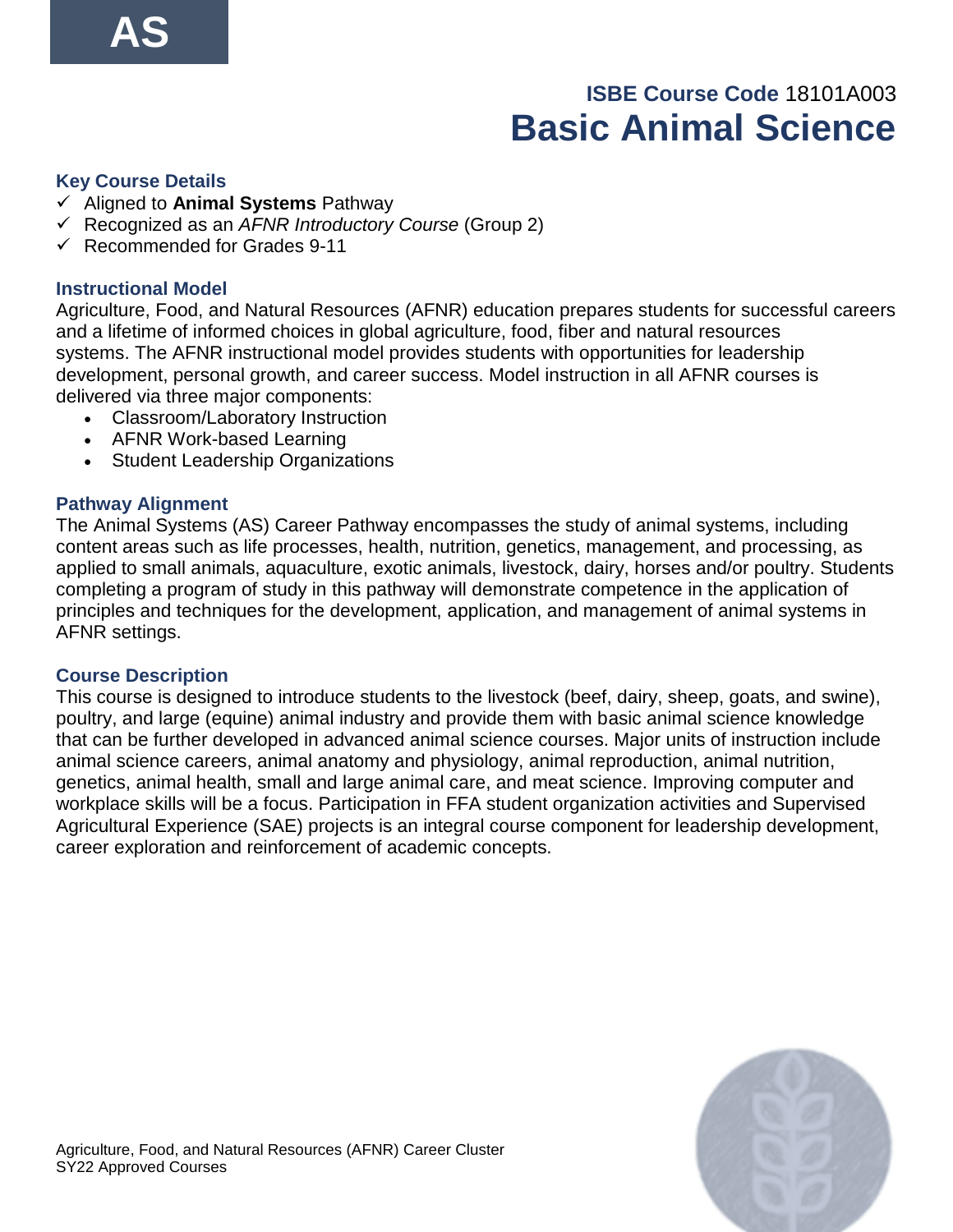# **ISBE Course Code** 18101A001 **Basic Biological Science Applications in Agriculture - Animals**

## **Key Course Details**

- ✓ Aligned to **Animal Systems** Pathway
- ✓ Recognized as an *AFNR Introductory Course* (Group 2)
- $\checkmark$  Recommended for Grades 9-11

## **Instructional Model**

Agriculture, Food, and Natural Resources (AFNR) education prepares students for successful careers and a lifetime of informed choices in global agriculture, food, fiber and natural resources systems. The AFNR instructional model provides students with opportunities for leadership development, personal growth, and career success. Model instruction in all AFNR courses is delivered via three major components:

- Classroom/Laboratory Instruction
- AFNR Work-based Learning
- Student Leadership Organizations

### **Pathway Alignment**

The Animal Systems (AS) Career Pathway encompasses the study of animal systems, including content areas such as life processes, health, nutrition, genetics, management, and processing, as applied to small animals, aquaculture, exotic animals, livestock, dairy, horses and/or poultry. Students completing a program of study in this pathway will demonstrate competence in the application of principles and techniques for the development, application, and management of animal systems in AFNR settings.

## **Course Description**

This course is designed to reinforce and extend students understanding of science by associating scientific principles and concepts with relevant applications in agriculture. Students will examine major phases of animal agriculture and specific biological science concepts that govern management decisions in the animal industry. Topics of study are in the areas of growth and development of animals – embryology, ethology, nutrition, immunity systems, and processing animal products – preservation, fermentation, and pasteurization. The course will be valuable preparation for further education and will increase the relevance of science through the applied setting of agriculture by enhancing literacy in science and the scientific process. Improving computer and workplace skills will be a focus. Participation in FFA student organization activities and Supervised Agricultural Experience (SAE) projects is an integral course component for leadership development, career exploration and reinforcement of academic concepts.

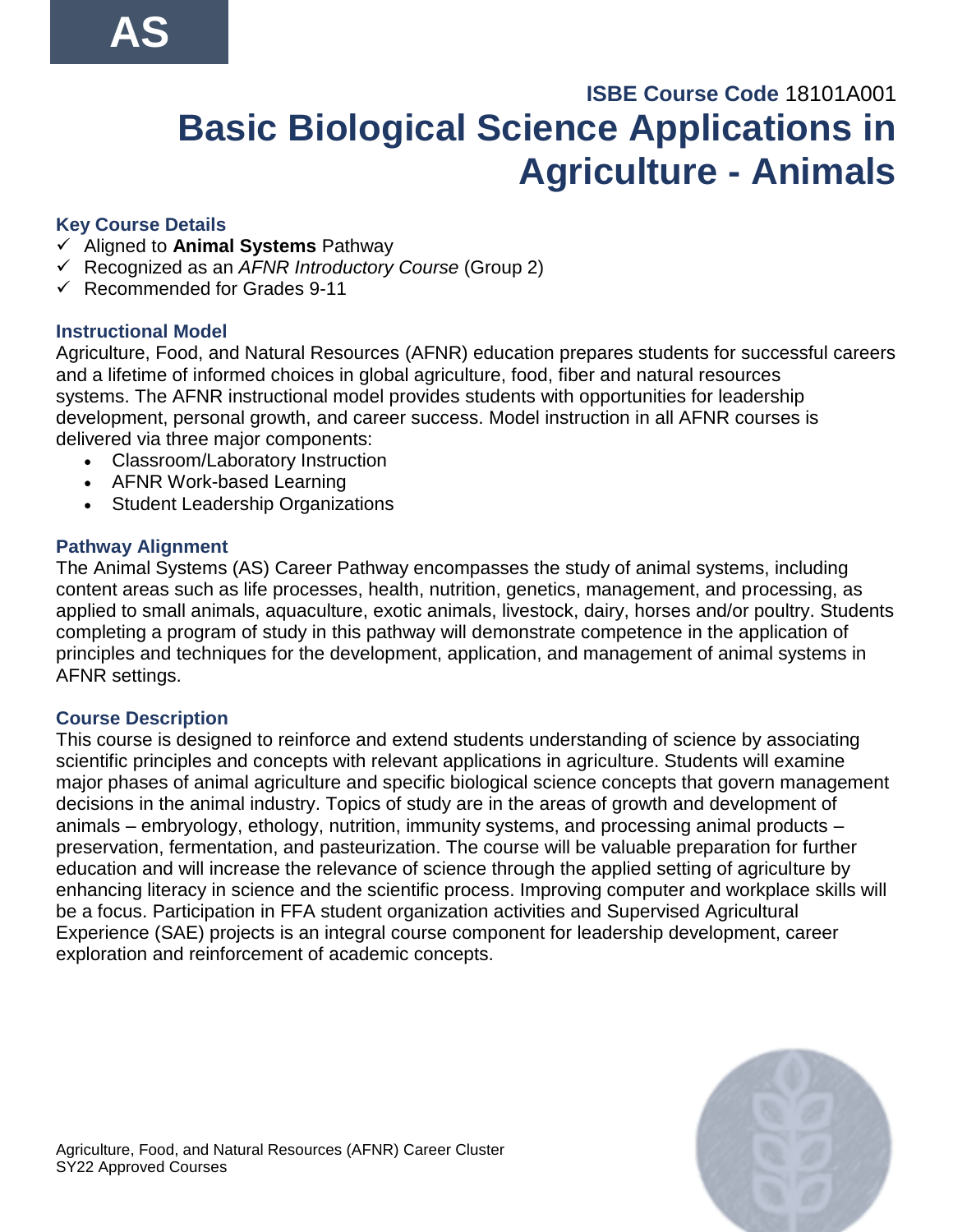# **ISBE Course Code** 18051A002 **Basic Biological Science Applications in Agriculture - Plants**

## **Key Course Details**

- ✓ Aligned to **Plant Systems** Pathway
- ✓ Recognized as an *AFNR Introductory Course* (Group 2)
- $\checkmark$  Recommended for Grades 9-11

## **Instructional Model**

Agriculture, Food, and Natural Resources (AFNR) education prepares students for successful careers and a lifetime of informed choices in global agriculture, food, fiber and natural resources systems. The AFNR instructional model provides students with opportunities for leadership development, personal growth, and career success. Model instruction in all AFNR courses is delivered via three major components:

- Classroom/Laboratory Instruction
- AFNR Work-based Learning
- Student Leadership Organizations

### **Pathway Alignment**

The Plant Systems (PS) Career Pathway encompasses the study of plant life cycles, classifications, functions, structures, reproduction, media and nutrients, as well as growth and cultural practices through the study of crops, turf grass, trees, shrubs, and/or ornamental plants. Students completing a program of study in this pathway will demonstrate competence in the application of principles and techniques for the development, application, and management of plant systems in AFNR settings.

## **Course Description**

This course is designed to reinforce and extend students' understanding of science by associating basic scientific principles and concepts with relevant applications in agriculture. Students will examine major phases of plant growth and management in agriculture and the specific biological science concepts that govern management decisions. Topics of study are in the areas of initiating plant growth – cell structure and function , germination, plant sensory mechanisms, enzyme action, absorption, and managing plant growth – photosynthesis, respiration, translocation, metabolism, genetics, taxonomy and growth regulation. The course will be valuable preparation for further education and will increase the relevance of science through the applied setting of agriculture by enhancing literacy in science and the scientific process. Improving computer and workplace skills will be a focus. Participation in FFA student organization activities and Supervised Agricultural Experience (SAE) projects is an integral course component for leadership development, career exploration and reinforcement of academic concepts.

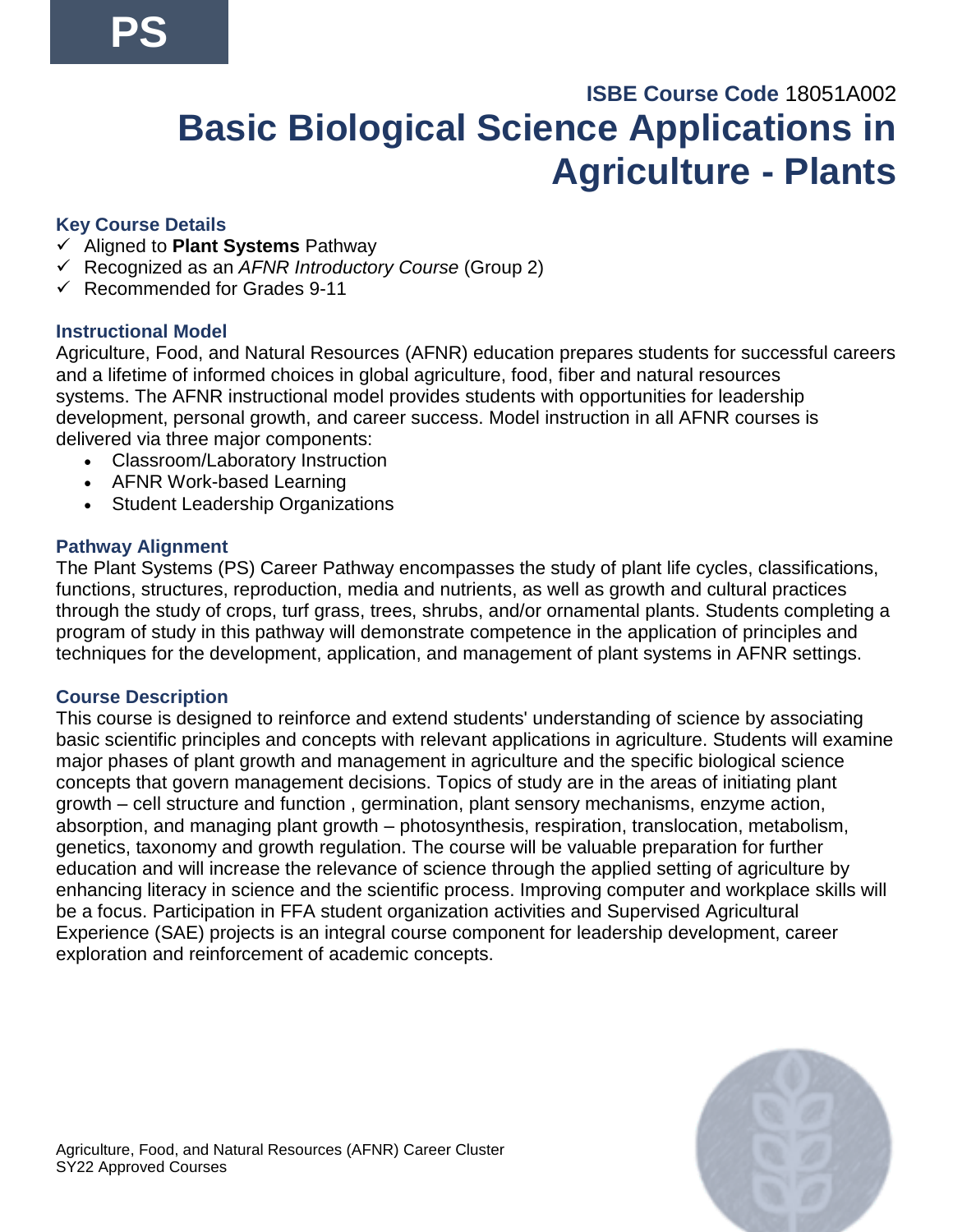# **ISBE Course Code** 18308A003 **Basic Biotechnology**

#### **Key Course Details**

- ✓ Aligned to **Biotechnology Systems** Pathway
- ✓ Recognized as an *AFNR Introductory Course* (Group 2)
- $\checkmark$  Recommended for Grades 9-11

#### **Instructional Model**

Agriculture, Food, and Natural Resources (AFNR) education prepares students for successful careers and a lifetime of informed choices in global agriculture, food, fiber and natural resources systems. The AFNR instructional model provides students with opportunities for leadership development, personal growth, and career success. Model instruction in all AFNR courses is delivered via three major components:

- Classroom/Laboratory Instruction
- AFNR Work-based Learning
- Student Leadership Organizations

#### **Pathway Alignment**

The Biotechnology Systems (BS) Career Pathway encompasses the study of using data and scientific techniques to solve problems concerning living organisms with an emphasis on applications to agriculture, food, and natural resource systems. Students completing a program of study in this pathway will demonstrate competence in the application of principles and techniques for the development, application, and management of biotechnology in the context of AFNR.

#### **Course Description**

This course is designed to give students a comprehensive introduction to the scientific concepts and laboratory research techniques currently used in the field of biotechnology. Students attain knowledge about the field of biotechnology and deeper understanding of the biological concepts used. In addition, students develop the laboratory, critical thinking, and communication skills currently used in the biotechnology industry. Furthermore, students will explore and evaluate career opportunities in the field of biotechnology through extensive readings, laboratory experiments, class discussions, research projects, guest speakers, and workplace visits. The objectives covered in this course are both academic and technical in nature and are presented in a progressively rigorous manner. Participation in FFA student organization activities and Supervised Agricultural Experience (SAE) projects is an integral course component for leadership development, career exploration and reinforcement of academic concepts.

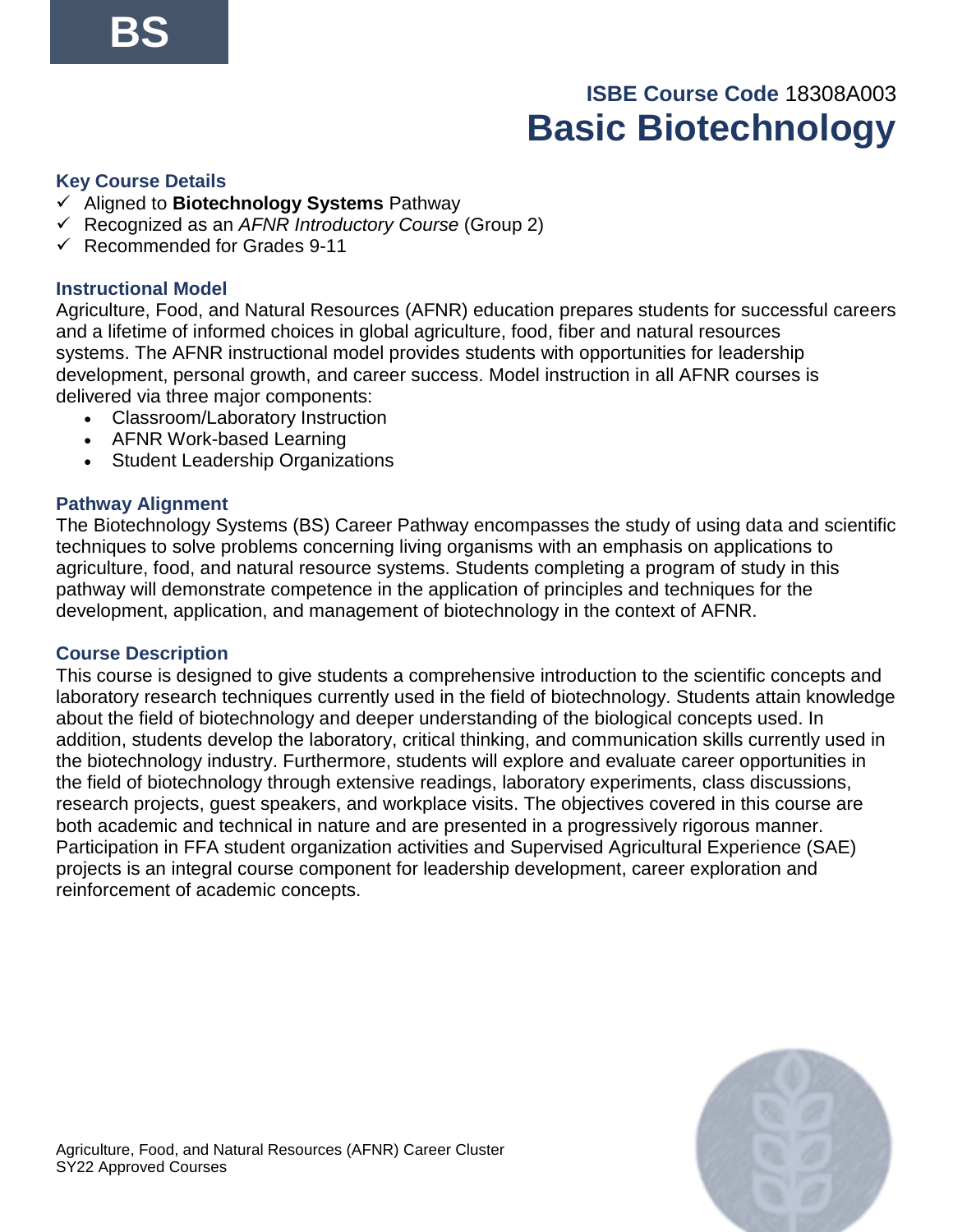# **ISBE Course Code** 18504A004 **Basic Environmental Science**

#### **Key Course Details**

- ✓ Aligned to **Environmental Service Systems** Pathway
- ✓ Recognized as an *AFNR Introductory Course* (Group 2)
- $\checkmark$  Recommended for Grades 9-11

#### **Instructional Model**

Agriculture, Food, and Natural Resources (AFNR) education prepares students for successful careers and a lifetime of informed choices in global agriculture, food, fiber and natural resources systems. The AFNR instructional model provides students with opportunities for leadership development, personal growth, and career success. Model instruction in all AFNR courses is delivered via three major components:

- Classroom/Laboratory Instruction
- AFNR Work-based Learning
- Student Leadership Organizations

#### **Pathway Alignment**

The Environmental Service Systems (ESS) Career Pathway encompasses the study of systems, instruments, and technology used to monitor and minimize the impact of human activity on environmental systems. Students completing a program of study in this pathway will demonstrate competence in the application of principles and techniques for the development, application, and management of environmental systems in AFNR settings.

#### **Course Description**

This course provides basic scientific knowledge and understanding of how our world works from an environmental perspective. Topics covered include: basic principles of ecosystem function; biodiversity and its conservation; Wildlife population growth; water resources and management; water, air and soil pollution; climate change; energy resources, and sustainability. Participation in FFA student organization activities and Supervised Agricultural Experience (SAE) projects is an integral course component for leadership development, career exploration and reinforcement of academic concepts.

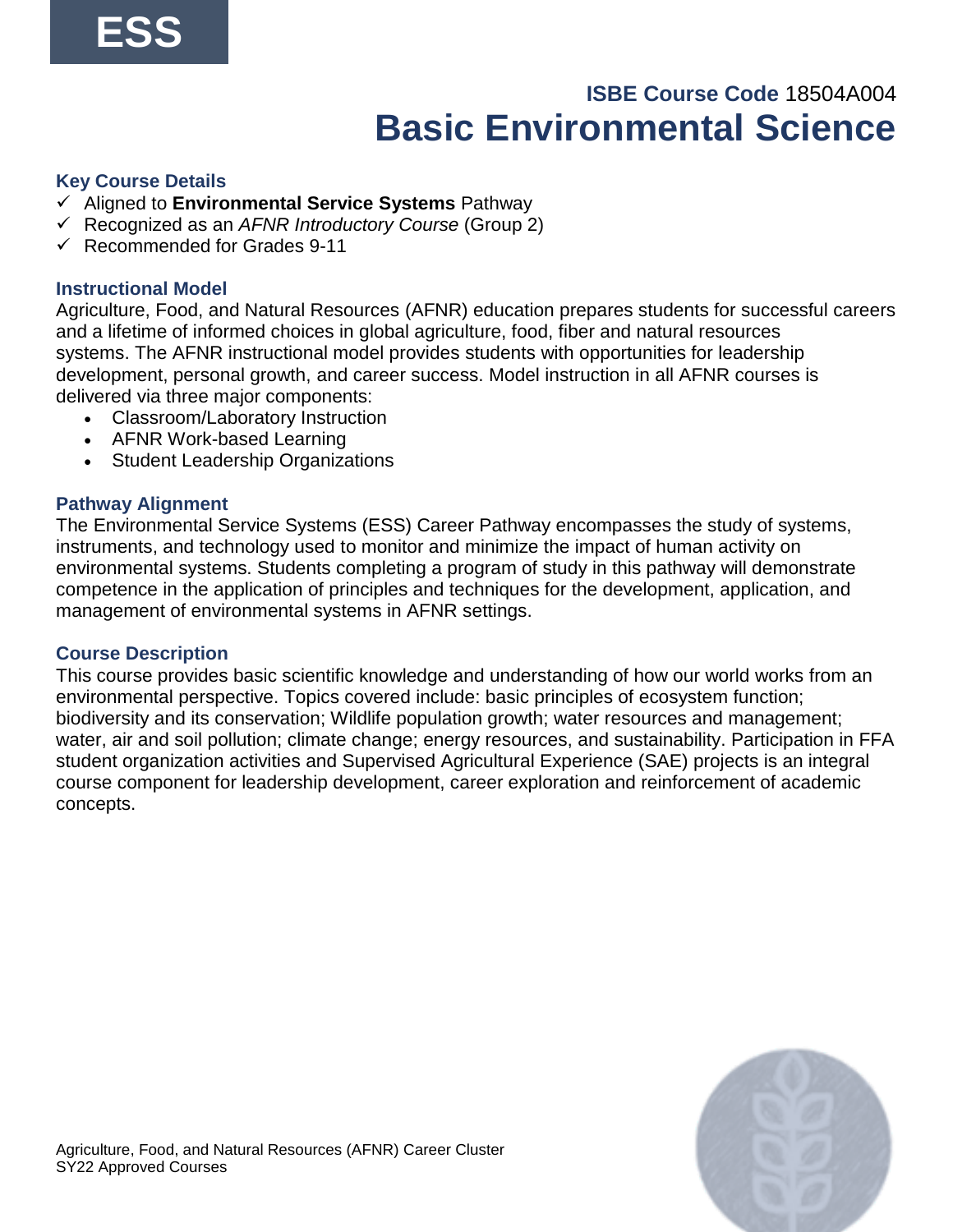

# **ISBE Course Code** 18302A001  **Basic Food Processing**

#### **Key Course Details**

- ✓ Aligned to **Food Products and Processing Systems** Pathway
- ✓ Recognized as an *AFNR Introductory Course* (Group 2)
- $\checkmark$  Recommended for Grades 9-11

#### **Instructional Model**

Agriculture, Food, and Natural Resources (AFNR) education prepares students for successful careers and a lifetime of informed choices in global agriculture, food, fiber and natural resources systems. The AFNR instructional model provides students with opportunities for leadership development, personal growth, and career success. Model instruction in all AFNR courses is delivered via three major components:

- Classroom/Laboratory Instruction
- AFNR Work-based Learning
- Student Leadership Organizations

#### **Pathway Alignment**

The Food Products and Processing Systems (FPPS) Career Pathway encompasses the study of food safety and sanitation; nutrition, biology, microbiology, chemistry and human behavior in local and global food systems; food selection and processing for storage, distribution and consumption; and the historical and current development of the food industry. Students completing a program of study in this pathway will demonstrate competence in the application of principles and techniques for the development, application, and management of food products and processing in AFNR settings.

#### **Course Description**

Food Processing courses impart the knowledge and skills needed to bring animal and plant products to market. They may cover a wide variety of topics, including care and maintenance of animals or plants, quality selection and preservation, equipment care and sanitation, government regulations, and marketing and consumer trends. This course may present an overview of agricultural processing or may specialize in particular types of products. Participation in FFA student organization activities is an integral course component for leadership development, career exploration and reinforcement of academic concepts.

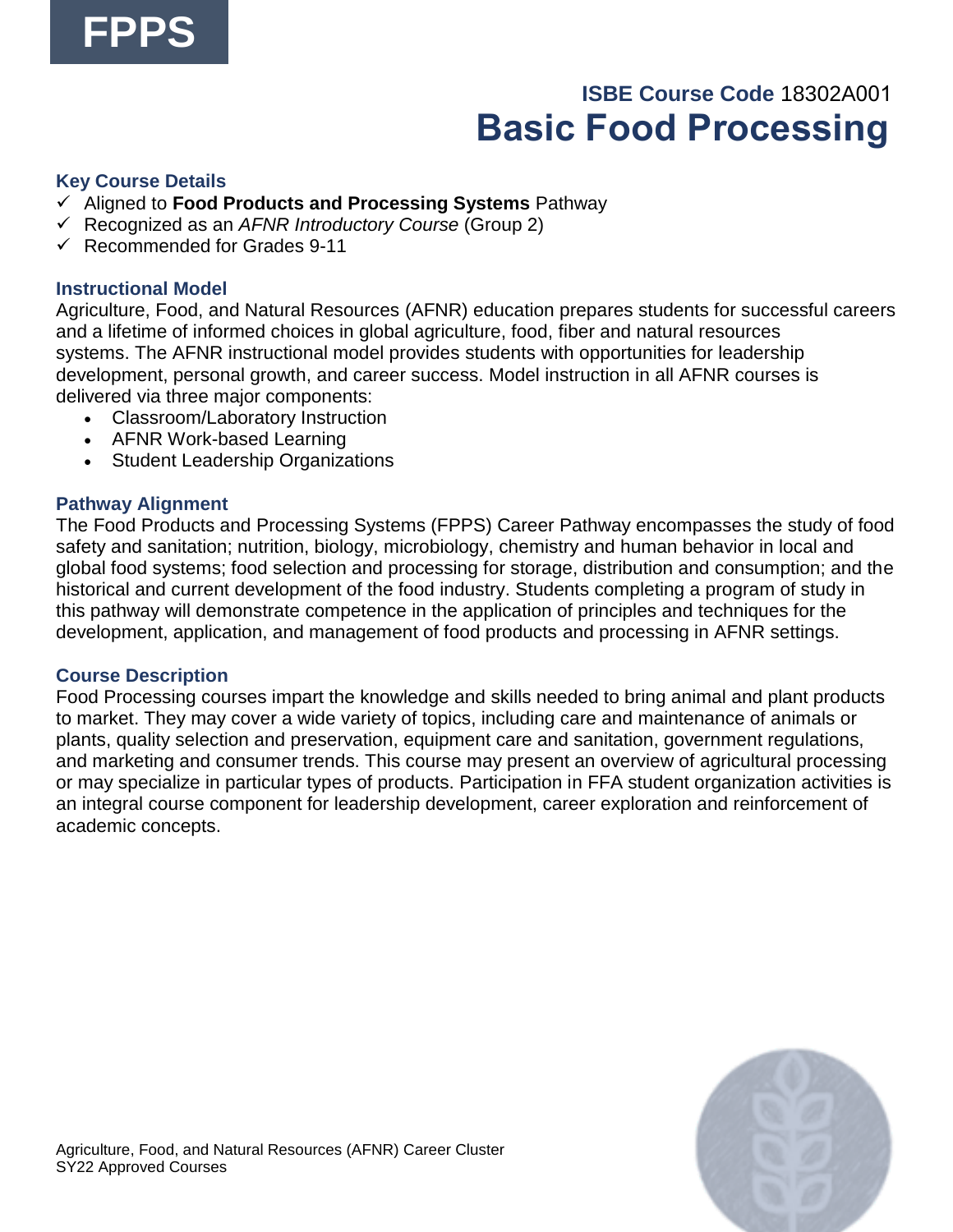# **ISBE Course Code** 18052A001 **Basic Horticultural Science**

#### **Key Course Details**

- ✓ Aligned to **Plant Systems** Pathway
- ✓ Recognized as an *AFNR Introductory Course* (Group 2)
- $\checkmark$  Recommended for Grades 9-11

#### **Instructional Model**

Agriculture, Food, and Natural Resources (AFNR) education prepares students for successful careers and a lifetime of informed choices in global agriculture, food, fiber and natural resources systems. The AFNR instructional model provides students with opportunities for leadership development, personal growth, and career success. Model instruction in all AFNR courses is delivered via three major components:

- Classroom/Laboratory Instruction
- AFNR Work-based Learning
- Student Leadership Organizations

#### **Pathway Alignment**

The Plant Systems (PS) Career Pathway encompasses the study of plant life cycles, classifications, functions, structures, reproduction, media and nutrients, as well as growth and cultural practices through the study of crops, turf grass, trees, shrubs, and/or ornamental plants. Students completing a program of study in this pathway will demonstrate competence in the application of principles and techniques for the development, application, and management of plant systems in AFNR settings.

#### **Course Description**

This course is designed to introduce students to the horticulture industry and provide them with basic plant science knowledge that can be further developed in advanced horticulture courses. Major units of instruction include horticulture research, horticultural careers, plant anatomy, seed germination, plant propagation, growing media, pest management, hydroponics, identifying horticultural plants, growing greenhouse crops, and floral design. Improving computer and workplace skills will be a focus. Participation in FFA student organization activities and Supervised Agricultural Experience (SAE) projects is an integral course component for leadership development, career exploration and reinforcement of academic concepts.

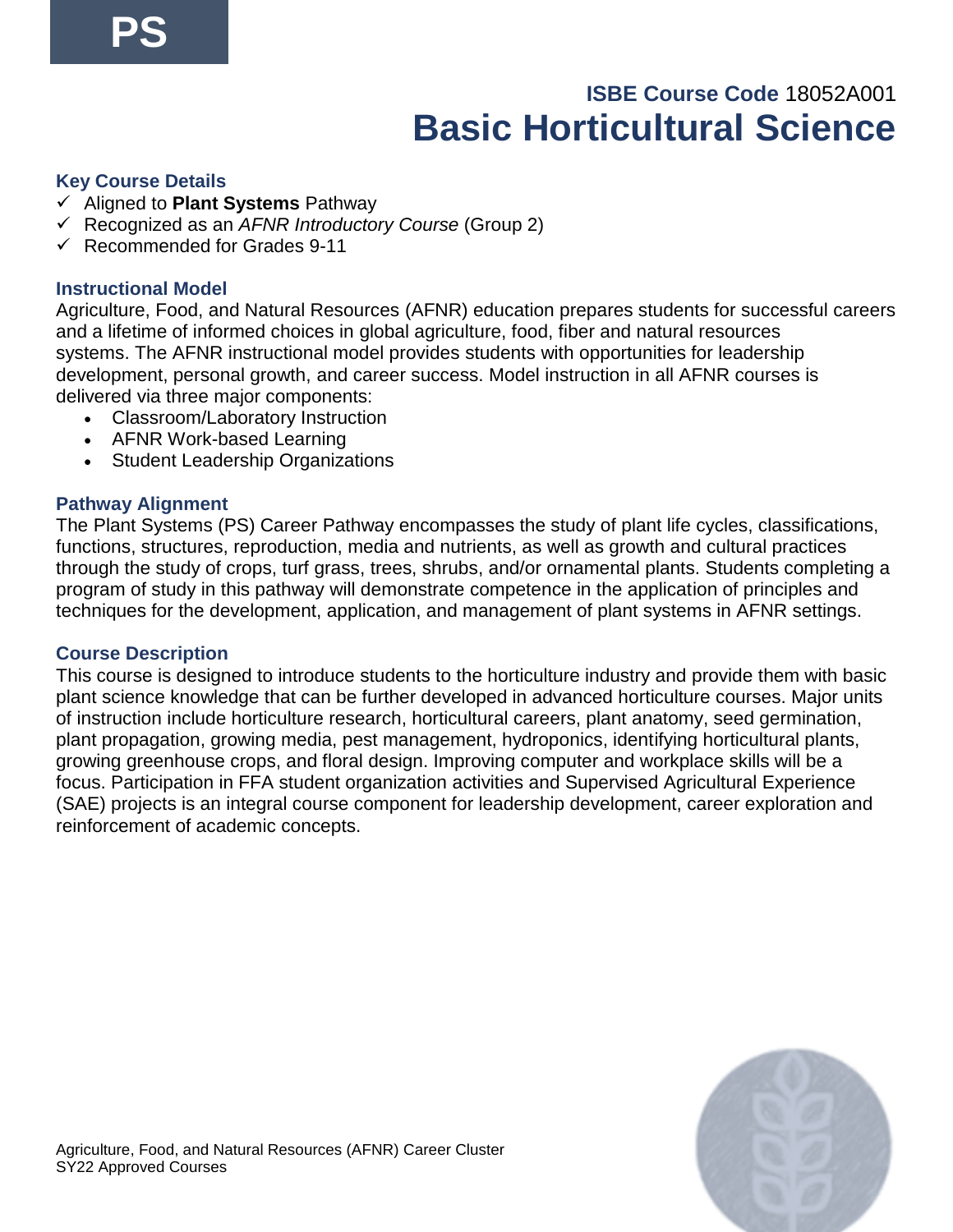## **ISBE Course Code** 18504A003 **Basic Natural Resource Management**

#### **Key Course Details**

- ✓ Aligned to **Natural Resource Systems** Pathway
- ✓ Recognized as an *AFNR Introductory Course* (Group 2)
- $\checkmark$  Recommended for Grades 9-11

#### **Instructional Model**

Agriculture, Food, and Natural Resources (AFNR) education prepares students for successful careers and a lifetime of informed choices in global agriculture, food, fiber and natural resources systems. The AFNR instructional model provides students with opportunities for leadership development, personal growth, and career success. Model instruction in all AFNR courses is delivered via three major components:

- Classroom/Laboratory Instruction
- AFNR Work-based Learning
- Student Leadership Organizations

#### **Pathway Alignment**

The Natural Resource Systems (NRS) Career Pathway encompasses the study of the management, protection, enhancement and improvement of soil, water, wildlife, forests, and air as natural resources. Students completing a program of study in this pathway will demonstrate competence in the application of principles and techniques for the development, application, and management of natural resource systems in AFNR settings.

#### **Course Description**

This course is designed to introduce students to management and conservation skills and provide them with basic natural resource management knowledge that can be further developed in more advanced courses. Units include introduction to: understanding natural resources science and management, understanding of conservation and different practices, ecological concepts and scientific principles, impacts of pollution, fish and wild ecology, fire ecology, renewable and nonrenewable resources, and human impacts on wildlife. Career exploration will be discussed including: park ranger, game warden, campground manager, forester, conservation officer, wildlife manager, and related occupations. Improving computer and workplace skills will be a focus. Participation in FFA student organization activities and Supervised Agricultural Experience (SAE) projects is an integral course component for leadership development, career exploration and reinforcement of academic concepts.

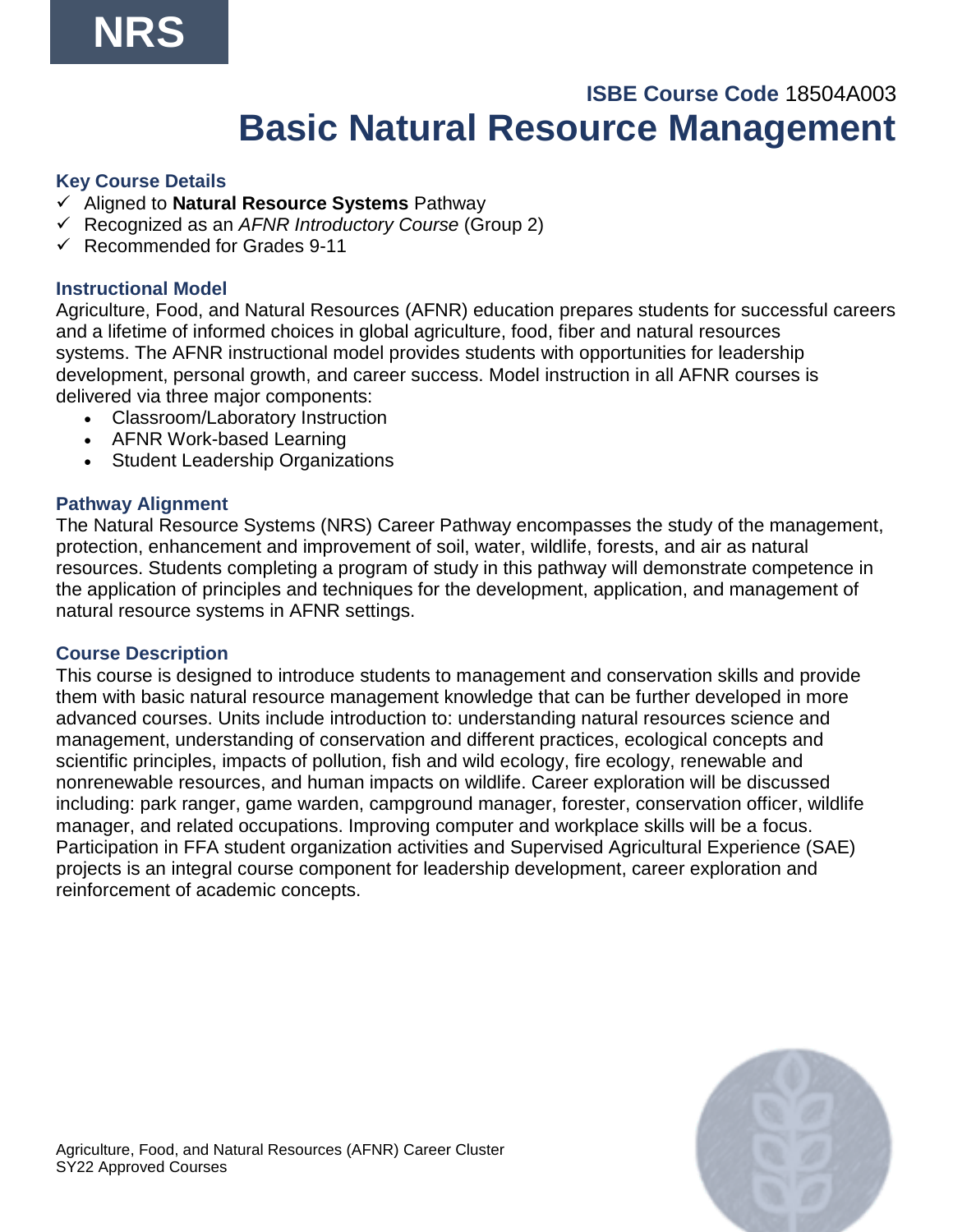# **ISBE Course Code** 21014A001 **Biotechnical Engineering**

#### **Key Course Details**

- ✓ Aligned to **Biotechnology Systems** Pathway
- ✓ Recognized as an *AFNR Advanced Course* (Group 4)
- ✓ Recommended for Grade 12

#### **Instructional Model**

Agriculture, Food, and Natural Resources (AFNR) education prepares students for successful careers and a lifetime of informed choices in global agriculture, food, fiber and natural resources systems. The AFNR instructional model provides students with opportunities for leadership development, personal growth, and career success. Model instruction in all AFNR courses is delivered via three major components:

- Classroom/Laboratory Instruction
- AFNR Work-based Learning
- Student Leadership Organizations

#### **Pathway Alignment**

The Biotechnology Systems (BS) Career Pathway encompasses the study of using data and scientific techniques to solve problems concerning living organisms with an emphasis on applications to agriculture, food, and natural resource systems. Students completing a program of study in this pathway will demonstrate competence in the application of principles and techniques for the development, application, and management of biotechnology in the context of AFNR.

#### **Course Description**

Biotechnical Engineering courses enable students to develop and expand their knowledge and skills in biology, physics, technology, and mathematics. Course content may vary widely, drawing upon diverse fields such as biomedical engineering, biomolecular genetics, bioprocess engineering, agricultural biology, or environmental engineering. Students may engage in problems related to biomechanics, cardiovascular engineering, genetic engineering, agricultural biotechnology, tissue engineering, biomedical devices, human interfaces, bioprocesses, forensics, and bioethics.

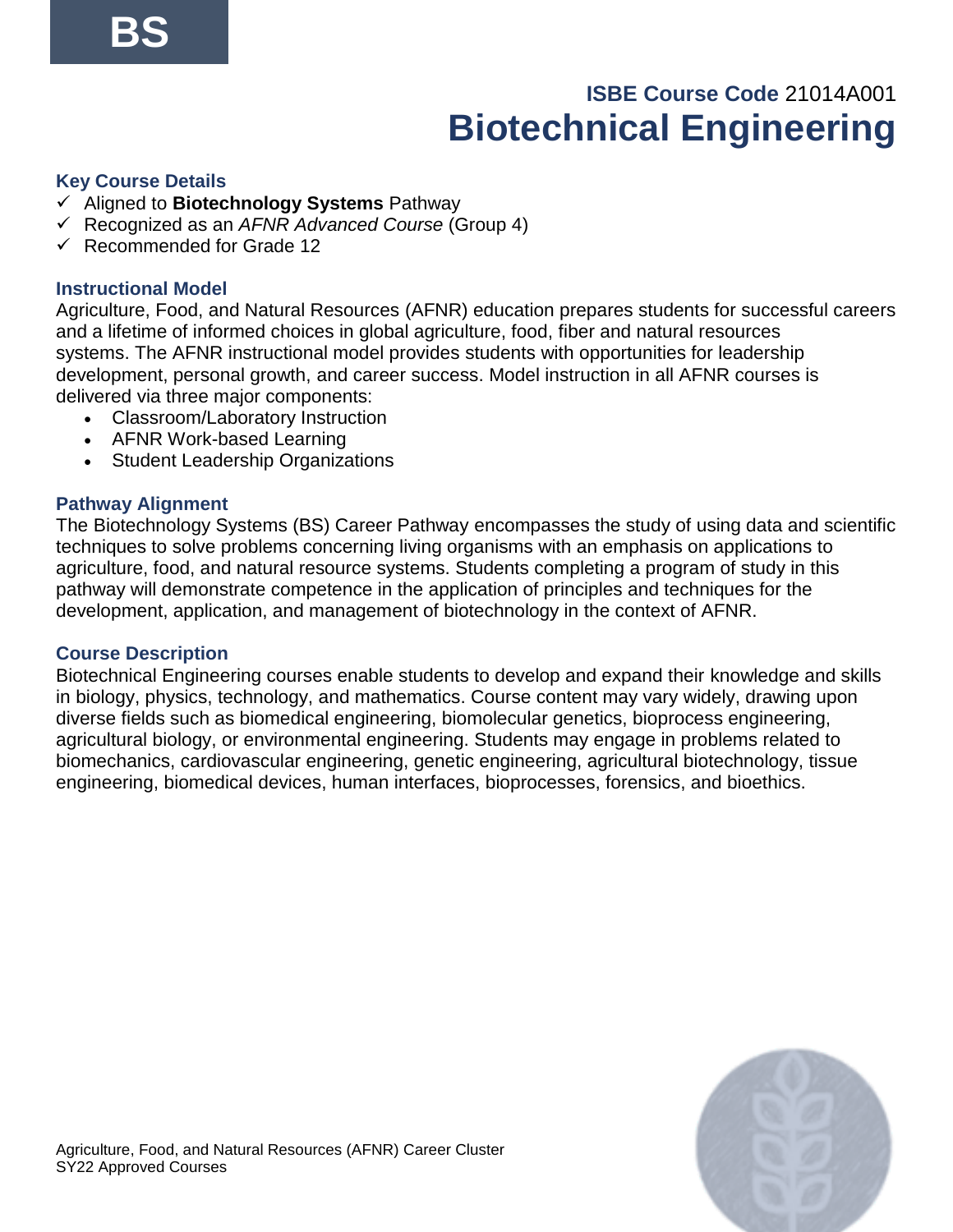# **ISBE Course Code** 18997A001 **Biotechnology Systems Independent Study**

#### **Key Course Details**

- ✓ Aligned to **Biotechnology Systems** Pathway
- ✓ Recognized as an *AFNR Independent Study Course* (Group 4)
- ✓ Recommended for Grade 12

#### **Instructional Model**

Agriculture, Food, and Natural Resources (AFNR) education prepares students for successful careers and a lifetime of informed choices in global agriculture, food, fiber and natural resources systems. The AFNR instructional model provides students with opportunities for leadership development, personal growth, and career success. Model instruction in all AFNR courses is delivered via three major components:

- Classroom/Laboratory Instruction
- AFNR Work-based Learning
- Student Leadership Organizations

#### **Pathway Alignment**

The Biotechnology Systems (BS) Career Pathway encompasses the study of using data and scientific techniques to solve problems concerning living organisms with an emphasis on applications to agriculture, food, and natural resource systems. Students completing a program of study in this pathway will demonstrate competence in the application of principles and techniques for the development, application, and management of biotechnology in the context of AFNR.

#### **Course Description**

Courses in Agricultural Biotechnology Independent Study, often conducted with instructors as mentors, enable students to explore topic of interest related to agriculture, food, and natural resources. Independent Study courses may serve as an opportunity for students to expand their expertise in a particular application, to explore a topic in greater detail, or to develop more advanced skills. Participation in FFA student organization activities and Supervised Agricultural Experience (SAE) projects is an integral course component for leadership development, career exploration and reinforcement of academic concepts.

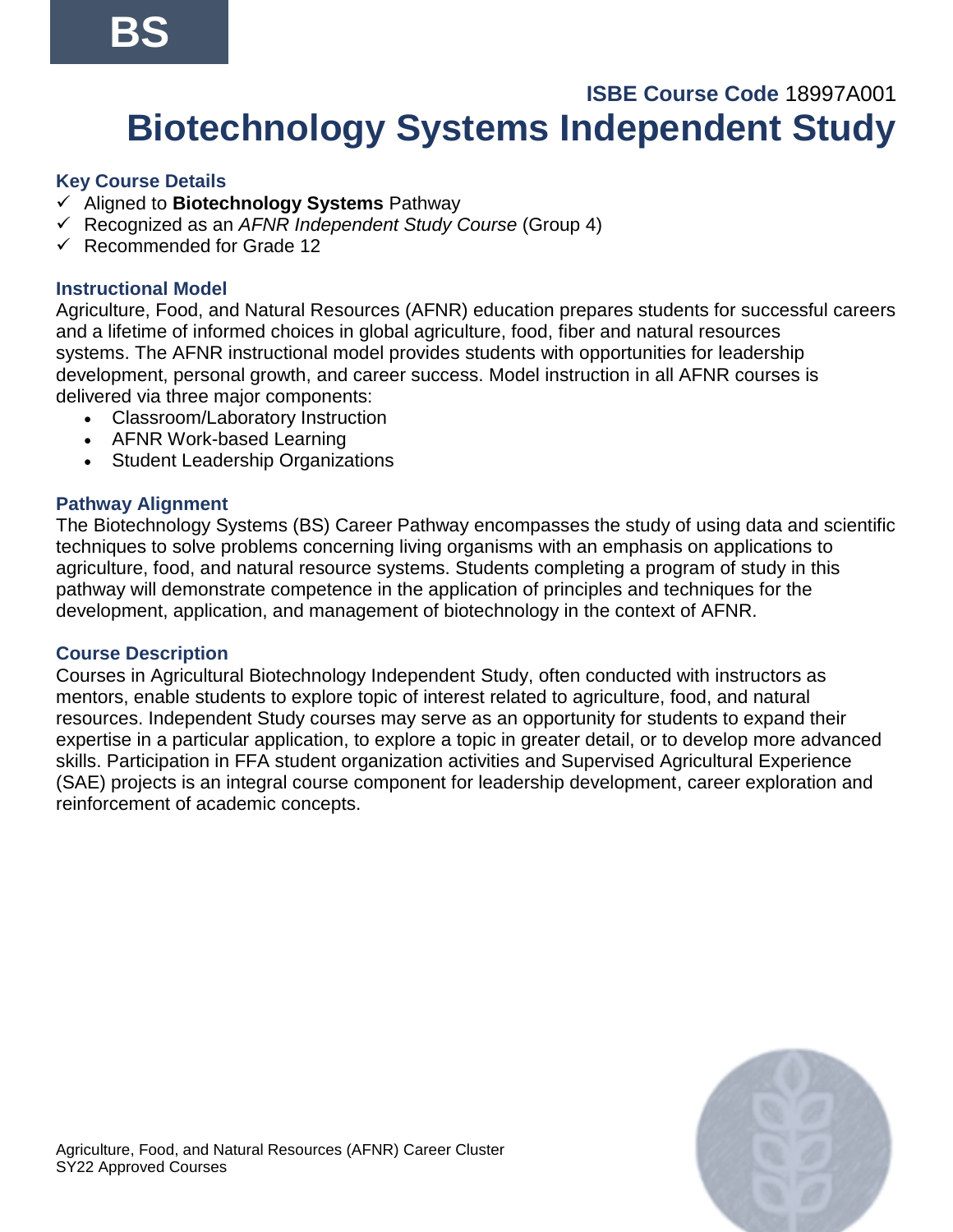# **ISBE Course Code** 18998A003 **Biotechnology Systems Workplace Experience**

## **Key Course Details**

- ✓ Aligned to **Biotechnology Systems** Pathway
- ✓ Recognized as an *AFNR Workplace Experience Course* (Group 5)
- $\checkmark$  Recommended for Grades 10-12

## **Instructional Model**

Agriculture, Food, and Natural Resources (AFNR) education prepares students for successful careers and a lifetime of informed choices in global agriculture, food, fiber and natural resources systems. The AFNR instructional model provides students with opportunities for leadership development, personal growth, and career success. Model instruction in all AFNR courses is delivered via three major components:

- Classroom/Laboratory Instruction
- AFNR Work-based Learning
- Student Leadership Organizations

### **Pathway Alignment**

The Biotechnology Systems (BS) Career Pathway encompasses the study of using data and scientific techniques to solve problems concerning living organisms with an emphasis on applications to agriculture, food, and natural resource systems. Students completing a program of study in this pathway will demonstrate competence in the application of principles and techniques for the development, application, and management of biotechnology in the context of AFNR.

#### **Course Description**

Agricultural Biotechnology Systems Workplace Experience courses provide students with work experience in fields related to agricultural biotechnology. Goals must be set cooperatively by the student, teacher, and employer (although students are not necessarily paid). These courses must include classroom instruction at least once per week, involving further study of the field, discussion of relevant topics that are responsive to the workplace experience and employability skill development. Workplace Experience courses must be taught by an approved WBL educator-coordinator. These courses should be aligned to a Career Development Experience that could include: Student-led Enterprises; School-based Enterprises; Immersion Supervised Agricultural Experiences; Clinical Experiences in Science and Technology programs; Internships; and Apprenticeship programs including Youth Apprenticeships, Pre-apprenticeships, and Registered Apprenticeships.

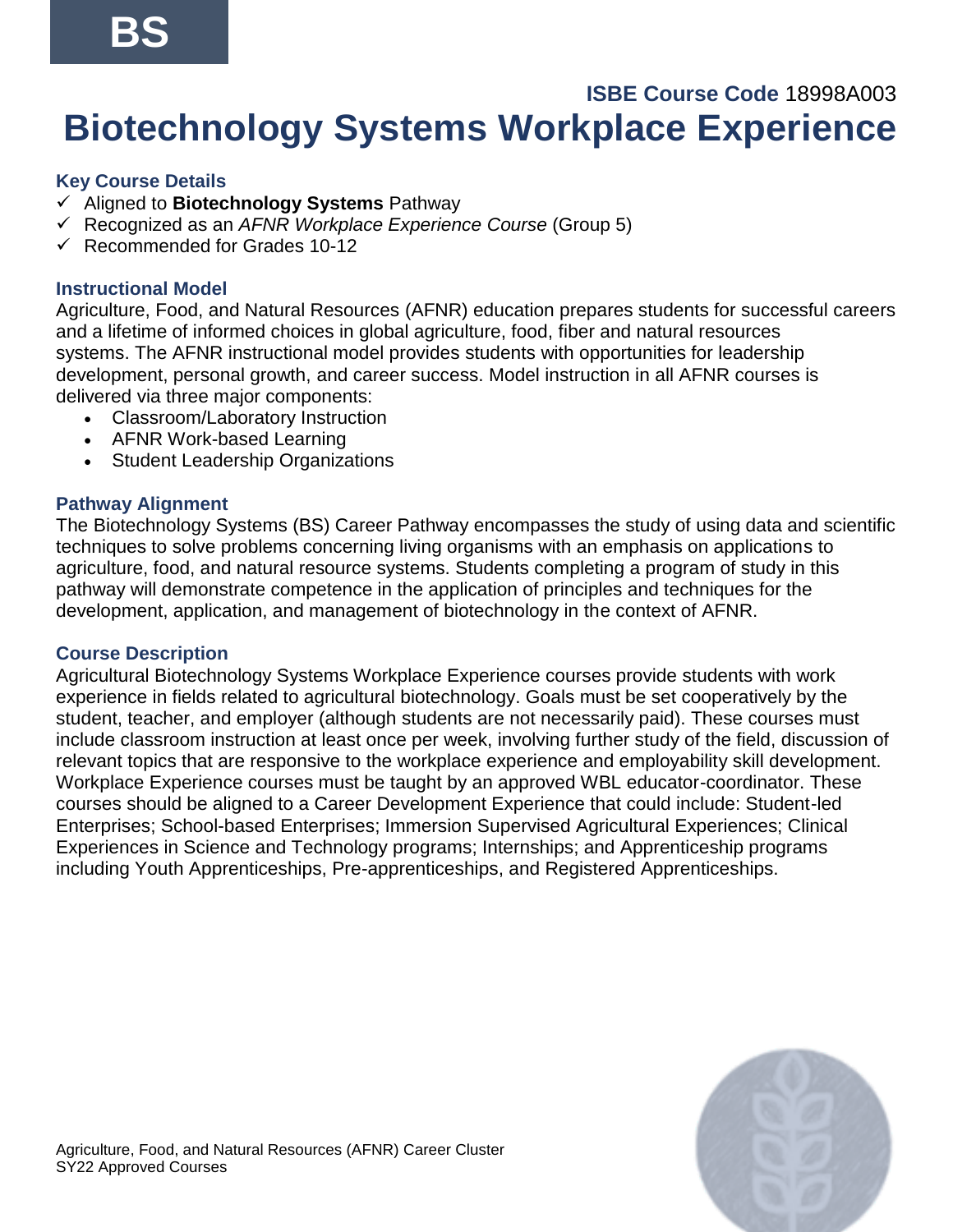

# **ISBE Course Code** 22151A001   **Career Exploration**

#### **Key Course Details**

- ✓ Aligned to **all AFNR** Pathways
- ✓ Recognized as an *AFNR Orientation Course* (Group 1)
- $\checkmark$  Recommended for Grades 5-8

#### **Instructional Model**

Agriculture, Food, and Natural Resources (AFNR) education prepares students for successful careers and a lifetime of informed choices in global agriculture, food, fiber and natural resources systems. The AFNR instructional model provides students with opportunities for leadership development, personal growth, and career success. Model instruction in all AFNR courses is delivered via three major components:

- Classroom/Laboratory Instruction
- AFNR Work-based Learning
- Student Leadership Organizations

#### **Pathway Alignment**

This course aligns with all pathways in the AFNR career cluster. Skills and knowledge gained by students throughout this course are applicable to a wide range of AFNR occupations.

#### **Course Description**

Career Exploration courses help students identify and evaluate personal goals, priorities, aptitudes, and interests with the goal of helping them make informed decisions about their careers. These courses expose students to various sources of information on career and training options and may also assist them in developing job search and employability skills.  

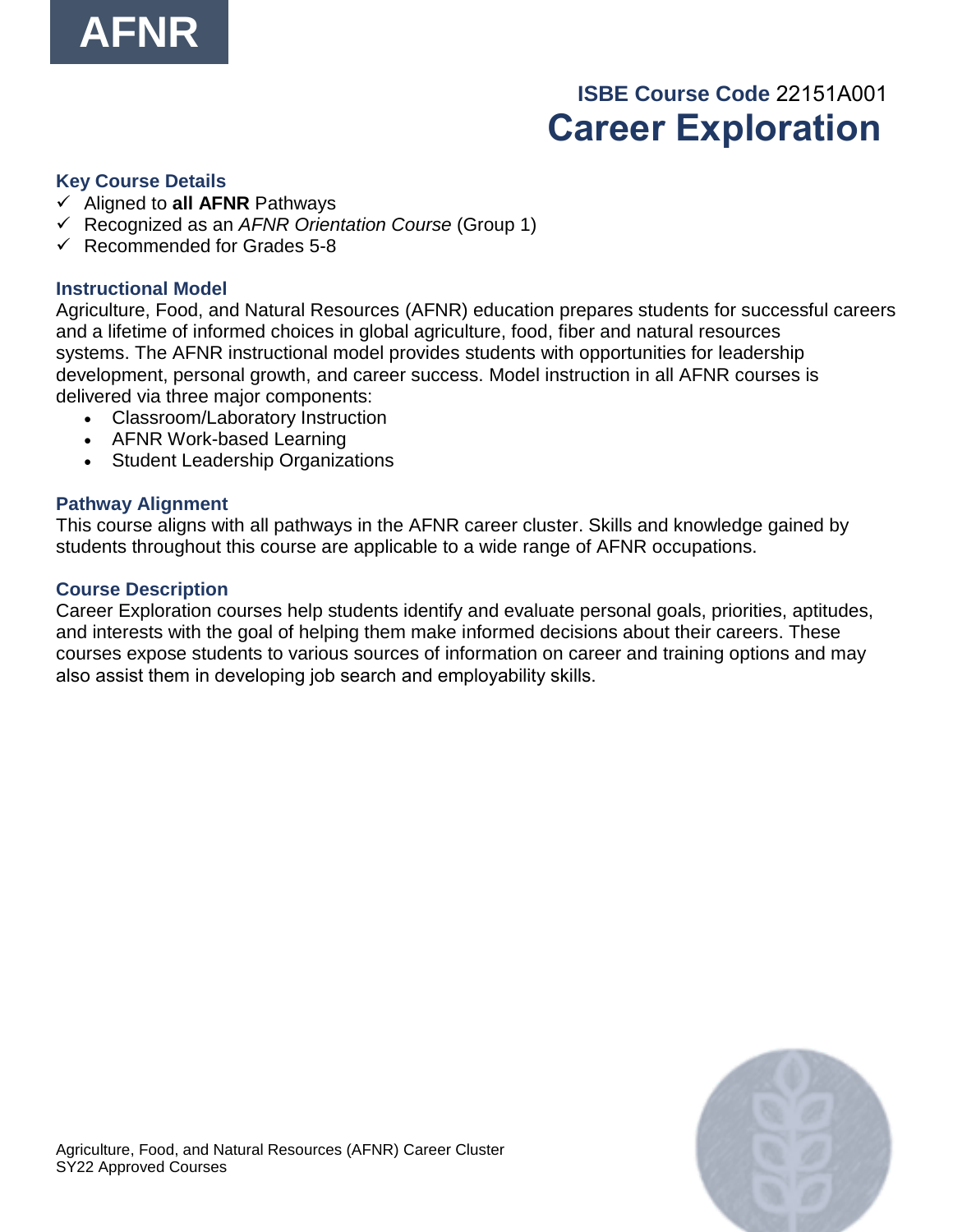

# **ISBE Course Code** 18309A002 **Community Food Production**

#### **Key Course Details**

- ✓ Aligned to **Multiple Pathways**
- ✓ Recognized as an *AFNR Skills Course* (Group 3)
- $\checkmark$  Recommended for Grades 10-12

#### **Instructional Model**

Agriculture, Food, and Natural Resources (AFNR) education prepares students for successful careers and a lifetime of informed choices in global agriculture, food, fiber and natural resources systems. The AFNR instructional model provides students with opportunities for leadership development, personal growth, and career success. Model instruction in all AFNR courses is delivered via three major components:

- Classroom/Laboratory Instruction
- AFNR Work-based Learning
- Student Leadership Organizations

#### **Pathway Alignment**

This course aligns to both the Food Products and Processing Systems (FPPS) and Plant Systems (PS) pathways within the Agriculture, Food and Natural Resources (AFNR) career cluster. Course concepts will provide a structure for advanced courses in each aligned pathway.

#### **Course Description**

This course explores the principles and practices of urban agricultural production. Topics typically include urban crop production, harvesting, and management strategies. Other topics may include ethical, social, and environmental impacts of food and urban farming, and urban agriculture as a social movement. Participation in FFA student organization activities and Supervised Agricultural Experience (SAE) projects is an integral course component for leadership development, career exploration and reinforcement of academic concepts.

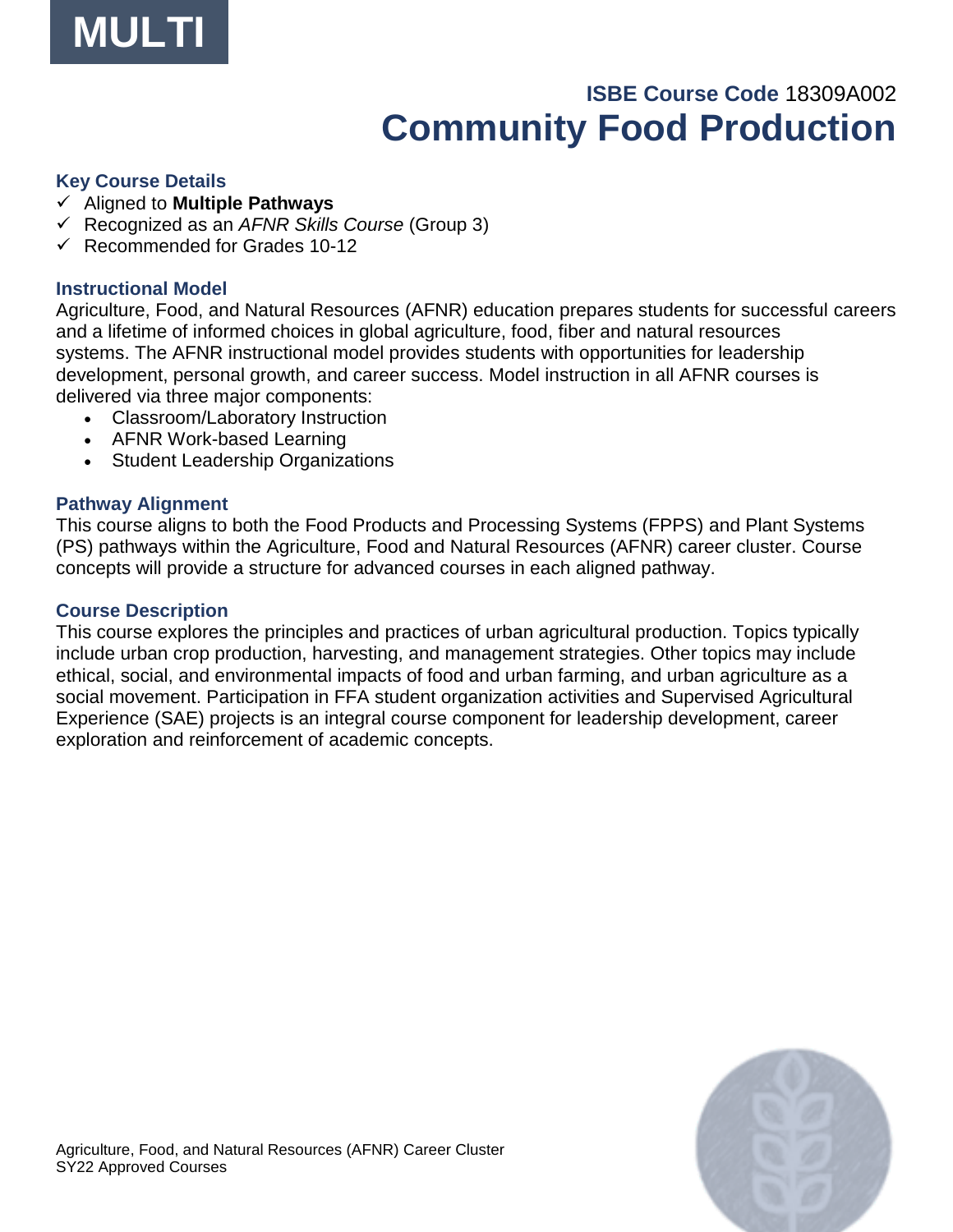# **ISBE Course Code** 18504A001 **Environmental Science**

#### **Key Course Details**

- ✓ Aligned to **Environmental Service Systems** Pathway
- ✓ Recognized as an *AFNR Skills Course* (Group 3)
- $\checkmark$  Recommended for Grades 10-12

#### **Instructional Model**

Agriculture, Food, and Natural Resources (AFNR) education prepares students for successful careers and a lifetime of informed choices in global agriculture, food, fiber and natural resources systems. The AFNR instructional model provides students with opportunities for leadership development, personal growth, and career success. Model instruction in all AFNR courses is delivered via three major components:

- Classroom/Laboratory Instruction
- AFNR Work-based Learning
- Student Leadership Organizations

#### **Pathway Alignment**

The Environmental Service Systems (ESS) Career Pathway encompasses the study of systems, instruments, and technology used to monitor and minimize the impact of human activity on environmental systems. Students completing a program of study in this pathway will demonstrate competence in the application of principles and techniques for the development, application, and management of environmental systems in AFNR settings.

#### **Course Description**

This course examines the relationship of agriculture and the environment. The impact of plant and animal production practices on the environment and the adoption of practices leading to improved air, land, and water quality are investigated. Areas of emphasis include: types of ecosystems, management of waste, chemical use, soil conservation, land uses and regulations, and water and air quality. Encouraging students to be conscious and concerned about the environment and recognizing the need to conserve the environment and its resources will be a theme throughout. Careers of environmental technicians, soil and water conservationists, monitoring field technicians, land surveyor, and related occupations will be examined. Improving computer and workplace skills will be a focus. Participation in FFA student organization activities and Supervised Agricultural Experience (SAE) projects is an integral course component for leadership development, career exploration and reinforcement of academic concepts.

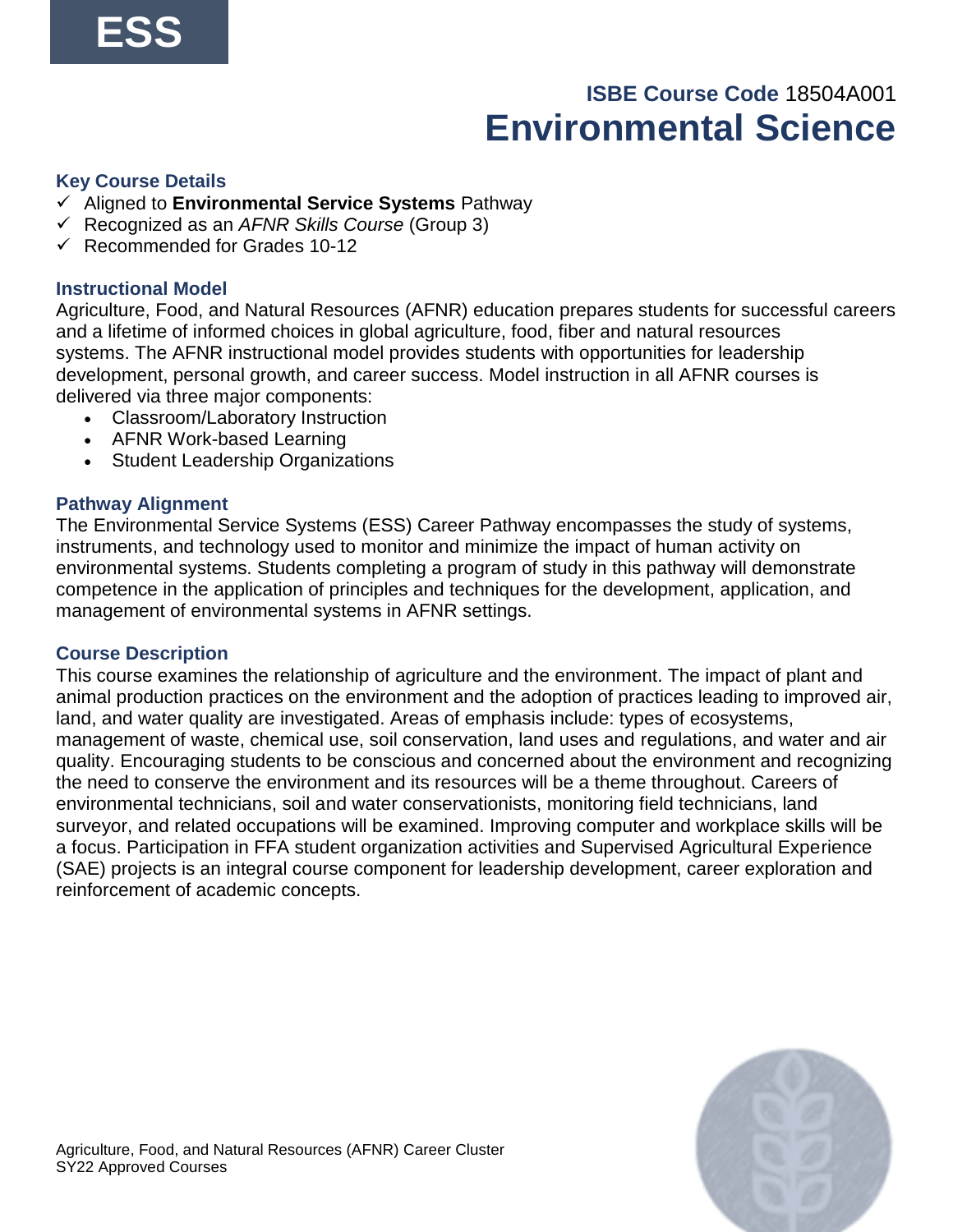# **ISBE Course Code** 18997A002 **Environmental Service Systems Independent Study**

## **Key Course Details**

- ✓ Aligned to **Environmental Service Systems** Pathway
- ✓ Recognized as an *AFNR Independent Study Course* (Group 4)
- ✓ Recommended for Grade 12

#### **Instructional Model**

Agriculture, Food, and Natural Resources (AFNR) education prepares students for successful careers and a lifetime of informed choices in global agriculture, food, fiber and natural resources systems. The AFNR instructional model provides students with opportunities for leadership development, personal growth, and career success. Model instruction in all AFNR courses is delivered via three major components:

- Classroom/Laboratory Instruction
- AFNR Work-based Learning
- Student Leadership Organizations

#### **Pathway Alignment**

The Environmental Service Systems (ESS) Career Pathway encompasses the study of systems, instruments, and technology used to monitor and minimize the impact of human activity on environmental systems. Students completing a program of study in this pathway will demonstrate competence in the application of principles and techniques for the development, application, and management of environmental systems in AFNR settings.

#### **Course Description**

Courses in Environmental Service Systems Independent Study, often conducted with instructors as mentors, enable students to explore topic of interest related to agriculture, food, and natural resources. Independent Study courses may serve as an opportunity for students to expand their expertise in a particular application, to explore a topic in greater detail, or to develop more advanced skills. Participation in FFA student organization activities and Supervised Agricultural Experience (SAE) projects is an integral course component for leadership development, career exploration and reinforcement of academic concepts.

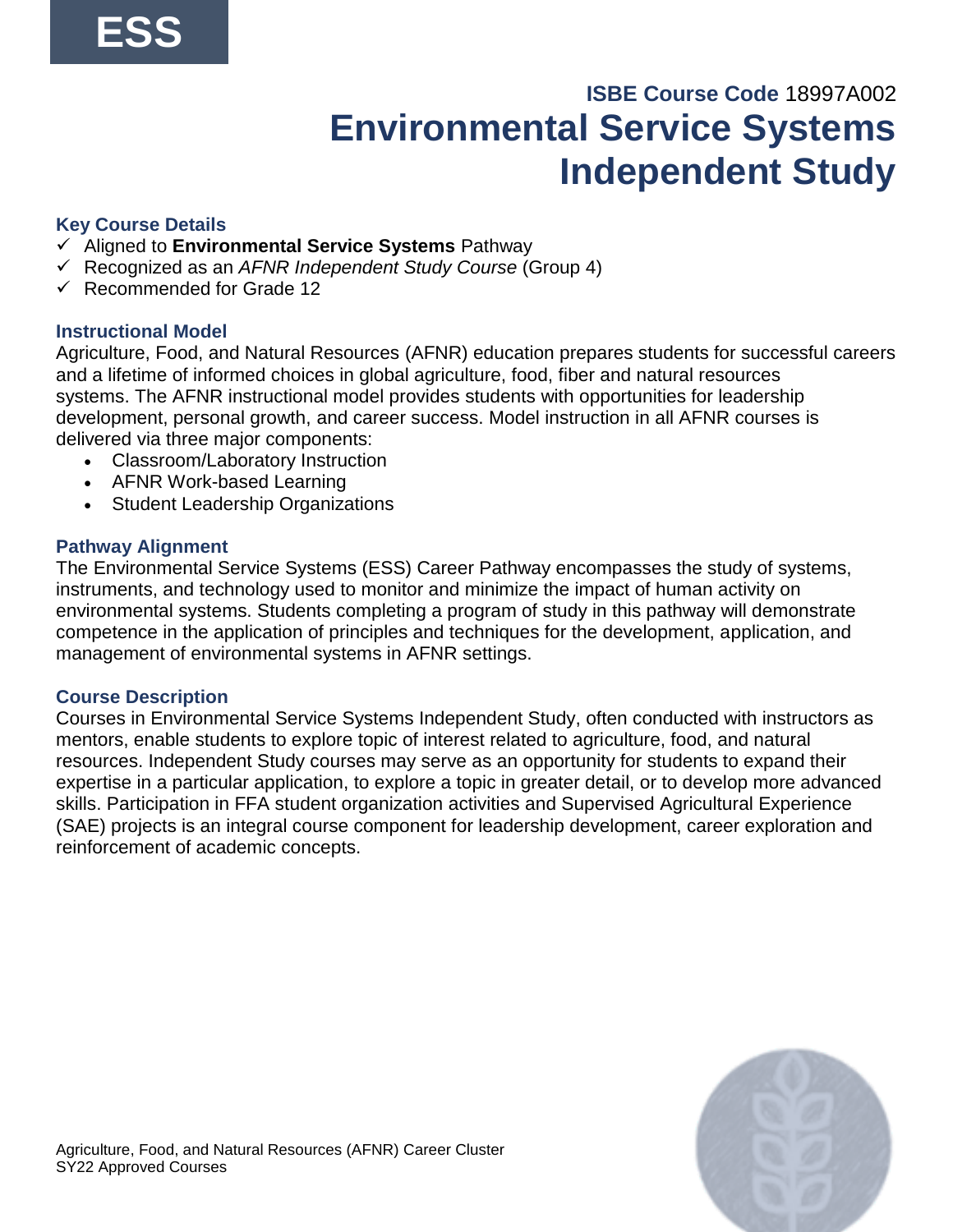# **ISBE Course Code** 18998A004 **Environmental Service Systems Workplace Experience**

## **Key Course Details**

- ✓ Aligned to **Environmental Service Systems** Pathway
- ✓ Recognized as an *AFNR Workplace Experience Course* (Group 5)
- $\checkmark$  Recommended for Grades 10-12

#### **Instructional Model**

Agriculture, Food, and Natural Resources (AFNR) education prepares students for successful careers and a lifetime of informed choices in global agriculture, food, fiber and natural resources systems. The AFNR instructional model provides students with opportunities for leadership development, personal growth, and career success. Model instruction in all AFNR courses is delivered via three major components:

- Classroom/Laboratory Instruction
- AFNR Work-based Learning
- Student Leadership Organizations

#### **Pathway Alignment**

The Environmental Service Systems (ESS) Career Pathway encompasses the study of systems, instruments, and technology used to monitor and minimize the impact of human activity on environmental systems. Students completing a program of study in this pathway will demonstrate competence in the application of principles and techniques for the development, application, and management of environmental systems in AFNR settings.

#### **Course Description**

Environmental Services Systems Workplace Experience courses provide work experience in fields related to environmental services systems. Goals must be set cooperatively by the student, teacher, and employer (although students are not necessarily paid). These courses must include classroom instruction at least once per week, involving further study of the field, discussion of relevant topics that are responsive to the workplace experience and employability skill development. Workplace Experience courses must be taught by an approved WBL educator-coordinator. These courses should be aligned to a Career Development Experience that could include: Student-led Enterprises; School-based Enterprises; Immersion Supervised Agricultural Experiences; Clinical Experiences in Science and Technology programs; Internships; and Apprenticeship programs including Youth Apprenticeships, Pre-apprenticeships, and Registered Apprenticeships.

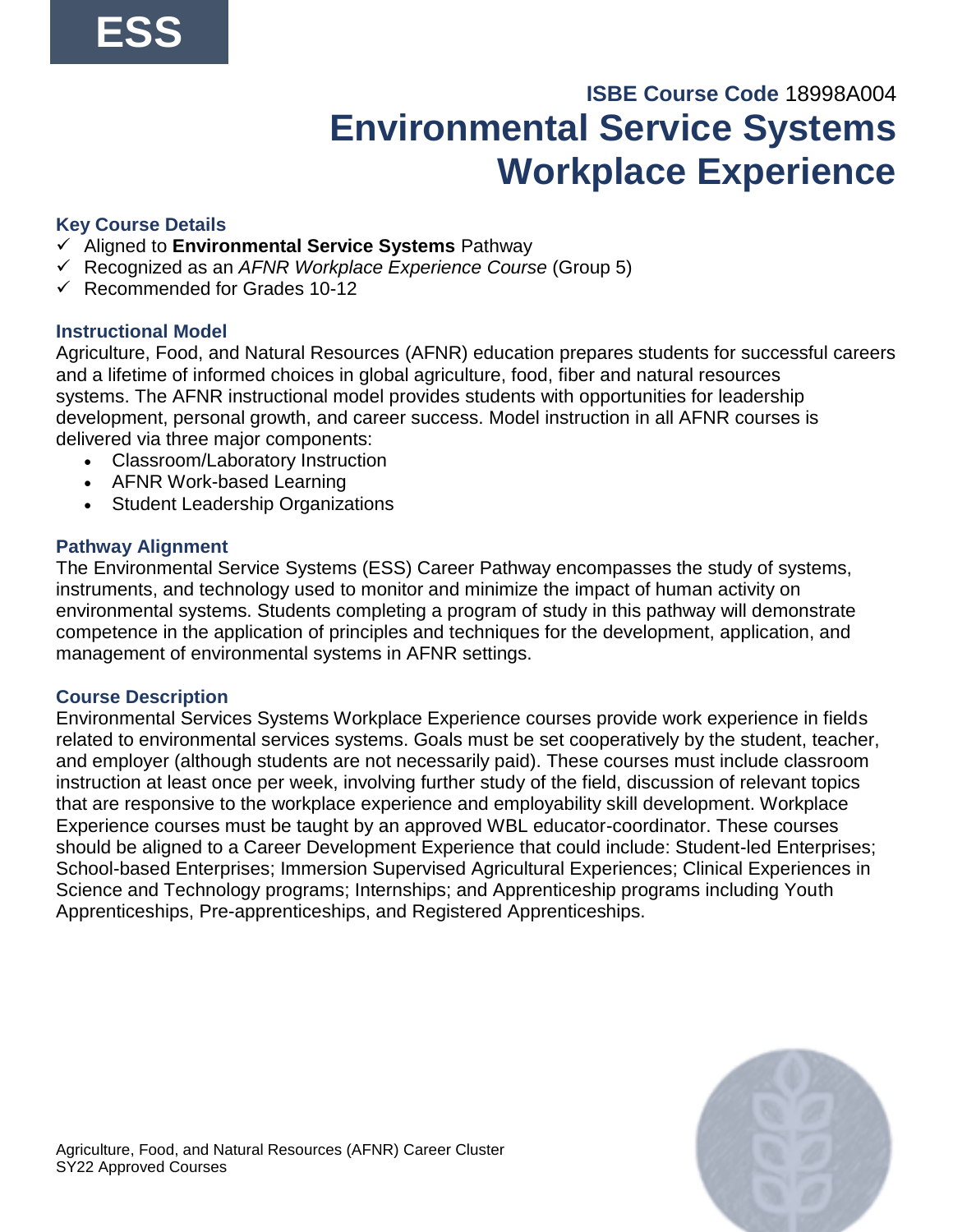# **ISBE Course Code** 18104A001 **Equine Science**

#### **Key Course Details**

- ✓ Aligned to **Animal Systems** Pathway
- ✓ Recognized as an *AFNR Advanced Course* (Group 4)
- ✓ Recommended for Grade 12

#### **Instructional Model**

Agriculture, Food, and Natural Resources (AFNR) education prepares students for successful careers and a lifetime of informed choices in global agriculture, food, fiber and natural resources systems. The AFNR instructional model provides students with opportunities for leadership development, personal growth, and career success. Model instruction in all AFNR courses is delivered via three major components:

- Classroom/Laboratory Instruction
- AFNR Work-based Learning
- Student Leadership Organizations

#### **Pathway Alignment**

The Animal Systems (AS) Career Pathway encompasses the study of animal systems, including content areas such as life processes, health, nutrition, genetics, management, and processing, as applied to small animals, aquaculture, exotic animals, livestock, dairy, horses and/or poultry. Students completing a program of study in this pathway will demonstrate competence in the application of principles and techniques for the development, application, and management of animal systems in AFNR settings.

#### **Course Description**

Equine Science courses focus on the care and management of horses. Animal nutrition, health, behavior, reproduction and breeding, anatomy and physiology, use of qualitative and quantitative analyses for decision-making, facilities, handling and training, and grooming are typical areas of study. Participation in FFA student organization activities and Supervised Agricultural Experience (SAE) projects is an integral course component for leadership development, career exploration and reinforcement of academic concepts.

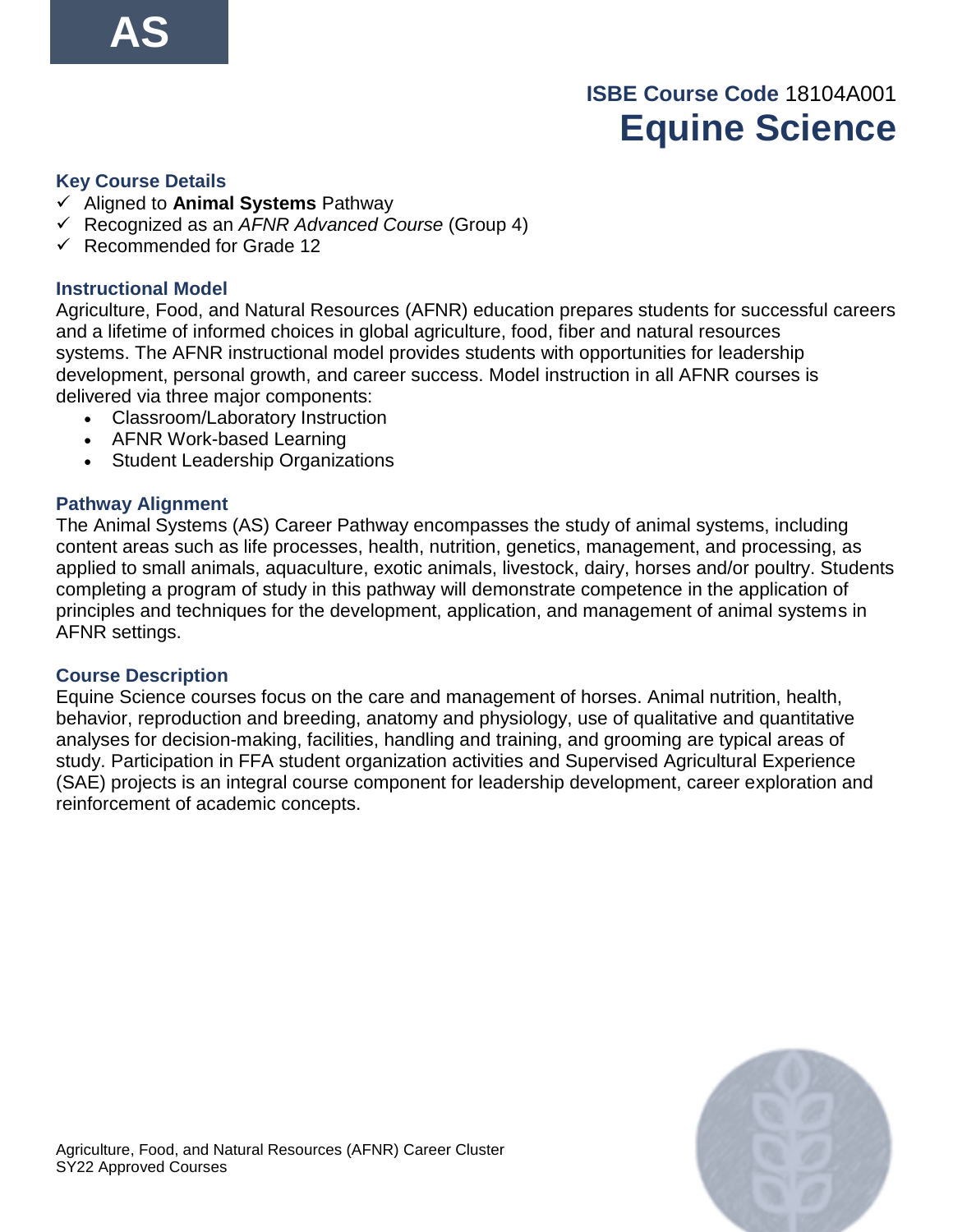

# **ISBE Course Code** 68003A001 **Exploratory Agricultural Science**

#### **Key Course Details**

- ✓ Aligned to **all AFNR** Pathways
- ✓ Recognized as an *AFNR Orientation Course* (Group 1)
- $\checkmark$  Recommended for Grades 5-8

#### **Instructional Model**

Agriculture, Food, and Natural Resources (AFNR) education prepares students for successful careers and a lifetime of informed choices in global agriculture, food, fiber and natural resources systems. The AFNR instructional model provides students with opportunities for leadership development, personal growth, and career success. Model instruction in all AFNR courses is delivered via three major components:

- Classroom/Laboratory Instruction
- AFNR Work-based Learning
- Student Leadership Organizations

#### **Pathway Alignment**

This course aligns with all pathways in the AFNR career cluster. Skills and knowledge gained by students throughout this course are applicable to a wide range of AFNR occupations.

#### **Course Description**

This exploration course provides the opportunity to learn fundamental concepts in agriculture to serve as a foundation for future courses and to inform students about the industry that is so vital to society and to their future. Major units of instruction include an introduction to the agricultural industry, animal science, plant science, horticulture science, agribusiness, environmental science, agricultural mechanics, food science, and leadership and personal development. Participation in FFA student organization activities is an integral course component for leadership development, career exploration and reinforcement of academic concepts.

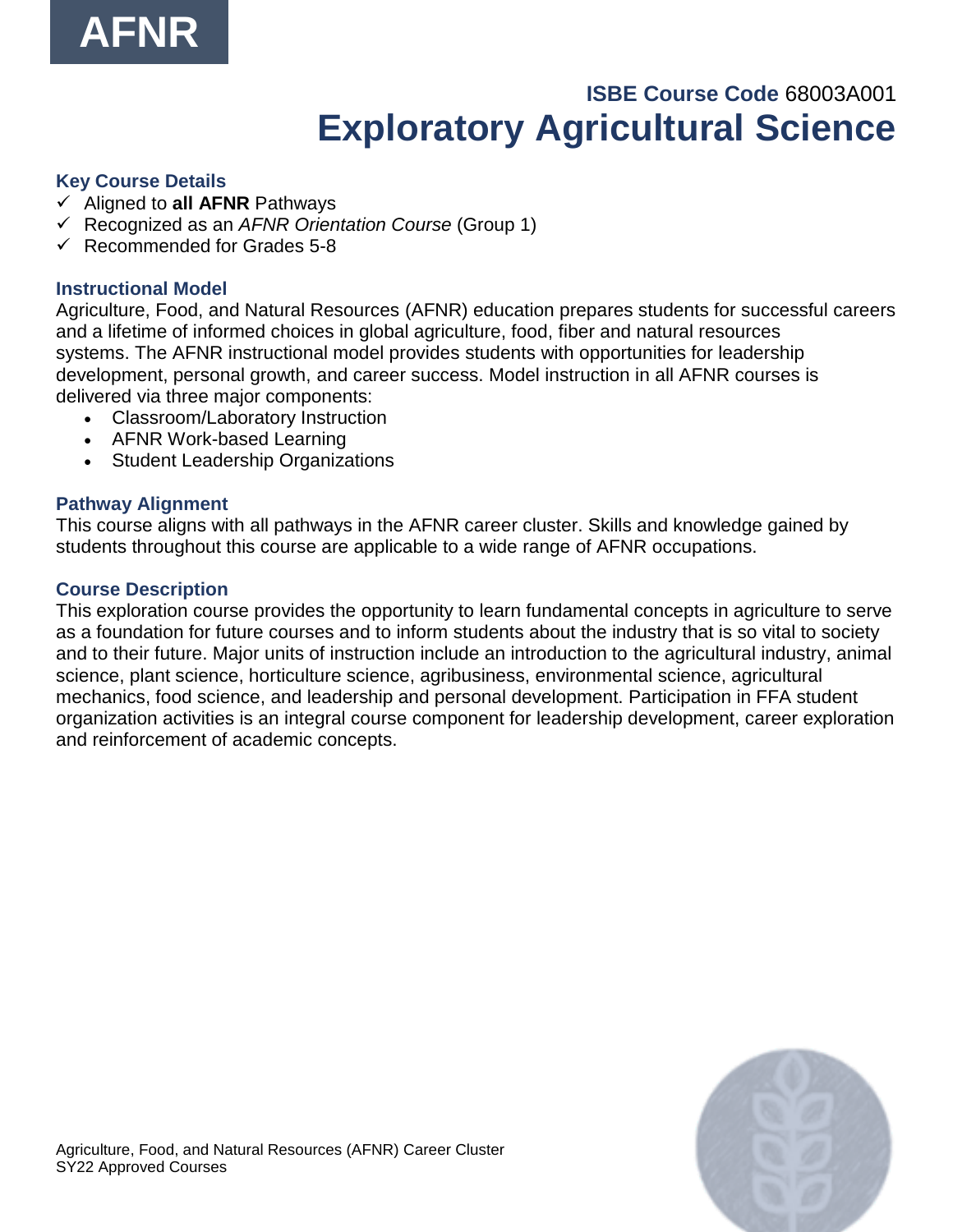# **ISBE Course Code** 18056A001 **Floral Design**

#### **Key Course Details**

- ✓ Aligned to **Plant Systems** Pathway
- ✓ Recognized as an *AFNR Advanced Course* (Group 4)
- ✓ Recommended for Grade 12

#### **Instructional Model**

Agriculture, Food, and Natural Resources (AFNR) education prepares students for successful careers and a lifetime of informed choices in global agriculture, food, fiber and natural resources systems. The AFNR instructional model provides students with opportunities for leadership development, personal growth, and career success. Model instruction in all AFNR courses is delivered via three major components:

- Classroom/Laboratory Instruction
- AFNR Work-based Learning
- Student Leadership Organizations

#### **Pathway Alignment**

The Plant Systems (PS) Career Pathway encompasses the study of plant life cycles, classifications, functions, structures, reproduction, media and nutrients, as well as growth and cultural practices through the study of crops, turf grass, trees, shrubs, and/or ornamental plants. Students completing a program of study in this pathway will demonstrate competence in the application of principles and techniques for the development, application, and management of plant systems in AFNR settings.

#### **Course Description**

This course covers principles of floral art with an emphasis on commercial design. Topics include basic design styles and color harmonies; identification, use, and care of processing of cut flowers and foliage; mechanical aids and containers; personal flowers; holiday designs; and plant identification and care. The student will demonstrate the ability to identify floral design styles and color harmonies; identify cut flowers and foliage and the care and processing methods for extended vase life; select containers and mechanical aids; and create basic floral arrangements. The study of the general principles of plants, and their life processes and morphology, with emphasis on major floral crops are also covered. Participation in FFA student organization activities and Supervised Agricultural Experience (SAE) projects is an integral course component for leadership development, career exploration and reinforcement of academic concepts.

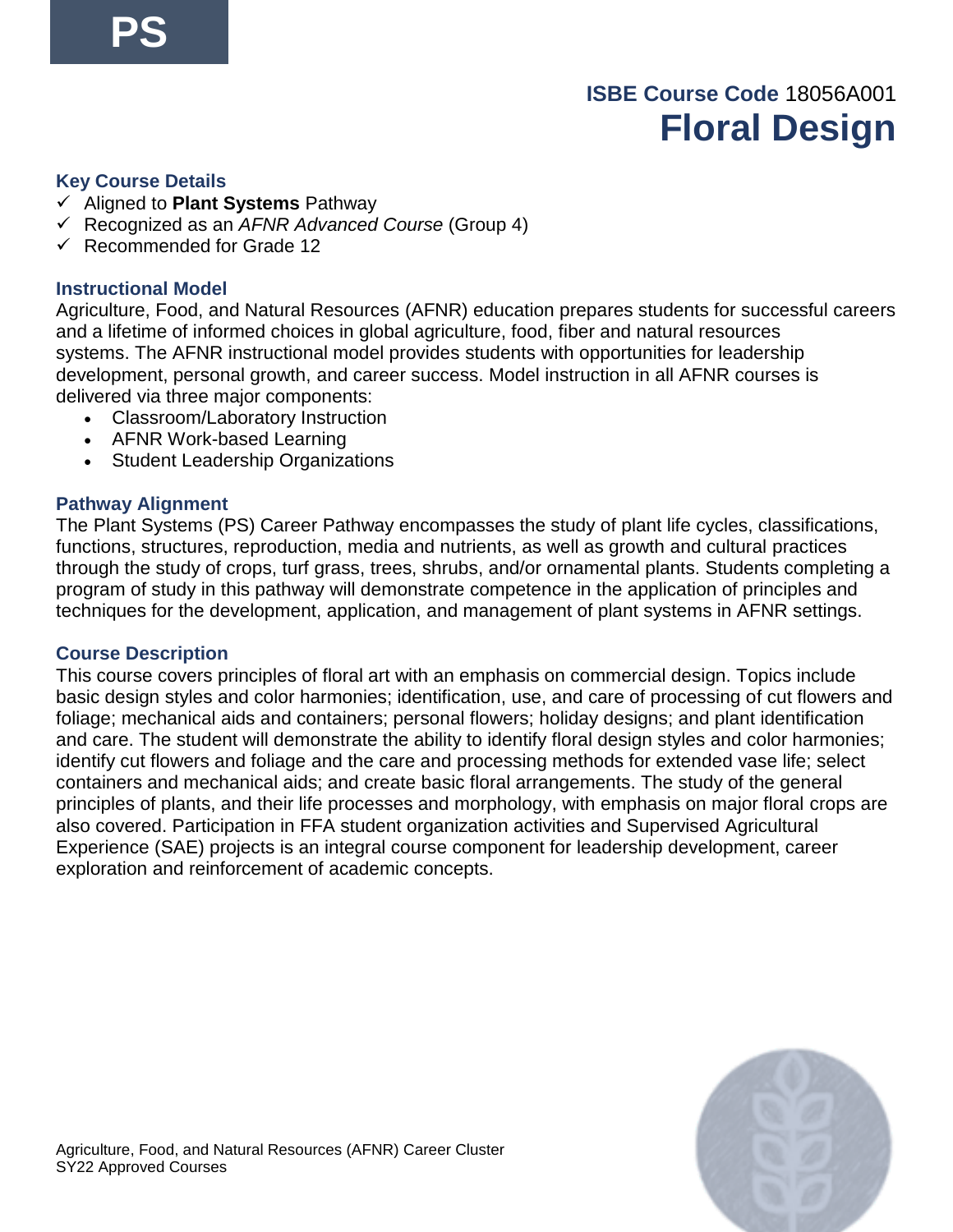# **ISBE Course Code** 18347A001 **Food Products and Processing Systems Independent Study**

## **Key Course Details**

- ✓ Aligned to **Food Products and Processing Systems** Pathway
- ✓ Recognized as an *AFNR Independent Study Course* (Group 4)
- ✓ Recommended for Grade 12

#### **Instructional Model**

Agriculture, Food, and Natural Resources (AFNR) education prepares students for successful careers and a lifetime of informed choices in global agriculture, food, fiber and natural resources systems. The AFNR instructional model provides students with opportunities for leadership development, personal growth, and career success. Model instruction in all AFNR courses is delivered via three major components:

- Classroom/Laboratory Instruction
- AFNR Work-based Learning
- Student Leadership Organizations

#### **Pathway Alignment**

The Food Products and Processing Systems (FPPS) Career Pathway encompasses the study of food safety and sanitation; nutrition, biology, microbiology, chemistry and human behavior in local and global food systems; food selection and processing for storage, distribution and consumption; and the historical and current development of the food industry. Students completing a program of study in this pathway will demonstrate competence in the application of principles and techniques for the development, application, and management of food products and processing in AFNR settings.

#### **Course Description**

Courses in Agricultural Production and Processing Independent Study, often conducted with instructors as mentors, enable students to explore topics of interest related to agricultural production and processing. Independent Study courses may serve as an opportunity for students to expand their expertise in a particular application, to explore a topic in greater detail, or to develop more advanced skills. Participation in FFA student organization activities and Supervised Agricultural Experience (SAE) projects is an integral course component for leadership development, career exploration and reinforcement of academic concepts.

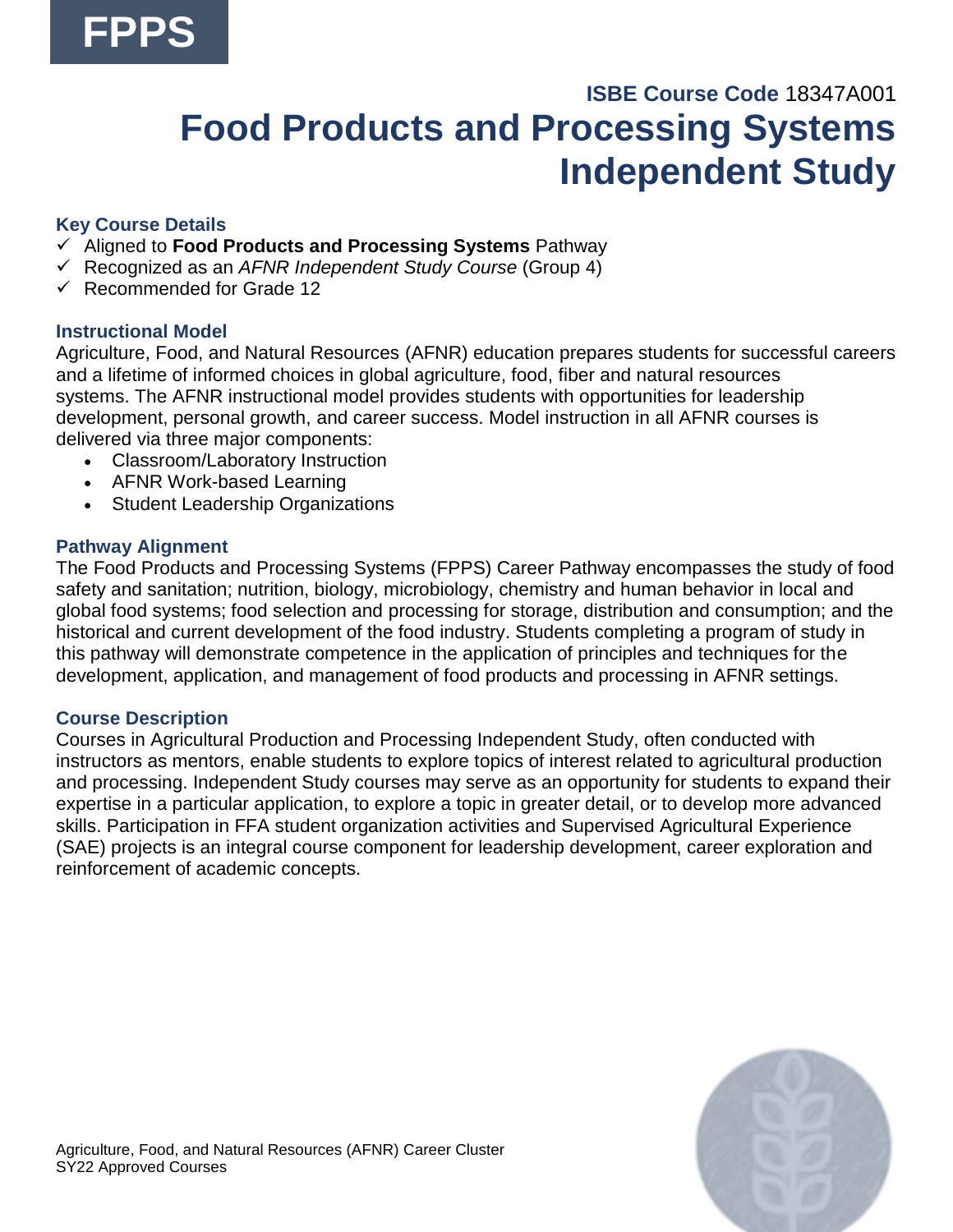# **ISBE Course Code** 18348A001 **Food Products and Processing Systems Workplace Experience**

## **Key Course Details**

- ✓ Aligned to **Food Products and Processing Systems** Pathway
- ✓ Recognized as an *AFNR Workplace Experience Course* (Group 5)
- $\checkmark$  Recommended for Grades 10-12

## **Instructional Model**

Agriculture, Food, and Natural Resources (AFNR) education prepares students for successful careers and a lifetime of informed choices in global agriculture, food, fiber and natural resources systems. The AFNR instructional model provides students with opportunities for leadership development, personal growth, and career success. Model instruction in all AFNR courses is delivered via three major components:

- Classroom/Laboratory Instruction
- AFNR Work-based Learning
- Student Leadership Organizations

### **Pathway Alignment**

The Food Products and Processing Systems (FPPS) Career Pathway encompasses the study of food safety and sanitation; nutrition, biology, microbiology, chemistry and human behavior in local and global food systems; food selection and processing for storage, distribution and consumption; and the historical and current development of the food industry. Students completing a program of study in this pathway will demonstrate competence in the application of principles and techniques for the development, application, and management of food products and processing in AFNR settings.

## **Course Description**

Agricultural Production and Processing Workplace Experience courses provide students with work experience in fields related to agricultural production and processing. Goals must be set cooperatively by the student, teacher, and employer (although students are not necessarily paid). These courses must include classroom instruction at least once per week, involving further study of the field, discussion of relevant topics that are responsive to the workplace experience and employability skill development. Workplace Experience courses must be taught by an approved WBL educatorcoordinator. These courses should be aligned to a Career Development Experience that could include: Student-led Enterprises; School-based Enterprises; Immersion Supervised Agricultural Experiences; Clinical Experiences in Science and Technology programs; Internships; and Apprenticeship programs including Youth Apprenticeships, Pre-apprenticeships, and Registered Apprenticeships.

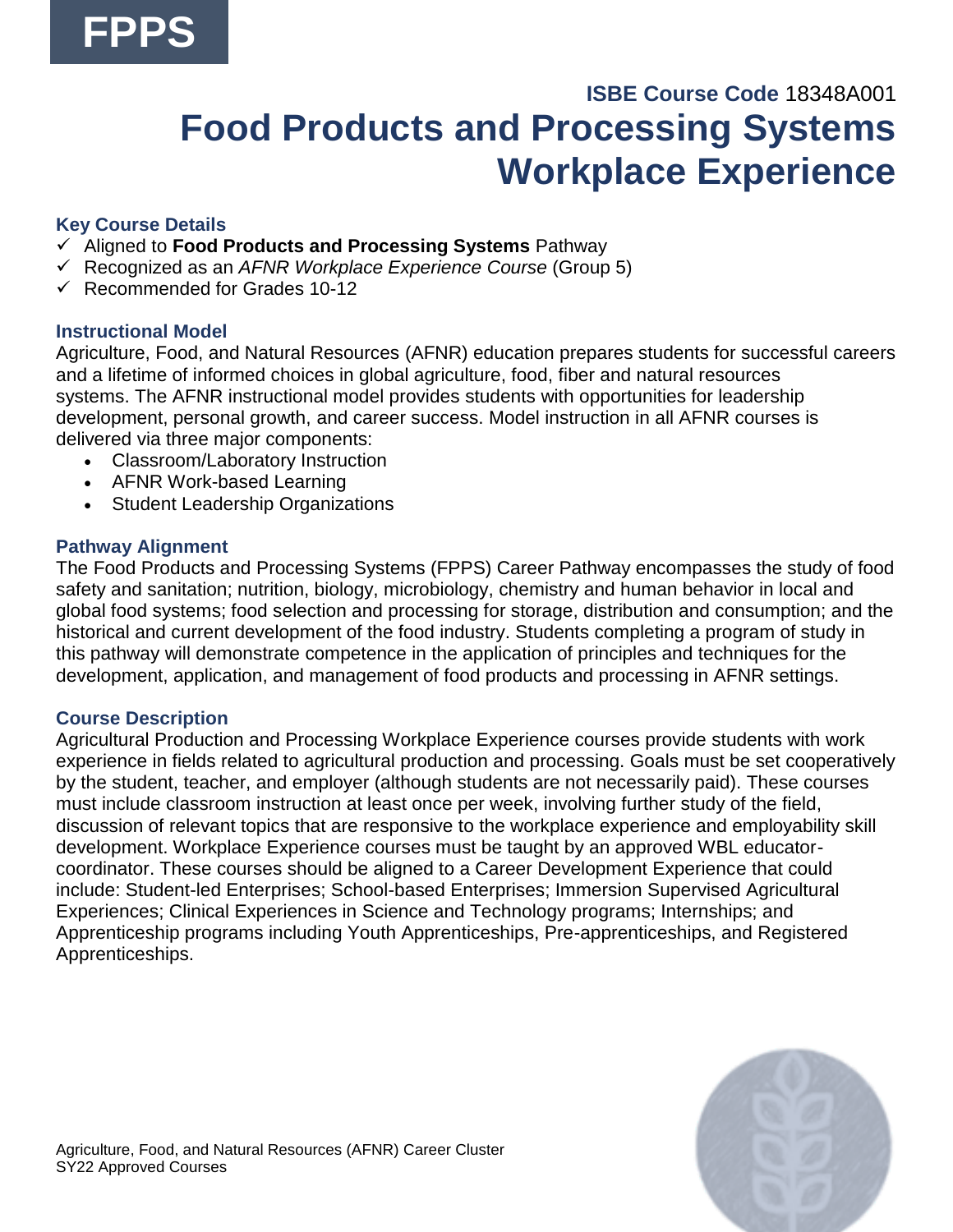

## **ISBE Course Code** 18305A001 **Food Science**

#### **Key Course Details**

- ✓ Aligned to **Food Products and Processing Systems** Pathway
- ✓ Recognized as an *AFNR Skills Course* (Group 3)
- $\checkmark$  Recommended for Grades 10-12

#### **Instructional Model**

Agriculture, Food, and Natural Resources (AFNR) education prepares students for successful careers and a lifetime of informed choices in global agriculture, food, fiber and natural resources systems. The AFNR instructional model provides students with opportunities for leadership development, personal growth, and career success. Model instruction in all AFNR courses is delivered via three major components:

- Classroom/Laboratory Instruction
- AFNR Work-based Learning
- Student Leadership Organizations

#### **Pathway Alignment**

The Food Products and Processing Systems (FPPS) Career Pathway encompasses the study of food safety and sanitation; nutrition, biology, microbiology, chemistry and human behavior in local and global food systems; food selection and processing for storage, distribution and consumption; and the historical and current development of the food industry. Students completing a program of study in this pathway will demonstrate competence in the application of principles and techniques for the development, application, and management of food products and processing in AFNR settings.

#### **Course Description**

This course provides learning experiences in food science and safety which allow students to apply scientific knowledge and processes to practices used in the development and preservation of food products. Issues of food science and safety are examined from a scientific and technological perspective. Students critically analyze information to evaluate and draw conclusions on the appropriate use of technology to implement food science and safety practices. Units of instruction include : principles of food preservation, food processing, biochemistry of foods, and food selection and consumer health. Careers to be examined include meat inspector, quality control technician, food processor, and sanitation supervisor. Students will use scientific and technological information about food science and safety as a part of developing career plans and personal viewpoints on societal issues concerning the development and preservation of food products. Improving computer and workplace skills will be a focus. Participation in FFA student organization activities and Supervised Agricultural Experience (SAE) projects is an integral course component for leadership development, career exploration and reinforcement of academic concepts.

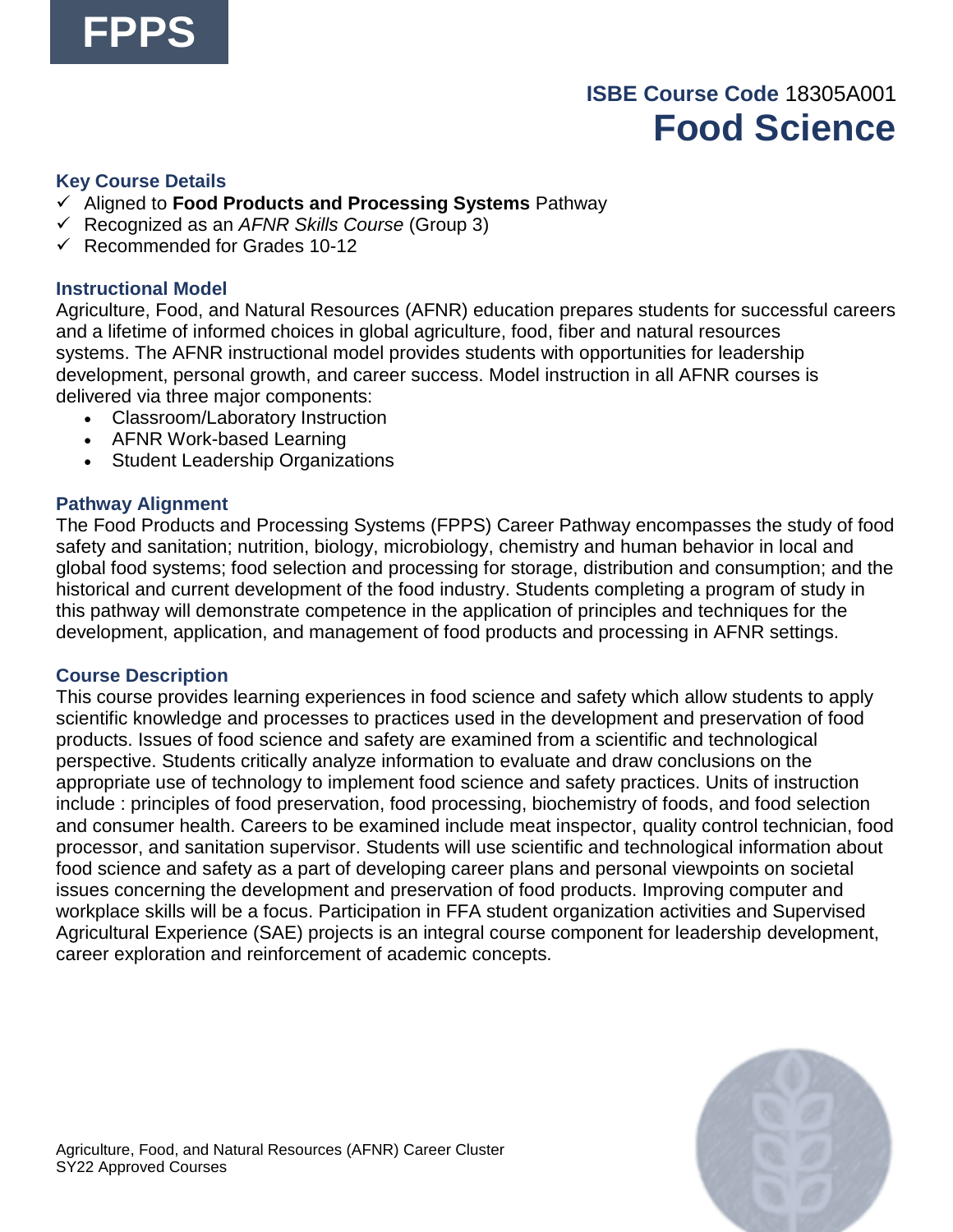## **ISBE Course Code** 18502A001 **Forestry**

#### **Key Course Details**

- ✓ Aligned to **Natural Resource Systems** Pathway
- ✓ Recognized as an *AFNR Skills Course* (Group 3)
- $\checkmark$  Recommended for Grades 10-12

#### **Instructional Model**

Agriculture, Food, and Natural Resources (AFNR) education prepares students for successful careers and a lifetime of informed choices in global agriculture, food, fiber and natural resources systems. The AFNR instructional model provides students with opportunities for leadership development, personal growth, and career success. Model instruction in all AFNR courses is delivered via three major components:

- Classroom/Laboratory Instruction
- AFNR Work-based Learning
- Student Leadership Organizations

#### **Pathway Alignment**

The Natural Resource Systems (NRS) Career Pathway encompasses the study of the management, protection, enhancement and improvement of soil, water, wildlife, forests, and air as natural resources. Students completing a program of study in this pathway will demonstrate competence in the application of principles and techniques for the development, application, and management of natural resource systems in AFNR settings.

#### **Course Description**

Forestry courses provide students with the information and experience necessary for the cultivation, management, and care of forests or timberlands. Forestry courses cover topics such as the processes of regeneration and reforestation, harvesting and conservation of natural resources, erosion and pest control, trail development and maintenance, mapping and surveying, operation of forestry tools, government regulations, environmental stewardship, and recreational use of forests. Participation in FFA student organization activities and Supervised Agricultural Experience (SAE) projects is an integral course component for leadership development, career exploration and reinforcement of academic concepts.

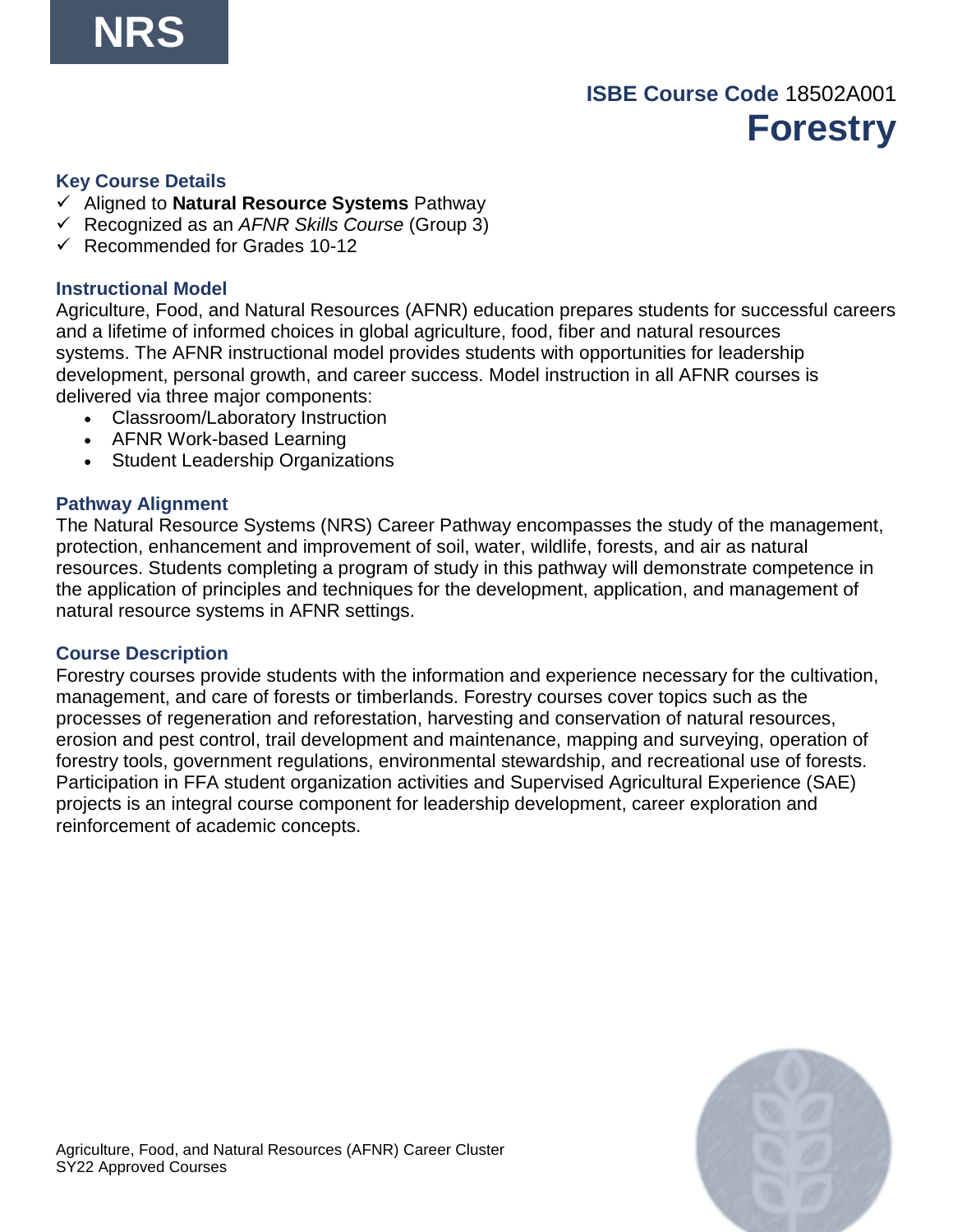# **ISBE Course Code** 18999A001 **Foundational Supervised Agricultural Experience (SAE)**

## **Key Course Details**

- ✓ Aligned to **all AFNR** Pathways
- ✓ Recognized as an *AFNR Introductory Course* (Group 2)
- $\checkmark$  Recommended for Grades 9-11

### **Instructional Model**

Agriculture, Food, and Natural Resources (AFNR) education prepares students for successful careers and a lifetime of informed choices in global agriculture, food, fiber and natural resources systems. The AFNR instructional model provides students with opportunities for leadership development, personal growth, and career success. Model instruction in all AFNR courses is delivered via three major components:

- Classroom/Laboratory Instruction
- AFNR Work-based Learning
- Student Leadership Organizations

#### **Pathway Alignment**

This course aligns with all pathways in the AFNR career cluster. Skills and knowledge gained by students throughout this course are applicable to a wide range of AFNR occupations.

#### **Course Description**

This course is designed to establish, improve, and/or expand knowledge and skills in various agricultural careers. Students will increase their awareness of agricultural careers through the following components: Career Exploration and Planning; Employability Skills for College and Career Readiness; Personal Financial Management and Planning; Workplace Safety; and Agricultural Literacy (may be transitioned to Immersion SAE). Participation in FFA student organization activities and exploration of Immersion Supervised Agricultural Experience (SAE) projects is an integral course component for leadership development, career exploration and reinforcement of academic concepts.

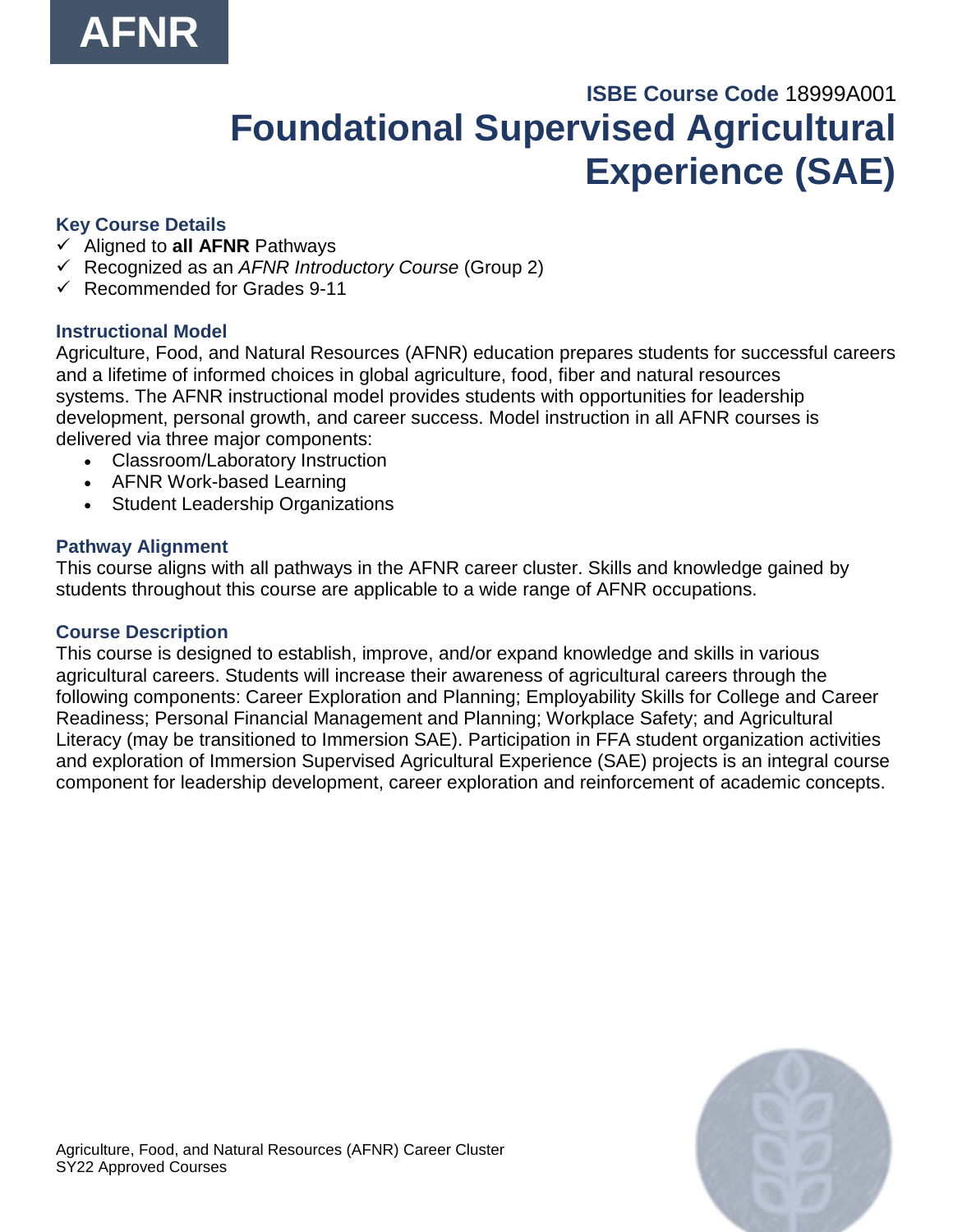

# **ISBE Course Code** 21058A001 **Geospatial Technology**

#### **Key Course Details**

- ✓ Aligned to **Multiple Pathways**
- ✓ Recognized as an *AFNR Advanced Course* (Group 4)
- ✓ Recommended for Grade 12

#### **Instructional Model**

Agriculture, Food, and Natural Resources (AFNR) education prepares students for successful careers and a lifetime of informed choices in global agriculture, food, fiber and natural resources systems. The AFNR instructional model provides students with opportunities for leadership development, personal growth, and career success. Model instruction in all AFNR courses is delivered via three major components:

- Classroom/Laboratory Instruction
- AFNR Work-based Learning
- Student Leadership Organizations

#### **Pathway Alignment**

This course aligns to the following pathways within the Agriculture, Food and Natural Resources (AFNR) career cluster: Environmental Service Systems (ESS), Natural Resource Systems (NRS), and Power, Structural, and Technical Systems (PSTS). Course concepts will provide a structure for advanced study in each aligned pathway.

#### **Course Description**

Geospatial Technology courses provide students with experiences pertaining to the study of geographic information systems (GIS), global positioning systems (GPS), remote sensing (RS), digital image processing simulator (DIPS), Geodesy, automated cartography (Auto-Carto), land surveying (LS), and navigation. These courses may use spatial analysis models and guidelines for integrating, interpreting, analyzing, and synthesizing geographic data, with a focus on both the implications and limitations of such technologies. Other topics may include interfacing with telecommunications and automated database management systems.

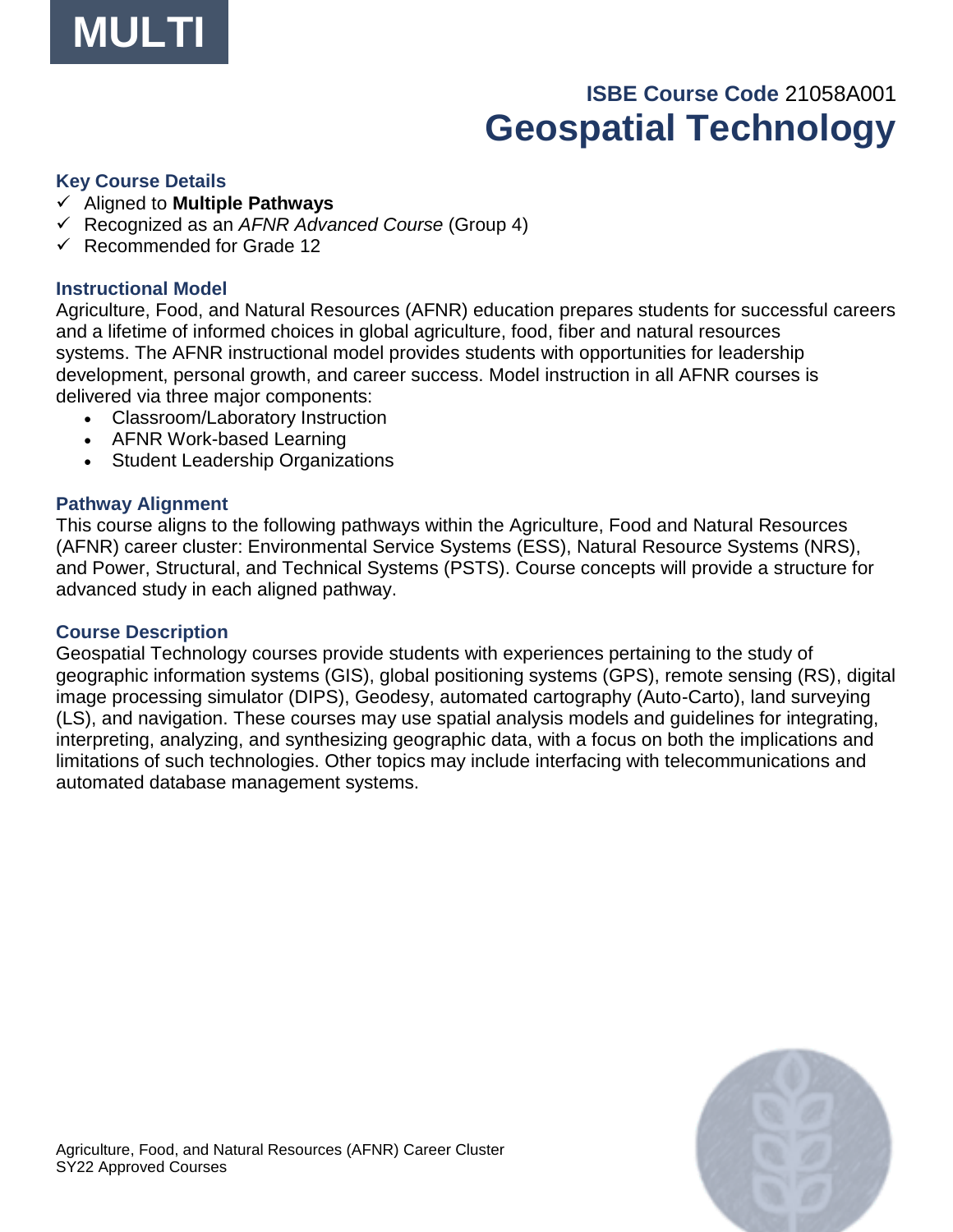

# **ISBE Course Code** 18204A002 **Global Agriculture**

#### **Key Course Details**

- ✓ Aligned to **all AFNR** Pathways
- ✓ Recognized as an *AFNR Skills Course* (Group 3)
- $\checkmark$  Recommended for Grades 10-12

#### **Instructional Model**

Agriculture, Food, and Natural Resources (AFNR) education prepares students for successful careers and a lifetime of informed choices in global agriculture, food, fiber and natural resources systems. The AFNR instructional model provides students with opportunities for leadership development, personal growth, and career success. Model instruction in all AFNR courses is delivered via three major components:

- Classroom/Laboratory Instruction
- AFNR Work-based Learning
- Student Leadership Organizations

#### **Pathway Alignment**

This course aligns with all pathways in the AFNR career cluster. Skills and knowledge gained by students throughout this course are applicable to a wide range of AFNR occupations.

#### **Course Description**

This course will primarily focus on agriculture in developing countries and frame this focus within a discussion of contemporary crucial issues facing food, agriculture and natural resources on a global scale. The course will look at the impacts of geographic, political, economic, and social issues of a particular country or region and how that affects their agriculture and trade. This course will also examine the impacts that trade agreements have on other countries' agriculture. Specific emphasis will also be placed on debates concerning global hunger and food security. Participation in FFA student organization activities and Supervised Agricultural Experience (SAE) projects is an integral course component for leadership development, career exploration and reinforcement of academic concepts.

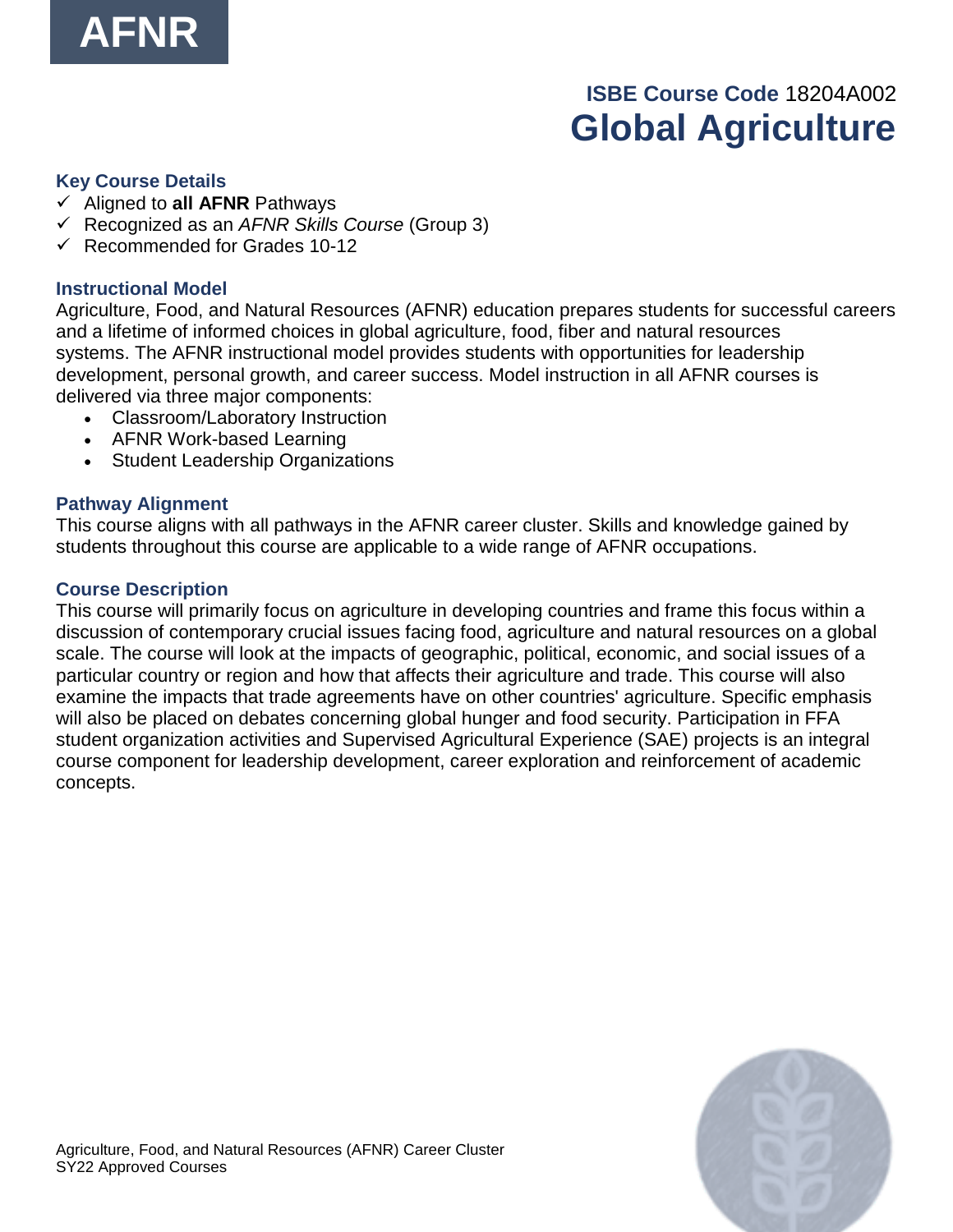# **ISBE Course Code** 18053A001 **Greenhouse Production**

#### **Key Course Details**

- ✓ Aligned to **Plant Systems** Pathway
- ✓ Recognized as an *AFNR Skills Course* (Group 3)
- $\checkmark$  Recommended for Grades 10-12

#### **Instructional Model**

Agriculture, Food, and Natural Resources (AFNR) education prepares students for successful careers and a lifetime of informed choices in global agriculture, food, fiber and natural resources systems. The AFNR instructional model provides students with opportunities for leadership development, personal growth, and career success. Model instruction in all AFNR courses is delivered via three major components:

- Classroom/Laboratory Instruction
- AFNR Work-based Learning
- Student Leadership Organizations

#### **Pathway Alignment**

The Plant Systems (PS) Career Pathway encompasses the study of plant life cycles, classifications, functions, structures, reproduction, media and nutrients, as well as growth and cultural practices through the study of crops, turf grass, trees, shrubs, and/or ornamental plants. Students completing a program of study in this pathway will demonstrate competence in the application of principles and techniques for the development, application, and management of plant systems in AFNR settings.

#### **Course Description**

This course provides advanced agriculture students a technical understanding and working knowledge of the greenhouse industry. Topics include safety, plant physiology, plant identification, growing media, plant nutrition, integrated pest management, propagation, growing greenhouse crops and greenhouse business concepts. Students will gain knowledge and skills related to the care and management of gardens and greenhouses. Agribusiness units will be introduced in merchandising, advertising, sales, and operating a greenhouse business. Participation in FFA student organization activities and Supervised Agricultural Experience (SAE) projects is an integral course component for leadership development, career exploration and reinforcement of academic concepts.

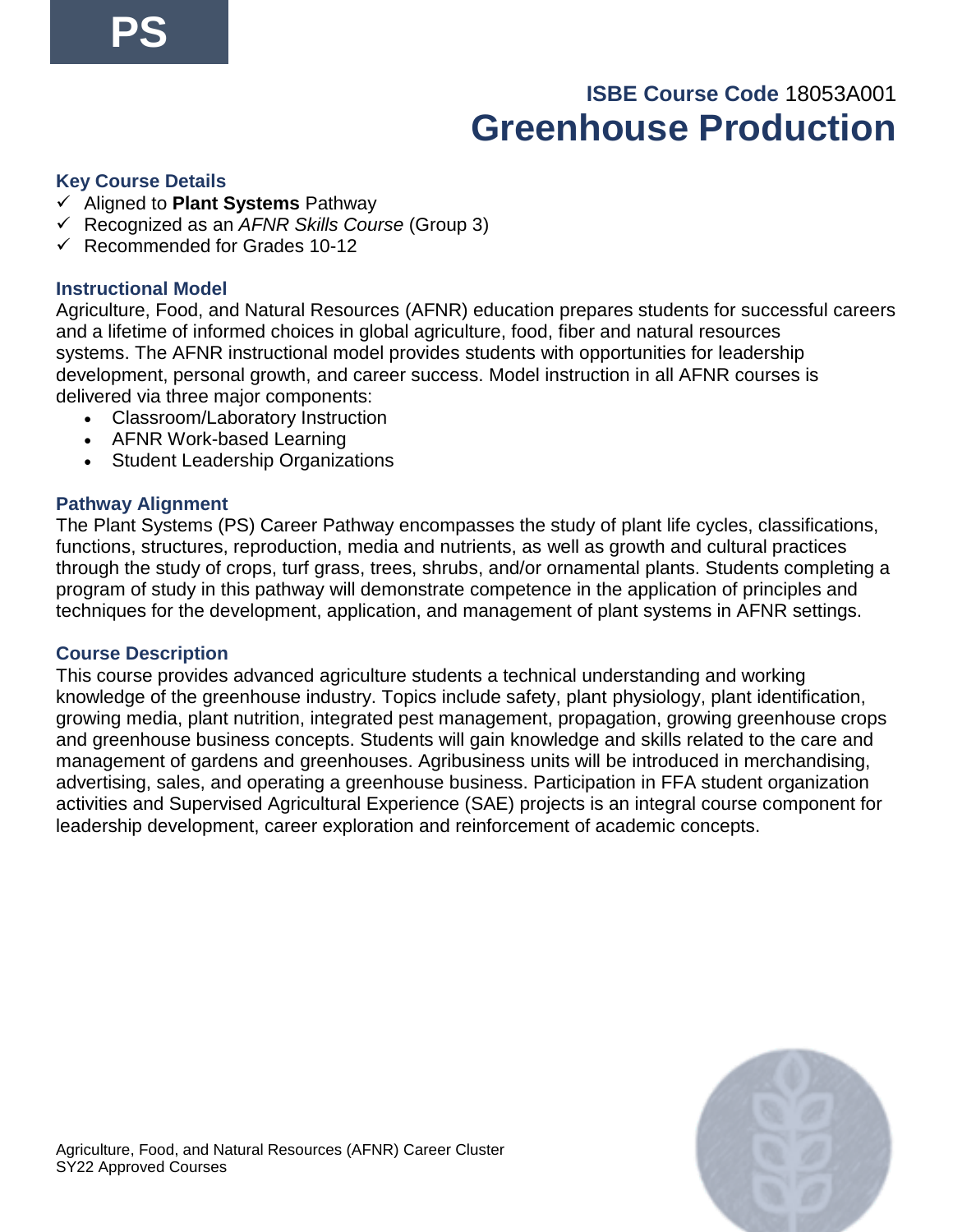# **ISBE Course Code** 18051A001 **Horticultural Production & Management**

#### **Key Course Details**

- ✓ Aligned to **Plant Systems** Pathway
- ✓ Recognized as an *AFNR Skills Course* (Group 3)
- $\checkmark$  Recommended for Grades 10-12

#### **Instructional Model**

Agriculture, Food, and Natural Resources (AFNR) education prepares students for successful careers and a lifetime of informed choices in global agriculture, food, fiber and natural resources systems. The AFNR instructional model provides students with opportunities for leadership development, personal growth, and career success. Model instruction in all AFNR courses is delivered via three major components:

- Classroom/Laboratory Instruction
- AFNR Work-based Learning
- Student Leadership Organizations

#### **Pathway Alignment**

The Plant Systems (PS) Career Pathway encompasses the study of plant life cycles, classifications, functions, structures, reproduction, media and nutrients, as well as growth and cultural practices through the study of crops, turf grass, trees, shrubs, and/or ornamental plants. Students completing a program of study in this pathway will demonstrate competence in the application of principles and techniques for the development, application, and management of plant systems in AFNR settings.

#### **Course Description**

This course offers instruction in both the greenhouse production and landscape areas of horticulture. Units of study include plant identification, greenhouse management, growing greenhouse crops, landscape design, installation, and maintenance, horticulture mechanics, nursery management, and turf production. Agribusiness units will cover operating a horticultural business, pricing work, advertising, and sales. Improving computer and workplace skills will be a focus. Participation in FFA student organization activities and Supervised Agricultural Experience (SAE) projects is an integral course component for leadership development, career exploration and reinforcement of academic concepts.

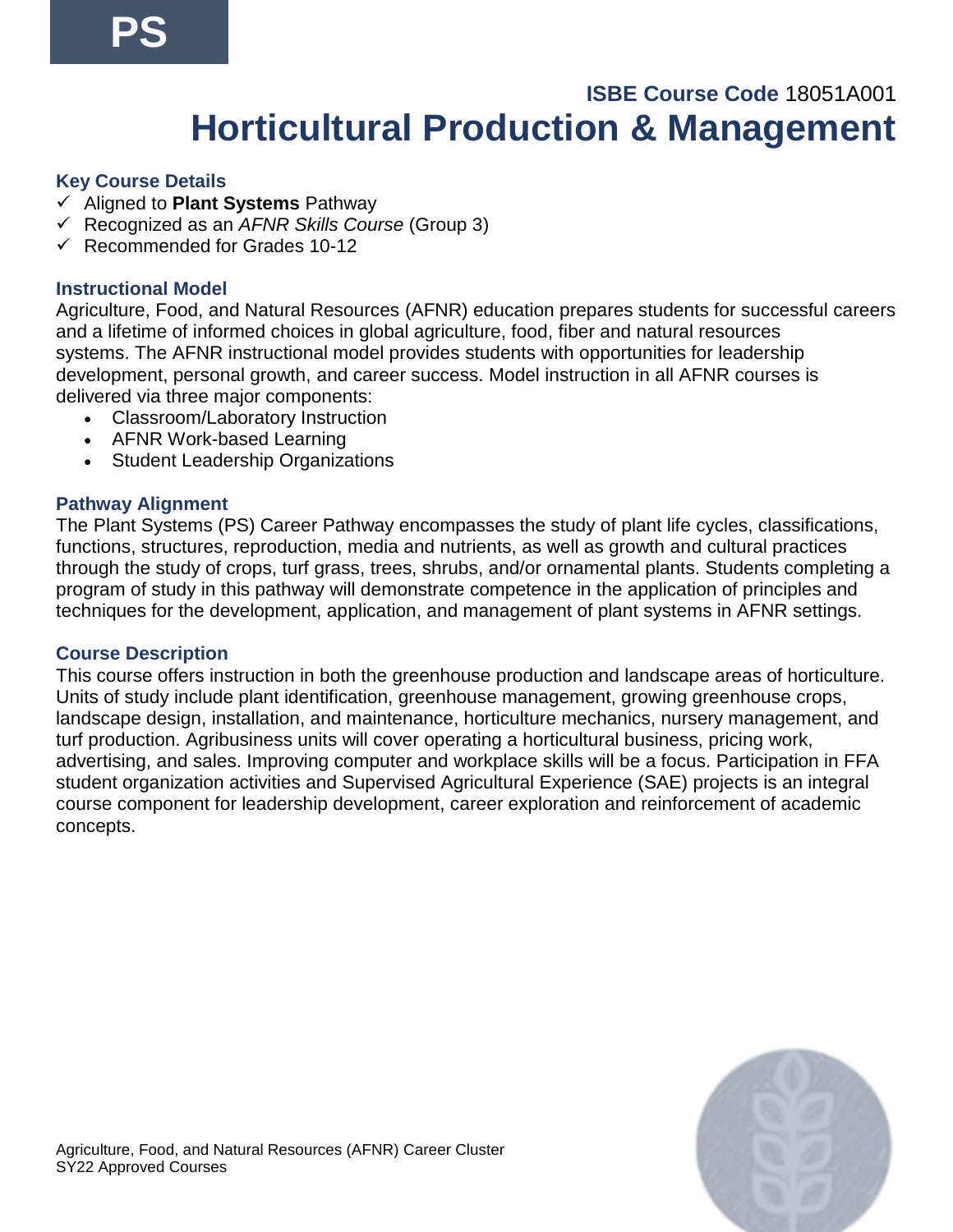# **ISBE Course Code** 18505A001 **Hunter Safety**

#### **Key Course Details**

- ✓ Aligned to **Natural Resource Systems** Pathway
- ✓ Recognized as an *AFNR Skills Course* (Group 3)
- $\checkmark$  Recommended for Grades 10-12

#### **Instructional Model**

Agriculture, Food, and Natural Resources (AFNR) education prepares students for successful careers and a lifetime of informed choices in global agriculture, food, fiber and natural resources systems. The AFNR instructional model provides students with opportunities for leadership development, personal growth, and career success. Model instruction in all AFNR courses is delivered via three major components:

- Classroom/Laboratory Instruction
- AFNR Work-based Learning
- Student Leadership Organizations

#### **Pathway Alignment**

The Natural Resource Systems (NRS) Career Pathway encompasses the study of the management, protection, enhancement and improvement of soil, water, wildlife, forests, and air as natural resources. Students completing a program of study in this pathway will demonstrate competence in the application of principles and techniques for the development, application, and management of natural resource systems in AFNR settings.

#### **Course Description**

Hunter Safety courses provide students with the basic skills and knowledge of hunter safety and responsibility. Topics typically include hunter responsibility and ethics; tree stand safety; firearms and ammunition; field safety; first aid; bowhunting; muzzle loading; wildlife conservation and identification; and Illinois state regulations. Participation in FFA student organization activities and Supervised Agricultural Experience (SAE) projects is an integral course component for leadership development, career exploration and reinforcement of academic concepts.

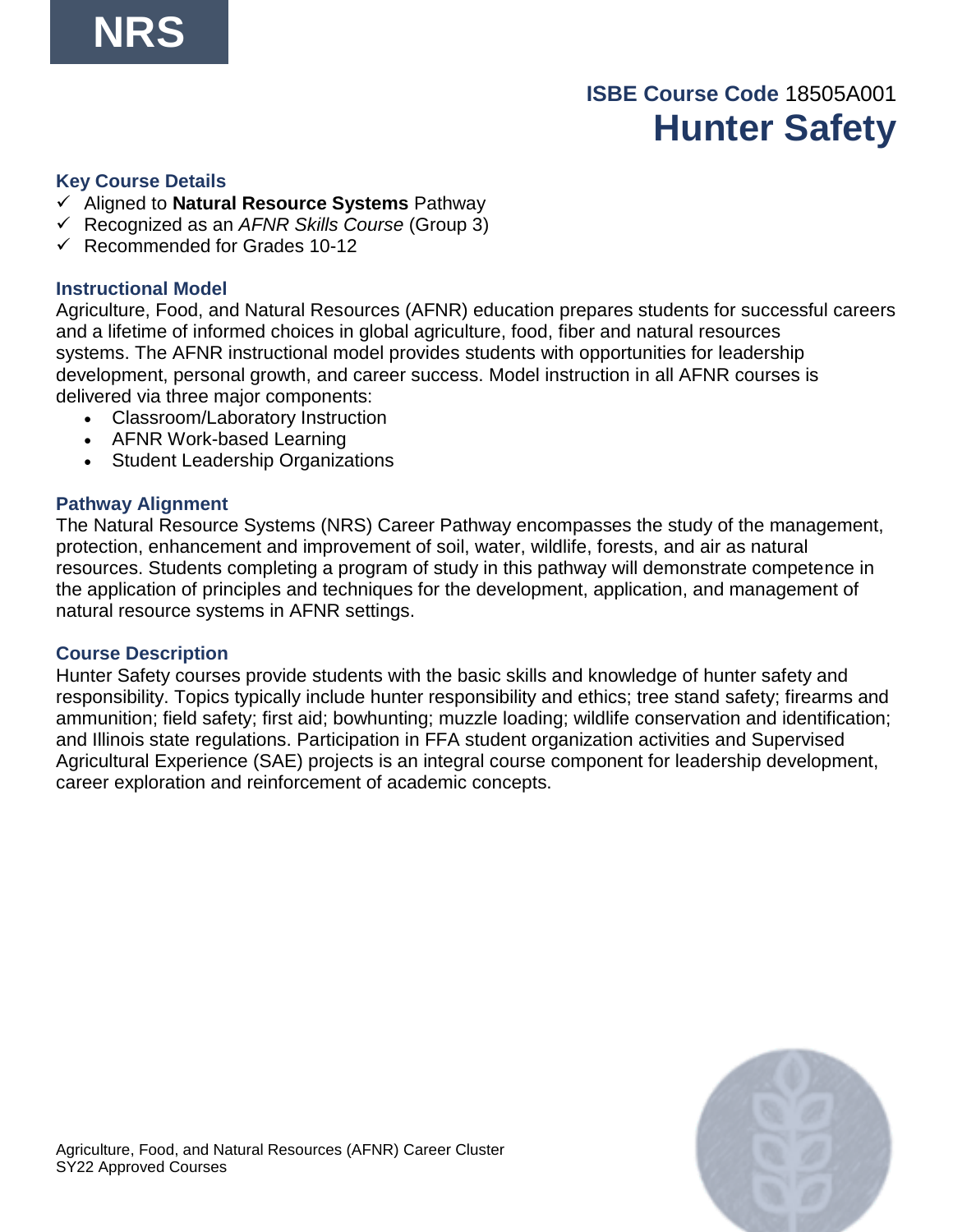## **ISBE Course Code** 18109A001 **Integrated Pest Management**

## **Key Course Details**

- ✓ Aligned to **Biotechnology Systems** Pathway
- ✓ Recognized as an *AFNR Advanced Course* (Group 4)
- ✓ Recommended for Grade 12

## **Instructional Model**

Agriculture, Food, and Natural Resources (AFNR) education prepares students for successful careers and a lifetime of informed choices in global agriculture, food, fiber and natural resources systems. The AFNR instructional model provides students with opportunities for leadership development, personal growth, and career success. Model instruction in all AFNR courses is delivered via three major components:

- Classroom/Laboratory Instruction
- AFNR Work-based Learning
- Student Leadership Organizations

## **Pathway Alignment**

The Biotechnology Systems (BS) Career Pathway encompasses the study of using data and scientific techniques to solve problems concerning living organisms with an emphasis on applications to agriculture, food, and natural resource systems. Students completing a program of study in this pathway will demonstrate competence in the application of principles and techniques for the development, application, and management of biotechnology in the context of AFNR.

#### **Course Description**

Integrated Pest Management courses help students develop an understanding of the life cycles of and damage caused by pests, diseases, and weeds. Course topics may include the application of pesticides and/or herbicides to manage pest populations and assessing the effectiveness of pest management plans, types of pesticides and their formulations, pesticide labels, human pesticide poisoning, pesticides in the environment, safe handling of pesticides, pesticide application equipment and calibration, and Illinois pesticide laws and regulations. Participation in FFA student organization activities and Supervised Agricultural Experience (SAE) projects is an integral course component for leadership development, career exploration and reinforcement of academic concepts.

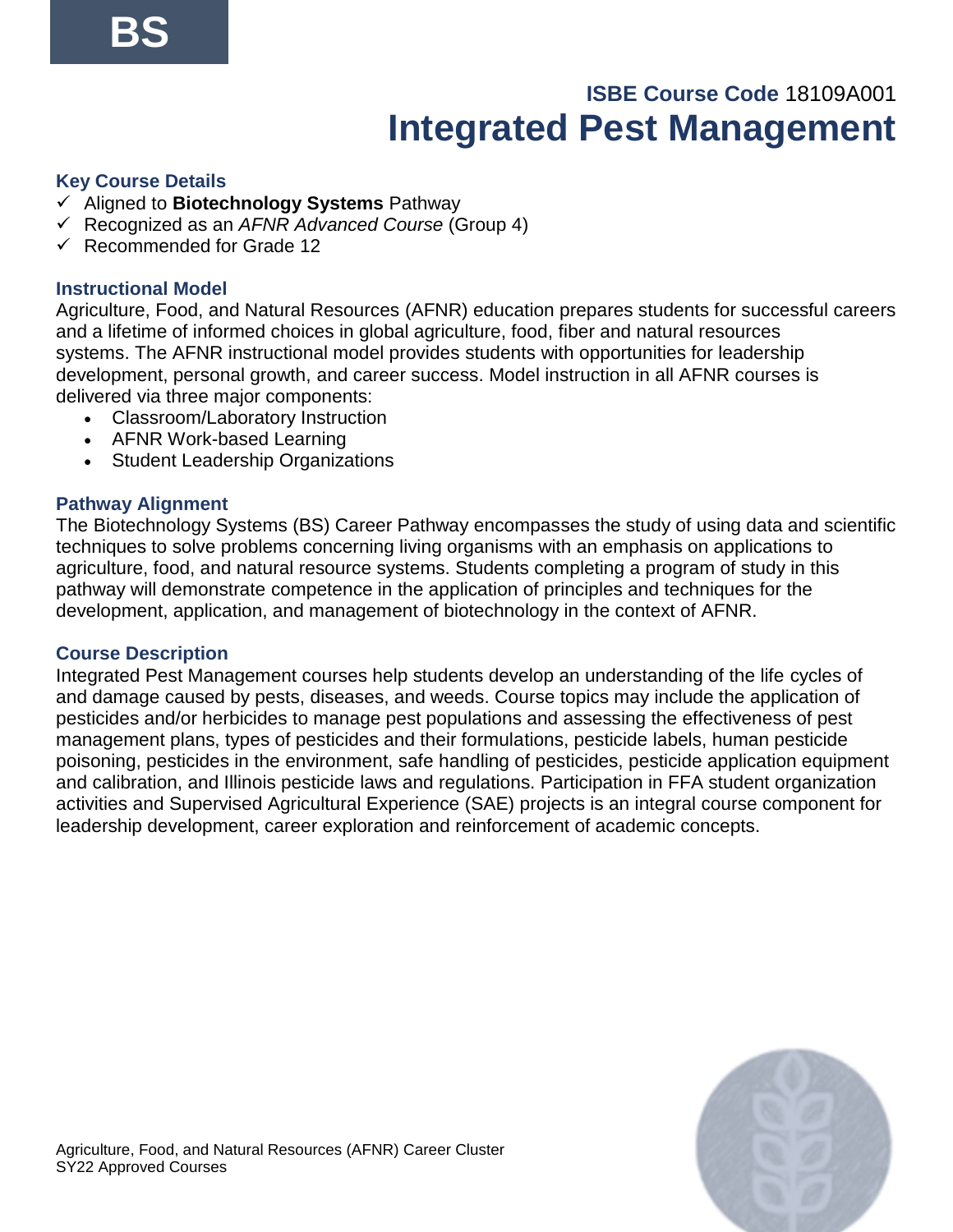

## **ISBE Course Code** 18001A001 **Introduction to the Agricultural Industry**

#### **Key Course Details**

- ✓ Aligned to **all AFNR** Pathways
- ✓ Recognized as an *AFNR Introductory Course* (Group 2)
- $\checkmark$  Recommended for Grades 9-11

## **Instructional Model**

Agriculture, Food, and Natural Resources (AFNR) education prepares students for successful careers and a lifetime of informed choices in global agriculture, food, fiber and natural resources systems. The AFNR instructional model provides students with opportunities for leadership development, personal growth, and career success. Model instruction in all AFNR courses is delivered via three major components:

- Classroom/Laboratory Instruction
- AFNR Work-based Learning
- Student Leadership Organizations

## **Pathway Alignment**

This course aligns with all pathways in the AFNR career cluster. Skills and knowledge gained by students throughout this course are applicable to a wide range of AFNR occupations.

## **Course Description**

This course provides an opportunity for students to learn how the agricultural industry is organized; its major components; the economic influence of agriculture at state, national and international levels; and the scope and types of job opportunities in the agricultural field. Basic concepts in animal science, plant science, soil science, horticulture, natural resources, agribusiness management, and agricultural mechanics, will be presented. Improving computer and workplace skills will be a focus. Participation in FFA student organization activities and Supervised Agricultural Experience (SAE) projects is an integral course component for leadership development, career exploration and reinforcement of academic concepts.

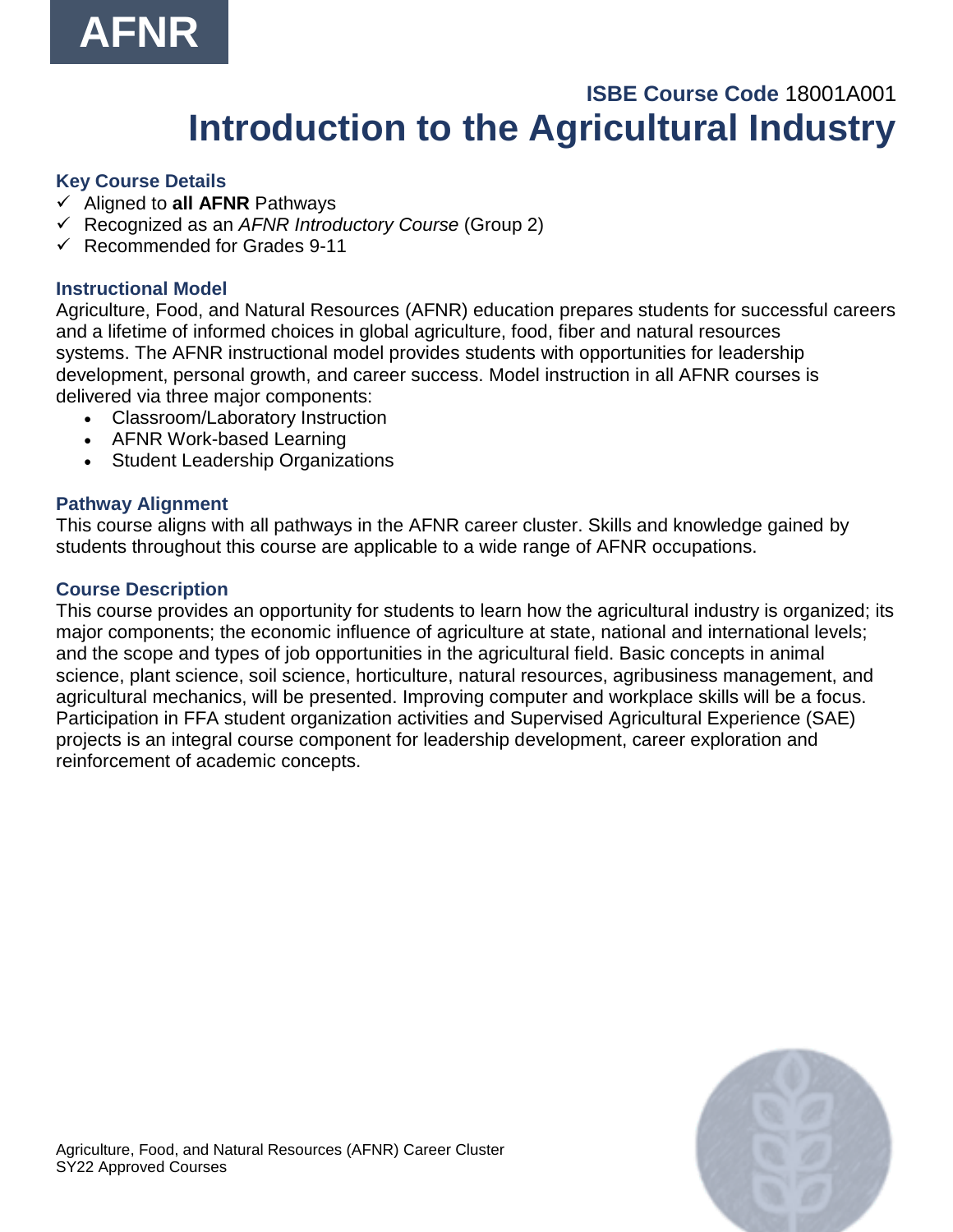## **ISBE Course Code** 18054A002 **Landscape Management**

#### **Key Course Details**

- ✓ Aligned to **Plant Systems** Pathway
- ✓ Recognized as an *AFNR Skills Course* (Group 3)
- $\checkmark$  Recommended for Grades 10-12

## **Instructional Model**

Agriculture, Food, and Natural Resources (AFNR) education prepares students for successful careers and a lifetime of informed choices in global agriculture, food, fiber and natural resources systems. The AFNR instructional model provides students with opportunities for leadership development, personal growth, and career success. Model instruction in all AFNR courses is delivered via three major components:

- Classroom/Laboratory Instruction
- AFNR Work-based Learning
- Student Leadership Organizations

## **Pathway Alignment**

The Plant Systems (PS) Career Pathway encompasses the study of plant life cycles, classifications, functions, structures, reproduction, media and nutrients, as well as growth and cultural practices through the study of crops, turf grass, trees, shrubs, and/or ornamental plants. Students completing a program of study in this pathway will demonstrate competence in the application of principles and techniques for the development, application, and management of plant systems in AFNR settings.

#### **Course Description**

This course focuses on the landscape and nursery of the horticulture industry. Units of student instruction include: identifying landscape plants, designing landscape plans, hardscape construction techniques, and installing landscape plants. Also included are nursery production, and maintenance of existing landscapes. Agribusiness units will cover calculating prices for work, managing a horticulture business, advertising, and sales. Improving computer and workplace skills will be a focus. Participation in FFA student organization activities and Supervised Agricultural Experience (SAE) projects is an integral course component for leadership development, career exploration and reinforcement of academic concepts.

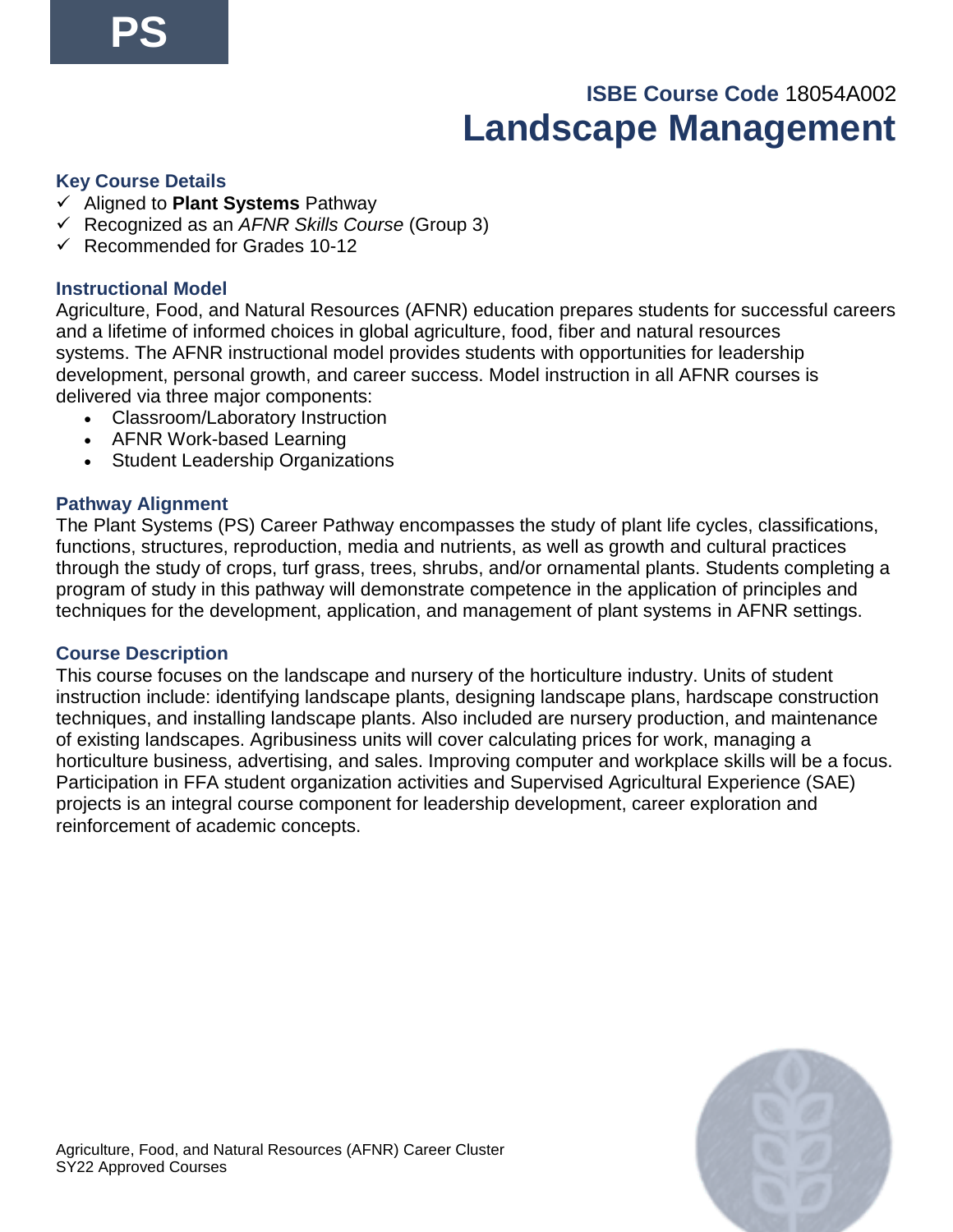## **ISBE Course Code** 18054A001 **Landscaping & Turf Management**

## **Key Course Details**

- ✓ Aligned to **Plant Systems** Pathway
- ✓ Recognized as an *AFNR Skills Course* (Group 3)
- $\checkmark$  Recommended for Grades 10-12

## **Instructional Model**

Agriculture, Food, and Natural Resources (AFNR) education prepares students for successful careers and a lifetime of informed choices in global agriculture, food, fiber and natural resources systems. The AFNR instructional model provides students with opportunities for leadership development, personal growth, and career success. Model instruction in all AFNR courses is delivered via three major components:

- Classroom/Laboratory Instruction
- AFNR Work-based Learning
- Student Leadership Organizations

## **Pathway Alignment**

The Plant Systems (PS) Career Pathway encompasses the study of plant life cycles, classifications, functions, structures, reproduction, media and nutrients, as well as growth and cultural practices through the study of crops, turf grass, trees, shrubs, and/or ornamental plants. Students completing a program of study in this pathway will demonstrate competence in the application of principles and techniques for the development, application, and management of plant systems in AFNR settings.

#### **Course Description**

This advanced course focuses on the landscape, nursery, and turf segments of the horticulture industry. Units of student instruction include: identifying landscape plants, designing landscape plans, hardscape construction techniques, and installing landscape plants. Also included are nursery production, turfgrass production, small engine repair, and maintenance of existing landscapes. Agribusiness units will cover calculating prices for work, managing a horticulture business, advertising, and sales. Improving computer and workplace skills will be a focus. Participation in FFA student organization activities and Supervised Agricultural Experience (SAE) projects is an integral course component for leadership development, career exploration and reinforcement of academic concepts.

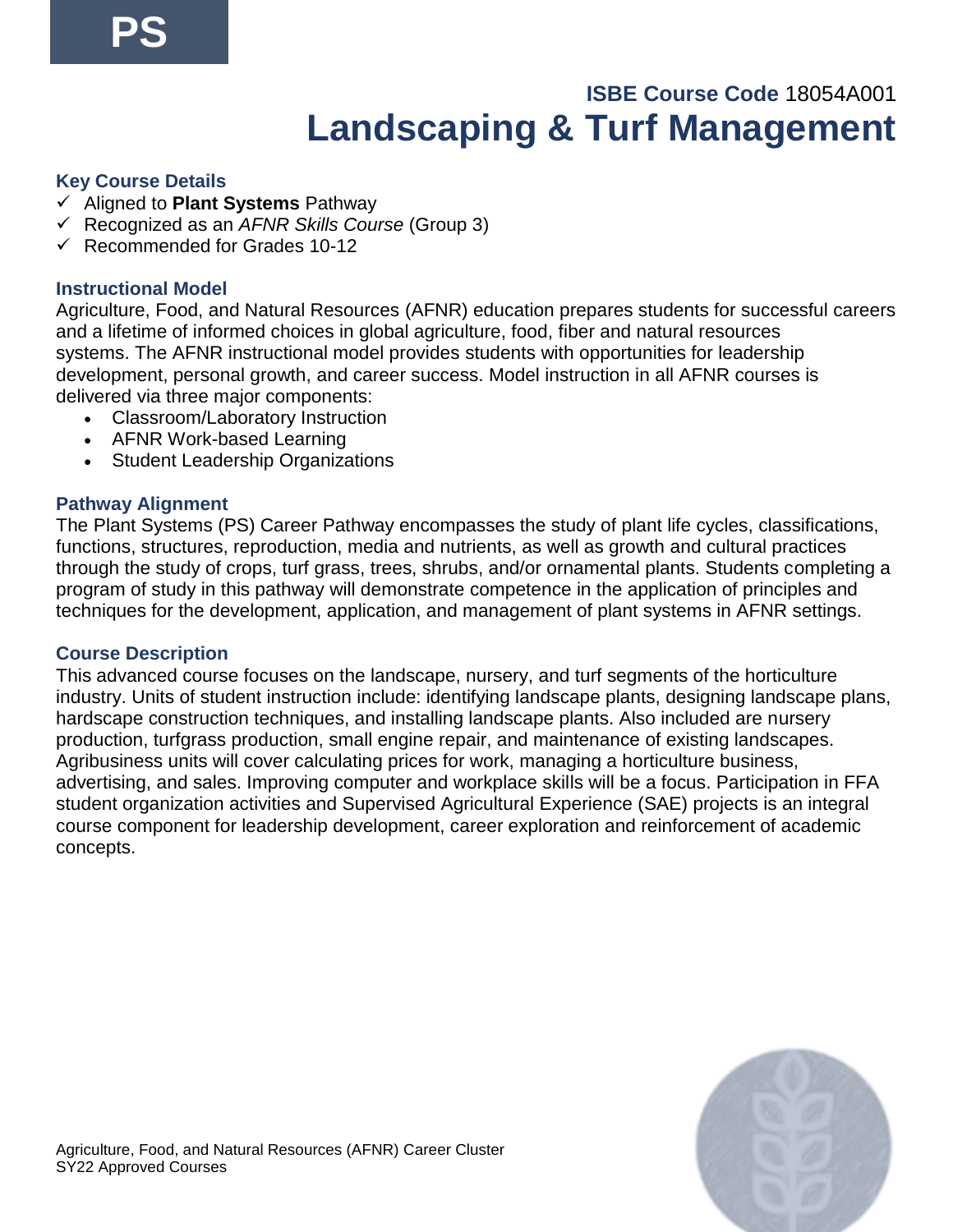## **ISBE Course Code** 18103A001 **Large Animal Care**

#### **Key Course Details**

- ✓ Aligned to **Animal Systems** Pathway
- ✓ Recognized as an *AFNR Advanced Course* (Group 4)
- ✓ Recommended for Grade 12

#### **Instructional Model**

Agriculture, Food, and Natural Resources (AFNR) education prepares students for successful careers and a lifetime of informed choices in global agriculture, food, fiber and natural resources systems. The AFNR instructional model provides students with opportunities for leadership development, personal growth, and career success. Model instruction in all AFNR courses is delivered via three major components:

- Classroom/Laboratory Instruction
- AFNR Work-based Learning
- Student Leadership Organizations

## **Pathway Alignment**

The Animal Systems (AS) Career Pathway encompasses the study of animal systems, including content areas such as life processes, health, nutrition, genetics, management, and processing, as applied to small animals, aquaculture, exotic animals, livestock, dairy, horses and/or poultry. Students completing a program of study in this pathway will demonstrate competence in the application of principles and techniques for the development, application, and management of animal systems in AFNR settings.

#### **Course Description**

Large Animal Care courses focus on the care and management of large animals. Animal nutrition, health, behavior, reproduction and breeding, anatomy and physiology, use of qualitative and quantitative analyses for decision-making, facilities, handling and training, and grooming are typical areas of study. Course topics may include product processing and marketing. Participation in FFA student organization activities and Supervised Agricultural Experience (SAE) projects is an integral course component for leadership development, career exploration and reinforcement of academic concepts.

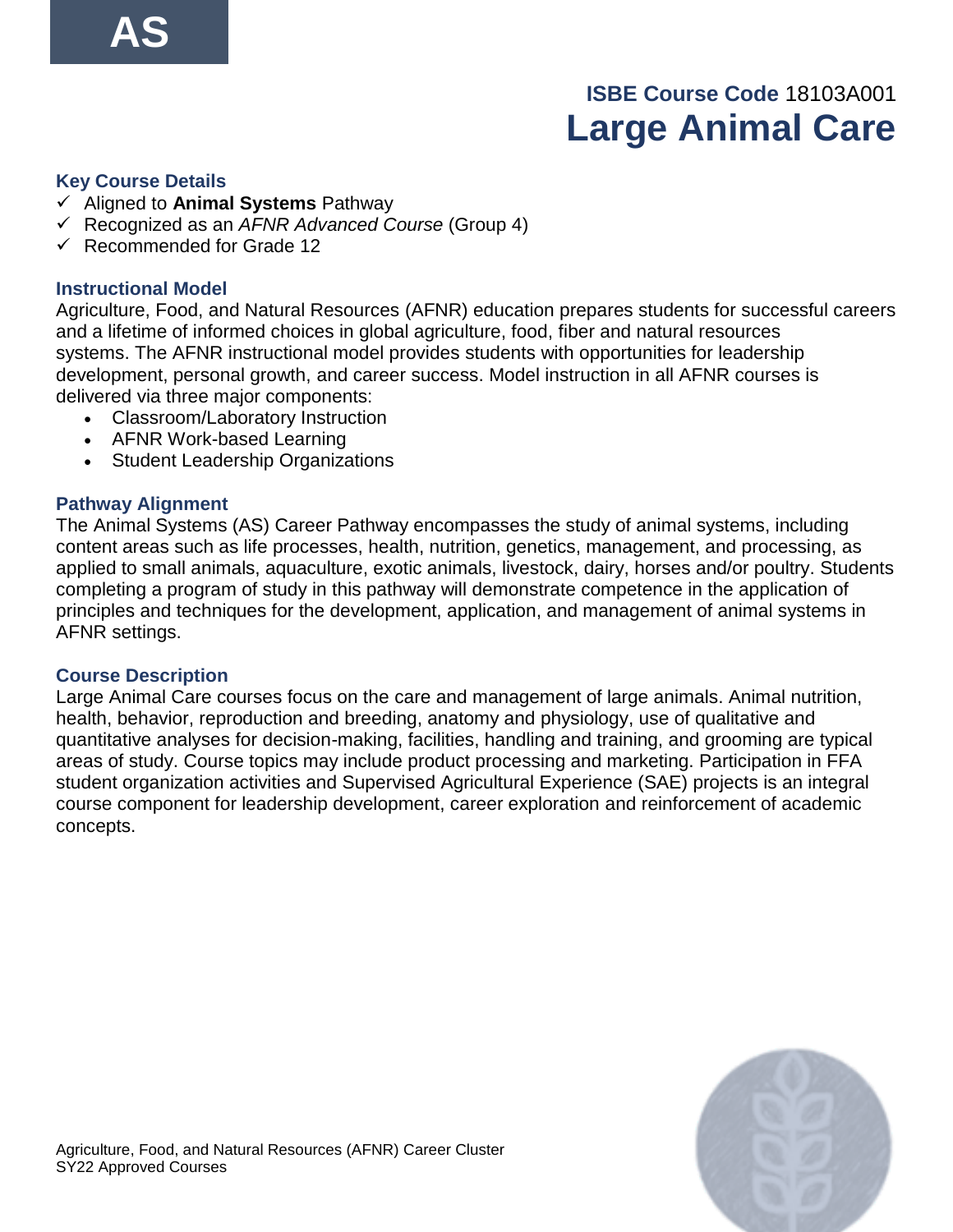## **ISBE Course Code** 18548A001 **Natural Resource Systems Workplace Experience**

## **Key Course Details**

- ✓ Aligned to **Natural Resource Systems** Pathway
- ✓ Recognized as an *AFNR Workplace Experience Course* (Group 5)
- $\checkmark$  Recommended for Grades 10-12

## **Instructional Model**

Agriculture, Food, and Natural Resources (AFNR) education prepares students for successful careers and a lifetime of informed choices in global agriculture, food, fiber and natural resources systems. The AFNR instructional model provides students with opportunities for leadership development, personal growth, and career success. Model instruction in all AFNR courses is delivered via three major components:

- Classroom/Laboratory Instruction
- AFNR Work-based Learning
- Student Leadership Organizations

## **Pathway Alignment**

The Natural Resource Systems (NRS) Career Pathway encompasses the study of the management, protection, enhancement and improvement of soil, water, wildlife, forests, and air as natural resources. Students completing a program of study in this pathway will demonstrate competence in the application of principles and techniques for the development, application, and management of natural resource systems in AFNR settings.

## **Course Description**

Natural Resources Workplace Experience courses provide students with work experience in fields related to natural resources. Goals must be set cooperatively by the student, teacher, and employer (although students are not necessarily paid). These courses must include classroom instruction at least once per week, involving further study of the field, discussion of relevant topics that are responsive to the workplace experience and employability skill development. Workplace Experience courses must be taught by an approved WBL educator-coordinator. These courses should be aligned to a Career Development Experience that could include: Student-led Enterprises; School-based Enterprises; Immersion Supervised Agricultural Experiences; Clinical Experiences in Science and Technology programs; Internships; and Apprenticeship programs including Youth Apprenticeships, Pre-apprenticeships, and Registered Apprenticeships.

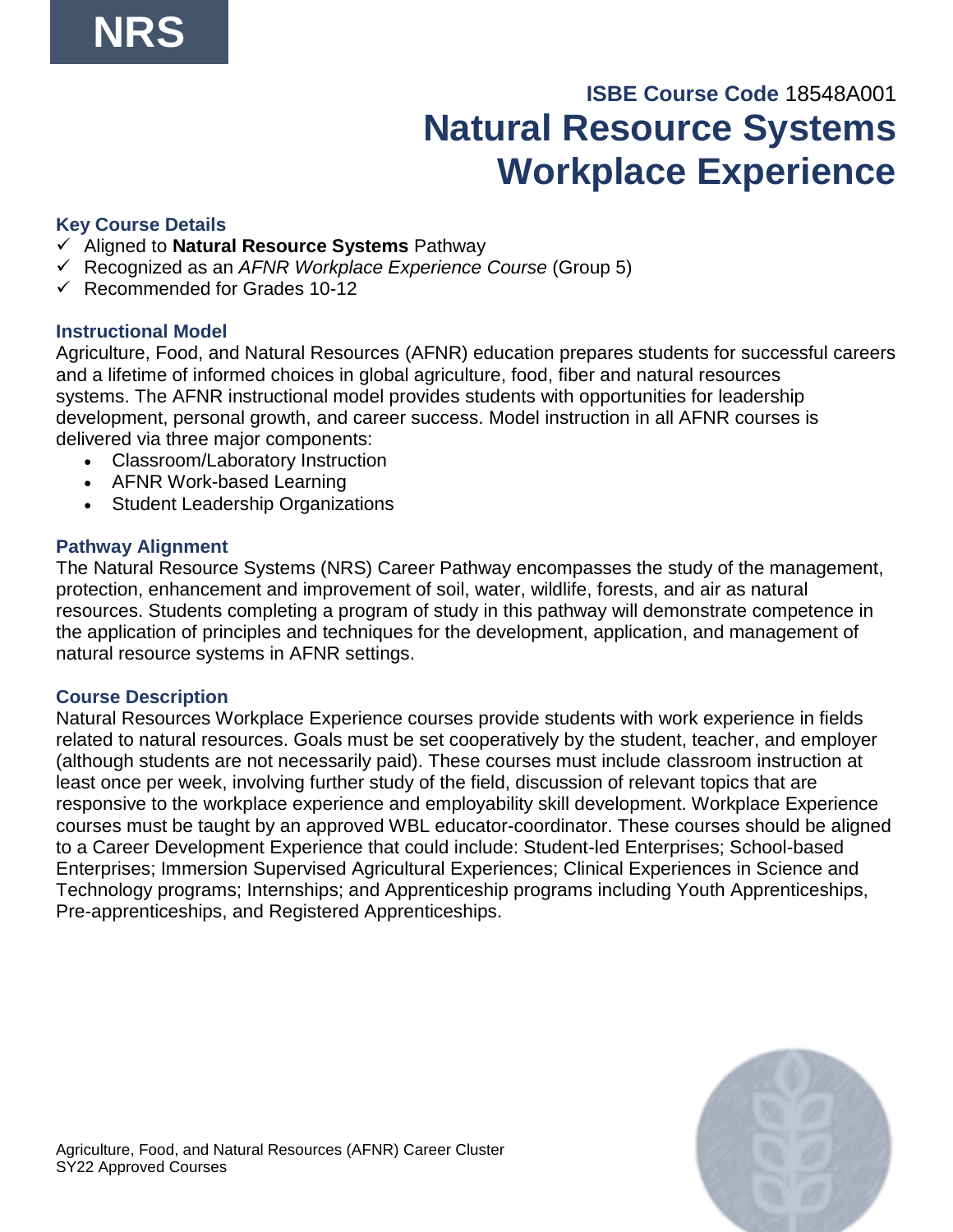# **NRS**

## **ISBE Course Code** 18504A002 **Natural Resources Conservation Management**

## **Key Course Details**

- ✓ Aligned to **Natural Resource Systems** Pathway
- ✓ Recognized as an *AFNR Skills Course* (Group 3)
- $\checkmark$  Recommended for Grades 10-12

## **Instructional Model**

Agriculture, Food, and Natural Resources (AFNR) education prepares students for successful careers and a lifetime of informed choices in global agriculture, food, fiber and natural resources systems. The AFNR instructional model provides students with opportunities for leadership development, personal growth, and career success. Model instruction in all AFNR courses is delivered via three major components:

- Classroom/Laboratory Instruction
- AFNR Work-based Learning
- Student Leadership Organizations

## **Pathway Alignment**

The Natural Resource Systems (NRS) Career Pathway encompasses the study of the management, protection, enhancement and improvement of soil, water, wildlife, forests, and air as natural resources. Students completing a program of study in this pathway will demonstrate competence in the application of principles and techniques for the development, application, and management of natural resource systems in AFNR settings.

## **Course Description**

This course develops management and conservation skills in understanding the connection between agriculture and natural resources. Student knowledge and skills are developed in: understanding natural resources and its importance; fish, wildlife, prairies, and forestry management and conservation; and exploring outdoor recreational enterprises. Hunting and fishing as a sport, growing and managing tree forests, and outdoor safety education will be featured. Career exploration will be discussed including: park ranger, game warden, campground manager, forester, conservation officer, wildlife manager, and related occupations. Improving computer and workplace skills will be a focus. Participation in FFA student organization activities and Supervised Agricultural Experience (SAE) projects is an integral course component for leadership development, career exploration and reinforcement of academic concepts.

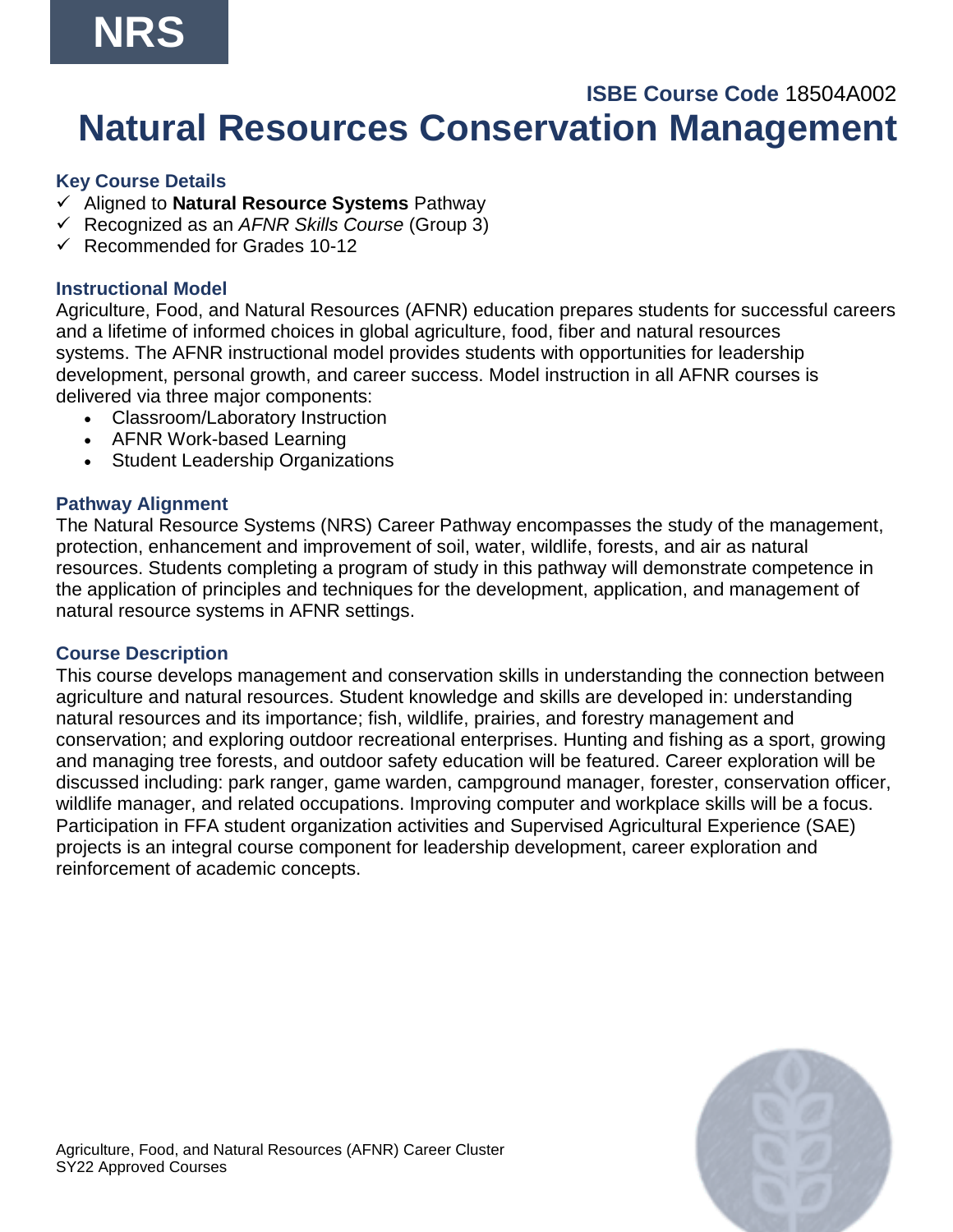## **ISBE Course Code** 18547A001 **Natural Resources Systems Independent Study**

## **Key Course Details**

- ✓ Aligned to **Natural Resource Systems** Pathway
- ✓ Recognized as an *AFNR Independent Study Course* (Group 4)
- ✓ Recommended for Grade 12

## **Instructional Model**

Agriculture, Food, and Natural Resources (AFNR) education prepares students for successful careers and a lifetime of informed choices in global agriculture, food, fiber and natural resources systems. The AFNR instructional model provides students with opportunities for leadership development, personal growth, and career success. Model instruction in all AFNR courses is delivered via three major components:

- Classroom/Laboratory Instruction
- AFNR Work-based Learning
- Student Leadership Organizations

## **Pathway Alignment**

The Natural Resource Systems (NRS) Career Pathway encompasses the study of the management, protection, enhancement and improvement of soil, water, wildlife, forests, and air as natural resources. Students completing a program of study in this pathway will demonstrate competence in the application of principles and techniques for the development, application, and management of natural resource systems in AFNR settings.

## **Course Description**

Courses in Natural Resources Independent Study, often conducted with instructors as mentors, enable students to explore topics of interest related to natural resources. Independent Study courses may serve as an opportunity for students to expand their expertise in a particular application, to explore a topic in greater detail, or to develop more advanced skills. Participation in FFA student organization activities and Supervised Agricultural Experience (SAE) projects is an integral course component for leadership development, career exploration and reinforcement of academic concepts

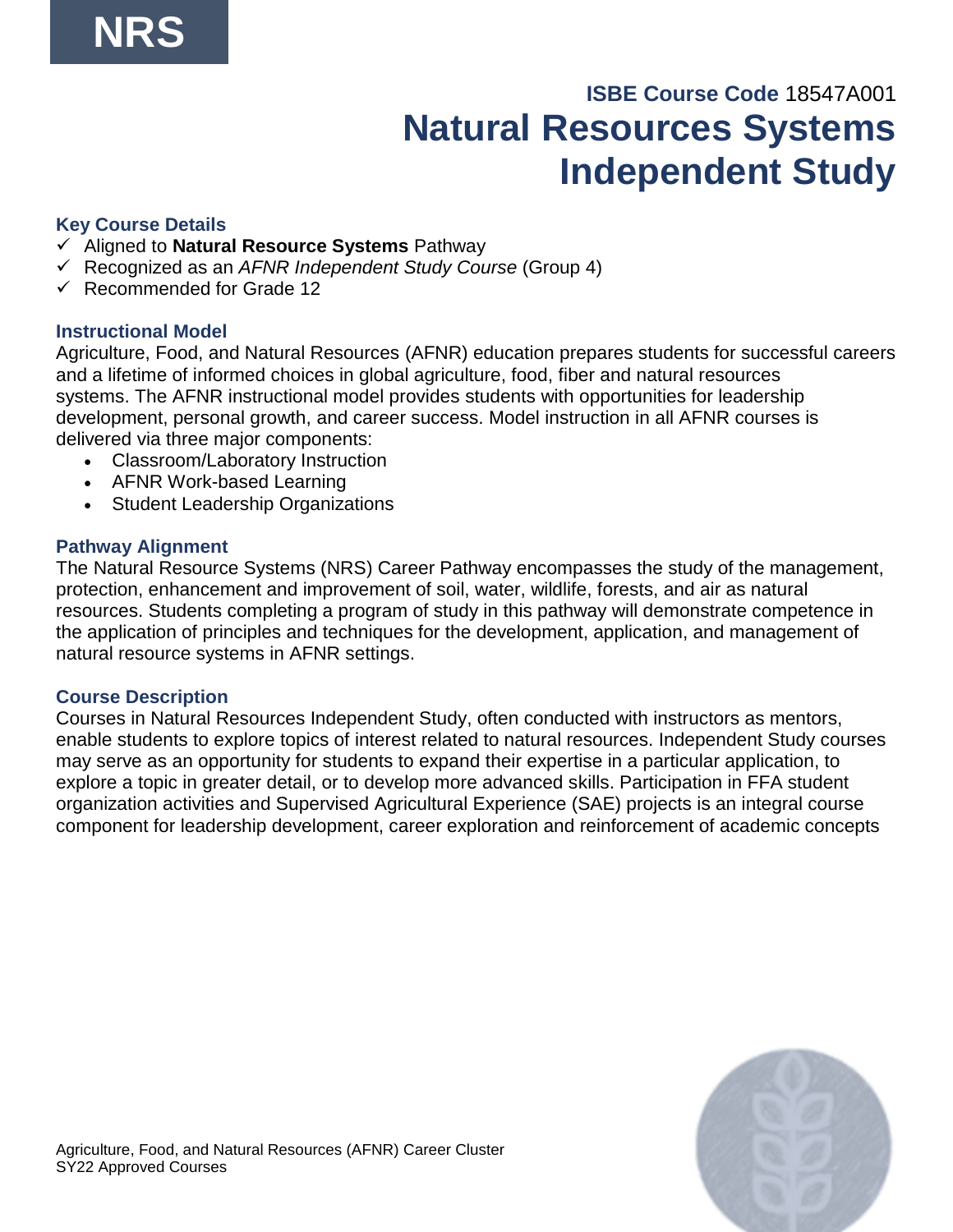

## **ISBE Course Code** 18449A002 **Physical Science Applications in Agriculture I**

#### **Key Course Details**

- ✓ Aligned to **Multiple Pathways**
- ✓ Recognized as an *AFNR Introductory Course* (Group 2)
- $\checkmark$  Recommended for Grades 9-11

## **Instructional Model**

Agriculture, Food, and Natural Resources (AFNR) education prepares students for successful careers and a lifetime of informed choices in global agriculture, food, fiber and natural resources systems. The AFNR instructional model provides students with opportunities for leadership development, personal growth, and career success. Model instruction in all AFNR courses is delivered via three major components:

- Classroom/Laboratory Instruction
- AFNR Work-based Learning
- Student Leadership Organizations

## **Pathway Alignment**

This course aligns to both the Environmental Service Systems (ESS) and Power, Structural and Technical Systems (PSTS) pathways within the Agriculture, Food and Natural Resources (AFNR) career cluster. Course concepts will provide a structure for advanced courses in each aligned pathway.

#### **Course Description**

This course is designed to reinforce and extend students understanding of physical science and the scientific process by associating scientific and math principles and concepts with relevant applications in agriculture. Topics of study are in the areas of scientific investigations, environmental/natural resource systems, agricultural production systems, agricultural structural systems, energy and power systems, agricultural mechanics and machine systems, and food processing systems. The course will be valuable preparation for further education and will increase the relevance of science through the applied setting of agriculture by enhancing literacy in science and the scientific process. Improving computer and workplace skills will be a focus. Participation in FFA student organization activities and Supervised Agricultural Experience (SAE) projects is an integral course component for leadership development, career exploration and reinforcement of academic concepts.

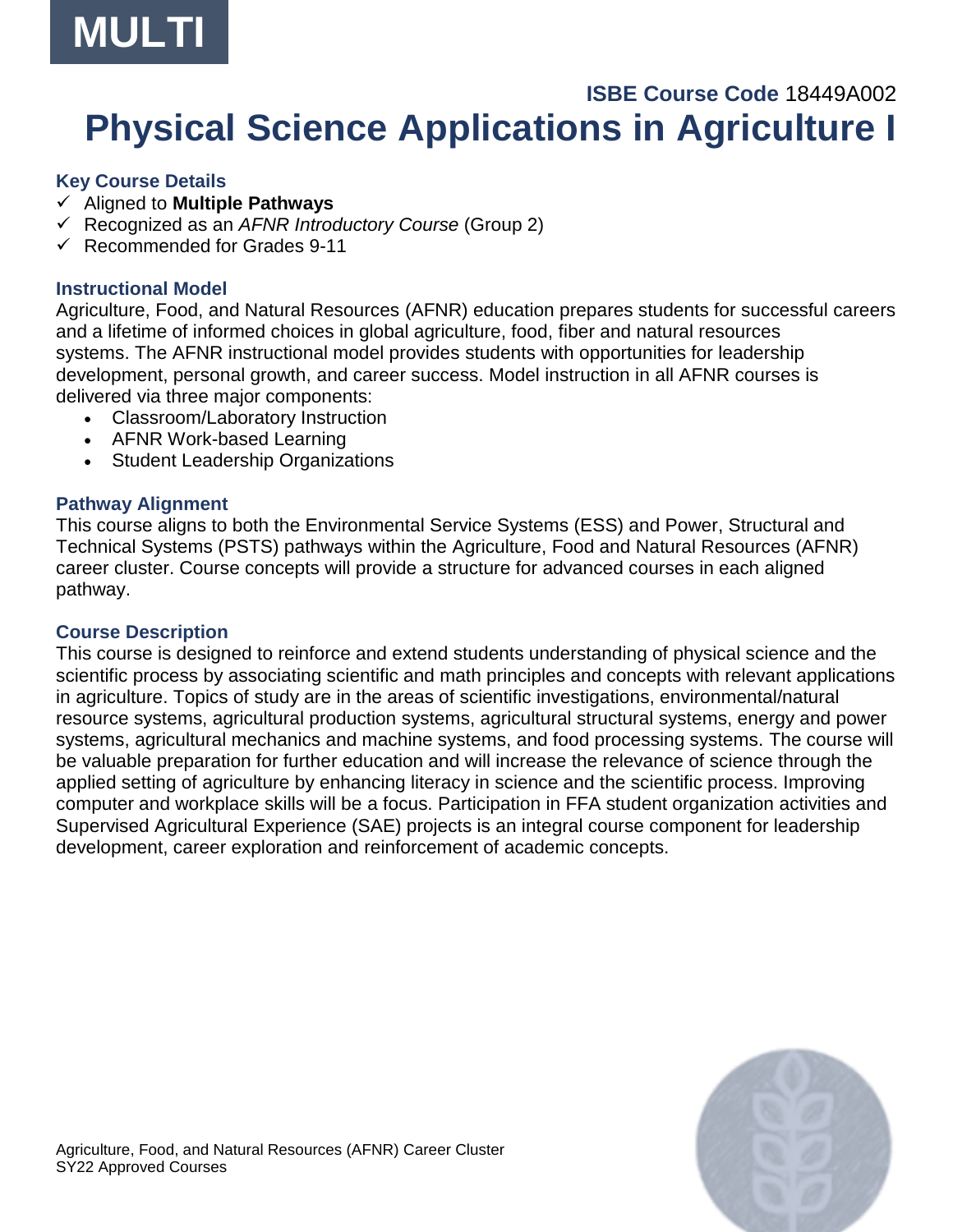

## **ISBE Course Code** 18449A003 **Physical Science Applications in Agriculture II**

## **Key Course Details**

- ✓ Aligned to **Multiple Pathways**
- ✓ Recognized as an *AFNR Advanced Course* (Group 4)
- ✓ Recommended for Grade 12

## **Instructional Model**

Agriculture, Food, and Natural Resources (AFNR) education prepares students for successful careers and a lifetime of informed choices in global agriculture, food, fiber and natural resources systems. The AFNR instructional model provides students with opportunities for leadership development, personal growth, and career success. Model instruction in all AFNR courses is delivered via three major components:

- Classroom/Laboratory Instruction
- AFNR Work-based Learning
- Student Leadership Organizations

## **Pathway Alignment**

This course aligns to both the Environmental Service Systems (ESS) and Power, Structural and Technical Systems (PSTS) pathways within the Agriculture, Food and Natural Resources (AFNR) career cluster. Course concepts will provide a structure for advanced study in each aligned pathway.

## **Course Description**

This course is designed to reinforce and extend students understanding of physical science and the scientific process by associating scientific and math principles and concepts with relevant applications in agriculture. Topics of study are in the areas of scientific investigations, environmental/natural resource systems, agricultural production systems, agricultural structural systems, energy and power systems, agricultural mechanics and machine systems, and food processing systems. The course will be valuable preparation for further education and will increase the relevance of science through the applied setting of agriculture by enhancing literacy in science and the scientific process. Improving computer and workplace skills will be a focus. Participation in FFA student organization activities and Supervised Agricultural Experience (SAE) projects is an integral course component for leadership development, career exploration and reinforcement of academic concepts. Participation in FFA student organization activities and Supervised Agricultural Experience (SAE) projects is an integral course component for leadership development, career exploration and reinforcement of academic concepts.

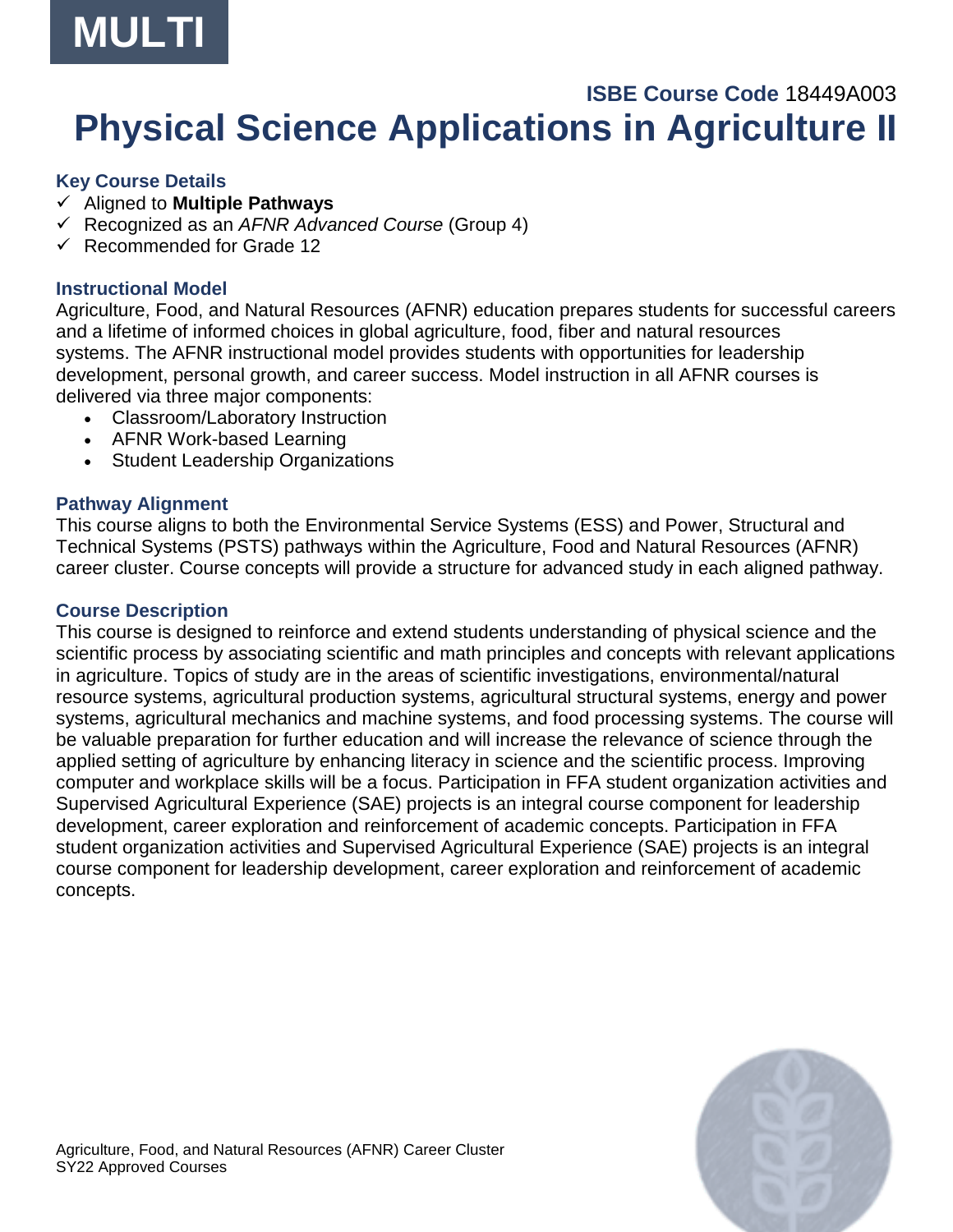## **ISBE Course Code** 18303A001 **Plant Processing**

#### **Key Course Details**

- ✓ Aligned to **Food Products and Processing Systems** Pathway
- ✓ Recognized as an *AFNR Skills Course* (Group 3)
- $\checkmark$  Recommended for Grades 10-12

## **Instructional Model**

Agriculture, Food, and Natural Resources (AFNR) education prepares students for successful careers and a lifetime of informed choices in global agriculture, food, fiber and natural resources systems. The AFNR instructional model provides students with opportunities for leadership development, personal growth, and career success. Model instruction in all AFNR courses is delivered via three major components:

- Classroom/Laboratory Instruction
- AFNR Work-based Learning
- Student Leadership Organizations

## **Pathway Alignment**

The Food Products and Processing Systems (FPPS) Career Pathway encompasses the study of food safety and sanitation; nutrition, biology, microbiology, chemistry and human behavior in local and global food systems; food selection and processing for storage, distribution and consumption; and the historical and current development of the food industry. Students completing a program of study in this pathway will demonstrate competence in the application of principles and techniques for the development, application, and management of food products and processing in AFNR settings.

#### **Course Description**

Plant Processing courses impart the knowledge and skills needed to bring plant products to market. They may cover a wide variety of topics, including plant production, quality selection and preservation, equipment care and sanitation, government regulations, and marketing and consumer trends. Plant Processing courses may present an overview of product processing or may specialize in specific plant products. Participation in FFA student organization activities and Supervised Agricultural Experience (SAE) projects is an integral course component for leadership development, career exploration and reinforcement of academic concepts.

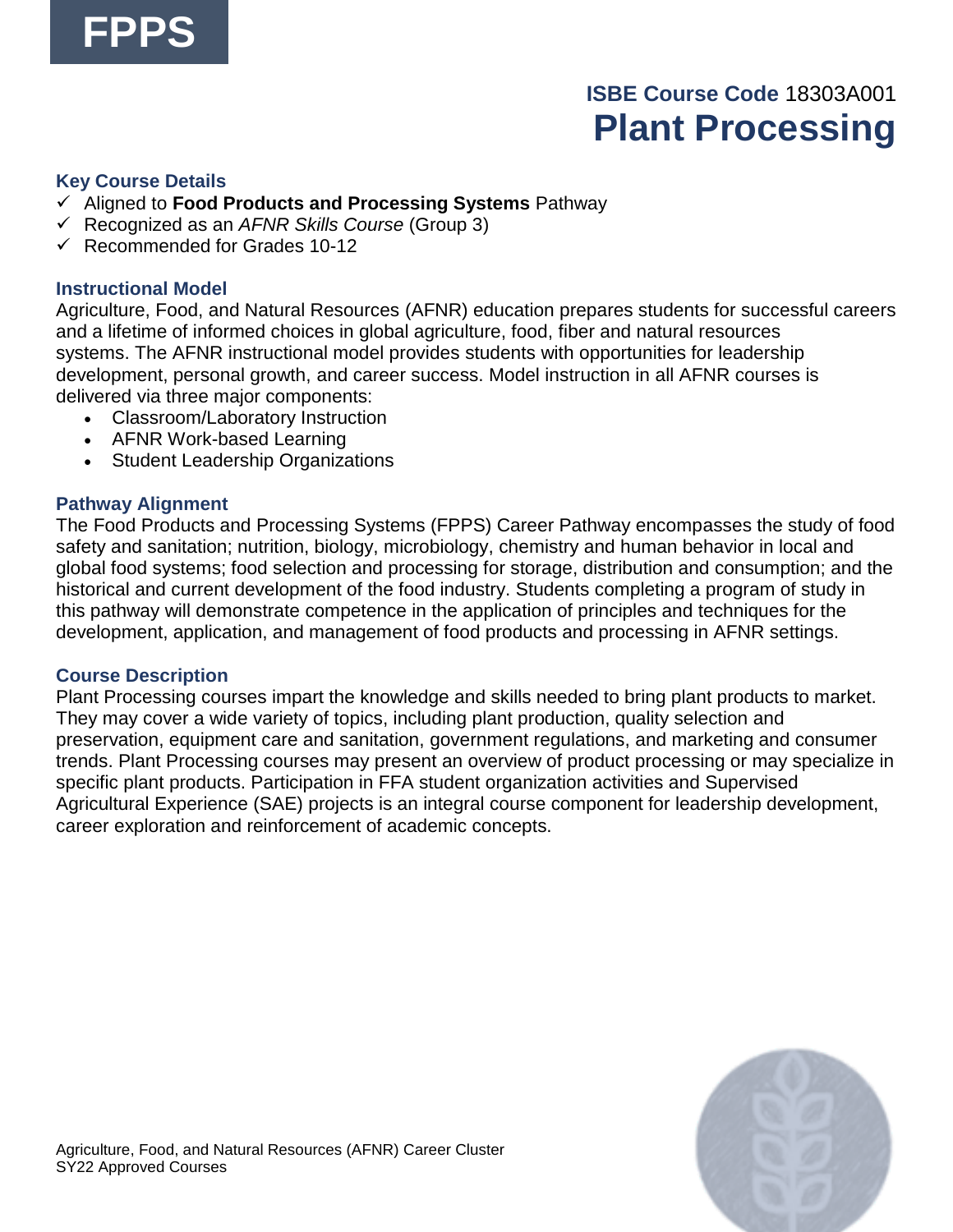## **ISBE Course Code** 18097A001 **Plant Systems Independent Study**

## **Key Course Details**

- ✓ Aligned to **Plant Systems** Pathway
- ✓ Recognized as an *AFNR Independent Study Course* (Group 4)
- ✓ Recommended for Grade 12

## **Instructional Model**

Agriculture, Food, and Natural Resources (AFNR) education prepares students for successful careers and a lifetime of informed choices in global agriculture, food, fiber and natural resources systems. The AFNR instructional model provides students with opportunities for leadership development, personal growth, and career success. Model instruction in all AFNR courses is delivered via three major components:

- Classroom/Laboratory Instruction
- AFNR Work-based Learning
- Student Leadership Organizations

## **Pathway Alignment**

The Plant Systems (PS) Career Pathway encompasses the study of plant life cycles, classifications, functions, structures, reproduction, media and nutrients, as well as growth and cultural practices through the study of crops, turf grass, trees, shrubs, and/or ornamental plants. Students completing a program of study in this pathway will demonstrate competence in the application of principles and techniques for the development, application, and management of plant systems in AFNR settings.

#### **Course Description**

Courses in Plant Systems Independent Study, often conducted with instructors as mentors, enable students to explore topics of interest related to plant systems. Independent Study courses may serve as an opportunity for students to expand their expertise in a particular application, to explore a topic in greater detail, or to develop more advanced skills. Participation in FFA student organization activities and Supervised Agricultural Experience (SAE) projects is an integral course component for leadership development, career exploration and reinforcement of academic concepts

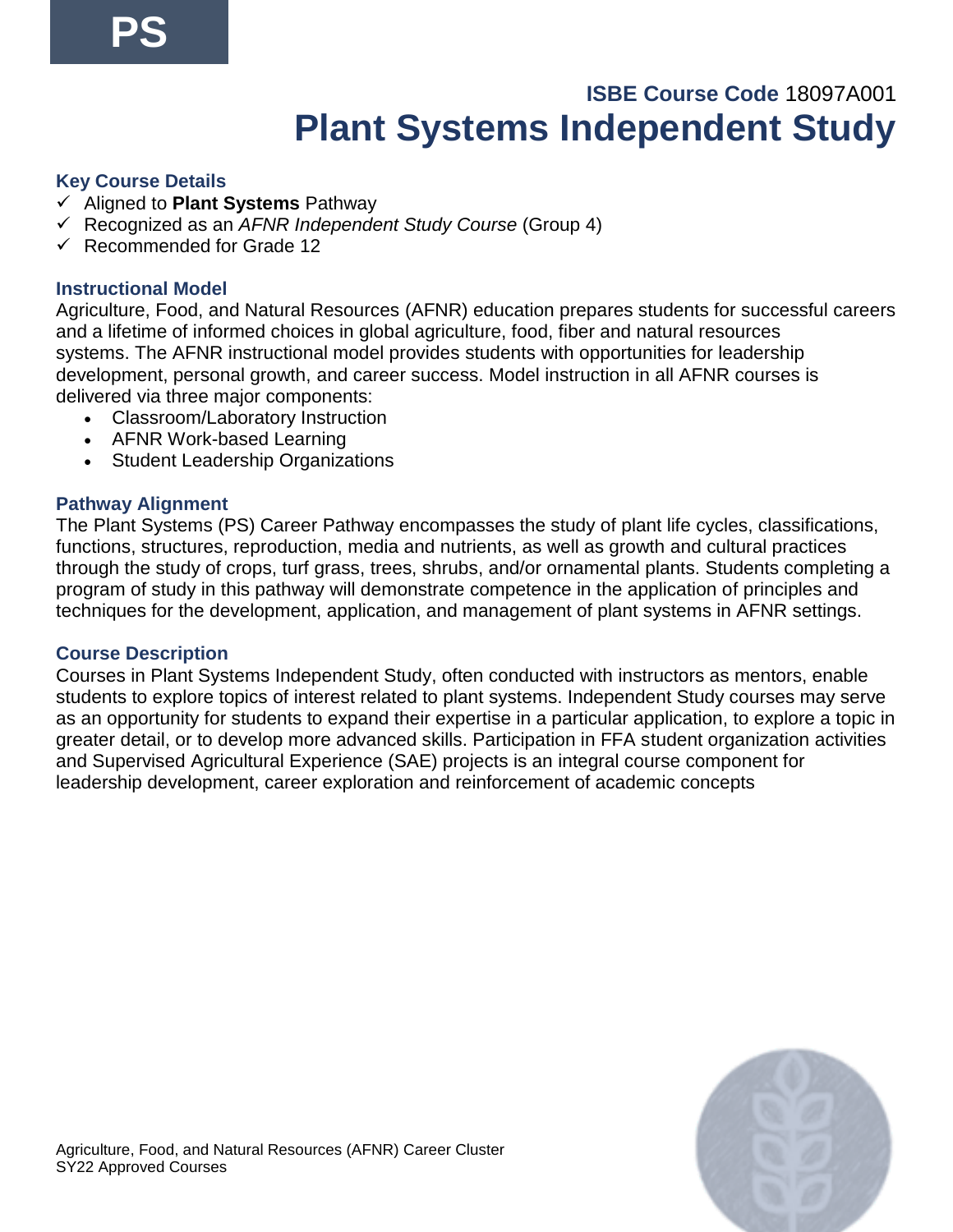## **ISBE Course Code** 18098A001 **Plant Systems Workplace Experience**

## **Key Course Details**

- ✓ Aligned to **Plant Systems** Pathway
- ✓ Recognized as an *AFNR Workplace Experience Course* (Group 5)
- $\checkmark$  Recommended for Grades 10-12

## **Instructional Model**

Agriculture, Food, and Natural Resources (AFNR) education prepares students for successful careers and a lifetime of informed choices in global agriculture, food, fiber and natural resources systems. The AFNR instructional model provides students with opportunities for leadership development, personal growth, and career success. Model instruction in all AFNR courses is delivered via three major components:

- Classroom/Laboratory Instruction
- AFNR Work-based Learning
- Student Leadership Organizations

## **Pathway Alignment**

The Plant Systems (PS) Career Pathway encompasses the study of plant life cycles, classifications, functions, structures, reproduction, media and nutrients, as well as growth and cultural practices through the study of crops, turf grass, trees, shrubs, and/or ornamental plants. Students completing a program of study in this pathway will demonstrate competence in the application of principles and techniques for the development, application, and management of plant systems in AFNR settings.

#### **Course Description**

Plant Systems Workplace Experience courses provide work experience in fields related to plant systems (care, propagation, and processing). Goals must be set cooperatively by the student, teacher, and employer (although students are not necessarily paid). These courses must include classroom instruction at least once per week, involving further study of the field, discussion of relevant topics that are responsive to the workplace experience and employability skill development. Workplace Experience courses must be taught by an approved WBL educator-coordinator. These courses should be aligned to a Career Development Experience that could include: Student-led Enterprises; School-based Enterprises; Immersion Supervised Agricultural Experiences; Clinical Experiences in Science and Technology programs; Internships; and Apprenticeship programs including Youth Apprenticeships, Pre-apprenticeships, and Registered Apprenticeships.

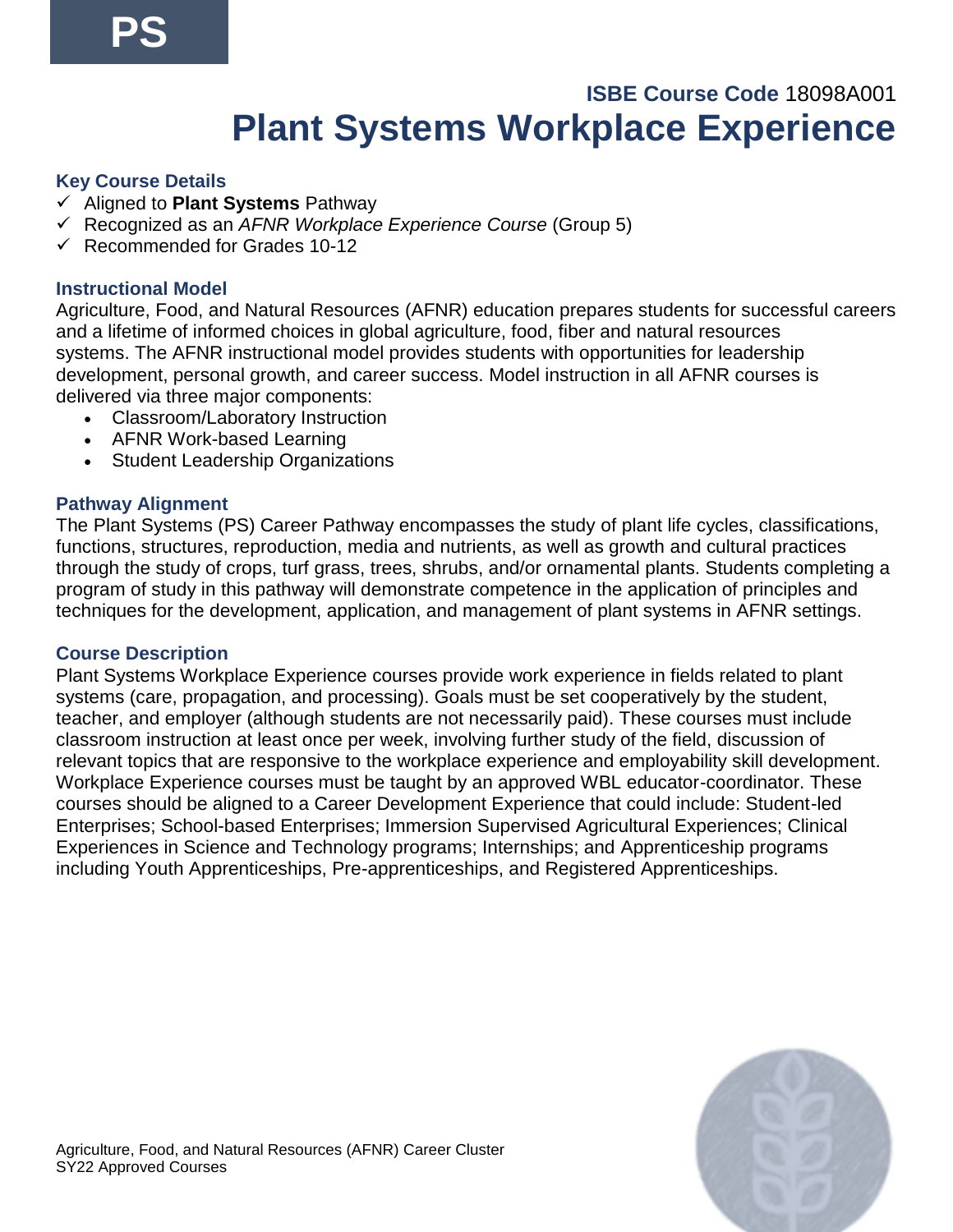## **ISBE Course Code** 18448A001 **Power, Structural and Technical Systems Workplace Experience**

## **Key Course Details**

- ✓ Aligned to **Power, Structural and Technical Systems** Pathway
- ✓ Recognized as an *AFNR Workplace Experience Course* (Group 5)
- $\checkmark$  Recommended for Grades 10-12

## **Instructional Model**

Agriculture, Food, and Natural Resources (AFNR) education prepares students for successful careers and a lifetime of informed choices in global agriculture, food, fiber and natural resources systems. The AFNR instructional model provides students with opportunities for leadership development, personal growth, and career success. Model instruction in all AFNR courses is delivered via three major components:

- Classroom/Laboratory Instruction
- AFNR Work-based Learning
- Student Leadership Organizations

#### **Pathway Alignment**

The Power, Structural, and Technical Systems (PSTS) Career Pathway encompasses the study of agricultural equipment, power systems, alternative fuel sources, precision technology, as well as woodworking, metalworking, welding, and project planning for agricultural structures. Students completing a program of study in this pathway will demonstrate competence in the application of principles and techniques for the development, application, and management of power, structural, and technical systems in AFNR settings.

## **Course Description**

Power, Structural and Technical Systems Workplace Experience courses provide work experience in fields related to agricultural mechanics and construction. Goals must be set cooperatively by the student, teacher, and employer (although students are not necessarily paid). These courses must include classroom instruction at least once per week, involving further study of the field, discussion of relevant topics that are responsive to the workplace experience and employability skill development. Workplace Experience courses must be taught by an approved WBL educator-coordinator. These courses should be aligned to a Career Development Experience that could include: Student-led Enterprises; School-based Enterprises; Immersion Supervised Agricultural Experiences; Clinical Experiences in Science and Technology programs; Internships; and Apprenticeship programs including Youth Apprenticeships, Pre-apprenticeships, and Registered Apprenticeships.

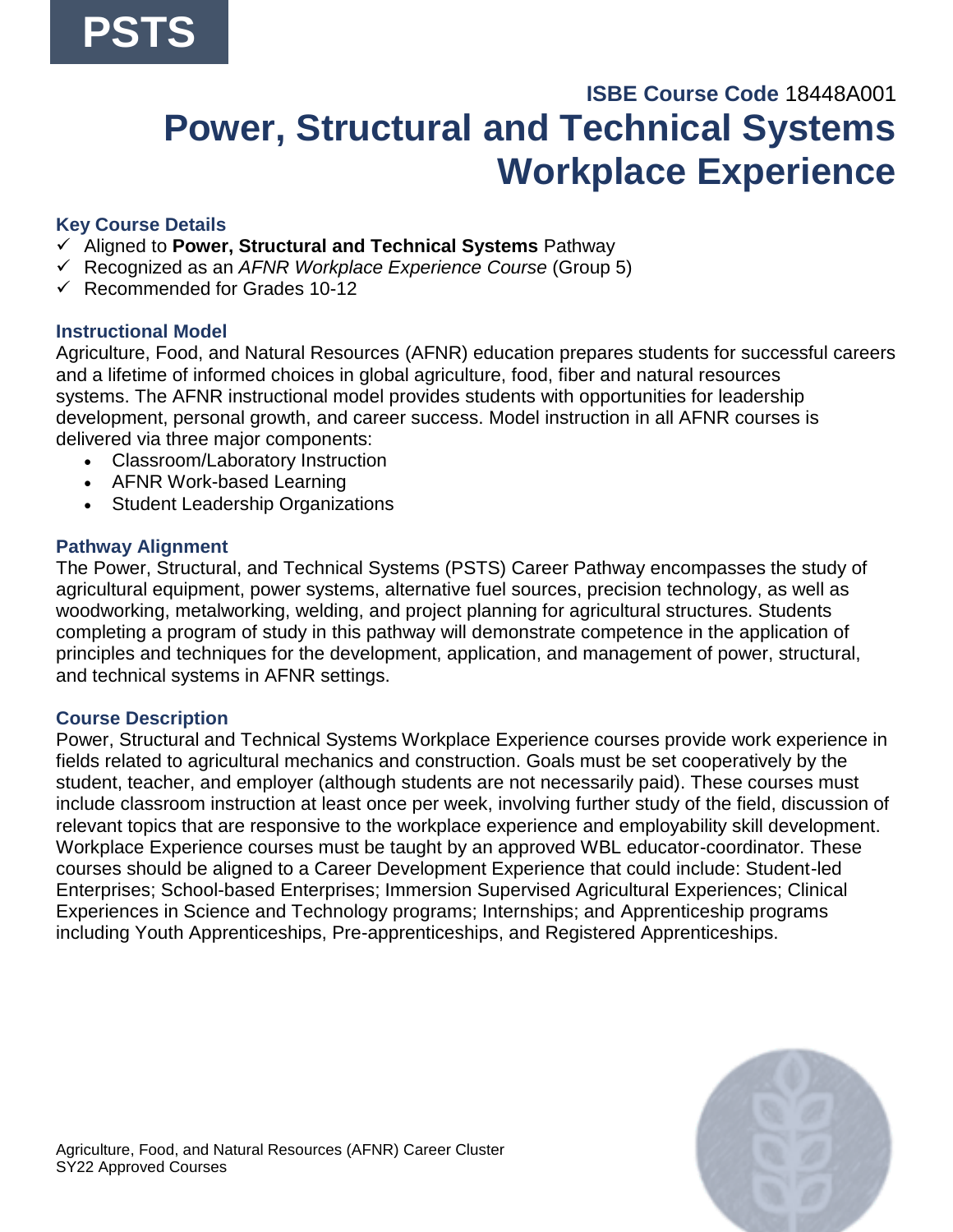## **ISBE Course Code** 18447A001 **Power, Structural, and Technical Systems Independent Study**

## **Key Course Details**

- ✓ Aligned to **Power, Structural and Technical Systems** Pathway
- ✓ Recognized as an *AFNR Independent Study Course* (Group 4)
- ✓ Recommended for Grade 12

## **Instructional Model**

Agriculture, Food, and Natural Resources (AFNR) education prepares students for successful careers and a lifetime of informed choices in global agriculture, food, fiber and natural resources systems. The AFNR instructional model provides students with opportunities for leadership development, personal growth, and career success. Model instruction in all AFNR courses is delivered via three major components:

- Classroom/Laboratory Instruction
- AFNR Work-based Learning
- Student Leadership Organizations

## **Pathway Alignment**

The Power, Structural, and Technical Systems (PSTS) Career Pathway encompasses the study of agricultural equipment, power systems, alternative fuel sources, precision technology, as well as woodworking, metalworking, welding, and project planning for agricultural structures. Students completing a program of study in this pathway will demonstrate competence in the application of principles and techniques for the development, application, and management of power, structural, and technical systems in AFNR settings.

## **Course Description**

Courses in Agricultural Mechanics and Construction Independent Study, often conducted with instructors as mentors, enable students to topics of interest related to agricultural mechanics and/or construction. Independent Study courses may serve as an opportunity for students to expand their expertise in a particular application, to explore a topic in greater detail, or to develop more advanced skills. Participation in FFA student organization activities and Supervised Agricultural Experience (SAE) projects is an integral course component for leadership development, career exploration and reinforcement of academic concepts.

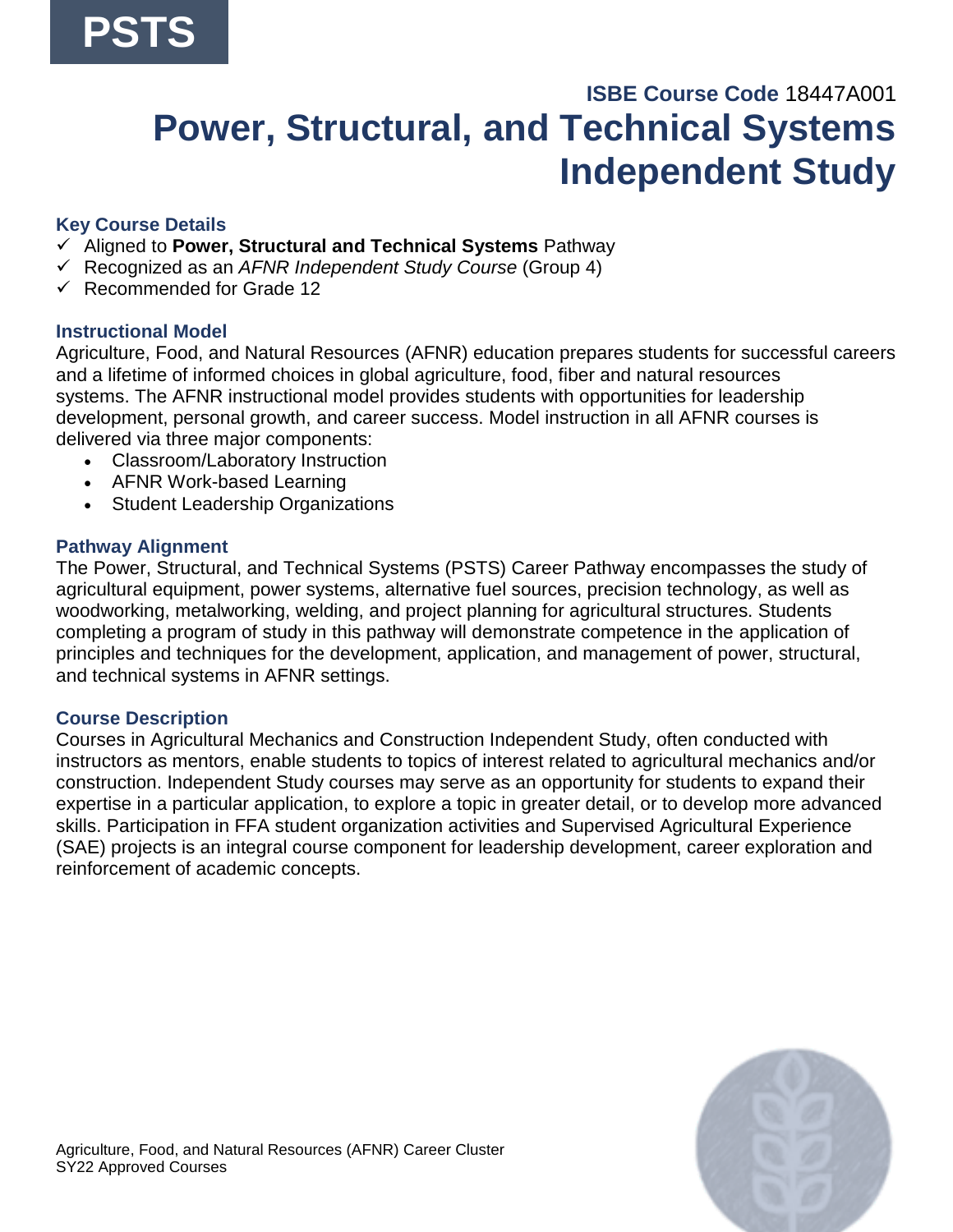

## **ISBE Course Code** 18405A001 **Precision Agriculture**

#### **Key Course Details**

- ✓ Aligned to **Multiple Pathways**
- ✓ Recognized as an *AFNR Advanced Course* (Group 4)
- ✓ Recommended for Grade 12

#### **Instructional Model**

Agriculture, Food, and Natural Resources (AFNR) education prepares students for successful careers and a lifetime of informed choices in global agriculture, food, fiber and natural resources systems. The AFNR instructional model provides students with opportunities for leadership development, personal growth, and career success. Model instruction in all AFNR courses is delivered via three major components:

- Classroom/Laboratory Instruction
- AFNR Work-based Learning
- Student Leadership Organizations

#### **Pathway Alignment**

This course aligns to both the Environmental Service Systems (ESS) and Power, Structural, and Technical Systems (PSTS) pathways within the Agriculture, Food and Natural Resources (AFNR) career cluster. Course concepts will provide a structure for advanced courses in each aligned pathway.

#### **Course Description**

Precision Agriculture courses provide a fundamental understanding of the principles of precision agriculture. Topics may include Global Positioning Systems (GPS); Geographical Information Systems (GIS); yield monitors; remote sensing; drones; grid soil sampling; variable rate application; digital image processing simulator (DIPS); Geodesy, automated cartography (Auto-Carto); land surveying (LS); navigation and guidance to effectively use data to make informed production management decisions. These courses may use spatial analysis models and guidelines for integrating, interpreting, analyzing, and synthesizing geographic data, with a focus on both the implications and limitations of such technologies. Participation in FFA student organization activities and Supervised Agricultural Experience (SAE) projects is an integral course component for leadership development, career exploration and reinforcement of academic concepts.

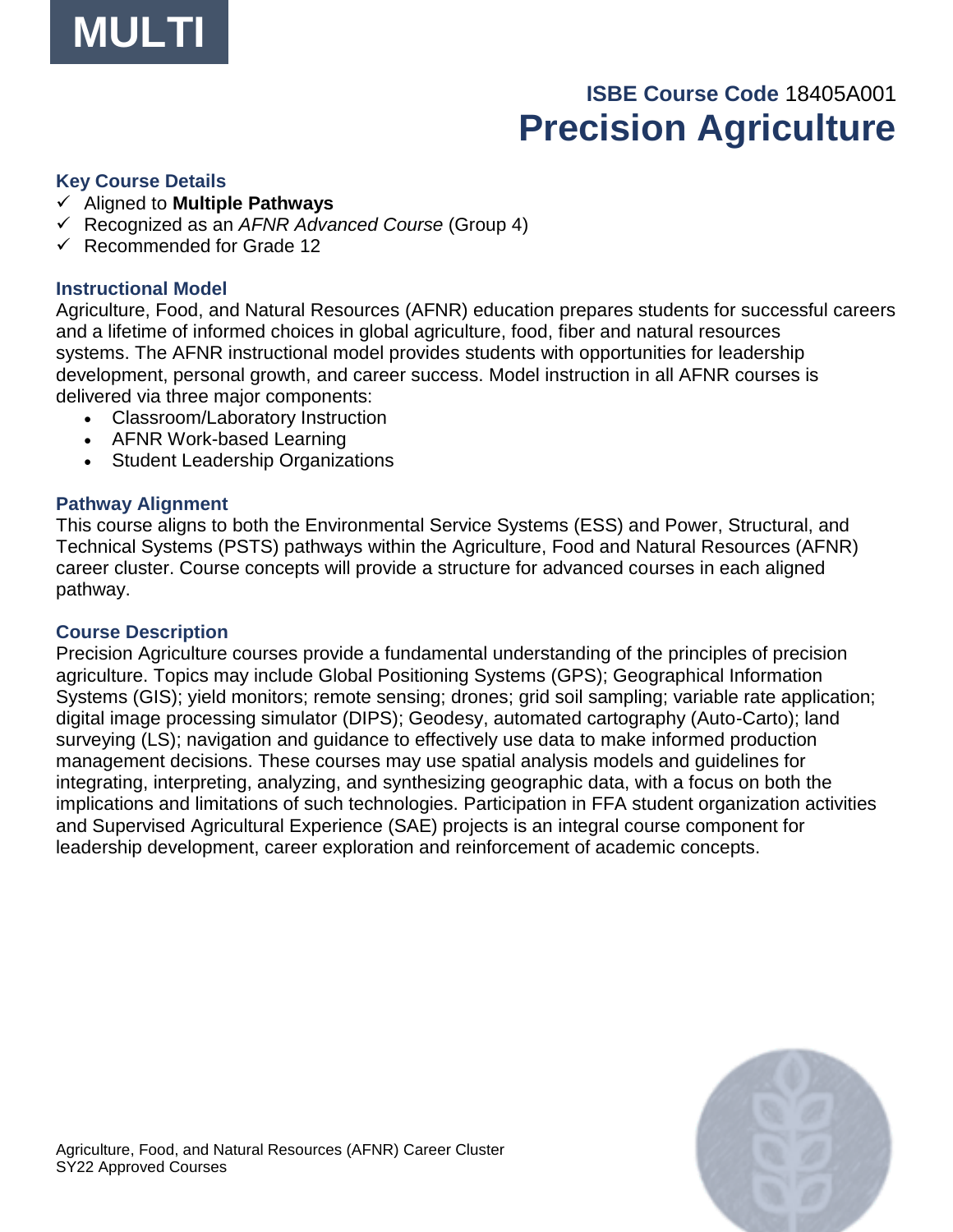## **ISBE Course Code** 18106A001 **Service and Support Animal Training**

## **Key Course Details**

- ✓ Aligned to **Animal Systems** Pathway
- ✓ Recognized as an *AFNR Skills Course* (Group 3)
- $\checkmark$  Recommended for Grades 10-12

## **Instructional Model**

Agriculture, Food, and Natural Resources (AFNR) education prepares students for successful careers and a lifetime of informed choices in global agriculture, food, fiber and natural resources systems. The AFNR instructional model provides students with opportunities for leadership development, personal growth, and career success. Model instruction in all AFNR courses is delivered via three major components:

- Classroom/Laboratory Instruction
- AFNR Work-based Learning
- Student Leadership Organizations

## **Pathway Alignment**

The Animal Systems (AS) Career Pathway encompasses the study of animal systems, including content areas such as life processes, health, nutrition, genetics, management, and processing, as applied to small animals, aquaculture, exotic animals, livestock, dairy, horses and/or poultry. Students completing a program of study in this pathway will demonstrate competence in the application of principles and techniques for the development, application, and management of animal systems in AFNR settings.

#### **Course Description**

"Service and Support Animal Training course provide students with skills and knowledge necessary to provide care and training for companion and service animals. Topics include animal behavior, training tools, and animal care. The course will focus on providing students understanding on how to select, socialize, and train companion and service animals to do work or perform tasks for the benefit of an individual with a disability, including a physical, sensory, psychiatric, intellectual, or other mental disability. Participation in FFA student organization activities and Supervised Agricultural Experience (SAE) projects is an integral course component for leadership development, career exploration and reinforcement of academic concepts.

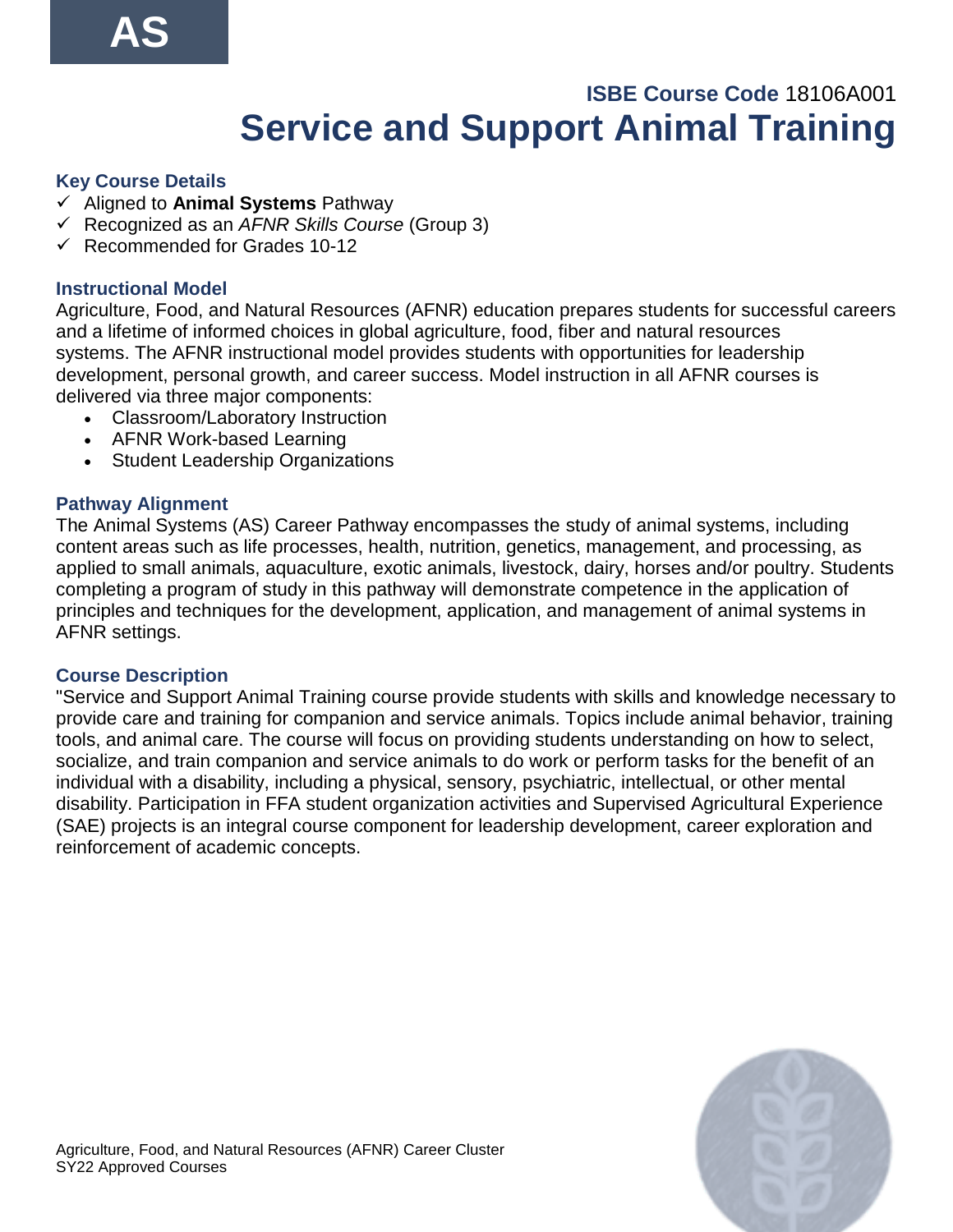## **ISBE Course Code** 18102A001 **Small Animal Care**

#### **Key Course Details**

- ✓ Aligned to **Animal Systems** Pathway
- ✓ Recognized as an *AFNR Advanced Course* (Group 4)
- ✓ Recommended for Grade 12

#### **Instructional Model**

Agriculture, Food, and Natural Resources (AFNR) education prepares students for successful careers and a lifetime of informed choices in global agriculture, food, fiber and natural resources systems. The AFNR instructional model provides students with opportunities for leadership development, personal growth, and career success. Model instruction in all AFNR courses is delivered via three major components:

- Classroom/Laboratory Instruction
- AFNR Work-based Learning
- Student Leadership Organizations

## **Pathway Alignment**

The Animal Systems (AS) Career Pathway encompasses the study of animal systems, including content areas such as life processes, health, nutrition, genetics, management, and processing, as applied to small animals, aquaculture, exotic animals, livestock, dairy, horses and/or poultry. Students completing a program of study in this pathway will demonstrate competence in the application of principles and techniques for the development, application, and management of animal systems in AFNR settings.

#### **Course Description**

Small Animal Care courses focus on the care and management of small animals. Animal nutrition, health, behavior, reproduction and breeding, anatomy and physiology, use of qualitative and quantitative analyses for decision-making, facilities, handling and training, and grooming are typical areas of study. Participation in FFA student organization activities and Supervised Agricultural Experience (SAE) projects is an integral course component for leadership development, career exploration and reinforcement of academic concepts.

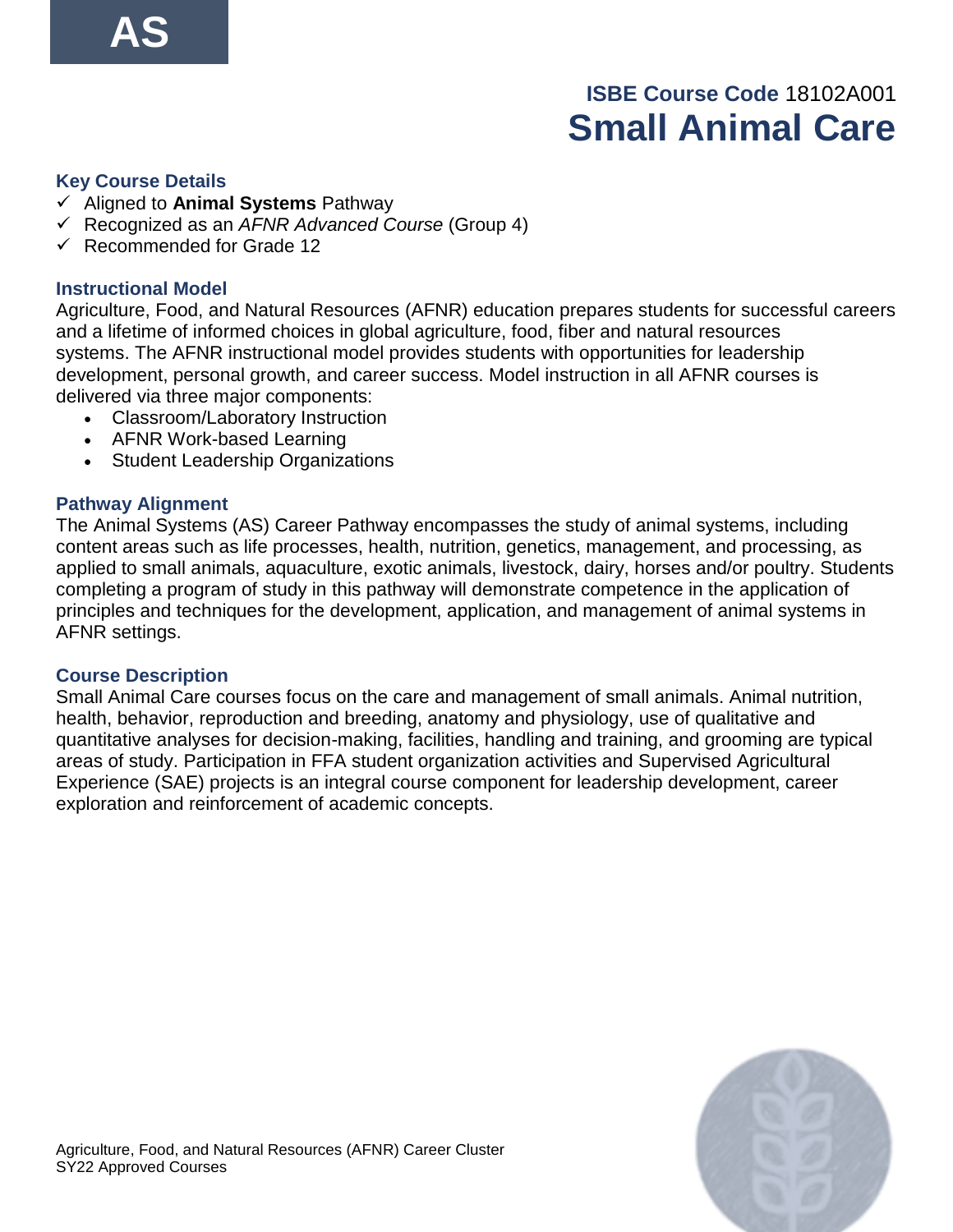

## **ISBE Course Code** 18055A001 **Soil Science**

#### **Key Course Details**

- ✓ Aligned to **Multiple Pathways**
- ✓ Recognized as an *AFNR Advanced Course* (Group 4)
- ✓ Recommended for Grade 12

#### **Instructional Model**

Agriculture, Food, and Natural Resources (AFNR) education prepares students for successful careers and a lifetime of informed choices in global agriculture, food, fiber and natural resources systems. The AFNR instructional model provides students with opportunities for leadership development, personal growth, and career success. Model instruction in all AFNR courses is delivered via three major components:

- Classroom/Laboratory Instruction
- AFNR Work-based Learning
- Student Leadership Organizations

#### **Pathway Alignment**

This course aligns to the Environmental Service Systems (ESS), Natural Resource Systems (NRS), and Plant Systems (PS) pathways within the Agriculture, Food and Natural Resources (AFNR) career cluster. Course concepts will provide a structure for advanced courses in each aligned pathway.

#### **Course Description**

Soil Science courses involve the study of soil properties, including soil chemistry, biology, fertility, mineralogy, and hydrology. Topics covered may also include soil conservation, irrigation, soil genesis, soil surveys, and management. Participation in FFA student organization activities and Supervised Agricultural Experience (SAE) projects is an integral course component for leadership development, career exploration and reinforcement of academic concepts.

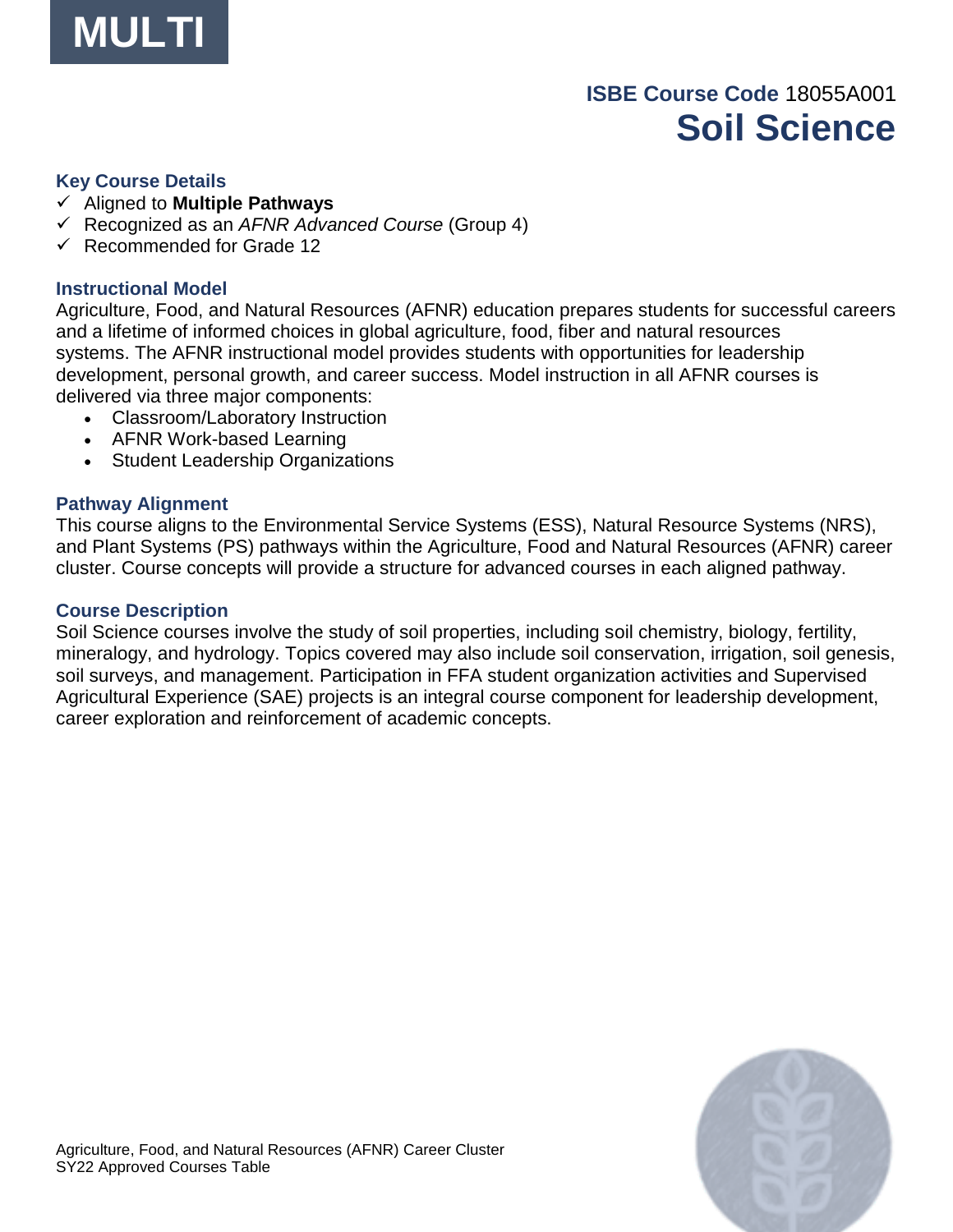## **ISBE Course Code** 18056A001 **Specialty Crop Production**

## **Key Course Details**

- ✓ Aligned to **Plant Systems** Pathway
- ✓ Recognized as an *AFNR Advanced Course* (Group 4)
- ✓ Recommended for Grade 12

## **Instructional Model**

Agriculture, Food, and Natural Resources (AFNR) education prepares students for successful careers and a lifetime of informed choices in global agriculture, food, fiber and natural resources systems. The AFNR instructional model provides students with opportunities for leadership development, personal growth, and career success. Model instruction in all AFNR courses is delivered via three major components:

- Classroom/Laboratory Instruction
- AFNR Work-based Learning
- Student Leadership Organizations

## **Pathway Alignment**

The Plant Systems (PS) Career Pathway encompasses the study of plant life cycles, classifications, functions, structures, reproduction, media and nutrients, as well as growth and cultural practices through the study of crops, turf grass, trees, shrubs, and/or ornamental plants. Students completing a program of study in this pathway will demonstrate competence in the application of principles and techniques for the development, application, and management of plant systems in AFNR settings.

#### **Course Description**

This skills-based course includes a study of sustainable crop production practices, including but not limited to vegetables, culinary and medicinal herbs, fruit production, ornamental crops and cut flowers. Topics include harvest methods, seasonal crop selection, planting procedures, cultural practices, soil testing, soil amendment, integrated pest management, marketing and economic viability, and various record keeping procedures, such as those needed for organic certification. Manual, mechanical, and chemical weed and pest management techniques will be discussed. Participation in FFA student organization activities and Supervised Agricultural Experience (SAE) projects is an integral course component for leadership development, career exploration and reinforcement of academic concepts.

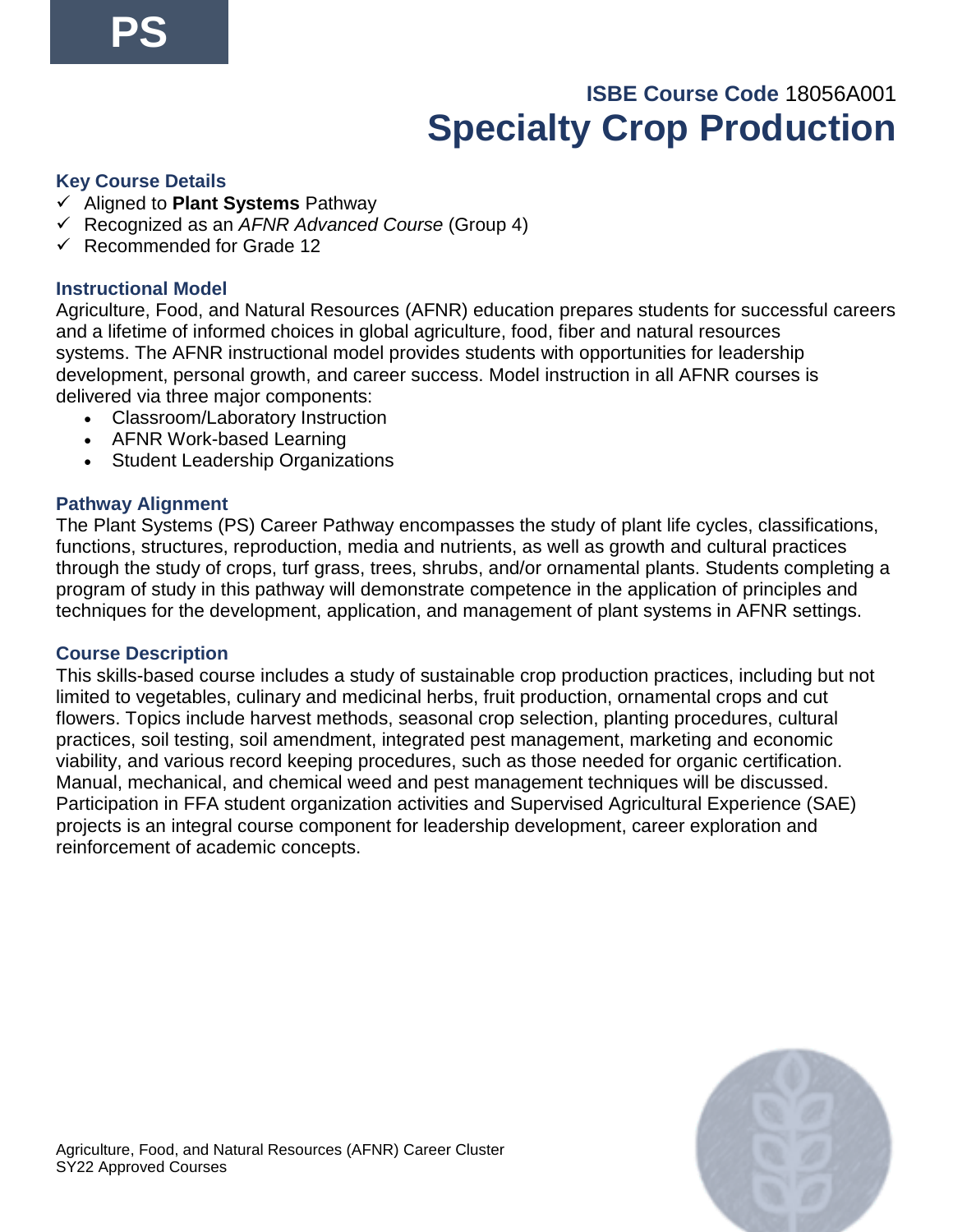

## **ISBE Course Code** 18310A001 **Sustainable Agriculture**

#### **Key Course Details**

- ✓ Aligned to **Multiple Pathways**
- ✓ Recognized as an *AFNR Advanced Course* (Group 4)
- ✓ Recommended for Grade 12

#### **Instructional Model**

Agriculture, Food, and Natural Resources (AFNR) education prepares students for successful careers and a lifetime of informed choices in global agriculture, food, fiber and natural resources systems. The AFNR instructional model provides students with opportunities for leadership development, personal growth, and career success. Model instruction in all AFNR courses is delivered via three major components:

- Classroom/Laboratory Instruction
- AFNR Work-based Learning
- Student Leadership Organizations

#### **Pathway Alignment**

This course aligns to the following pathways within the Agriculture, Food and Natural Resources (AFNR) career cluster: Biotechnology Systems (BS), Environmental Service Systems (ESS), Food Products and Processing Systems (FPPS), and Plant Systems (PS). Course concepts will provide a structure for advanced study in each aligned pathway.

#### **Course Description**

Sustainable/Alternative Agriculture courses explore technological and environmental changes and concerns. These courses address alternative approaches to food production including, but not limited to, organics, low-input, natural, and sustainable production methodology and practices. Course content may include comparing the effects of alternative production practices to those of conventional production practices. Participation in FFA student organization activities and Supervised Agricultural Experience (SAE) projects is an integral course component for leadership development, career exploration and reinforcement of academic concepts.

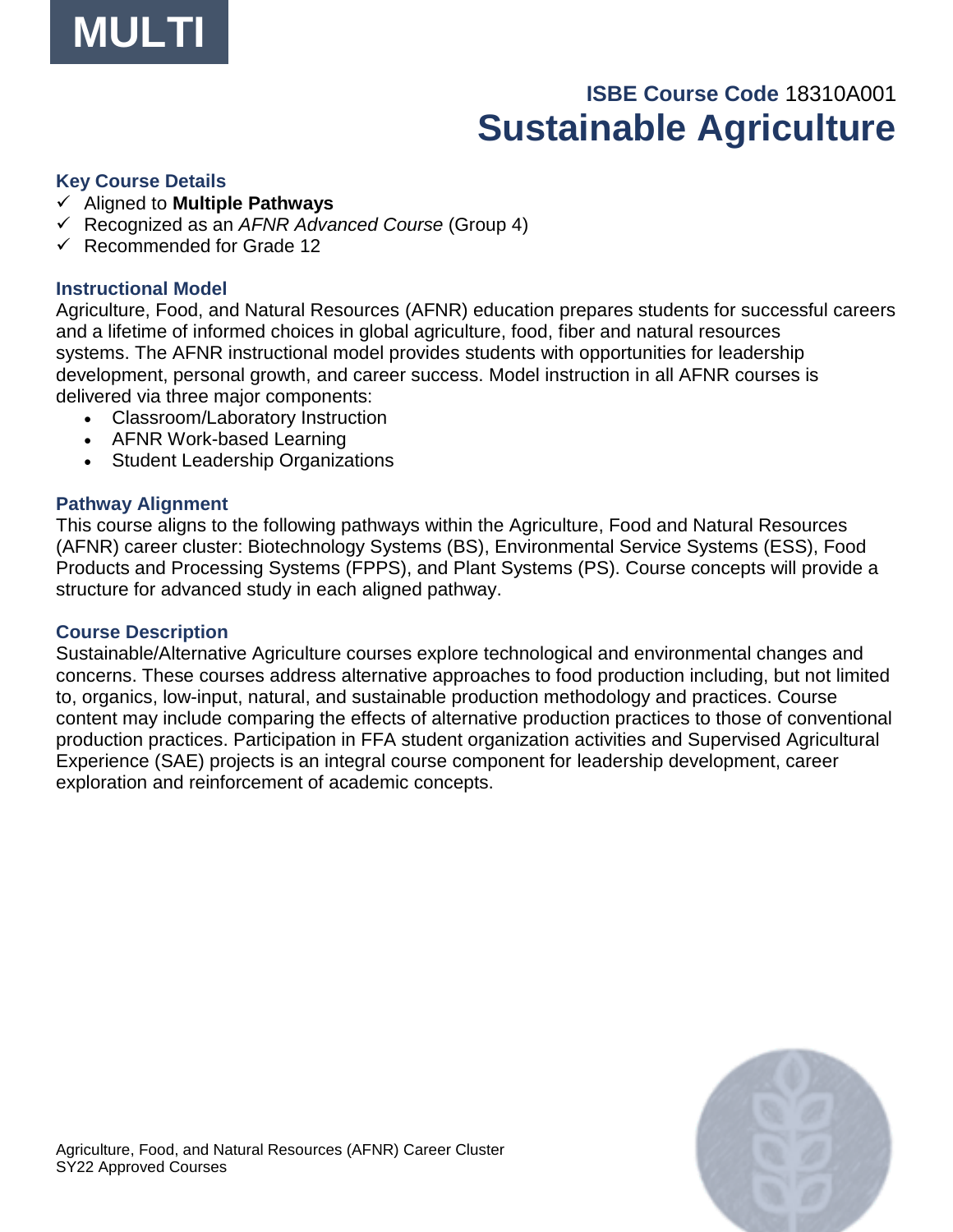

## **ISBE Course Code** 21054A004 **Technology, Society and Sustainability**

#### **Key Course Details**

- ✓ Aligned to **Multiple Pathways**
- ✓ Recognized as an *AFNR Advanced Course* (Group 4)
- ✓ Recommended for Grade 12

#### **Instructional Model**

Agriculture, Food, and Natural Resources (AFNR) education prepares students for successful careers and a lifetime of informed choices in global agriculture, food, fiber and natural resources systems. The AFNR instructional model provides students with opportunities for leadership development, personal growth, and career success. Model instruction in all AFNR courses is delivered via three major components:

- Classroom/Laboratory Instruction
- AFNR Work-based Learning
- Student Leadership Organizations

#### **Pathway Alignment**

This course aligns to both the Environmental Service Systems (ESS) and Natural Resource Systems (NRS) pathways within the Agriculture, Food and Natural Resources (AFNR) career cluster. Course concepts will provide a structure for advanced study in each aligned pathway.

#### **Course Description**

Technology, Society and Sustainability course will provide an overview of the importance of, impact on, and relationships between technological endeavors and society at large. This courses typically emphasize environmental factors, economics impacts and the influences of society on technological/environmental endeavors.

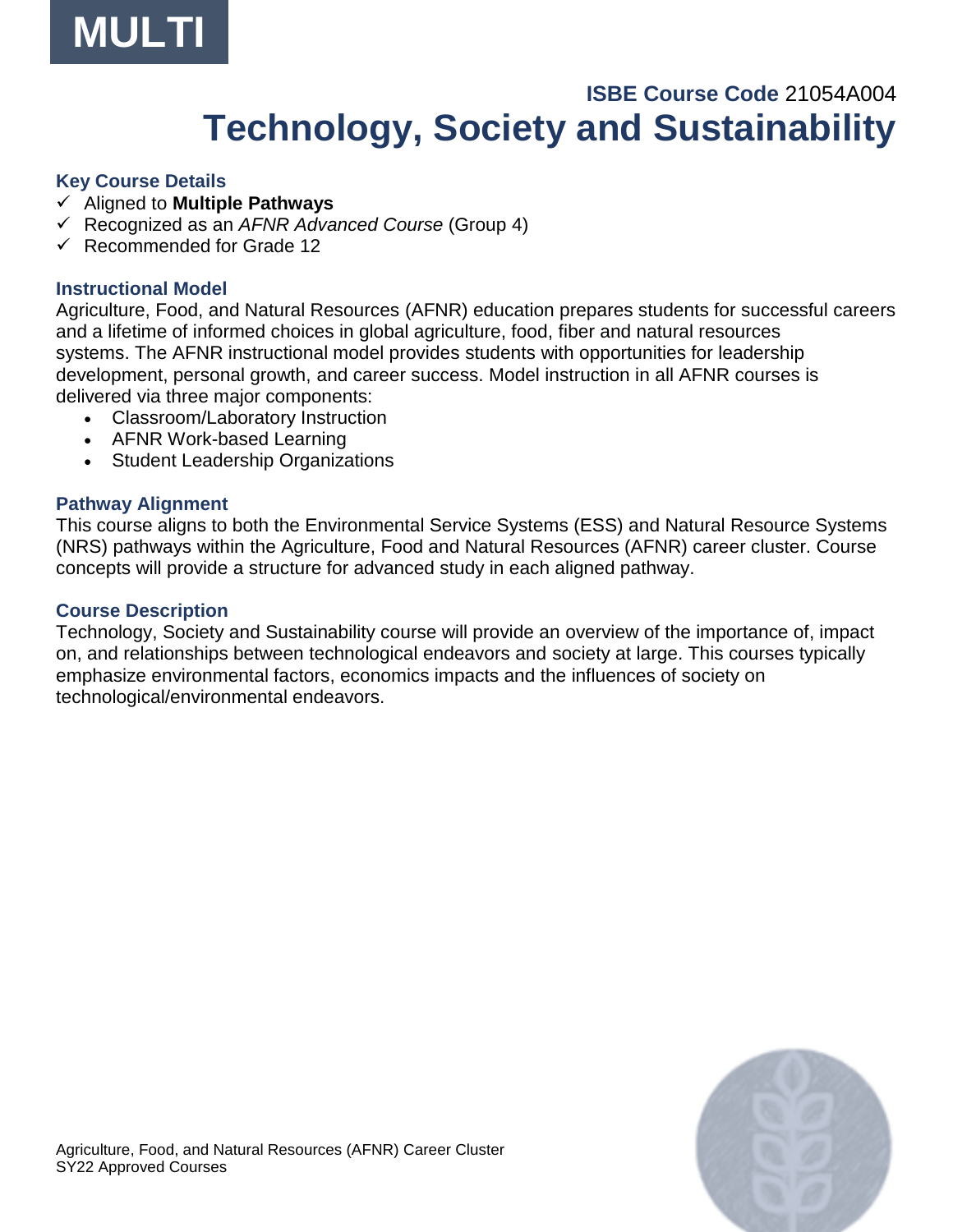## **ISBE Course Code** 18054A003 **Turfgrass and Sports Field Management**

#### **Key Course Details**

- ✓ Aligned to **Plant Systems** Pathway
- ✓ Recognized as an *AFNR Advanced Course* (Group 4)
- ✓ Recommended for Grade 12

## **Instructional Model**

Agriculture, Food, and Natural Resources (AFNR) education prepares students for successful careers and a lifetime of informed choices in global agriculture, food, fiber and natural resources systems. The AFNR instructional model provides students with opportunities for leadership development, personal growth, and career success. Model instruction in all AFNR courses is delivered via three major components:

- Classroom/Laboratory Instruction
- AFNR Work-based Learning
- Student Leadership Organizations

## **Pathway Alignment**

The Plant Systems (PS) Career Pathway encompasses the study of plant life cycles, classifications, functions, structures, reproduction, media and nutrients, as well as growth and cultural practices through the study of crops, turf grass, trees, shrubs, and/or ornamental plants. Students completing a program of study in this pathway will demonstrate competence in the application of principles and techniques for the development, application, and management of plant systems in AFNR settings.

#### **Course Description**

This course is designed for students interested in gaining knowledge and skills associated with the duties and tasks of industry and professionals who establish and maintain turf in public areas such as golf courses; parks; athletic fields; school, industrial, and institutional campuses; and residential lawns. "Hands on" applications associated with turf grass management and sports field management will be applied to include: establishing turf, fertilizing, irrigating, and pest management control of grassed areas; operating and maintaining machinery and equipment. Participation in FFA student organization activities and Supervised Agricultural Experience (SAE) projects is an integral course component for leadership development, career exploration and reinforcement of academic concepts.

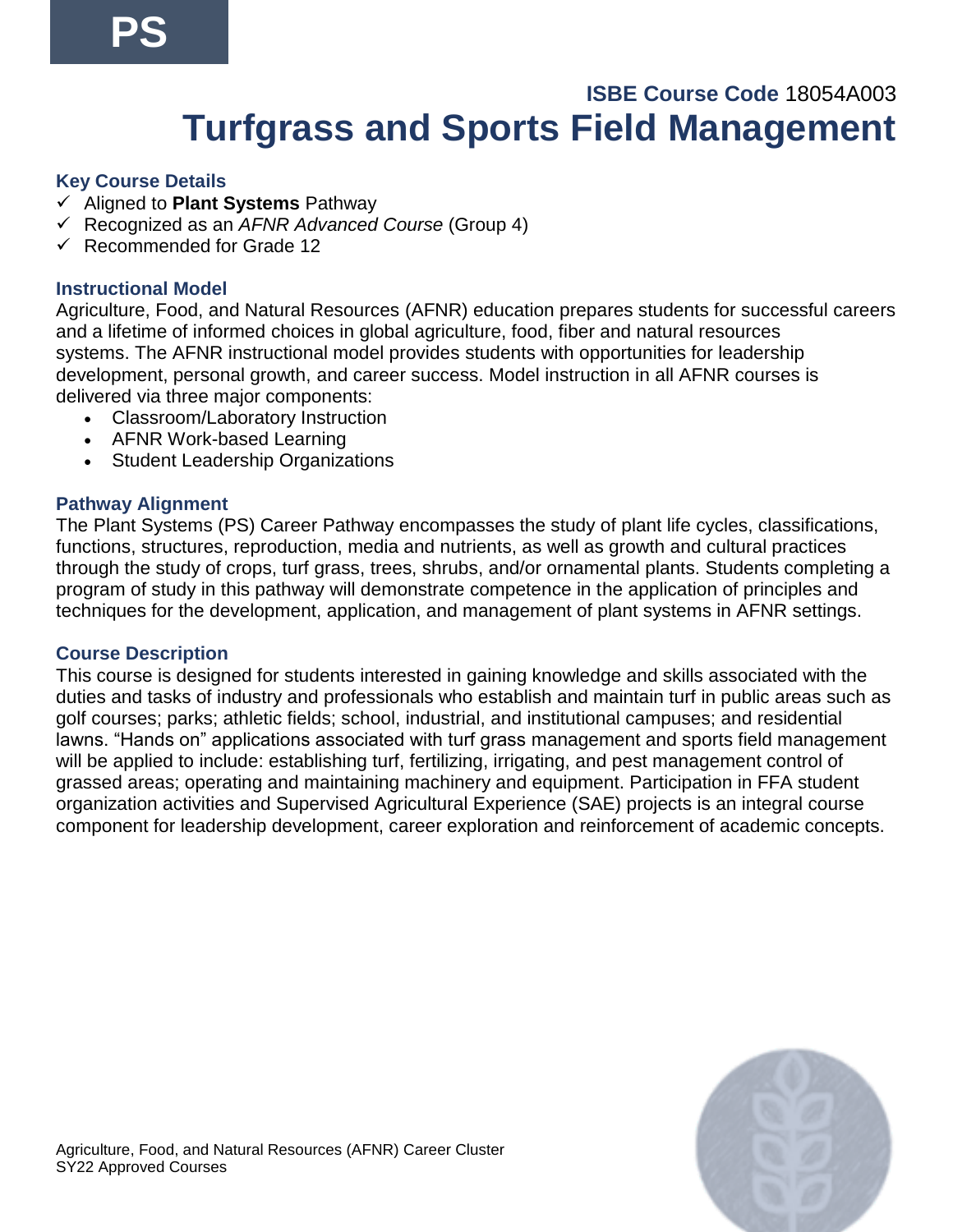## **ISBE Course Code** 18309A001 **Urban Agriculture**

#### **Key Course Details**

- ✓ Aligned to **Plant Systems** Pathway
- ✓ Recognized as an *AFNR Skills Course* (Group 3)
- $\checkmark$  Recommended for Grades 10-12

## **Instructional Model**

Agriculture, Food, and Natural Resources (AFNR) education prepares students for successful careers and a lifetime of informed choices in global agriculture, food, fiber and natural resources systems. The AFNR instructional model provides students with opportunities for leadership development, personal growth, and career success. Model instruction in all AFNR courses is delivered via three major components:

- Classroom/Laboratory Instruction
- AFNR Work-based Learning
- Student Leadership Organizations

## **Pathway Alignment**

The Plant Systems (PS) Career Pathway encompasses the study of plant life cycles, classifications, functions, structures, reproduction, media and nutrients, as well as growth and cultural practices through the study of crops, turf grass, trees, shrubs, and/or ornamental plants. Students completing a program of study in this pathway will demonstrate competence in the application of principles and techniques for the development, application, and management of plant systems in AFNR settings.

#### **Course Description**

Urban Agriculture courses explore the principles and practices of urban agricultural production. Topics typically include urban crop production, harvesting, and management strategies. Other topics may include ethical, social, and environmental impacts of food and urban farming, and urban agriculture as a social movement. Participation in FFA student organization activities and Supervised Agricultural Experience (SAE) projects is an integral course component for leadership development, career exploration and reinforcement of academic concepts.

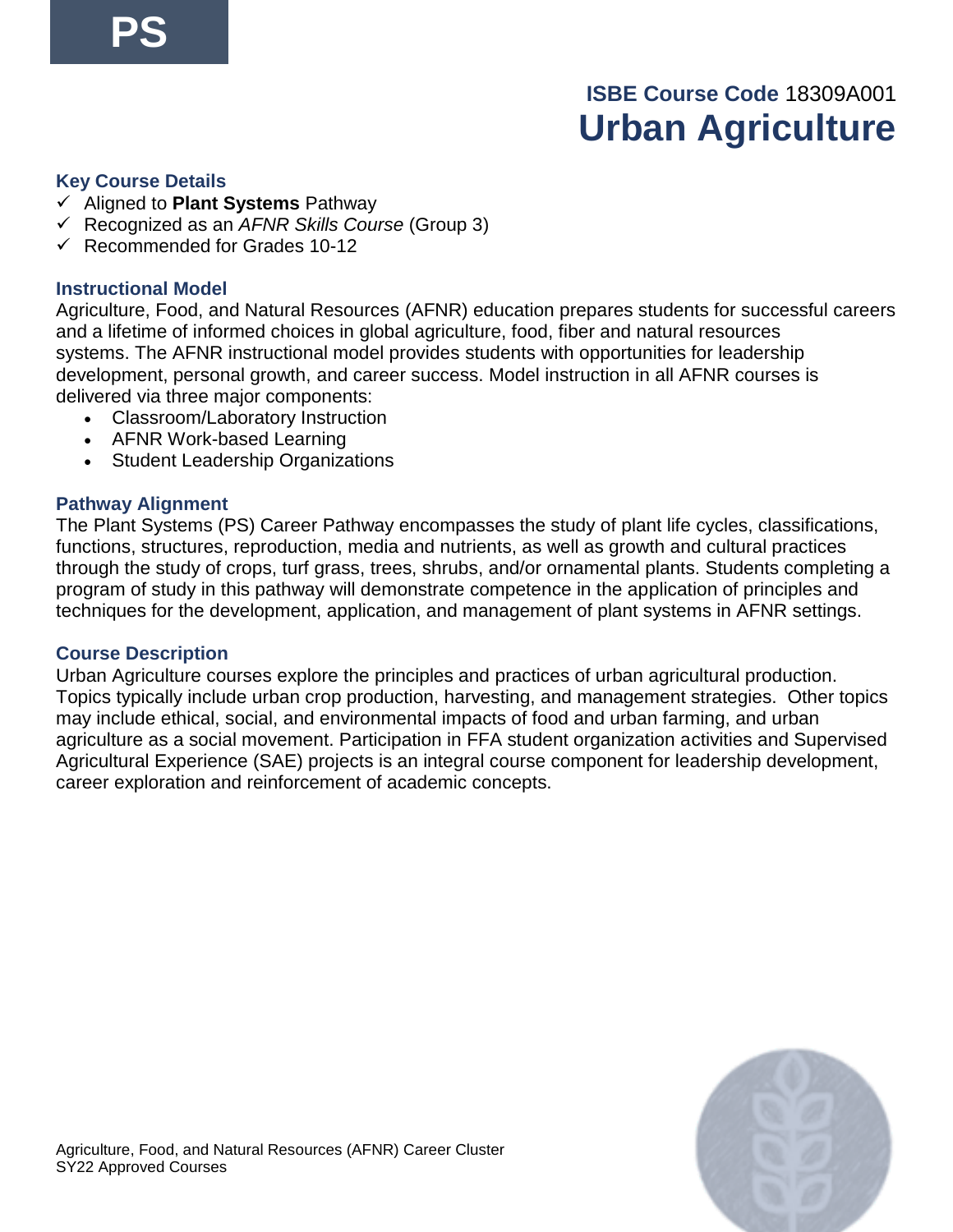## **ISBE Course Code** 18505A002 **Urban Forestry**

#### **Key Course Details**

- ✓ Aligned to **Natural Resource Systems** Pathway
- ✓ Recognized as an *AFNR Skills Course* (Group 3)
- $\checkmark$  Recommended for Grades 10-12

## **Instructional Model**

Agriculture, Food, and Natural Resources (AFNR) education prepares students for successful careers and a lifetime of informed choices in global agriculture, food, fiber and natural resources systems. The AFNR instructional model provides students with opportunities for leadership development, personal growth, and career success. Model instruction in all AFNR courses is delivered via three major components:

- Classroom/Laboratory Instruction
- AFNR Work-based Learning
- Student Leadership Organizations

## **Pathway Alignment**

The Natural Resource Systems (NRS) Career Pathway encompasses the study of the management, protection, enhancement and improvement of soil, water, wildlife, forests, and air as natural resources. Students completing a program of study in this pathway will demonstrate competence in the application of principles and techniques for the development, application, and management of natural resource systems in AFNR settings.

#### **Course Description**

Urban Forestry courses provide introduction to principles and practices useful in the management of trees and forests in urban settings. Topics typically include the benefits of trees and forestry; duties and responsibilities of municipal foresters; street tree management planning; and management strategies consistent with the biological, physical, economic and social constraints of the urban environment. Participation in FFA student organization activities and Supervised Agricultural Experience (SAE) projects is an integral course component for leadership development, career exploration and reinforcement of academic concepts.

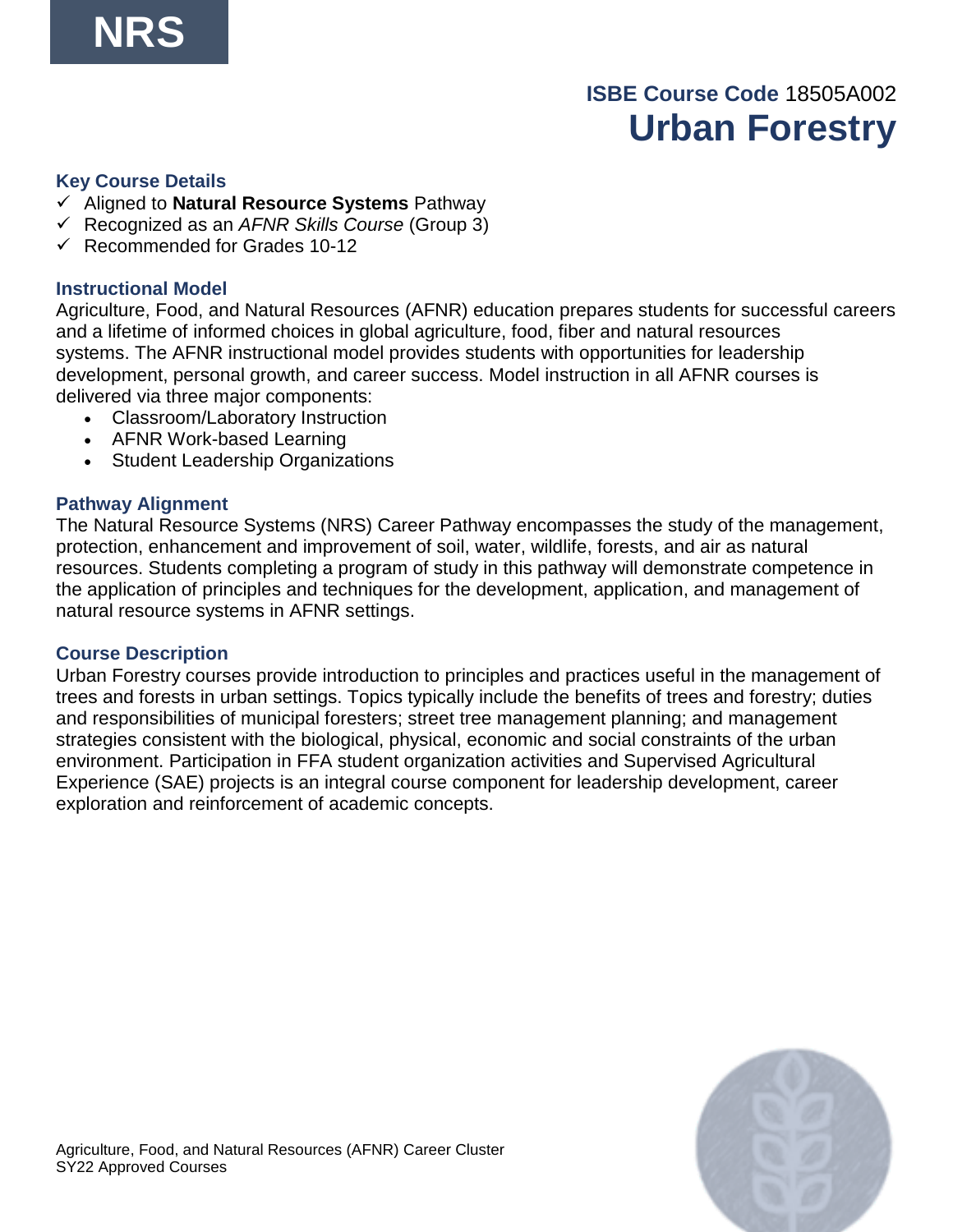## **ISBE Course Code** 18105A001 **Veterinary Science**

#### **Key Course Details**

- ✓ Aligned to **Animal Systems** Pathway
- ✓ Recognized as an *AFNR Skills Course* (Group 3)
- $\checkmark$  Recommended for Grades 10-12

## **Instructional Model**

Agriculture, Food, and Natural Resources (AFNR) education prepares students for successful careers and a lifetime of informed choices in global agriculture, food, fiber and natural resources systems. The AFNR instructional model provides students with opportunities for leadership development, personal growth, and career success. Model instruction in all AFNR courses is delivered via three major components:

- Classroom/Laboratory Instruction
- AFNR Work-based Learning
- Student Leadership Organizations

## **Pathway Alignment**

The Animal Systems (AS) Career Pathway encompasses the study of animal systems, including content areas such as life processes, health, nutrition, genetics, management, and processing, as applied to small animals, aquaculture, exotic animals, livestock, dairy, horses and/or poultry. Students completing a program of study in this pathway will demonstrate competence in the application of principles and techniques for the development, application, and management of animal systems in AFNR settings.

#### **Course Description**

This course will develop students' understanding of the small and companion animal industry, animal anatomy and physiology, animal ethics and welfare issues, animal health, veterinary medicine, veterinary office practices, and animal services to humans. Topics to be discussed include: veterinary terminology, anatomy and physiology, pathology, genetics, handling and restraint, first-aid and physical examinations along with common surgical skills. Career exploration will focus on veterinarian, veterinary lab technicians, office lab assistant, small animal production, research lab assistant, and animal nutrition lab technician. Improving computer and workplace skills will be a focus. Participation in FFA student organization activities and Supervised Agricultural Experience (SAE) projects is an integral course component for leadership development, career exploration and reinforcement of academic concepts.

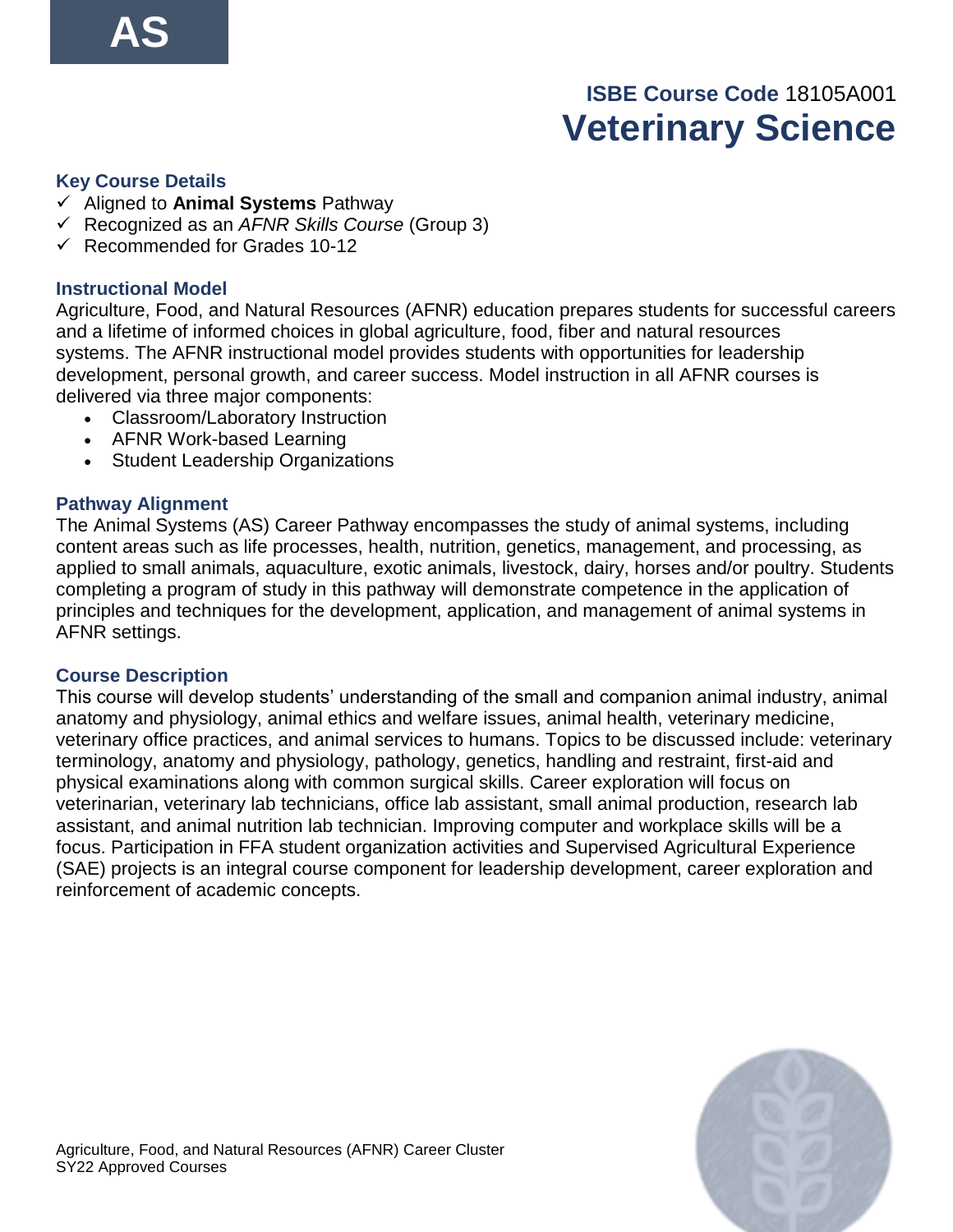## **ISBE Course Code** 18311A001 **Viticulture**

#### **Key Course Details**

- ✓ Aligned to **Plant Systems** Pathway
- ✓ Recognized as an *AFNR Advanced Course* (Group 4)
- ✓ Recommended for Grade 12

## **Instructional Model**

Agriculture, Food, and Natural Resources (AFNR) education prepares students for successful careers and a lifetime of informed choices in global agriculture, food, fiber and natural resources systems. The AFNR instructional model provides students with opportunities for leadership development, personal growth, and career success. Model instruction in all AFNR courses is delivered via three major components:

- Classroom/Laboratory Instruction
- AFNR Work-based Learning
- Student Leadership Organizations

## **Pathway Alignment**

The Plant Systems (PS) Career Pathway encompasses the study of plant life cycles, classifications, functions, structures, reproduction, media and nutrients, as well as growth and cultural practices through the study of crops, turf grass, trees, shrubs, and/or ornamental plants. Students completing a program of study in this pathway will demonstrate competence in the application of principles and techniques for the development, application, and management of plant systems in AFNR settings.

#### **Course Description**

Viticulture courses prepare students for further studies in grape-growing, viticulture, and wine-making industry. Course topics typically include establishing and managing vineyards; harvesting; fermentation and wine making; marketing; and exploring career options within the industry. Agricultural applications specific to vineyards and wineries are emphasized. Participation in FFA student organization activities and Supervised Agricultural Experience (SAE) projects is an integral course component for leadership development, career exploration and reinforcement of academic concepts.

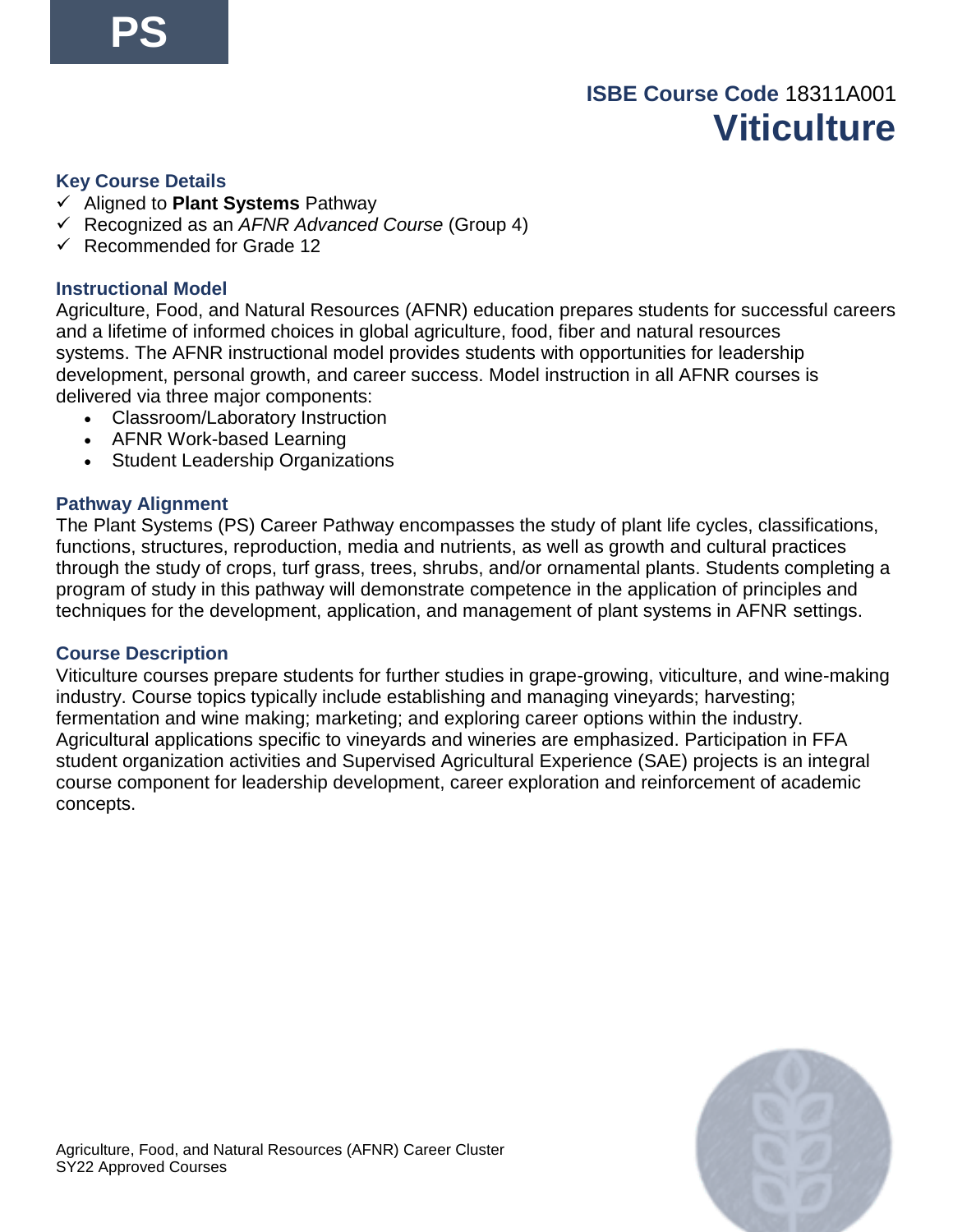## **ISBE Course Code** 18406A001 **Water Treatment**

#### **Key Course Details**

- ✓ Aligned to **Environmental Service Systems** Pathway
- ✓ Recognized as an *AFNR Skills Course* (Group 3)
- $\checkmark$  Recommended for Grades 10-12

## **Instructional Model**

Agriculture, Food, and Natural Resources (AFNR) education prepares students for successful careers and a lifetime of informed choices in global agriculture, food, fiber and natural resources systems. The AFNR instructional model provides students with opportunities for leadership development, personal growth, and career success. Model instruction in all AFNR courses is delivered via three major components:

- Classroom/Laboratory Instruction
- AFNR Work-based Learning
- Student Leadership Organizations

## **Pathway Alignment**

The Environmental Service Systems (ESS) Career Pathway encompasses the study of systems, instruments, and technology used to monitor and minimize the impact of human activity on environmental systems. Students completing a program of study in this pathway will demonstrate competence in the application of principles and techniques for the development, application, and management of environmental systems in AFNR settings.

#### **Course Description**

Water Treatment courses provide instruction regarding the environmental hazards associated with identifying and accepting waste water disposal. Course topics typically include waste water, the steps in wastewater treatment, compliance with applicable regulations, and the use of water-testing instruments and water-treatment equipment to treat wastewater. Participation in FFA student organization activities and Supervised Agricultural Experience (SAE) projects is an integral course component for leadership development, career exploration and reinforcement of academic concepts.